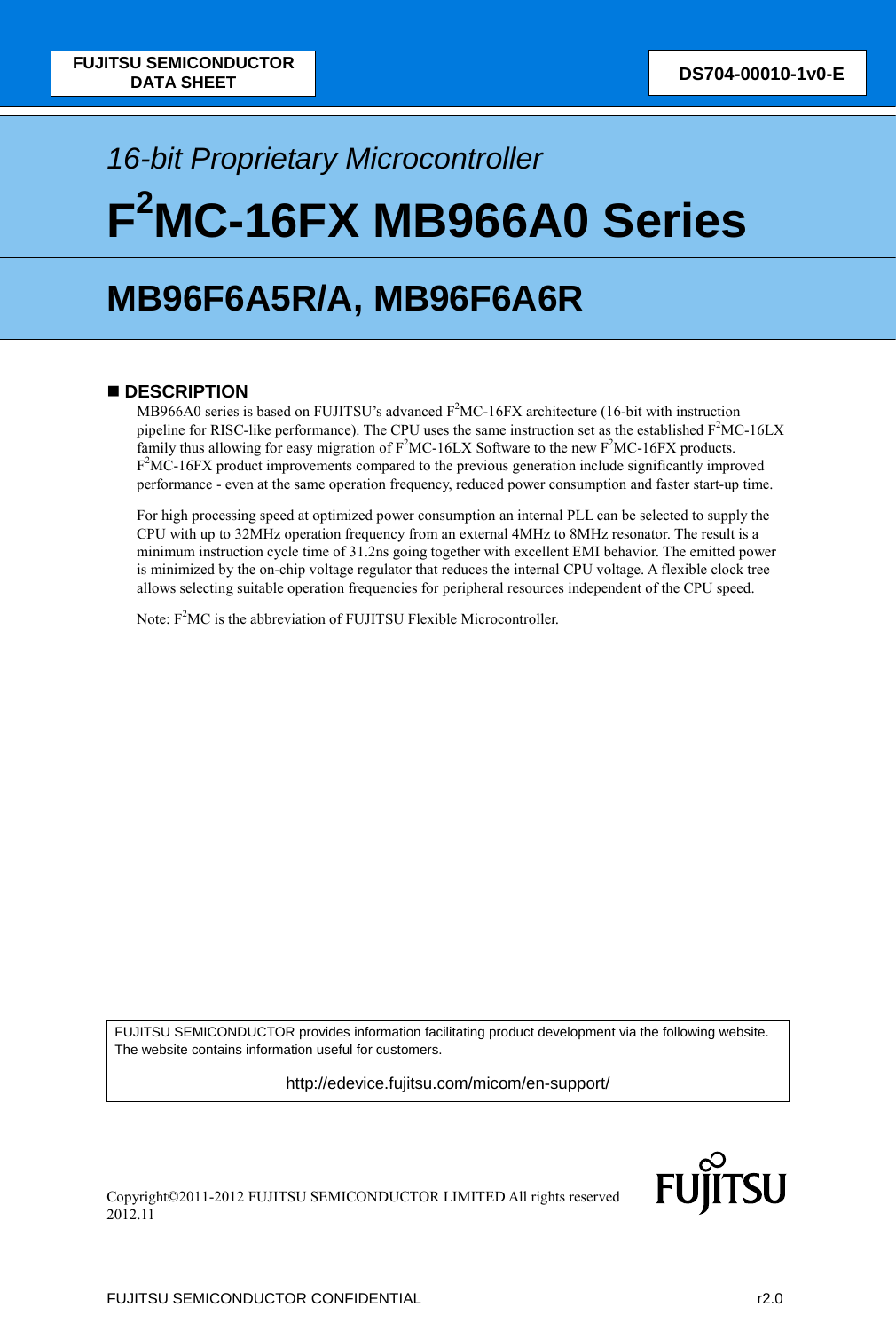### **FEATURES**

- Technology
	- 0.18µm CMOS
- CPU
	- $F^2MC-16FX$  CPU
	- Optimized instruction set for controller applications
	- (bit, byte, word and long-word data types, 23 different addressing modes, barrel shift, variety of pointers) • 8-byte instruction queue
	- Signed multiply (16-bit  $\times$  16-bit) and divide (32-bit/16-bit) instructions available

### • System clock

- On-chip PLL clock multiplier (×1 to ×8, ×1 when PLL stop)
- 4MHz to 8MHz crystal oscillator
- (maximum frequency when using ceramic resonator depends on Q-factor)
- Up to 8MHz external clock for devices with fast clock input feature
- 32.768kHz subsystem quartz clock
- 100kHz/2MHz internal RC clock for quick and safe startup, clock stop detection function, watchdog
- Clock source selectable from mainclock oscillator, subclock oscillator and on-chip RC oscillator, independently for CPU and 2 clock domains of peripherals
- The subclock oscillator is enabled by the Boot ROM program controlled by a configuration marker after a Power or External reset
- Low Power Consumption 13 operating modes (different Run, Sleep, Timer, Stop modes)

### • On-chip voltage regulator

Internal voltage regulator supports a wide MCU supply voltage range (Min=2.7V), offering low power consumption

• Low voltage detection function

Reset is generated when supply voltage falls below programmable reference voltage

### • Code Security

Protects Flash Memory content from unintended read-out

• DMA

Automatic transfer function independent of CPU, can be assigned freely to resources

### • Interrupts

- Fast Interrupt processing
- 8 programmable priority levels
- Non-Maskable Interrupt (NMI)

### • CAN

- Supports CAN protocol version 2.0 part A and B
- ISO16845 certified
- Bit rates up to 1Mbps
- 32 message objects
- Each message object has its own identifier mask
- Programmable FIFO mode (concatenation of message objects)
- Maskable interrupt
- Disabled Automatic Retransmission mode for Time Triggered CAN applications

**FUILTSU** 

• Programmable loop-back mode for self-test operation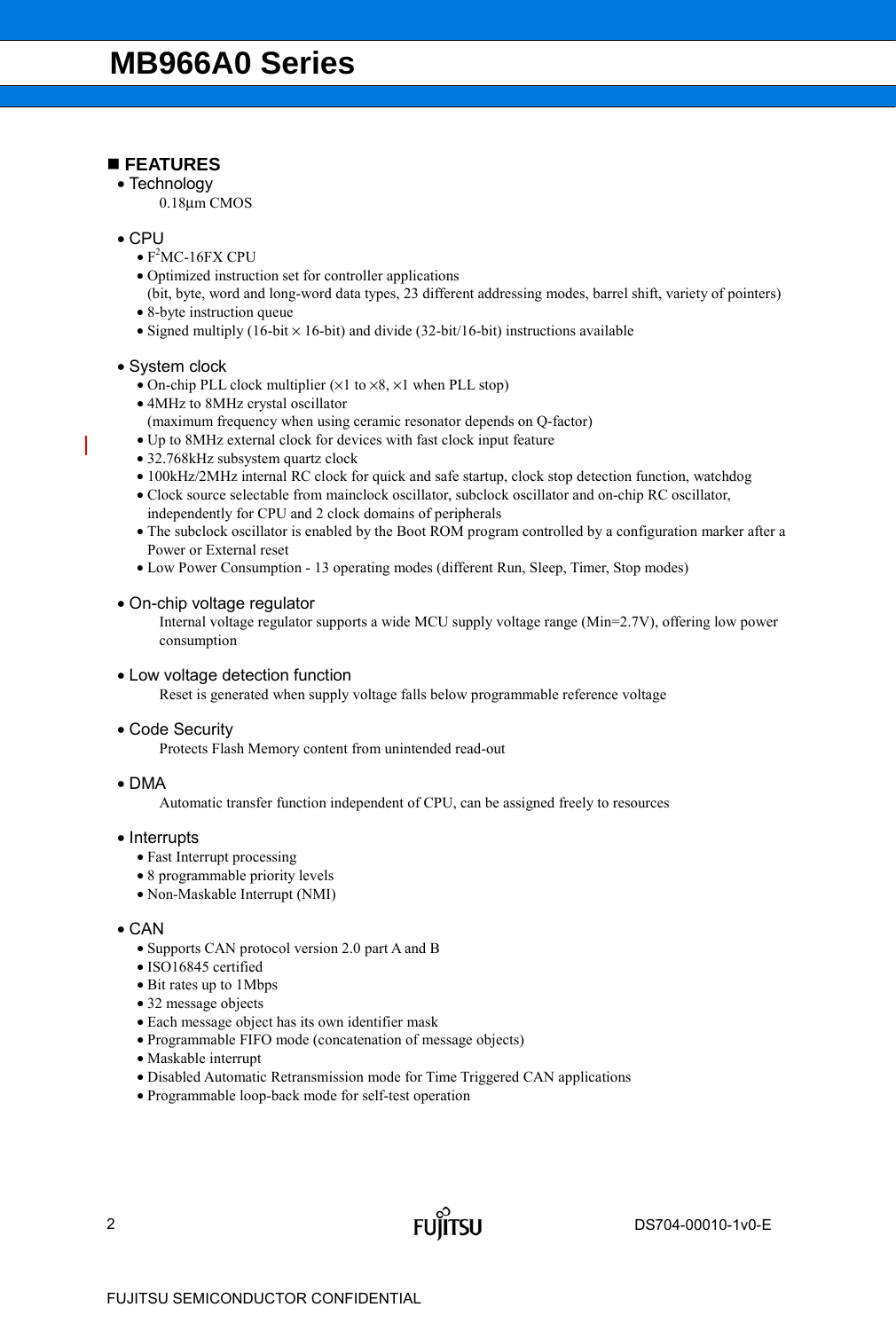### • USART

- Full duplex USARTs (SCI/LIN)
- Wide range of baud rate settings using a dedicated reload timer
- Special synchronous options for adapting to different synchronous serial protocols
- LIN functionality working either as master or slave LIN device
- Extended support for LIN-Protocol with 16-byte FIFO for selected channels to reduce interrupt load

### $\bullet$   $I^2C$

- Up to 400kbps
- Master and Slave functionality, 7-bit and 10-bit addressing

### • A/D converter

- SAR-type
- 8/10-bit resolution
- Signals interrupt on conversion end, single conversion mode, continuous conversion mode, stop conversion mode, activation by software, external trigger, reload timers and PPGs
- Range Comparator Function
- Scan Disable Function
- ADC Pulse Detection Function

### • Source Clock Timers

Three independent clock timers (23-bit RC clock timer, 23-bit Main clock timer, 17-bit Sub clock timer)

### • Hardware Watchdog Timer

- Hardware watchdog timer is active after reset
- Window function of Watchdog Timer is used to select the lower window limit of the watchdog interval
- Reload Timers
	- 16-bit wide
	- Prescaler with  $1/2^1$ ,  $1/2^2$ ,  $1/2^3$ ,  $1/2^4$ ,  $1/2^5$ ,  $1/2^6$  of peripheral clock frequency
	- Event count function

### • Free-Running Timers

- Signals an interrupt on overflow, supports timer clear upon match with Output Compare (0, 4)
- Prescaler with 1,  $1/2^1$ ,  $1/2^2$ ,  $1/2^3$ ,  $1/2^4$ ,  $1/2^5$ ,  $1/2^6$ ,  $1/2^7$ ,  $1/2^8$  of peripheral clock frequency

### • Input Capture Units

- 16-bit wide
- Signals an interrupt upon external event
- Rising edge, Falling edge or Both (rising & falling) edges sensitive

### • Output Compare Units

- 16-bit wide
- Signals an interrupt when a match with Free-running Timer occurs
- A pair of compare registers can be used to generate an output signal

### • Programmable Pulse Generator

- 16-bit down counter, cycle and duty setting registers
- Can be used as  $2 \times 8$ -bit PPG
- Interrupt at trigger, counter borrow and/or duty match
- PWM operation and one-shot operation
- Internal prescaler allows 1, 1/4, 1/16, 1/64 of peripheral clock as counter clock or of selected Reload timer underflow as clock input
- Can be triggered by software or reload timer
- Can trigger ADC conversion
- Timing point capture
- Start delay

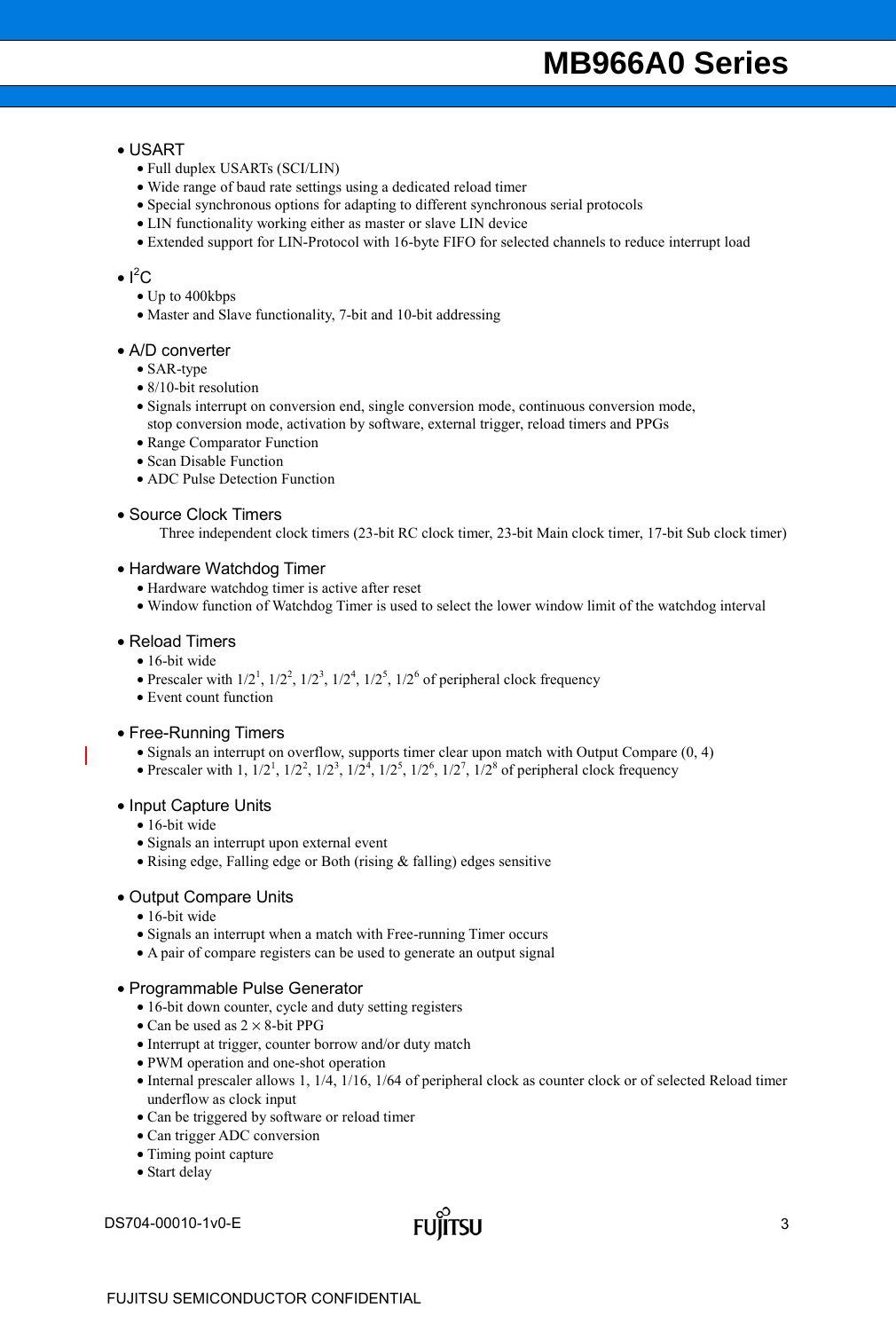### • Stepping Motor Controller

- Stepping Motor Controller with integrated high current output drivers
- Four high current outputs for each channel
- Two synchronized 8/10-bit PWMs per channel
- Internal prescaling for PWM clock: 1,  $1/4$ ,  $1/5$ ,  $1/6$ ,  $1/8$ ,  $1/10$ ,  $1/12$ ,  $1/16$  of peripheral clock
- Dedicated power supply for high current output drivers

### • LCD Controller

- LCD controller with up to  $4COM \times 44SEG$
- Internal or external voltage generation
- Duty cycle: Selectable from options: 1/2, 1/3 and 1/4
- Fixed 1/3 bias
- Programmable frame period
- Clock source selectable from four options (main clock, peripheral clock, subclock or RC oscillator clock)
- Internal divider resistors or external divider resistors
- On-chip data memory for display
- LCD display can be operated in Timer Mode
- Blank display: selectable
- All SEG, COM and V pins can be switched between general and specialized purposes

• Sound Generator

- 8-bit PWM signal is mixed with tone frequency from 16-bit reload counter
- PWM clock by internal prescaler: 1, 1/2, 1/4, 1/8 of peripheral clock

### • Real Time Clock

- Operational on main oscillation (4MHz), sub oscillation (32kHz) or RC oscillation (100kHz/2MHz)
- Capable to correct oscillation deviation of Sub clock or RC oscillator clock (clock calibration)
- Read/write accessible second/minute/hour registers
- Can signal interrupts every half second/second/minute/hour/day
- Internal clock divider and prescaler provide exact 1s clock

### • External Interrupts

- Edge or Level sensitive
- Interrupt mask bit per channel
- Each available CAN channel RX has an external interrupt for wake-up
- Selected USART channels SIN have an external interrupt for wake-up
- Non Maskable Interrupt
	- Disabled after reset, can be enabled by Boot-ROM depending on ROM configuration block
	- Once enabled, can not be disabled other than by reset
	- High or Low level sensitive
	- Pin shared with external interrupt 0

### • I/O Ports

- Most of the external pins can be used as general purpose I/O
- All push-pull outputs (except when used as  $I<sup>2</sup>C$  SDA/SCL line)
- Bit-wise programmable as input/output or peripheral signal
- Bit-wise programmable input enable
- One input level per GPIO-pin (either Automotive or CMOS hysteresis)
- Bit-wise programmable pull-up resistor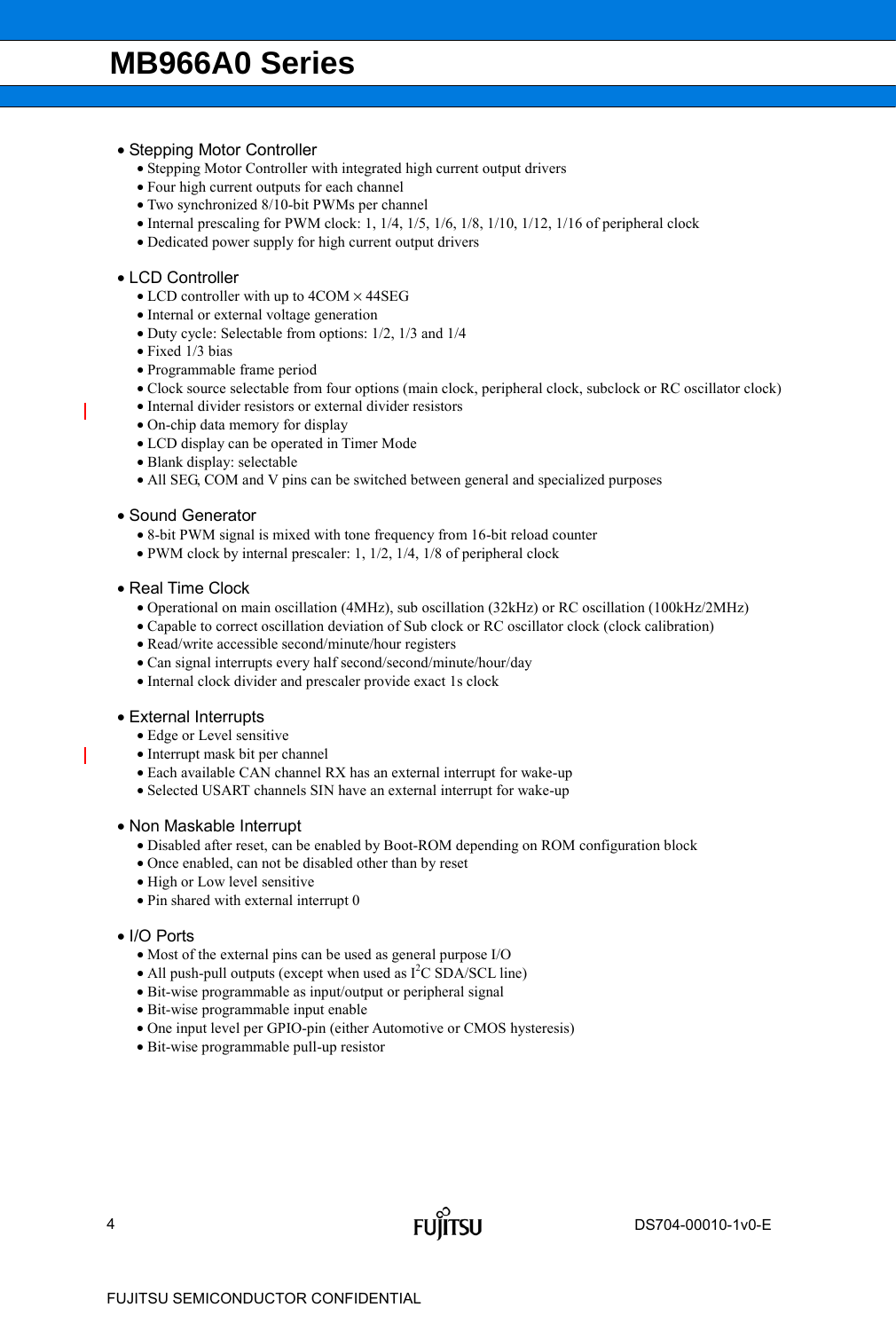### • Built-in On Chip Debugger (OCD)

- One-wire debug tool interface
- Break function:
	- Hardware break: 6 points (shared with code event)
	- Software break: 4096 points
- Event function
	- Code event: 6 points (shared with hardware break)
	- Data event: 6 points
	- Event sequencer: 2 levels + reset
- Execution time measurement function
- Trace function: 42 branches
- Security function

### • Flash Memory

- Dual operation flash allowing reading of one Flash bank while programming or erasing the other bank
- Command sequencer for automatic execution of programming algorithm and for supporting DMA for programming of the Flash Memory
- Supports automatic programming, Embedded Algorithm
- Write/Erase/Erase-Suspend/Resume commands
- A flag indicating completion of the automatic algorithm
- Erase can be performed on each sector individually
- Sector protection
- Flash Security feature to protect the content of the Flash
- Low voltage detection during Flash erase or write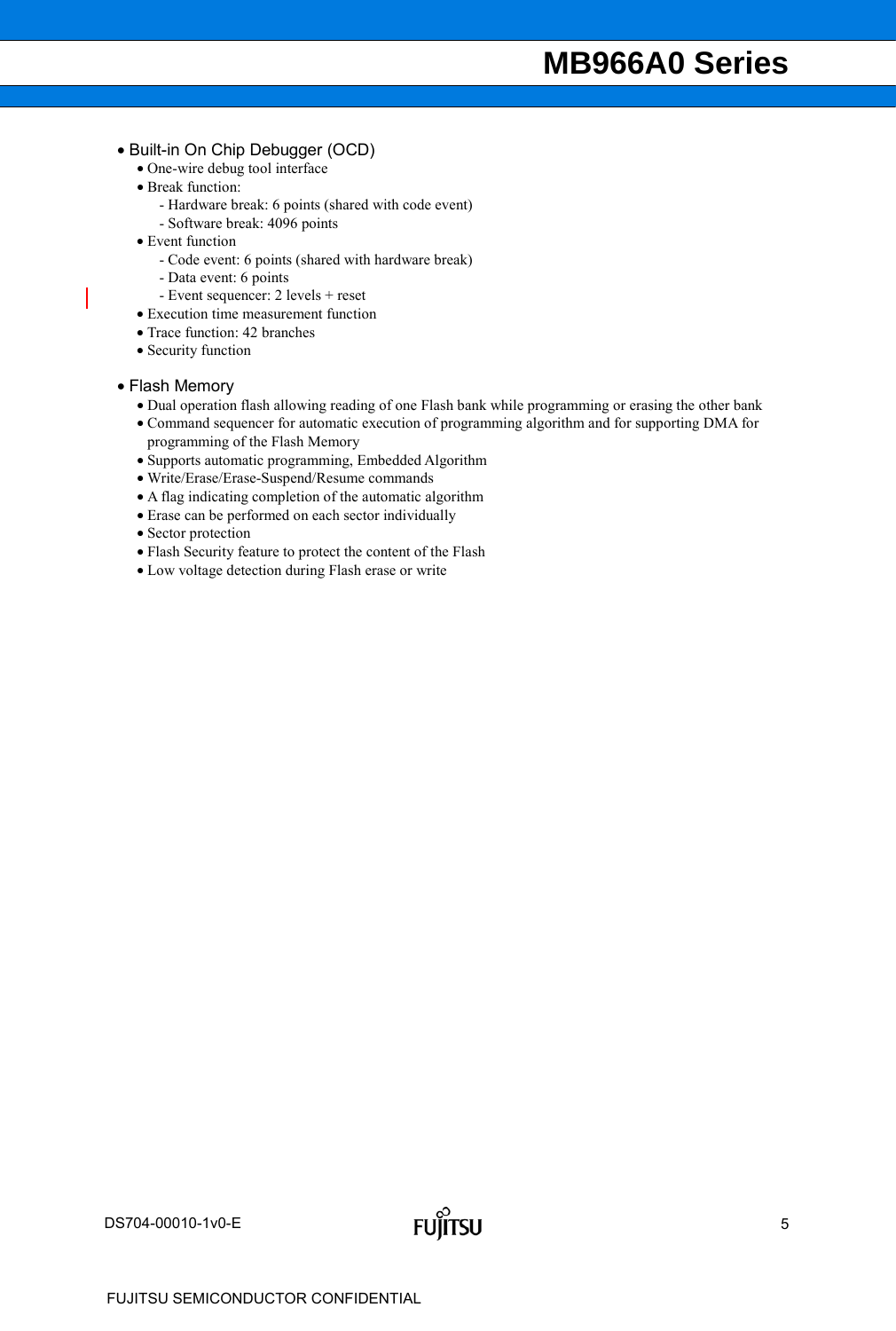### **PRODUCT LINEUP**

| Features                                                     |                                       | <b>MB966A0</b>                    | Remark                                                           |                                           |
|--------------------------------------------------------------|---------------------------------------|-----------------------------------|------------------------------------------------------------------|-------------------------------------------|
| Product Type                                                 |                                       | Flash Memory Product              |                                                                  |                                           |
| Subclock                                                     |                                       | Subclock can be set by software   |                                                                  |                                           |
|                                                              | Dual Operation Flash Memory           | <b>RAM</b>                        |                                                                  |                                           |
|                                                              | $128.5KB + 32KB$                      | 8KB                               | MB96F6A5R, MB96F6A5A                                             | <b>Product Options</b><br>R: MCU with CAN |
|                                                              | $256.5KB + 32KB$                      | 16KB                              | MB96F6A6R                                                        | A: MCU without CAN                        |
| Package                                                      |                                       |                                   | <b>LQFP-120</b>                                                  |                                           |
|                                                              |                                       |                                   | FPT-120P-M21                                                     |                                           |
| <b>DMA</b>                                                   |                                       |                                   | 4ch                                                              |                                           |
| <b>USART</b>                                                 |                                       |                                   | 5ch                                                              | LIN-USART 0 to 2/4/5                      |
|                                                              | with automatic LIN-Header             |                                   |                                                                  |                                           |
|                                                              | transmission/reception                |                                   | 2ch                                                              | LIN-USART 0/1                             |
|                                                              | with 16 byte RX- and                  |                                   |                                                                  |                                           |
|                                                              | <b>TX-FIFO</b>                        |                                   |                                                                  |                                           |
| $I^2C$                                                       |                                       |                                   | 1ch                                                              | $I^2C_0$                                  |
|                                                              | 8/10-bit A/D Converter                |                                   | 32ch                                                             | AN 0 to 31                                |
|                                                              | with Data Buffer                      |                                   | N <sub>o</sub>                                                   |                                           |
|                                                              | with Range Comparator                 |                                   | Yes                                                              |                                           |
|                                                              | with Scan Disable                     |                                   | Yes                                                              |                                           |
|                                                              | with ADC Pulse Detection              |                                   | Yes                                                              |                                           |
|                                                              | 16-bit Reload Timer (RLT)             |                                   | 5ch                                                              | RLT 0 to $3/6$                            |
|                                                              | 16-bit Free-Running Timer (FRT)       |                                   | 2ch                                                              | <b>FRT 0/1</b>                            |
| 16-bit Input Capture Unit (ICU)                              |                                       | 8ch<br>(5 channels for LIN-USART) | ICU 0 to 7<br>$(ICU 0/1/4$ to 6 for<br>LIN-USART)                |                                           |
|                                                              | 16-bit Output Compare Unit (OCU)      |                                   | 4ch                                                              | OCU 0 to 3                                |
| (PPG)                                                        | 8/16-bit Programmable Pulse Generator |                                   | $12ch(16-bit)/24ch(8-bit)$                                       | PPG 0 to 7/12 to 15                       |
|                                                              | with Timing point capture             |                                   | Yes                                                              |                                           |
|                                                              | with Start delay                      |                                   | Yes                                                              |                                           |
|                                                              | with Ramp                             |                                   | N <sub>o</sub>                                                   |                                           |
| <b>CAN</b> Interface                                         |                                       |                                   | 1ch                                                              | CAN 0<br>32 Message Buffers               |
|                                                              | Stepping Motor Controller (SMC)       |                                   | 5ch                                                              | SMC 0 to 4                                |
|                                                              | External Interrupts (INT)             |                                   | 16ch                                                             | INT 0 to 15                               |
|                                                              | Non-Maskable Interrupt (NMI)          |                                   | 1ch                                                              |                                           |
|                                                              | Sound Generator (SG)                  |                                   | 2ch                                                              | SG 0/1                                    |
| <b>LCD</b> Controller                                        |                                       |                                   | $4$ COM $\times$ 44SEG                                           | COM 0 to 3<br>SEG 0 to 4/7 to 45          |
| Real Time Clock (RTC)                                        |                                       | 1ch                               |                                                                  |                                           |
| I/O Ports                                                    |                                       | 95 (Dual clock mode)              |                                                                  |                                           |
|                                                              |                                       | 97 (Single clock mode)            |                                                                  |                                           |
| Clock Calibration Unit (CAL)<br><b>Clock Output Function</b> |                                       | 1ch                               |                                                                  |                                           |
|                                                              |                                       |                                   | 2ch                                                              |                                           |
| Low Voltage Detection Function                               |                                       | Yes                               | Low voltage detection<br>function can be<br>disabled by software |                                           |
|                                                              | Hardware Watchdog Timer               |                                   | Yes                                                              |                                           |
|                                                              | On-chip RC-oscillator                 |                                   | Yes                                                              |                                           |
| On-chip Debugger                                             |                                       | Yes                               |                                                                  |                                           |

Note: All signals of the peripheral function in each product cannot be allocated by limiting the pins of package. It is necessary to use the port relocate function of the general I/O port according to your function use.

 $\overline{\phantom{a}}$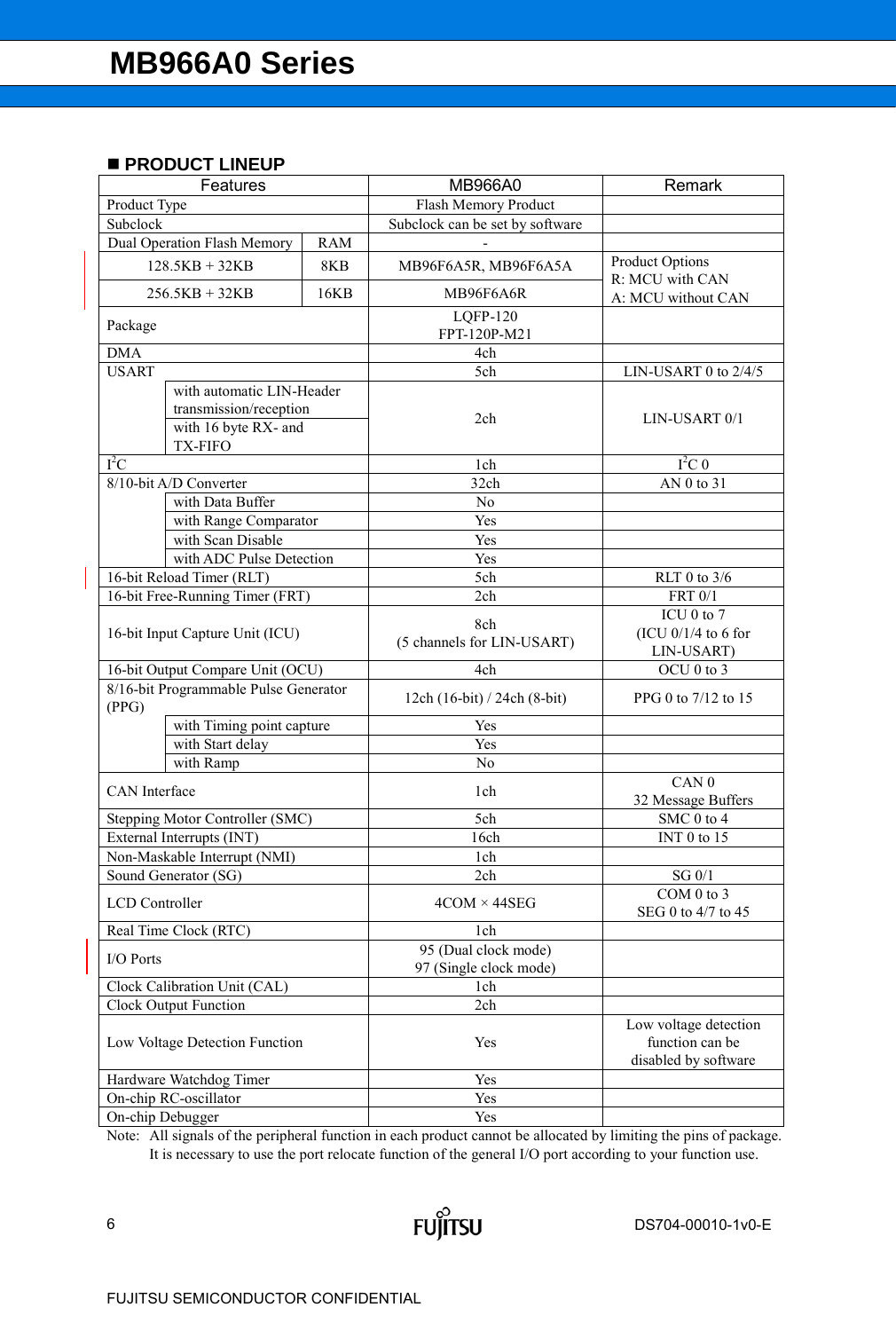

**FUILTSU**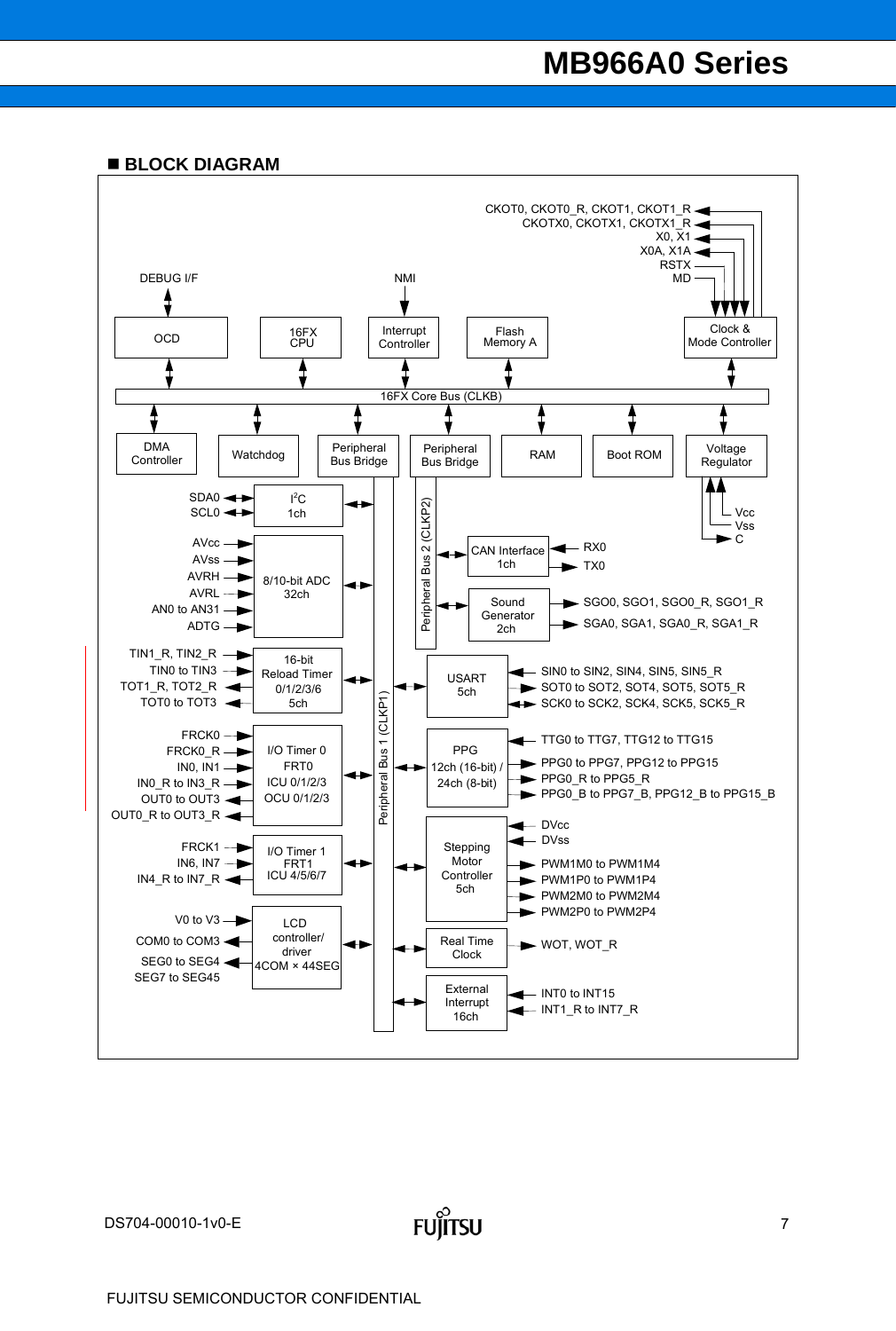### **PIN ASSIGNMENT**



**FUITSU**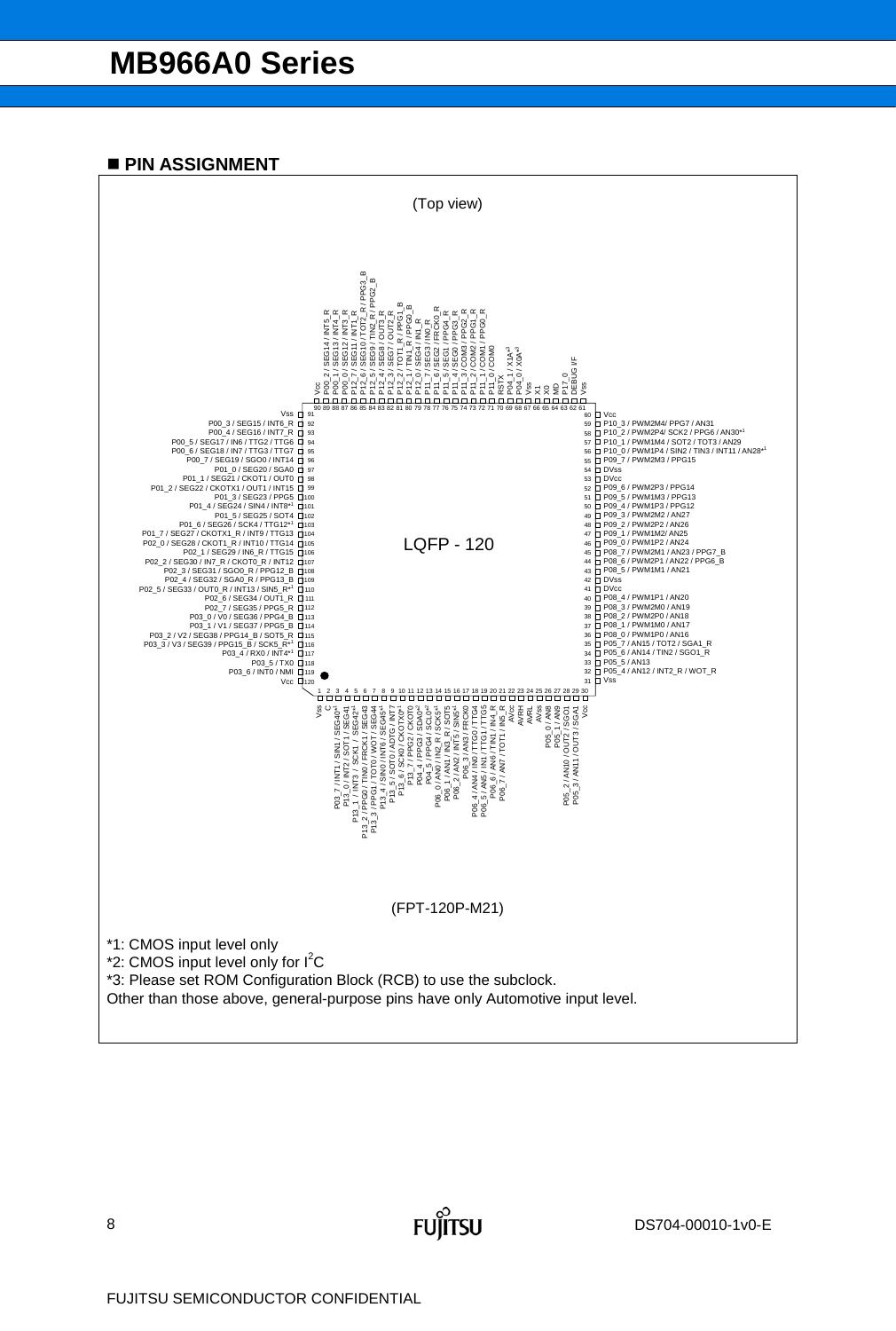### **PIN DESCRIPTION**

| Pin name           | Feature                   | Description                                                         |
|--------------------|---------------------------|---------------------------------------------------------------------|
| <b>ADTG</b>        | <b>ADC</b>                | A/D converter trigger input pin                                     |
| ANn                | <b>ADC</b>                | A/D converter channel n input pin                                   |
| AVcc               | Supply                    | Analog circuits power supply pin                                    |
| <b>AVRH</b>        | <b>ADC</b>                | A/D converter high reference voltage input pin                      |
| <b>AVRL</b>        | <b>ADC</b>                | A/D converter low reference voltage input pin                       |
| AVss               | Supply                    | Analog circuits power supply pin                                    |
| $\mathcal{C}$      | Voltage regulator         | Internally regulated power supply stabilization capacitor pin       |
| CKOTn              | Clock Output function     | Clock Output function n output pin                                  |
| CKOTn R            | Clock Output function     | Relocated Clock Output function n output pin                        |
| <b>CKOTXn</b>      | Clock Output function     | Clock Output function n inverted output pin                         |
| CKOTXn R           | Clock Output function     | Relocated Clock Output function n inverted output pin               |
| COMn               | <b>LCD</b>                | LCD Common driver pin                                               |
| <b>DEBUG I/F</b>   | <b>OCD</b>                | On Chip Debugger input/output pin                                   |
| DVcc               | Supply                    | SMC pins power supply                                               |
| <b>DVss</b>        | Supply                    | SMC pins power supply                                               |
| FRCKn              | Free-Running Timer        | Free-Running Timer n input pin                                      |
| FRCKn R            | Free-Running Timer        | Relocated Free-Running Timer n input pin                            |
| INn                | ICU                       | Input Capture Unit n input pin                                      |
| INn R              | ICU                       | Relocated Input Capture Unit n input pin                            |
| <b>INTn</b>        | <b>External Interrupt</b> | External Interrupt n input pin                                      |
| $INTn_R$           | External Interrupt        | Relocated External Interrupt n input pin                            |
| MD                 | Core                      | Input pin for specifying the operating mode                         |
| <b>NMI</b>         | External Interrupt        | Non-Maskable Interrupt input pin                                    |
| OUTn               | OCU                       | Output Compare Unit n waveform output pin                           |
| OUTn R             | OCU                       | Relocated Output Compare Unit n waveform output pin                 |
| $Pnn$ <sub>m</sub> | <b>GPIO</b>               | General purpose I/O pin                                             |
| PPGn               | PPG                       | Programmable Pulse Generator n output pin (16bit/8bit)              |
| PPGn_R             | <b>PPG</b>                | Relocated Programmable Pulse Generator n output pin<br>(16bit/8bit) |
| $PPGn_B$           | PPG                       | Programmable Pulse Generator n output pin (16bit/8bit)              |
| PWMn               | <b>SMC</b>                | SMC PWM high current output pin                                     |
| <b>RSTX</b>        | Core                      | Reset input pin                                                     |
| RXn                | CAN                       | CAN interface n RX input pin                                        |
| SCKn               | <b>USART</b>              | USART n serial clock input/output pin                               |
| $SCKn_R$           | <b>USART</b>              | Relocated USART n serial clock input/output pin                     |
| SCLn               | $I^2C$                    | I <sup>2</sup> C interface n clock I/O input/output pin             |
| SDAn               | $I^2C$                    | $I2C$ interface n serial data I/O input/output pin                  |
| SEGn               | <b>LCD</b>                | LCD Segment driver pin                                              |
| SGAn               | Sound Generator           | Sound Generator amplitude output pin                                |
| SGAn R             | Sound Generator           | Relocated Sound Generator amplitude output pin                      |
| SGOn               | Sound Generator           | Sound Generator sound/tone output pin                               |
| SGOn R             | Sound Generator           | Relocated Sound Generator sound/tone output pin                     |
| SINn               | <b>USART</b>              | USART n serial data input pin                                       |
| SINn R             | <b>USART</b>              | Relocated USART n serial data input pin                             |
| SOTn               | <b>USART</b>              | USART n serial data output pin                                      |

 $\begin{array}{c} \hline \end{array}$ 

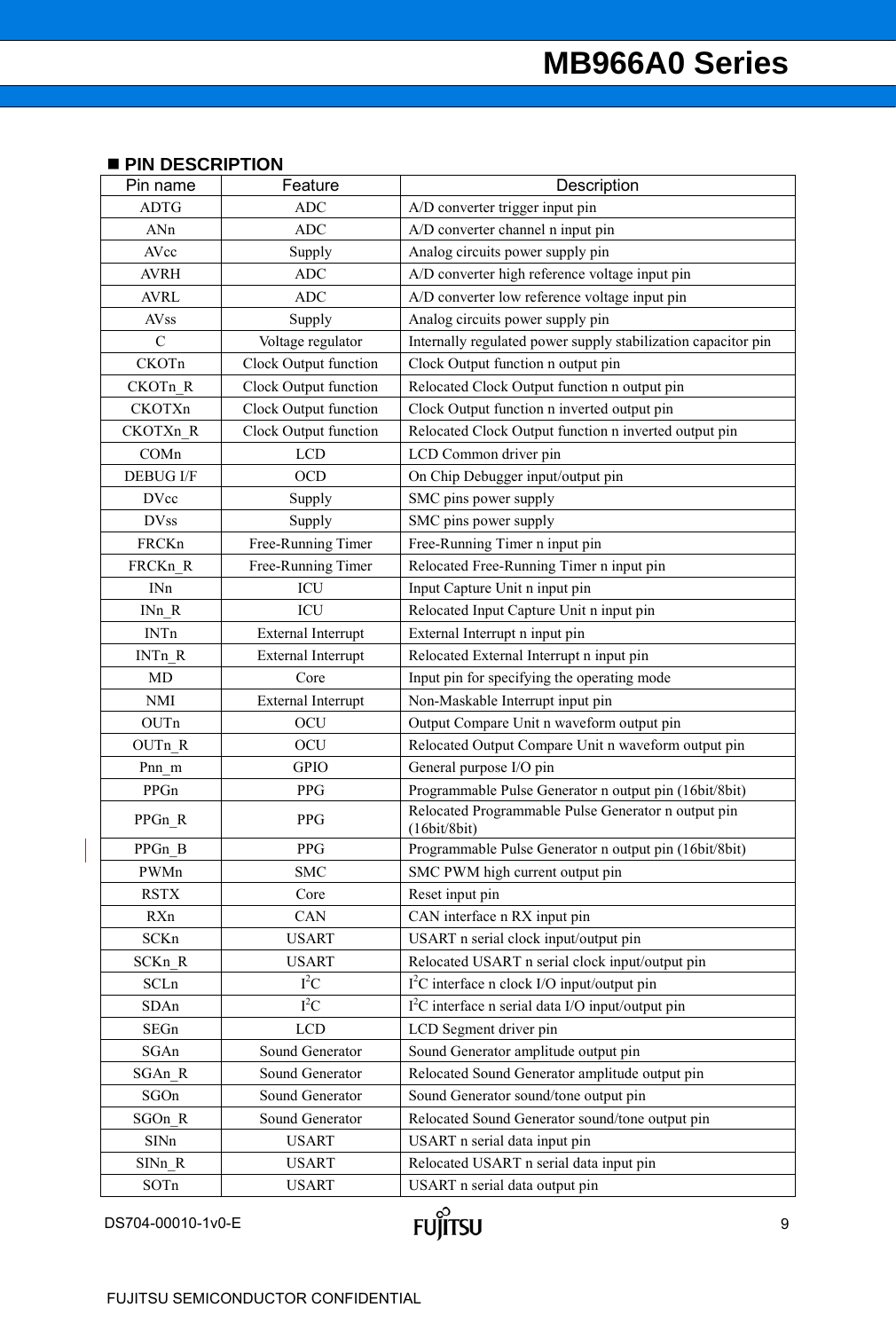| Pin name   | Feature      | Description                                      |
|------------|--------------|--------------------------------------------------|
| SOTn R     | USART        | Relocated USART n serial data output pin         |
| TINn       | Reload Timer | Reload Timer n event input pin                   |
| $TINn_R$   | Reload Timer | Relocated Reload Timer n event input pin         |
| TOTn       | Reload Timer | Reload Timer n output pin                        |
| TOTn R     | Reload Timer | Relocated Reload Timer n output pin              |
| TTGn       | <b>PPG</b>   | Programmable Pulse Generator n trigger input pin |
| TXn        | <b>CAN</b>   | CAN interface n TX output pin                    |
| Vn         | <b>LCD</b>   | LCD voltage reference pin                        |
| Vcc        | Supply       | Power supply pin                                 |
| <b>Vss</b> | Supply       | Power supply pin                                 |
| <b>WOT</b> | <b>RTC</b>   | Real Time clock output pin                       |
| WOT R      | <b>RTC</b>   | Relocated Real Time clock output pin             |
| X0         | Clock        | Oscillator input pin                             |
| X0A        | Clock        | Subclock Oscillator input pin                    |
| X1         | Clock        | Oscillator output pin                            |
| X1A        | Clock        | Subclock Oscillator output pin                   |

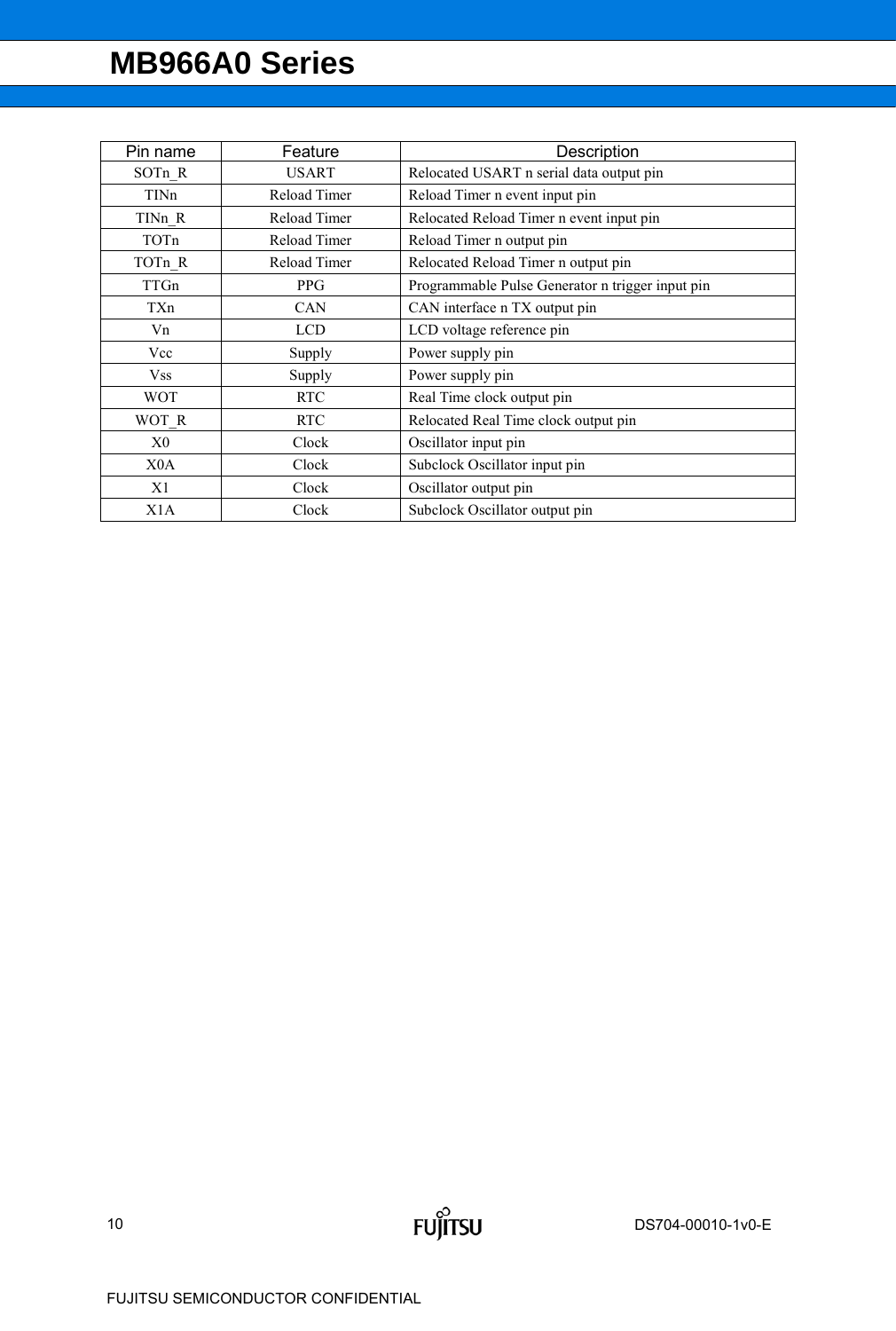### **PIN CIRCUIT TYPE**

| Pin no.        | I/O circuit type* | Pin name                            |
|----------------|-------------------|-------------------------------------|
| 1              | Supply            | <b>Vss</b>                          |
| $\overline{c}$ | ${\bf F}$         | $\mathcal{C}$                       |
| 3              | ${\bf P}$         | P03 7 / INT1 / SIN1 / SEG40         |
| $\overline{4}$ | $\bf J$           | P13 0 / INT2 / SOT1 / SEG41         |
| 5              | ${\bf P}$         | P13 1 / INT3 / SCK1 / SEG42         |
| 6              | $\bf J$           | P13 2 / PPG0 / TIN0 / FRCK1 / SEG43 |
| 7              | J                 | P13_3 / PPG1 / TOT0 / WOT / SEG44   |
| 8              | ${\bf P}$         | P13_4 / SIN0 / INT6 / SEG45         |
| 9              | H                 | P13_5 / SOT0 / ADTG / INT7          |
| 10             | M                 | P13 6 / SCK0 / CKOTX0               |
| 11             | H                 | P13 7/PPG2/CKOT0                    |
| 12             | ${\bf N}$         | P04 4 / PPG3 / SDA0                 |
| 13             | ${\bf N}$         | P04 5 / PPG4 / SCL0                 |
| 14             | $\mathbf I$       | P06 0 / AN0 / IN2_R / SCK5          |
| 15             | $\rm K$           | P06_1 / AN1 / IN3_R / SOT5          |
| 16             | $\bf I$           | P06_2 / AN2 / INT5 / SIN5           |
| 17             | K                 | P06 3 / AN3 / FRCK0                 |
| 18             | K                 | P06_4 / AN4 / IN0 / TTG0 / TTG4     |
| 19             | K                 | P06_5 / AN5 / IN1 / TTG1 / TTG5     |
| 20             | K                 | P06_6 / AN6 / TIN1 / IN4_R          |
| 21             | K                 | P06_7 / AN7 / TOT1 / IN5_R          |
| 22             | Supply            | AVcc                                |
| 23             | G                 | <b>AVRH</b>                         |
| 24             | $\mathbf G$       | <b>AVRL</b>                         |
| 25             | Supply            | AVss                                |
| 26             | K                 | P05_0 / AN8                         |
| 27             | K                 | P05 1/AN9                           |
| 28             | K                 | P05 2 / AN10 / OUT2 / SGO1          |
| 29             | K                 | P05_3 / AN11 / OUT3 / SGA1          |
| 30             | Supply            | Vcc                                 |
| 31             | Supply            | <b>Vss</b>                          |
| 32             | K                 | P05 4/AN12/INT2 R/WOT R             |
| 33             | K                 | P05 5/AN13                          |
| 34             | K                 | P05 6 / AN14 / TIN2 / SGO1 R        |
| 35             | K                 | P05 7 / AN15 / TOT2 / SGA1 R        |
| 36             | $\mathbf R$       | P08 0 / PWM1P0 / AN16               |
| 37             | $\mathbf R$       | P08 1 / PWM1M0 / AN17               |
| 38             | $\mathbf R$       | P08 2 / PWM2P0 / AN18               |
| 39             | $\mathbf R$       | P08 3 / PWM2M0 / AN19               |
| 40             | $\mathbf R$       | P08_4 / PWM1P1 / AN20               |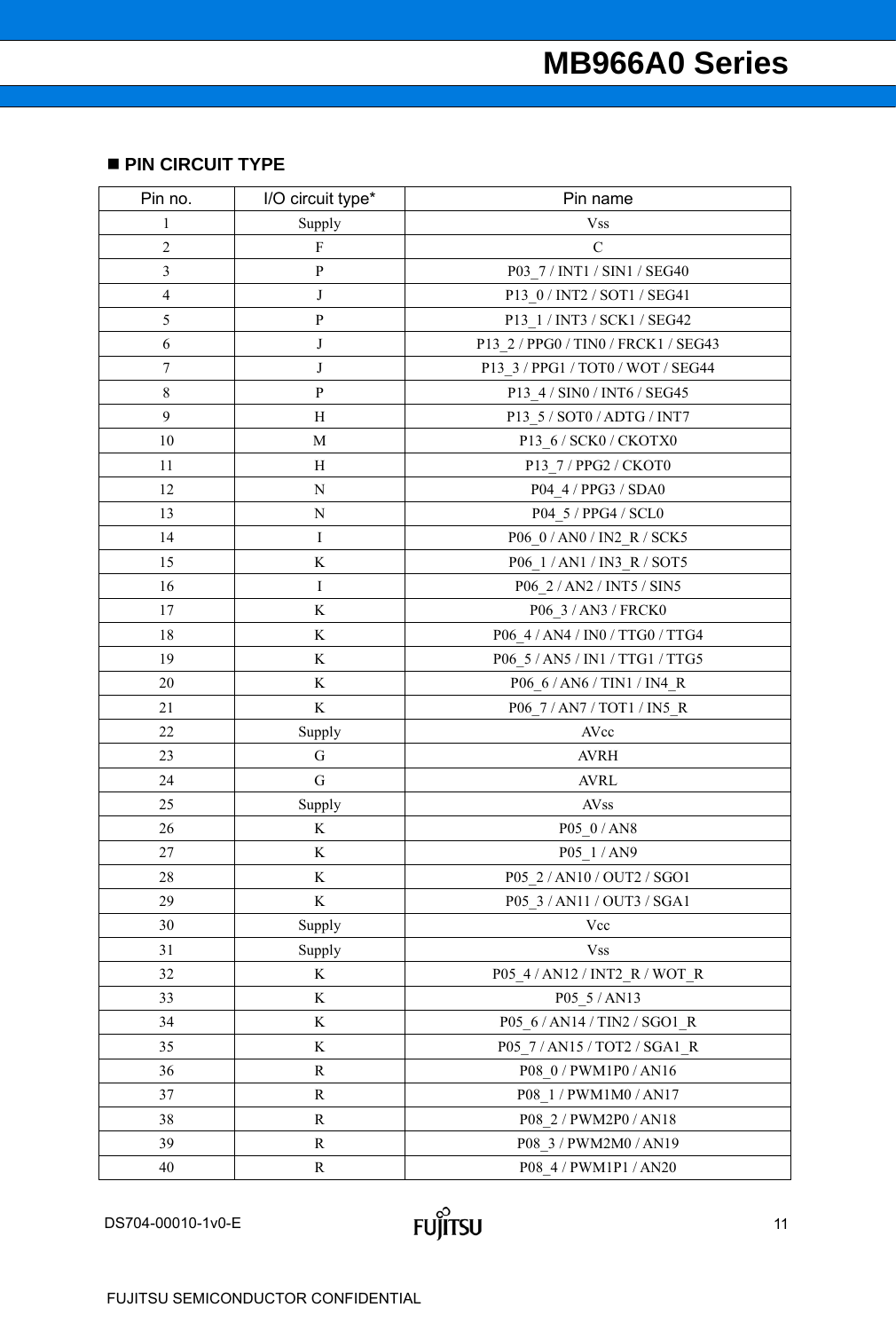| Pin no. | I/O circuit type* | Pin name                                    |
|---------|-------------------|---------------------------------------------|
| 41      | Supply            | <b>DVcc</b>                                 |
| 42      | Supply            | <b>DVss</b>                                 |
| 43      | $\mathbf R$       | P08_5 / PWM1M1 / AN21                       |
| 44      | $\mathbf R$       | P08 6 / PWM2P1 / AN22 / PPG6 B              |
| 45      | ${\bf R}$         | P08_7 / PWM2M1 / AN23 / PPG7_B              |
| 46      | $\mathbf R$       | P09 0 / PWM1P2 / AN24                       |
| 47      | $\mathbf R$       | P09 1 / PWM1M2 / AN25                       |
| 48      | $\mathbf R$       | P09 2 / PWM2P2 / AN26                       |
| 49      | ${\bf R}$         | P09 3 / PWM2M2 / AN27                       |
| 50      | $\mathbf T$       | P09_4 / PWM1P3 / PPG12                      |
| 51      | $\mathbf T$       | P09_5 / PWM1M3 / PPG13                      |
| 52      | $\mathbf T$       | P09_6 / PWM2P3 / PPG14                      |
| 53      | Supply            | <b>DVcc</b>                                 |
| 54      | Supply            | <b>DVss</b>                                 |
| 55      | $\mathbf T$       | P09 7 / PWM2M3 / PPG15                      |
| 56      | ${\bf S}$         | P10 0 / PWM1P4 / SIN2 / TIN3 / INT11 / AN28 |
| 57      | $\mathbf R$       | P10 1 / PWM1M4 / SOT2 / TOT3 / AN29         |
| 58      | ${\bf S}$         | P10 2 / PWM2P4 / SCK2 / PPG6 / AN30         |
| 59      | $\mathbf R$       | P10_3 / PWM2M4 / PPG7 / AN31                |
| 60      | Supply            | Vcc                                         |
| 61      | Supply            | <b>Vss</b>                                  |
| 62      | $\mathcal{O}$     | <b>DEBUG I/F</b>                            |
| 63      | H                 | $P17_0$                                     |
| 64      | $\mathcal{C}$     | MD                                          |
| 65      | $\mathbf{A}$      | X <sub>0</sub>                              |
| 66      | $\mathbf{A}$      | X <sub>1</sub>                              |
| 67      | Supply            | <b>Vss</b>                                  |
| 68      | $\bf{B}$          | P04_0 / X0A                                 |
| 69      | $\bf{B}$          | P04_1 / X1A                                 |
| 70      | $\mathbf C$       | <b>RSTX</b>                                 |
| 71      | $\bf J$           | $P11_0 / COM0$                              |
| 72      | J                 | P11_1 / COM1 / PPG0_R                       |
| 73      | J                 | P11_2 / COM2 / PPG1_R                       |
| 74      | J                 | P11_3 / COM3 / PPG2_R                       |
| 75      | J                 | P11_4 / SEG0 / PPG3_R                       |
| 76      | J                 | P11_5 / SEG1 / PPG4_R                       |
| 77      | $\bf J$           | P11 6 / SEG2 / FRCK0 R                      |
| 78      | J                 | P11_7 / SEG3 / IN0_R                        |
| 79      | $\bf J$           | P12_0 / SEG4 / IN1_R                        |
| $80\,$  | H                 | P12_1 / TIN1_R / PPG0_B                     |

**FUJITSU**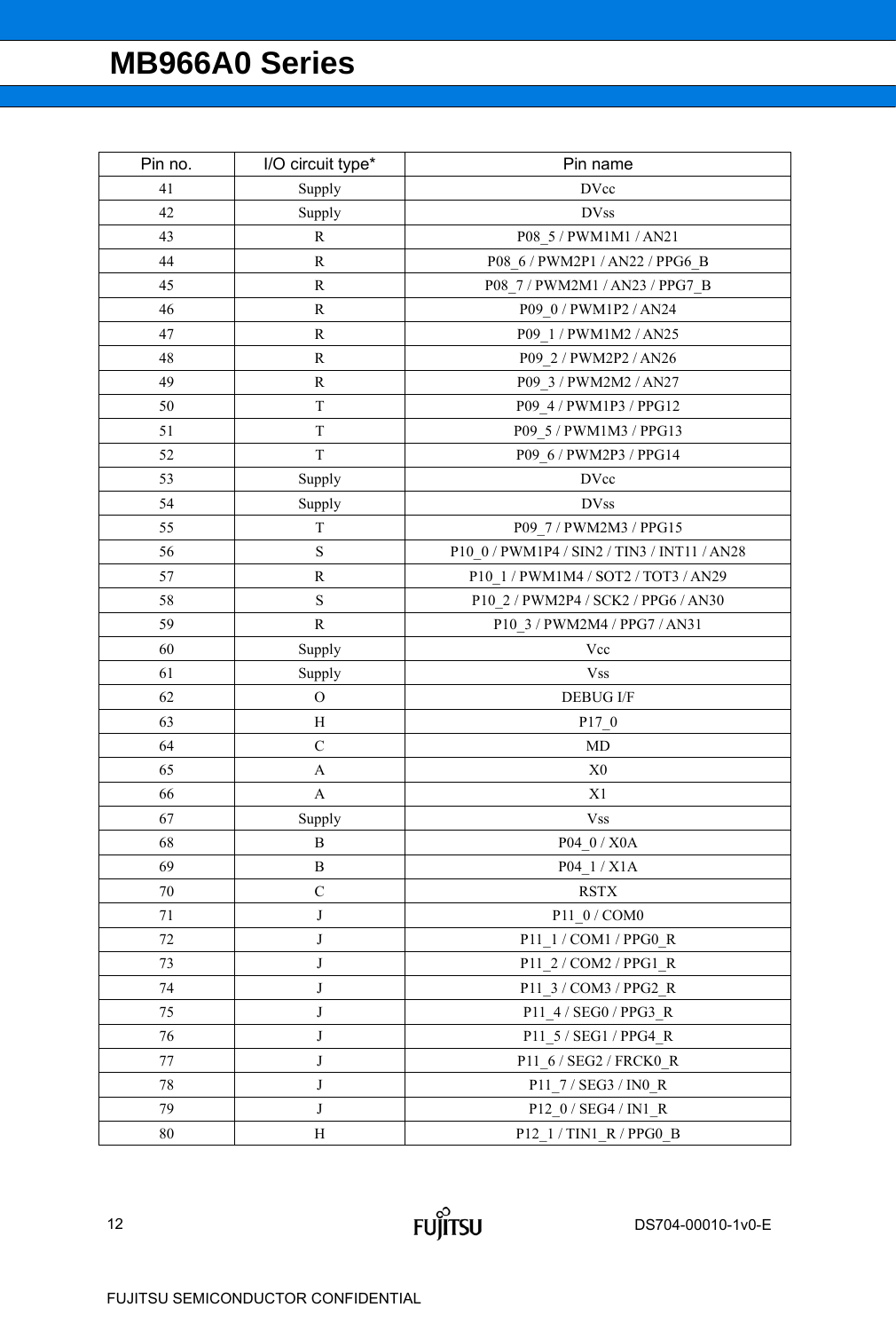| Pin no. | I/O circuit type* | Pin name                                |
|---------|-------------------|-----------------------------------------|
| 81      | H                 | P12 2/TOT1 R/PPG1 B                     |
| 82      | J                 | P12_3 / SEG7 / OUT2_R                   |
| 83      | J                 | P12 4 / SEG8 / OUT3 R                   |
| 84      | J                 | P12_5 / SEG9 / TIN2_R / PPG2_B          |
| 85      | J                 | P12_6 / SEG10 / TOT2_R / PPG3_B         |
| 86      | J                 | P12 7/SEG11/INT1 R                      |
| 87      | J                 | P00 0 / SEG12 / INT3_R                  |
| 88      | J                 | P00_1 / SEG13 / INT4_R                  |
| 89      | J                 | P00 2 / SEG14 / INT5 R                  |
| 90      | Supply            | Vcc                                     |
| 91      | Supply            | <b>Vss</b>                              |
| 92      | J                 | P00_3 / SEG15 / INT6_R                  |
| 93      | J                 | P00_4 / SEG16 / INT7_R                  |
| 94      | J                 | P00 5 / SEG17 / IN6 / TTG2 / TTG6       |
| 95      | J                 | P00 6 / SEG18 / IN7 / TTG3 / TTG7       |
| 96      | J                 | P00 7 / SEG19 / SGO0 / INT14            |
| 97      | J                 | P01 0 / SEG20 / SGA0                    |
| 98      | J                 | P01 1 / SEG21 / CKOT1 / OUT0            |
| 99      | J                 | P01 2 / SEG22 / CKOTX1 / OUT1 / INT15   |
| 100     | J                 | P01 3 / SEG23 / PPG5                    |
| 101     | P                 | P01 4 / SEG24 / SIN4 / INT8             |
| 102     | J                 | P01_5 / SEG25 / SOT4                    |
| 103     | ${\bf P}$         | P01 6 / SEG26 / SCK4 / TTG12            |
| 104     | J                 | P01_7 / SEG27 / CKOTX1_R / INT9 / TTG13 |
| 105     | J                 | P02_0 / SEG28 / CKOT1_R / INT10 / TTG14 |
| 106     | J                 | P02_1 / SEG29 / IN6_R / TTG15           |
| 107     | $\bf J$           | P02_2 / SEG30 / IN7_R / CKOT0_R / INT12 |
| 108     | J                 | P02_3 / SEG31 / SGO0_R / PPG12_B        |
| 109     | J                 | P02 4 / SEG32 / SGA0 R / PPG13 B        |
| 110     | ${\bf P}$         | P02 5 / SEG33 / OUT0 R / INT13 / SIN5 R |
| 111     | J                 | P02_6 / SEG34 / OUT1_R                  |
| 112     | $\bf J$           | P02_7 / SEG35 / PPG5_R                  |
| 113     | L                 | P03 0 / V0 / SEG36 / PPG4 B             |
| 114     | L                 | P03_1 / V1 / SEG37 / PPG5_B             |
| 115     | L                 | P03_2 / V2 / SEG38 / PPG14_B / SOT5_R   |
| 116     | Q                 | P03_3 / V3 / SEG39 / PPG15_B / SCK5_R   |
| 117     | M                 | P03_4 / RX0 / INT4                      |
| 118     | H                 | P03_5 / TX0                             |
| 119     | H                 | P03_6 / INT0 / NMI                      |
| 120     | Supply            | Vcc                                     |

\*: See "■ I/O CIRCUIT TYPE" for details on the I/O circuit types.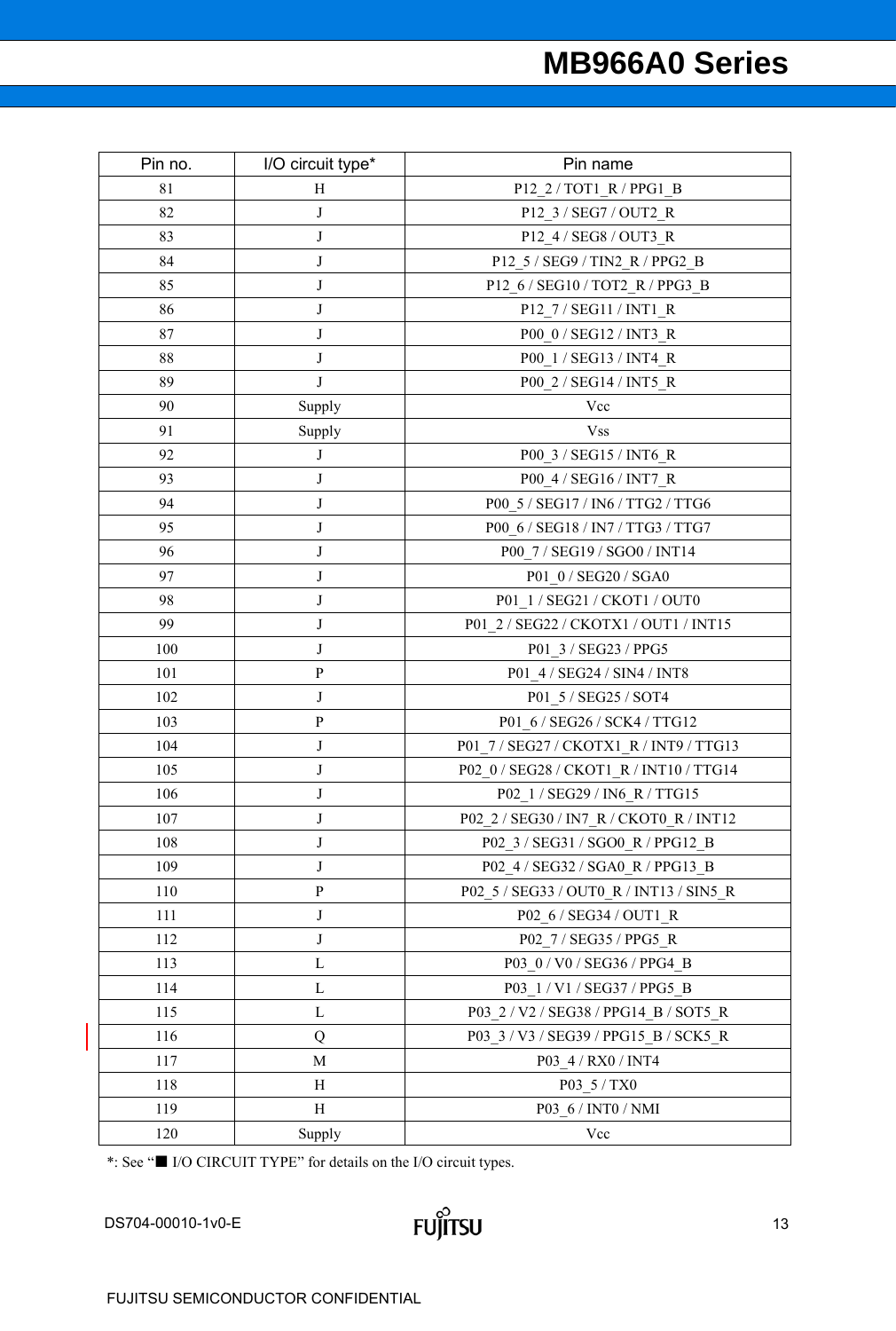

**FUJITSU**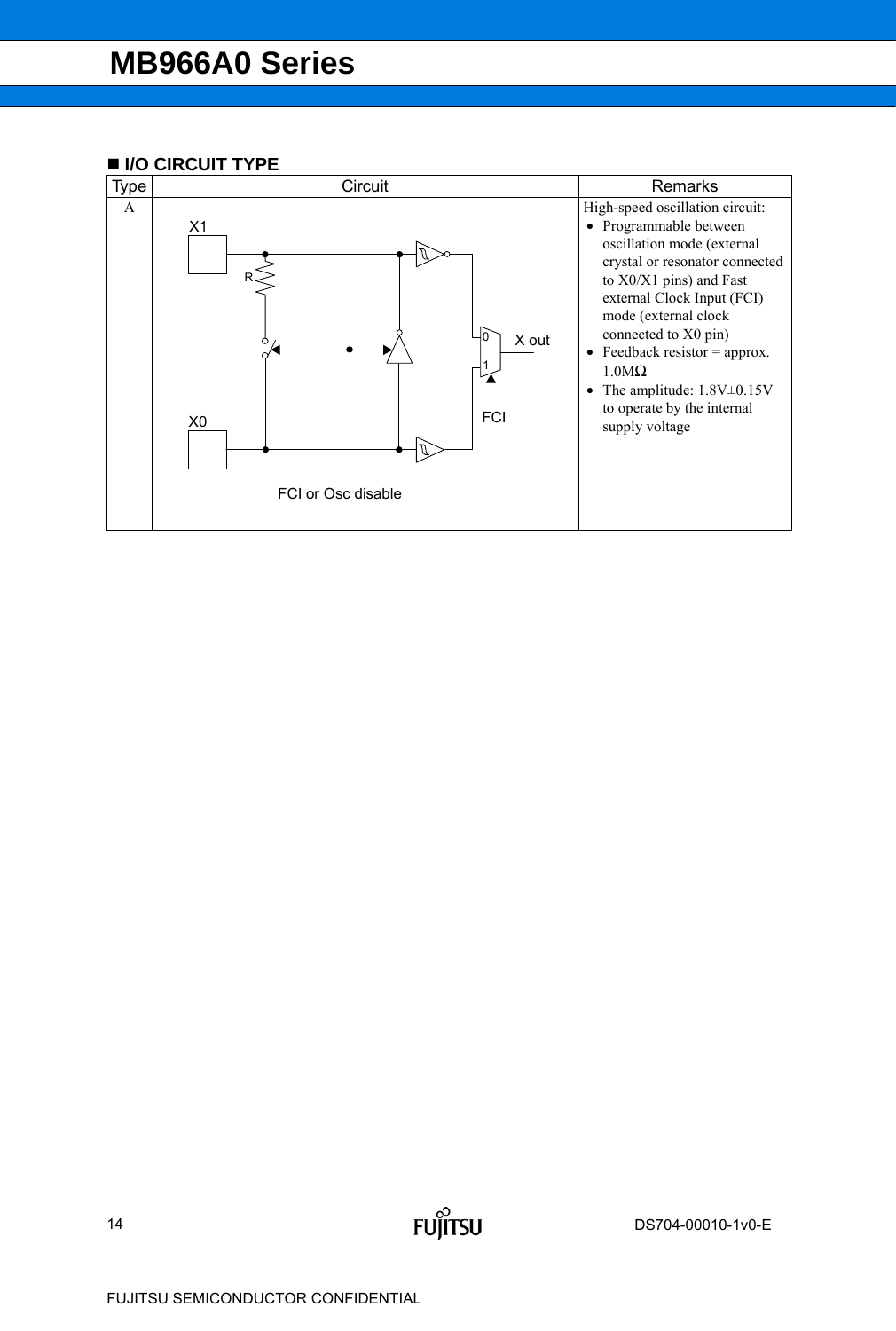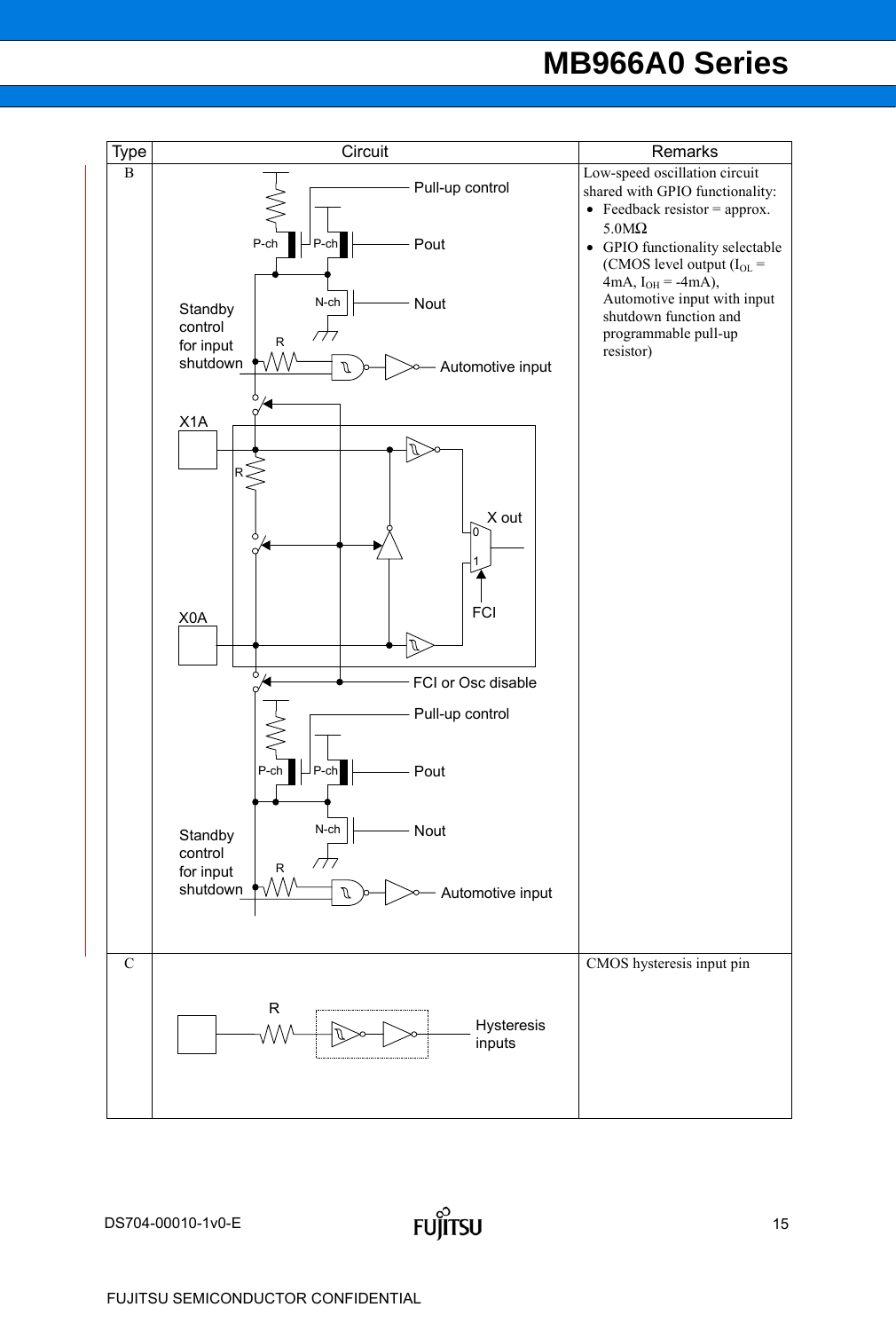

**FUJITSU**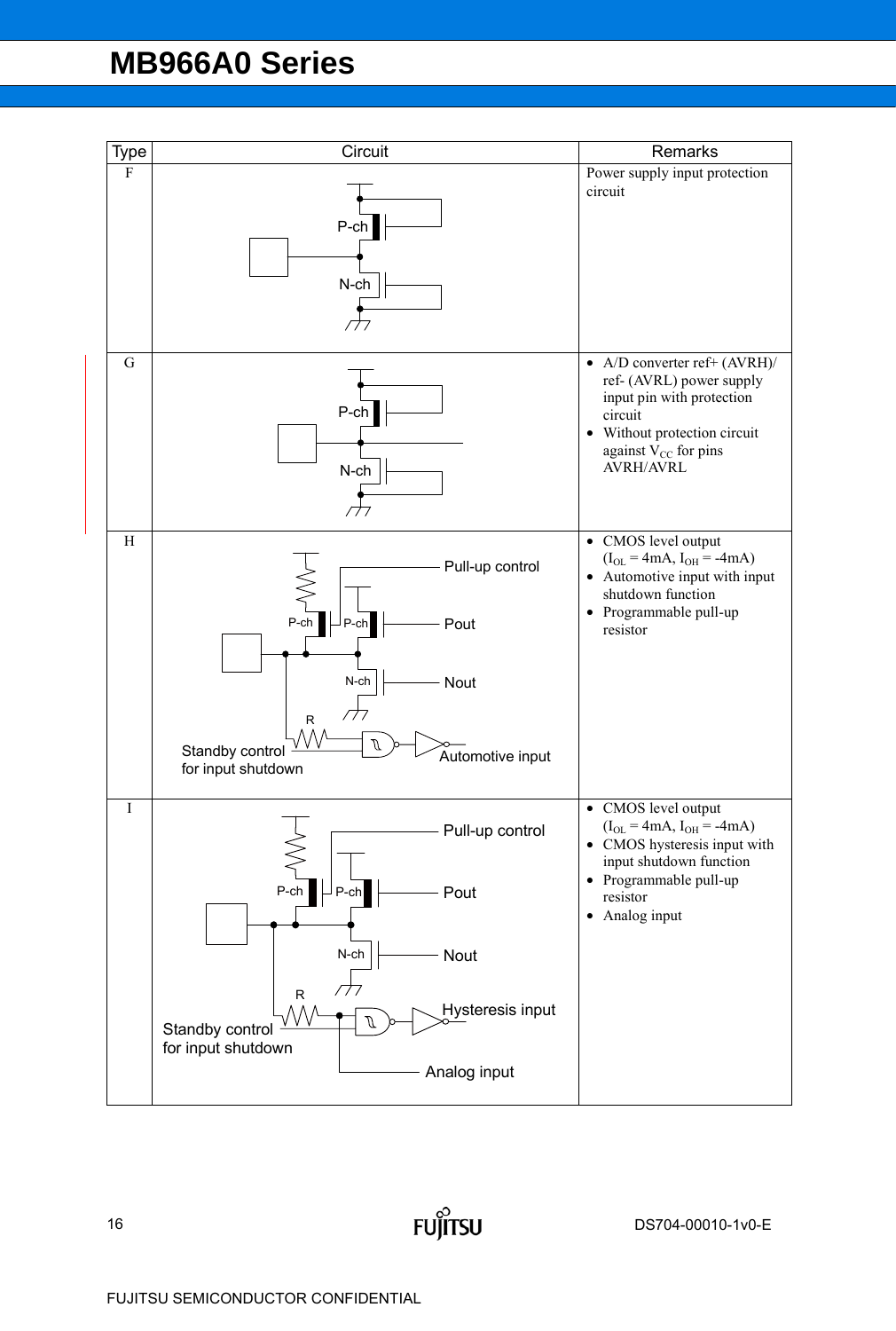| Type         | Circuit                                                        | Remarks                                                                                                      |
|--------------|----------------------------------------------------------------|--------------------------------------------------------------------------------------------------------------|
| J            | Pull-up control                                                | • CMOS level output<br>$(I_{OL} = 4mA, I_{OH} = -4mA)$<br>• Automotive input with input<br>shutdown function |
|              | $P-ch$<br>$P-ch$<br>Pout                                       | Programmable pull-up<br>٠<br>resistor<br>SEG or COM output<br>٠                                              |
|              | N-ch<br><b>Nout</b><br>$\mathsf{R}$                            |                                                                                                              |
|              | Automotive input<br>Standby control<br>for input shutdown      |                                                                                                              |
|              | SEG or COM output                                              |                                                                                                              |
| $\bf K$      | Pull-up control                                                | • CMOS level output<br>$(I_{OL} = 4mA, I_{OH} = -4mA)$<br>• Automotive input with input<br>shutdown function |
|              | $P-ch$<br>$P-ch$<br>Pout                                       | • Programmable pull-up<br>resistor<br>Analog input<br>٠                                                      |
|              | N-ch<br><b>Nout</b><br>R                                       |                                                                                                              |
|              | Automotive input<br>Standby control<br>for input shutdown      |                                                                                                              |
|              | Analog input                                                   |                                                                                                              |
| $\mathbf{L}$ | Pull-up control                                                | • CMOS level output<br>$(I_{OL} = 4mA, I_{OH} = -4mA)$<br>Automotive input with input<br>shutdown function   |
|              | $P-ch$<br>$P-ch$<br>Pout                                       | Programmable pull-up<br>resistor<br>• Vn input or SEG output                                                 |
|              | $N$ -ch<br>Nout<br>ΠΤ<br>R                                     |                                                                                                              |
|              | Automotive input<br>I<br>Standby control<br>for input shutdown |                                                                                                              |
|              | Vn input or SEG output                                         |                                                                                                              |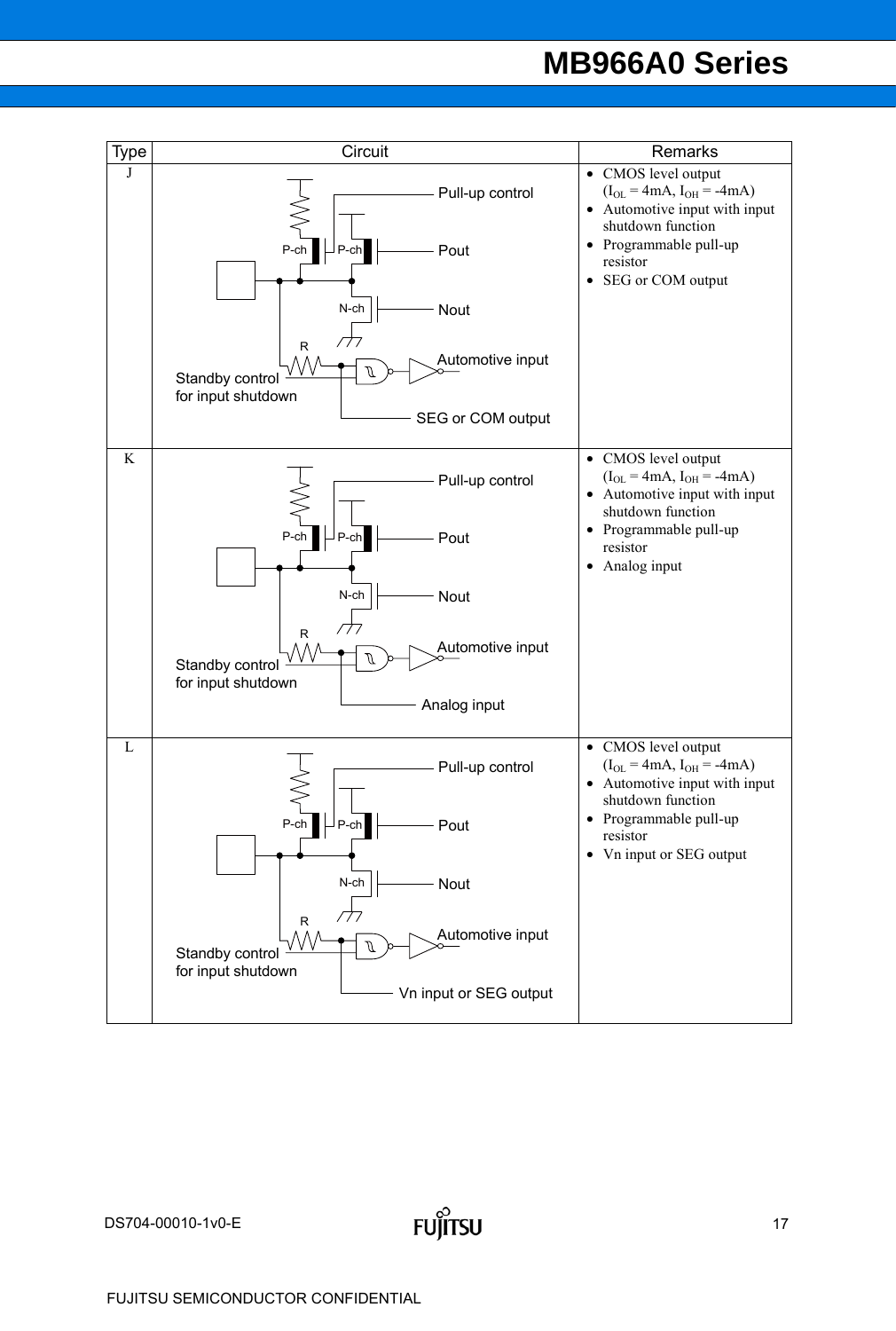| Type           | Circuit                                                                                                                             | Remarks                                                                                                                                                                                                                                                         |
|----------------|-------------------------------------------------------------------------------------------------------------------------------------|-----------------------------------------------------------------------------------------------------------------------------------------------------------------------------------------------------------------------------------------------------------------|
| M              | Pull-up control<br>P-ch<br>$P-ch$<br>Pout<br>N-ch<br><b>Nout</b><br>R<br>Hysteresis input<br>Standby control<br>for input shutdown  | • CMOS level output<br>$(I_{OL} = 4mA, I_{OH} = -4mA)$<br>• CMOS hysteresis input with<br>input shutdown function<br>• Programmable pull-up<br>resistor                                                                                                         |
| N              | Pull-up control<br>P-ch<br>$P-ch$<br>Pout<br>N-ch<br>Nout*<br>/77<br>R<br>Hysteresis input<br>Standby control<br>for input shutdown | • CMOS level output<br>$(I_{OL} = 3mA, I_{OH} = -3mA)$<br>• CMOS hysteresis input with<br>input shutdown function<br>• Programmable pull-up<br>resistor<br>*: N-channel transistor has slew<br>rate control according to $I^2C$<br>spec, irrespective of usage. |
| $\overline{O}$ | N-ch<br>Nout<br>${\sf R}$<br>Standby control<br><b>TTL</b> input<br>for input shutdown                                              | Open-drain I/O<br>$\bullet$<br>Output $25mA$ , $Vcc = 2.7V$<br>٠<br>TTL input                                                                                                                                                                                   |

**FUJITSU**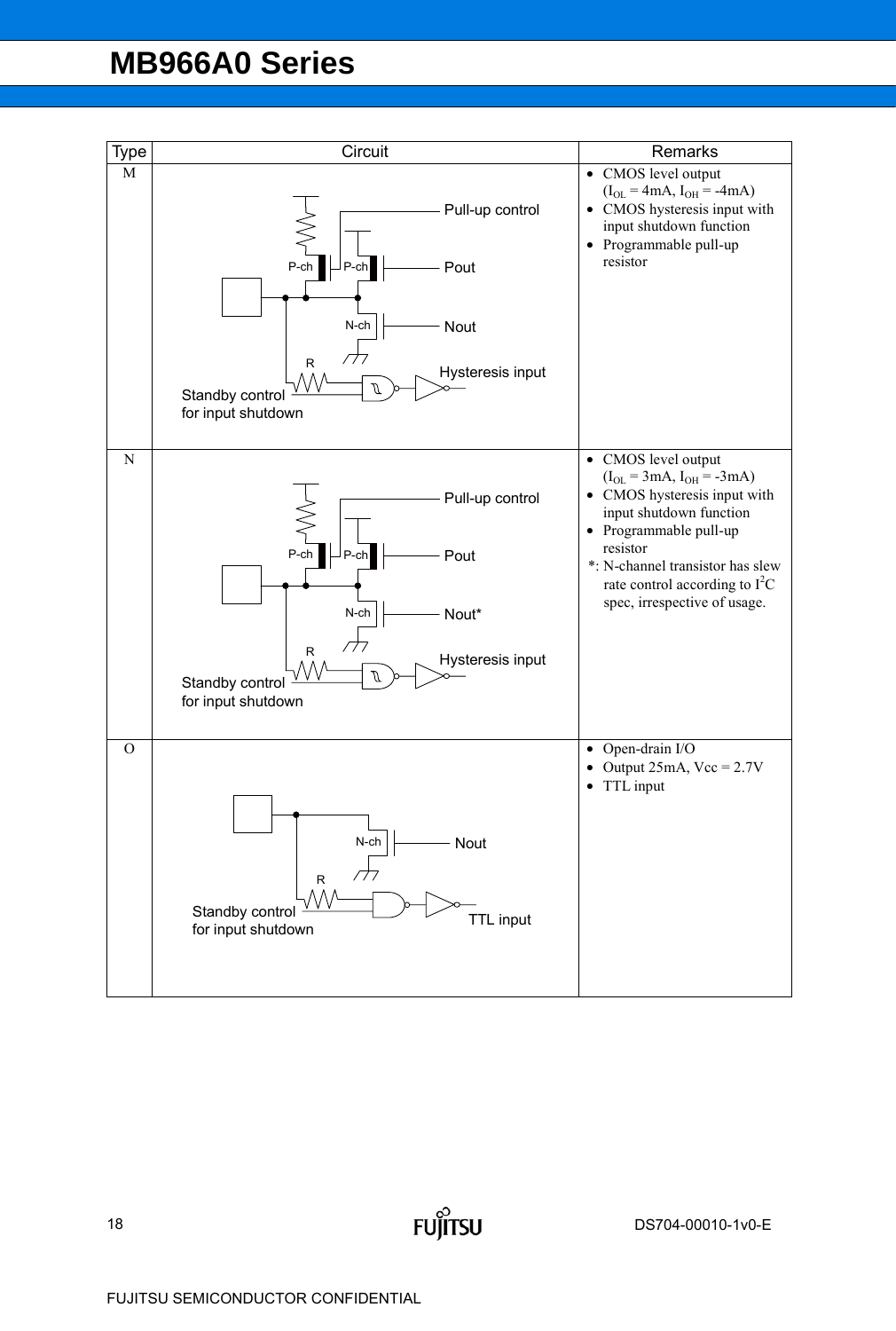

**FUILTSU** 

19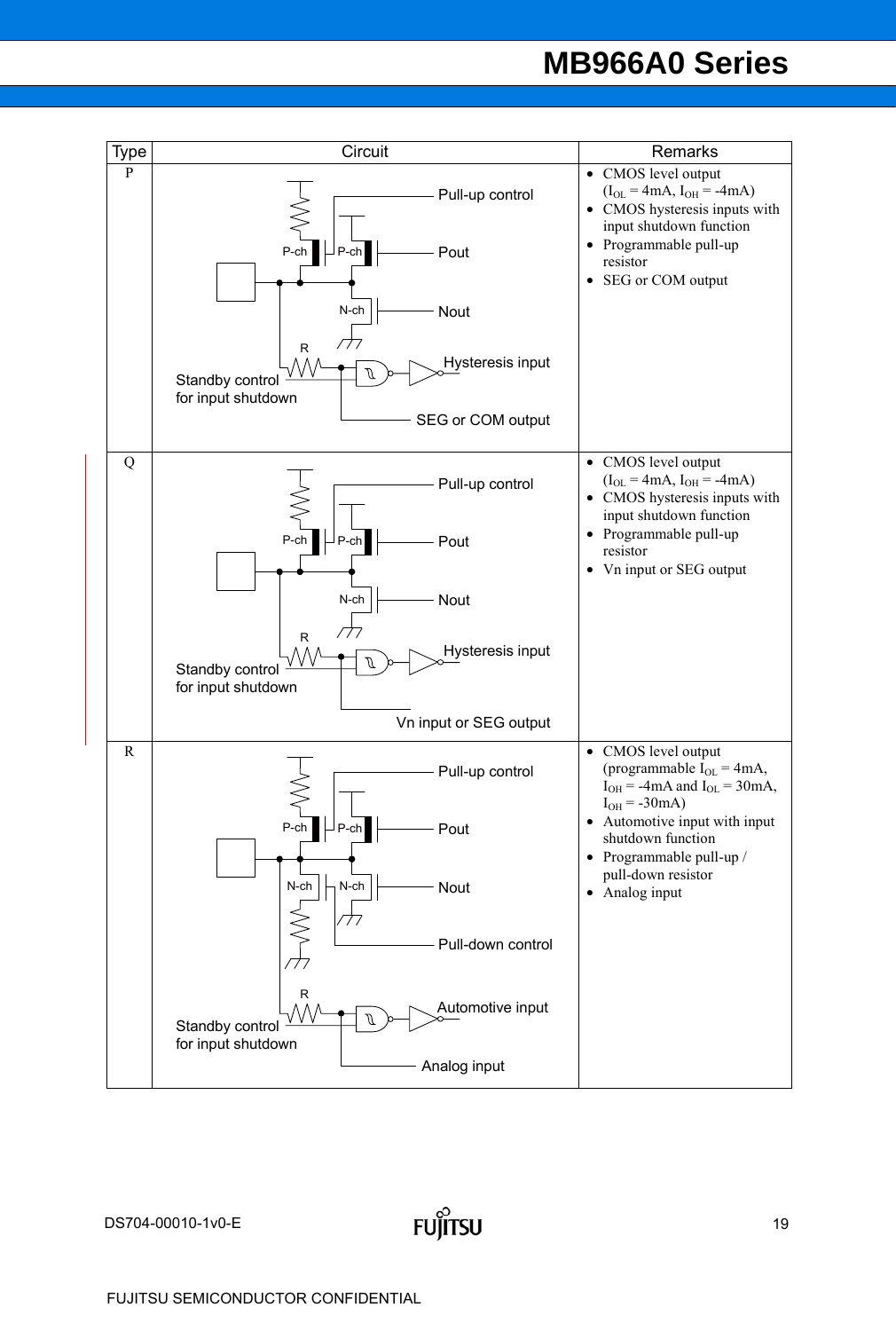

**FUJITSU**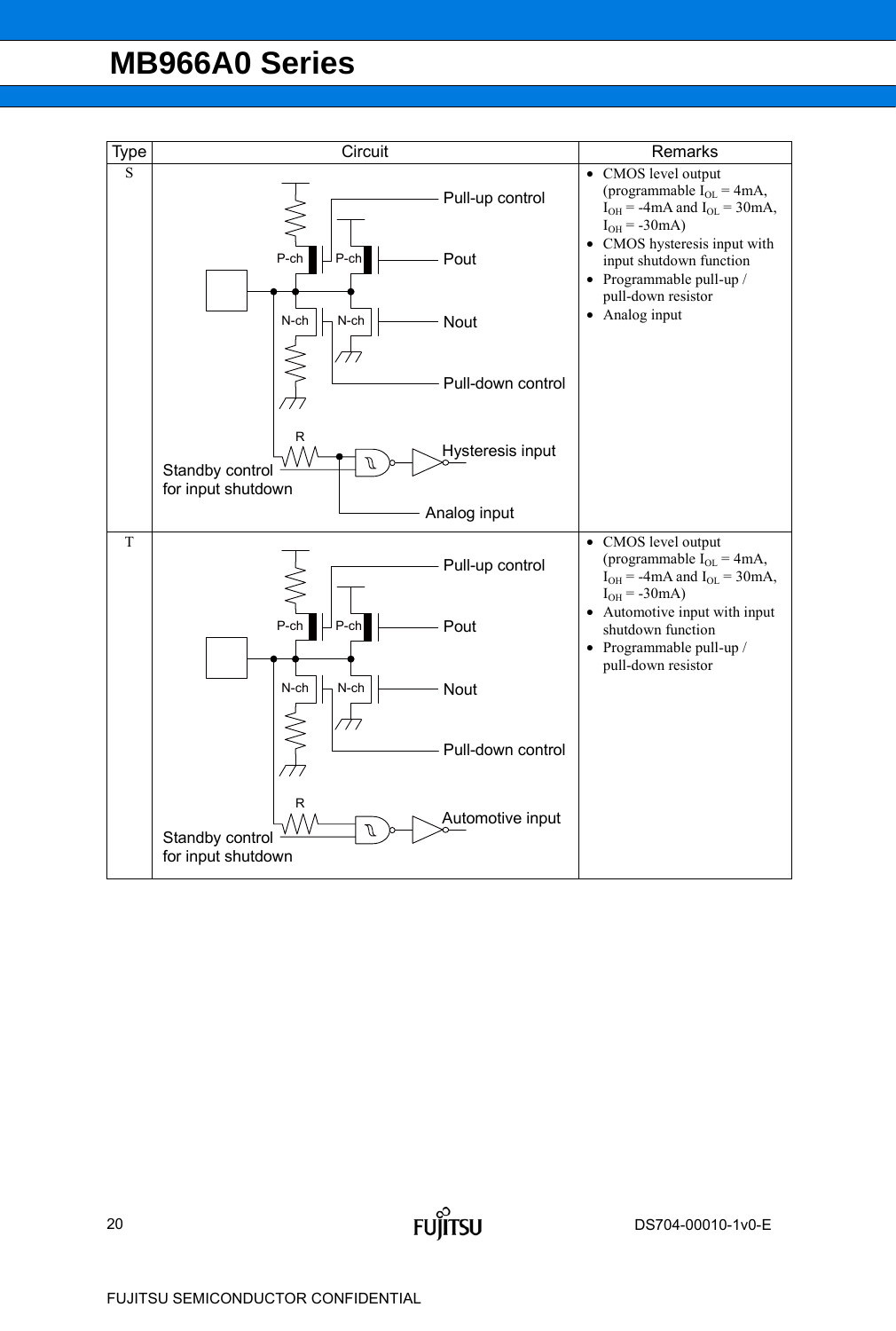### **MEMORY MAP**

| USER ROM*1                   |
|------------------------------|
|                              |
| Reserved                     |
| Boot-ROM                     |
|                              |
| Peripheral                   |
| Reserved                     |
| ROM/RAM                      |
| <b>MIRROR</b>                |
| <b>Internal RAM</b><br>bank0 |
| Reserved                     |
| Peripheral                   |
|                              |
| GPR <sup>*3</sup>            |
| <b>DMA</b>                   |
| Reserved                     |
|                              |

\*1: For details about USER ROM area, see "USER ROM MEMORY MAP FOR FLASH DEVICES" on the following pages.

\*2: For RAMSTART addresses, see the table on the next page.

\*3: Unused GPR banks can be used as RAM area.

GPR: General-Purpose Register

The DMA area is only available if the device contains the corresponding resource. The available RAM and ROM area depends on the device.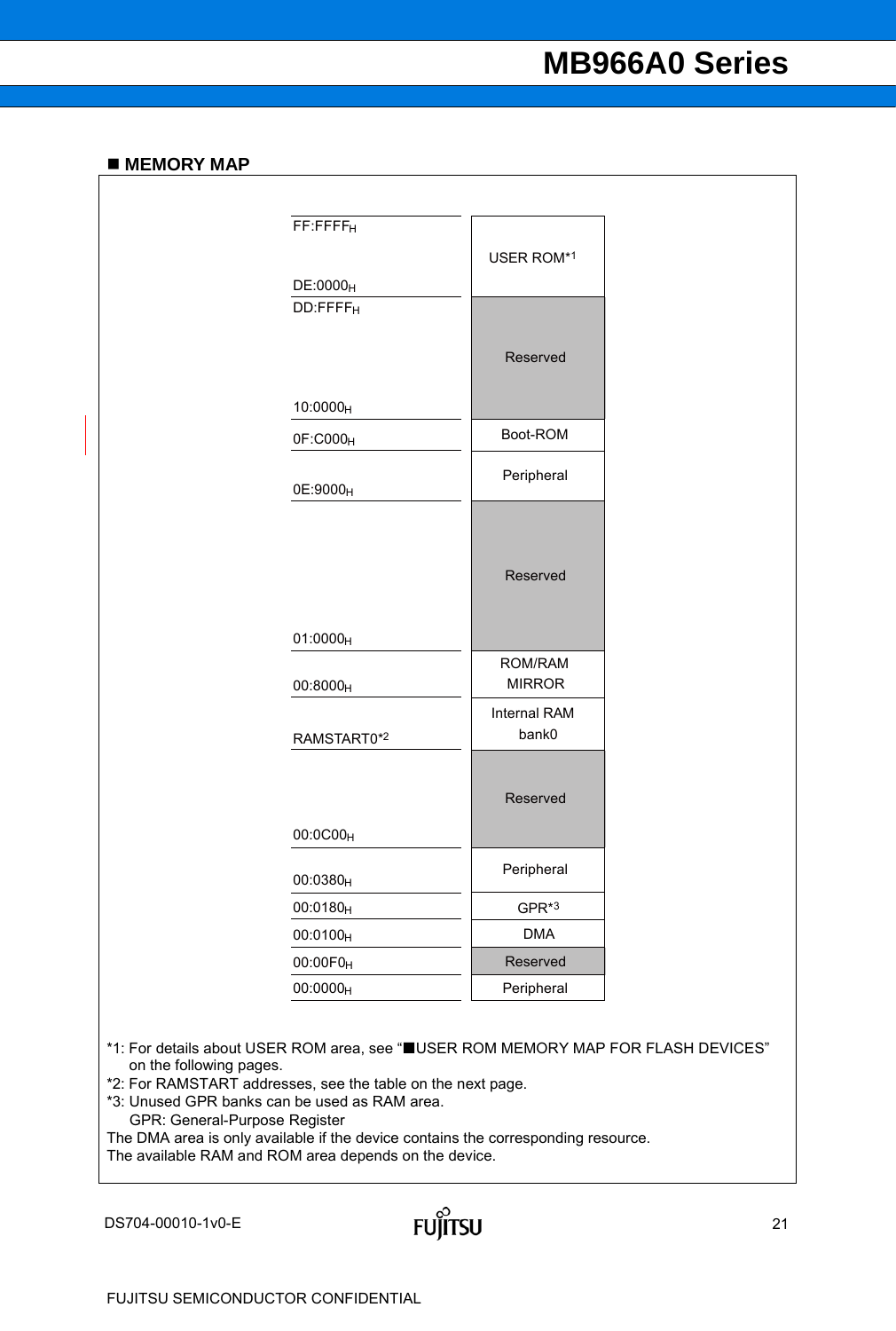### **RAMSTART ADDRESSES**

| <b>Devices</b>  | Bank 0<br>RAM size | RAMSTART0   |
|-----------------|--------------------|-------------|
| <b>MB96F6A5</b> | 8K B               | $00:6200_H$ |
| MB96F6A6        | 16K B              | $00:4200_H$ |

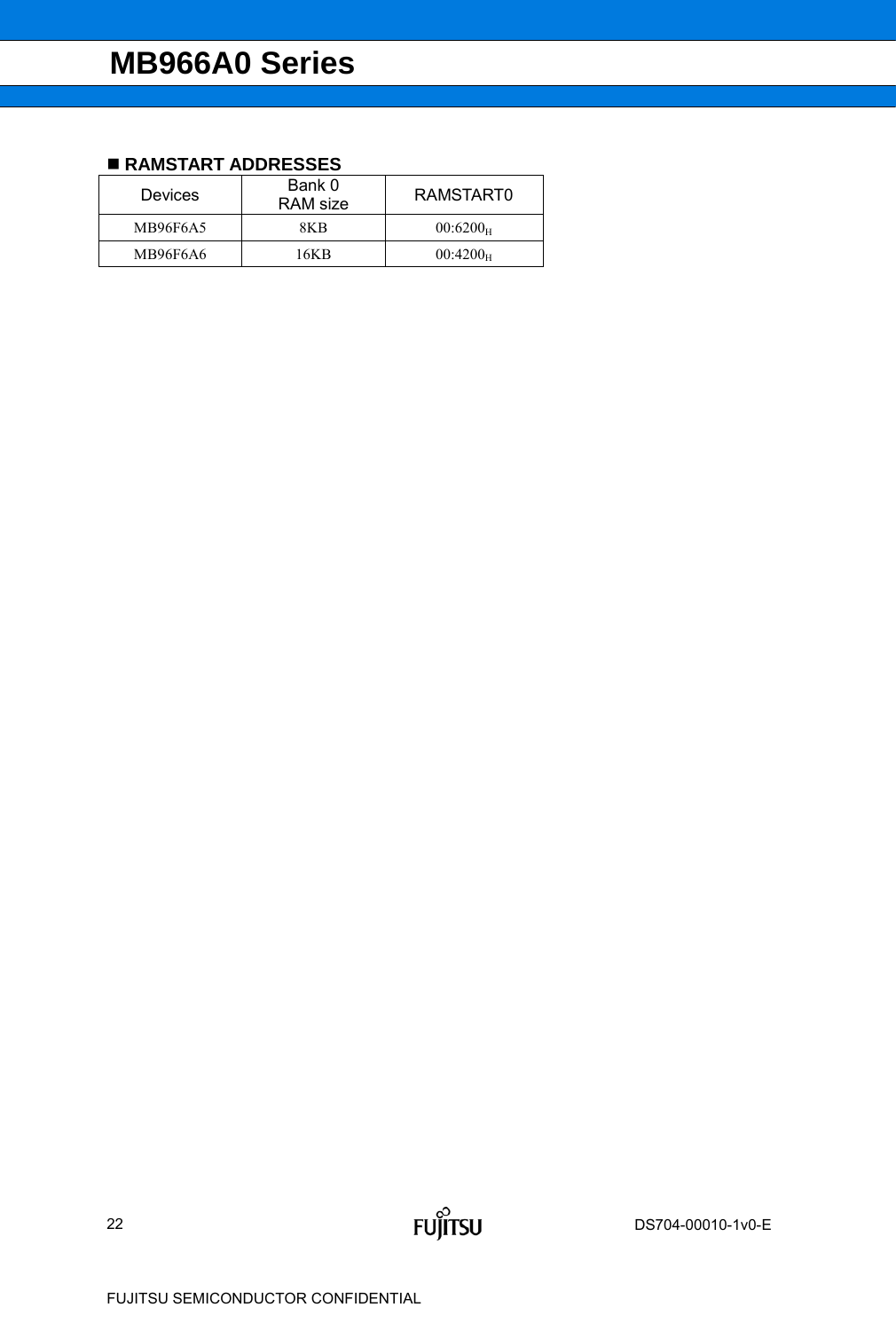|                                              |                                              | MB96F6A5                     | MB96F6A6                     |                   |
|----------------------------------------------|----------------------------------------------|------------------------------|------------------------------|-------------------|
| CPU mode<br>address                          | Flash memory<br>mode address                 | Flash size<br>128.5KB + 32KB | Flash size<br>256.5KB + 32KB |                   |
| FF:FFFF <sub>H</sub><br>FF:0000H             | 3F:FFFF <sub>H</sub><br>3F:0000H             | SA39 - 64KB                  | SA39 - 64KB                  |                   |
| FE:FFFF <sub>H</sub><br>FE:0000 <sub>H</sub> | 3E:FFFF <sub>H</sub><br>3E:0000 <sub>H</sub> | SA38 - 64KB                  | SA38 - 64KB                  | Bank A of Flash A |
| $FD:$ FFFF $F_H$<br>FD:0000 <sub>H</sub>     | 3D:FFFF <sub>H</sub><br>$3D:0000_{H}$        |                              | SA37 - 64KB                  |                   |
| FC:FFFF <sub>H</sub><br>FC:0000 <sub>H</sub> | 3C:FFFF <sub>H</sub><br>3C:0000H             |                              | SA36 - 64KB                  |                   |
| DF: A000 <sub>H</sub><br>$DF:9$ FFF $H$      | 1F:9FFF <sub>H</sub>                         | Reserved                     | Reserved                     |                   |
| DF:8000 <sub>H</sub>                         | 1F:8000 <sub>H</sub>                         | <b>SA4 - 8KB</b>             | <b>SA4 - 8KB</b>             |                   |
| $DF:7FFF_H$<br>DF:6000 <sub>H</sub>          | $1F:7FFF_H$<br>1F:6000 <sub>H</sub>          | <b>SA3 - 8KB</b>             | <b>SA3 - 8KB</b>             | Bank B of Flash A |
| $DF:5FFF_H$<br>DF:4000 <sub>H</sub>          | 1F:5FFF <sub>H</sub><br>1F:4000 <sub>H</sub> | <b>SA2 - 8KB</b>             | <b>SA2 - 8KB</b>             |                   |
|                                              | 1F:3FFF <sub>H</sub>                         | <b>SA1 - 8KB</b>             | <b>SA1 - 8KB</b>             |                   |
| $DF:3FFF_H$<br>DF:2000 <sub>H</sub>          | 1F:2000 <sub>H</sub>                         |                              |                              |                   |
| $DF:1$ FFF $H$<br>DF:0000 <sub>H</sub>       | $1F:1FFF_H$<br>1F:0000 <sub>H</sub>          | SAS - 512B*                  | SAS - 512B*                  | Bank A of Flash A |

### **USER ROM MEMORY MAP FOR FLASH DEVICES**

\*: Physical address area of SAS-512B is from DF:0000 $_{\rm H}$  to DF:01FF $_{\rm H}$ .

Others (from DF:0200<sub>H</sub> to DF:1FFF<sub>H</sub>) is mirror area of SAS-512B.

Sector SAS contains the ROM configuration block RCBA at CPU address DF:0000<sub>H</sub> -DF:01FF<sub>H</sub>. SAS can not be used for  $E^2$ PROM emulation.

 $\mathsf{l}$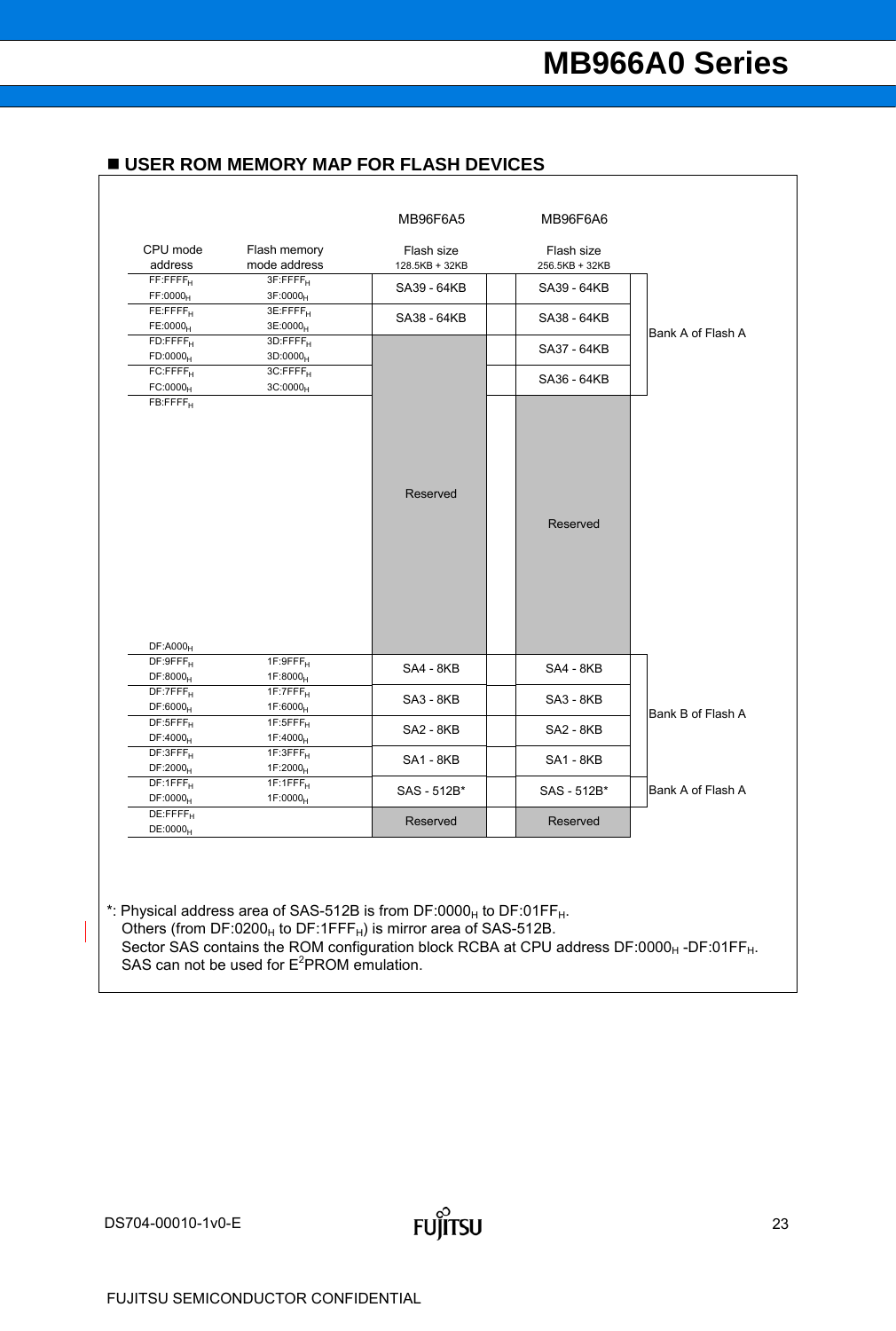### **SERIAL PROGRAMMING COMMUNICATION INTERFACE**

USART pins for Flash serial programming ( $MD = 0$ ,  $DEBUG I/F = 0$ , Serial Communication mode)

**FUJITSU** 

| <b>MB966A0</b> |                     |                        |  |  |
|----------------|---------------------|------------------------|--|--|
| Pin Number     | <b>USART Number</b> | <b>Normal Function</b> |  |  |
| 8              |                     | SIN <sub>0</sub>       |  |  |
| 9              | <b>USART0</b>       | SOT <sub>0</sub>       |  |  |
| 10             |                     | SCK <sub>0</sub>       |  |  |
| 3              | USART1              | SIN1                   |  |  |
| 4              |                     | SOT1                   |  |  |
| 5              |                     | SCK1                   |  |  |
| 56             | USART2              | SIN <sub>2</sub>       |  |  |
| 57             |                     | SOT <sub>2</sub>       |  |  |
| 58             |                     | SCK <sub>2</sub>       |  |  |
| 101            |                     | SIN <sub>4</sub>       |  |  |
| 102            | USART4              | SOT <sub>4</sub>       |  |  |
| 103            |                     | SCK4                   |  |  |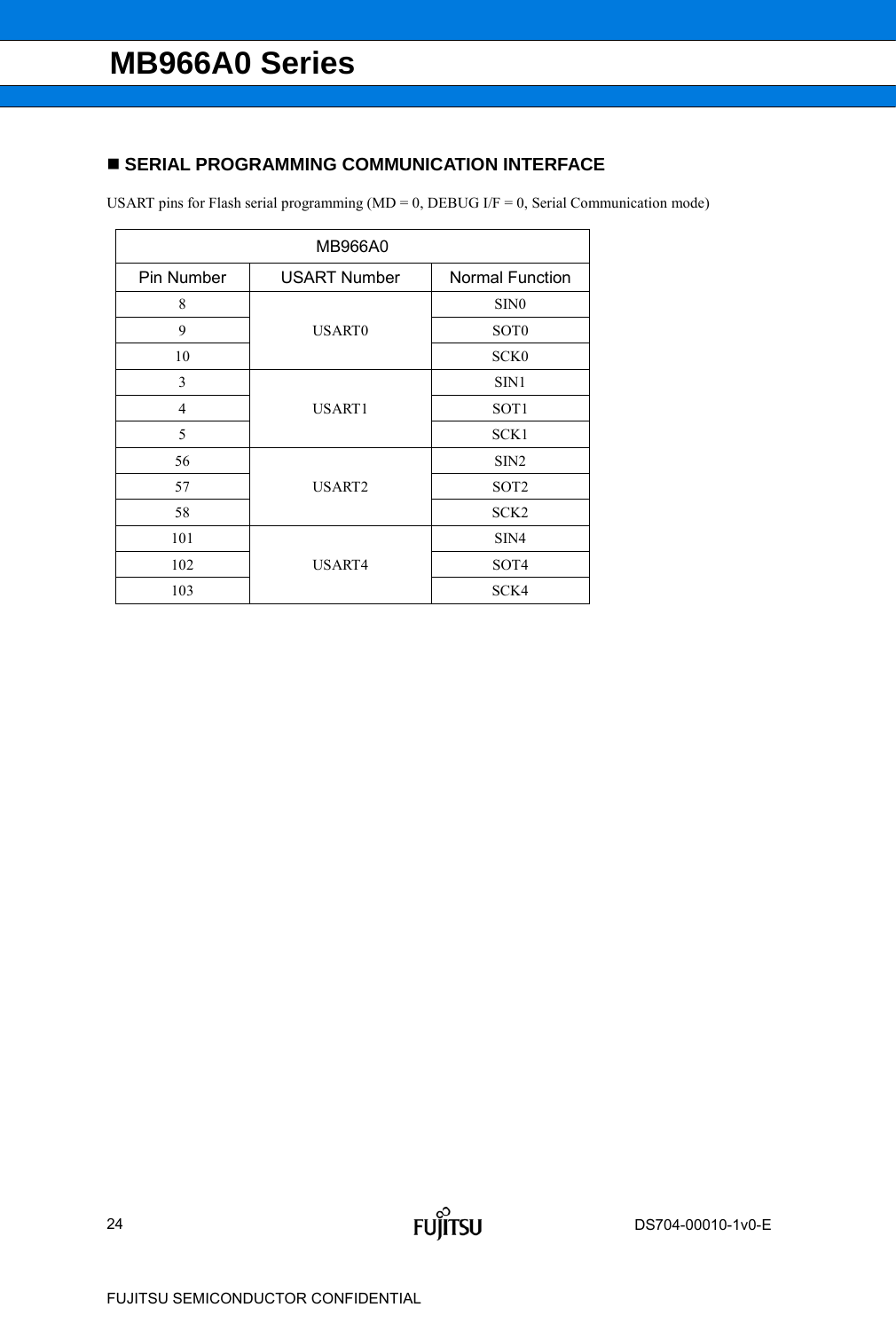### **INTERRUPT VECTOR TABLE**

| Vector<br>number | Offset in<br>vector table | Vector name              | Cleared by<br><b>DMA</b>     | Index in<br>ICR to<br>program | Description                     |  |
|------------------|---------------------------|--------------------------|------------------------------|-------------------------------|---------------------------------|--|
| $\mathbf{0}$     | $3FC_H$                   | <b>CALLV0</b>            | N <sub>o</sub>               | $\blacksquare$                | CALLV instruction               |  |
| $\mathbf{1}$     | $3F8_H$                   | CALLV1                   | N <sub>o</sub>               | $\blacksquare$                | CALLV instruction               |  |
| $\overline{2}$   | $3F4_H$                   | CALLV2                   | N <sub>o</sub>               |                               | <b>CALLV</b> instruction        |  |
| $\overline{3}$   | 3F0 <sub>H</sub>          | CALLV3                   | N <sub>o</sub>               | $\blacksquare$                | <b>CALLV</b> instruction        |  |
| $\overline{4}$   | $3EC_H$                   | CALLV4                   | N <sub>o</sub>               | $\blacksquare$                | CALLV instruction               |  |
| 5                | $3E8_{\rm H}$             | CALLV5                   | N <sub>o</sub>               | $\blacksquare$                | <b>CALLV</b> instruction        |  |
| 6                | $3E4_H$                   | CALLV6                   | N <sub>o</sub>               | $\blacksquare$                | CALLV instruction               |  |
| $\overline{7}$   | 3E0 <sub>H</sub>          | CALLV7                   | N <sub>o</sub>               | $\blacksquare$                | CALLV instruction               |  |
| 8                | $3DC_H$                   | <b>RESET</b>             | N <sub>o</sub>               | $\blacksquare$                | Reset vector                    |  |
| 9                | $3D8_H$                   | INT9                     | N <sub>o</sub>               | $\blacksquare$                | INT9 instruction                |  |
| 10               | $3D4_H$                   | <b>EXCEPTION</b>         | No                           | $\blacksquare$                | Undefined instruction execution |  |
| 11               | 3D0 <sub>H</sub>          | <b>NMI</b>               | No                           |                               | Non-Maskable Interrupt          |  |
| 12               | $3CC_H$                   | <b>DLY</b>               | N <sub>0</sub>               | 12                            | Delayed Interrupt               |  |
| 13               | $3C8_H$                   | RC TIMER                 | N <sub>o</sub>               | 13                            | <b>RC</b> Clock Timer           |  |
| 14               | $3C4_H$                   | MC TIMER                 | N <sub>o</sub>               | 14                            | Main Clock Timer                |  |
| 15               | $3C0_H$                   | <b>SC TIMER</b>          | N <sub>o</sub>               | 15                            | Sub Clock Timer                 |  |
| 16               | $3BC_H$                   | <b>LVDI</b>              | N <sub>o</sub>               | 16                            | Low Voltage Detector            |  |
| 17               | $3B8_H$                   | EXTINT0                  | Yes                          | 17                            | External Interrupt 0            |  |
| 18               | $3B4_H$                   | EXTINT1                  | Yes                          | 18                            | External Interrupt 1            |  |
| 19               | 3B0 <sub>H</sub>          | EXTINT2                  | Yes                          | 19                            | External Interrupt 2            |  |
| 20               | $3AC_H$                   | EXTINT3                  | Yes                          | 20                            | External Interrupt 3            |  |
| 21               | $3A8_H$                   | EXTINT4                  | Yes                          | 21                            | External Interrupt 4            |  |
| 22               | $3A4_H$                   | EXTINT5                  | Yes                          | 22                            | External Interrupt 5            |  |
| 23               | $3A0_H$                   | EXTINT6                  | Yes                          | 23                            | External Interrupt 6            |  |
| 24               | $39C_H$                   | EXTINT7                  | Yes                          | 24                            | External Interrupt 7            |  |
| 25               | $398_H$                   | EXTINT8                  | Yes                          | 25                            | <b>External Interrupt 8</b>     |  |
| 26               | $394_H$                   | EXTINT9                  | Yes                          | 26                            | External Interrupt 9            |  |
| 27               | $390_H$                   | EXTINT10                 | Yes                          | 27                            | External Interrupt 10           |  |
| 28               | $38C_H$                   | EXTINT11                 | Yes                          | 28                            | External Interrupt 11           |  |
| 29               | $388_H$                   | EXTINT12                 | Yes                          | 29                            | External Interrupt 12           |  |
| 30               | $384_H$                   | EXTINT13                 | Yes                          | 30                            | External Interrupt 13           |  |
| 31               | $380_H$                   | EXTINT14                 | Yes                          | 31                            | External Interrupt 14           |  |
| 32               | $37C_H$                   | EXTINT15                 | Yes                          | 32                            | External Interrupt 15           |  |
| 33               | $378_H$                   | CAN <sub>0</sub>         | N <sub>o</sub>               | 33                            | CAN Controller 0                |  |
| 34               | $374_H$                   | ÷                        | $\blacksquare$               | 34                            | Reserved                        |  |
| 35               | $370_H$                   | $\overline{\phantom{0}}$ | $\qquad \qquad \blacksquare$ | 35                            | Reserved                        |  |
| 36               | $36C_H$                   | $\overline{\phantom{0}}$ | $\qquad \qquad \blacksquare$ | 36                            | Reserved                        |  |
| 37               | $368_H$                   | $\overline{\phantom{0}}$ | $\blacksquare$               | 37                            | Reserved                        |  |
| 38               | $364_H$                   | PPG <sub>0</sub>         | Yes                          | 38                            | Programmable Pulse Generator 0  |  |
| 39               | $360_H$                   | PPG1                     | Yes                          | 39                            | Programmable Pulse Generator 1  |  |
| 40               | $35 \rm{C_H}$             | PPG <sub>2</sub>         | Yes                          | 40                            | Programmable Pulse Generator 2  |  |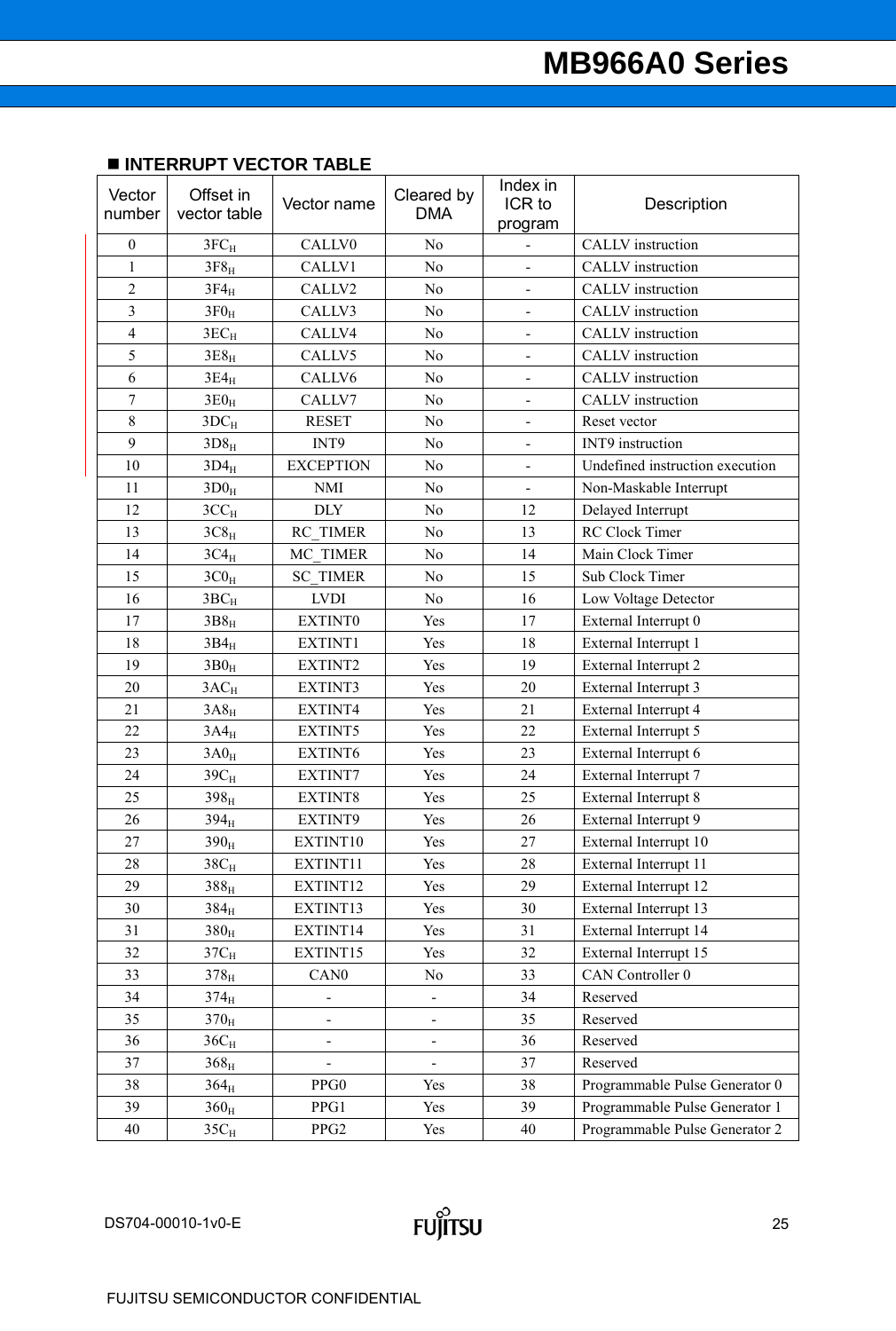| Vector<br>number | Offset in<br>vector table | Vector name                  | Cleared by<br><b>DMA</b>     | Index in<br>ICR to<br>program | Description                     |  |
|------------------|---------------------------|------------------------------|------------------------------|-------------------------------|---------------------------------|--|
| 41               | $358_H$                   | PPG3                         | Yes                          | 41                            | Programmable Pulse Generator 3  |  |
| 42               | $354_H$                   | PPG4                         | Yes                          | 42                            | Programmable Pulse Generator 4  |  |
| 43               | $350_H$                   | PPG5                         | Yes                          | 43                            | Programmable Pulse Generator 5  |  |
| 44               | $34C_H$                   | PPG6                         | Yes                          | 44                            | Programmable Pulse Generator 6  |  |
| 45               | $348_H$                   | PPG7                         | Yes                          | 45                            | Programmable Pulse Generator 7  |  |
| 46               | $344_H$                   |                              | $\qquad \qquad \blacksquare$ | 46                            | Reserved                        |  |
| 47               | $340_H$                   | $\qquad \qquad \blacksquare$ | $\qquad \qquad \blacksquare$ | 47                            | Reserved                        |  |
| 48               | $33C_H$                   | $\overline{a}$               | $\blacksquare$               | 48                            | Reserved                        |  |
| 49               | $338_H$                   | $\overline{\phantom{0}}$     | $\qquad \qquad \blacksquare$ | 49                            | Reserved                        |  |
| 50               | $334_H$                   | PPG12                        | Yes                          | 50                            | Programmable Pulse Generator 12 |  |
| 51               | $330_H$                   | PPG13                        | Yes                          | 51                            | Programmable Pulse Generator 13 |  |
| 52               | $32C_H$                   | PPG14                        | Yes                          | 52                            | Programmable Pulse Generator 14 |  |
| 53               | $328_H$                   | PPG15                        | Yes                          | 53                            | Programmable Pulse Generator 15 |  |
| 54               | $324_H$                   |                              |                              | 54                            | Reserved                        |  |
| 55               | $320_H$                   | $\overline{\phantom{0}}$     | $\qquad \qquad \blacksquare$ | 55                            | Reserved                        |  |
| 56               | $31C_H$                   | $\overline{a}$               | $\overline{a}$               | 56                            | Reserved                        |  |
| 57               | $318_H$                   |                              |                              | 57                            | Reserved                        |  |
| 58               | $314_H$                   | RLT0                         | Yes                          | 58                            | Reload Timer 0                  |  |
| 59               | $310_H$                   | RLT1                         | Yes                          | 59                            | Reload Timer 1                  |  |
| 60               | $30C_H$                   | RLT2                         | Yes                          | 60                            | Reload Timer 2                  |  |
| 61               | $308_H$                   | RLT3                         | Yes                          | 61                            | Reload Timer 3                  |  |
| 62               | $304_H$                   | -                            | $\overline{\phantom{a}}$     | 62                            | Reserved                        |  |
| 63               | $300_H$                   | $\overline{a}$               | $\overline{a}$               | 63                            | Reserved                        |  |
| 64               | $2FC_H$                   | RLT6                         | Yes                          | 64                            | Reload Timer 6                  |  |
| 65               | $2F8_{\rm H}$             | ICU <sub>0</sub>             | Yes                          | 65                            | Input Capture Unit 0            |  |
| 66               | $2F4_H$                   | ICU1                         | Yes                          | 66                            | Input Capture Unit 1            |  |
| 67               | $2F0_H$                   | ICU <sub>2</sub>             | Yes                          | 67                            | Input Capture Unit 2            |  |
| 68               | $2EC_{H}$                 | ICU3                         | Yes                          | 68                            | Input Capture Unit 3            |  |
| 69               | $2E8_H$                   | ICU4                         | Yes                          | 69                            | Input Capture Unit 4            |  |
| 70               | $2E4_H$                   | ICU <sub>5</sub>             | Yes                          | 70                            | Input Capture Unit 5            |  |
| 71               | 2E0 <sub>H</sub>          | ICU6                         | Yes                          | 71                            | Input Capture Unit 6            |  |
| 72               | $2DC_H$                   | ICU7                         | Yes                          | 72                            | Input Capture Unit 7            |  |
| 73               | $2D8_H$                   | $\overline{\phantom{0}}$     | $\blacksquare$               | 73                            | Reserved                        |  |
| 74               | $2D4_H$                   | -                            | $\overline{\phantom{0}}$     | 74                            | Reserved                        |  |
| 75               | 2D0 <sub>H</sub>          | -                            | $\qquad \qquad \blacksquare$ | 75                            | Reserved                        |  |
| 76               | $2CC_H$                   |                              | $\overline{\phantom{a}}$     | 76                            | Reserved                        |  |
| 77               | $2C8_H$                   | OCU <sub>0</sub>             | Yes                          | 77                            | Output Compare Unit 0           |  |
| 78               | $2C4_H$                   | OCU1                         | Yes                          | 78                            | Output Compare Unit 1           |  |
| 79               | $2CO_H$                   | OCU <sub>2</sub>             | Yes                          | 79                            | Output Compare Unit 2           |  |
| $80\,$           | $2BC_H$                   | OCU <sub>3</sub>             | Yes                          | $80\,$                        | Output Compare Unit 3           |  |



 $\overline{\phantom{a}}$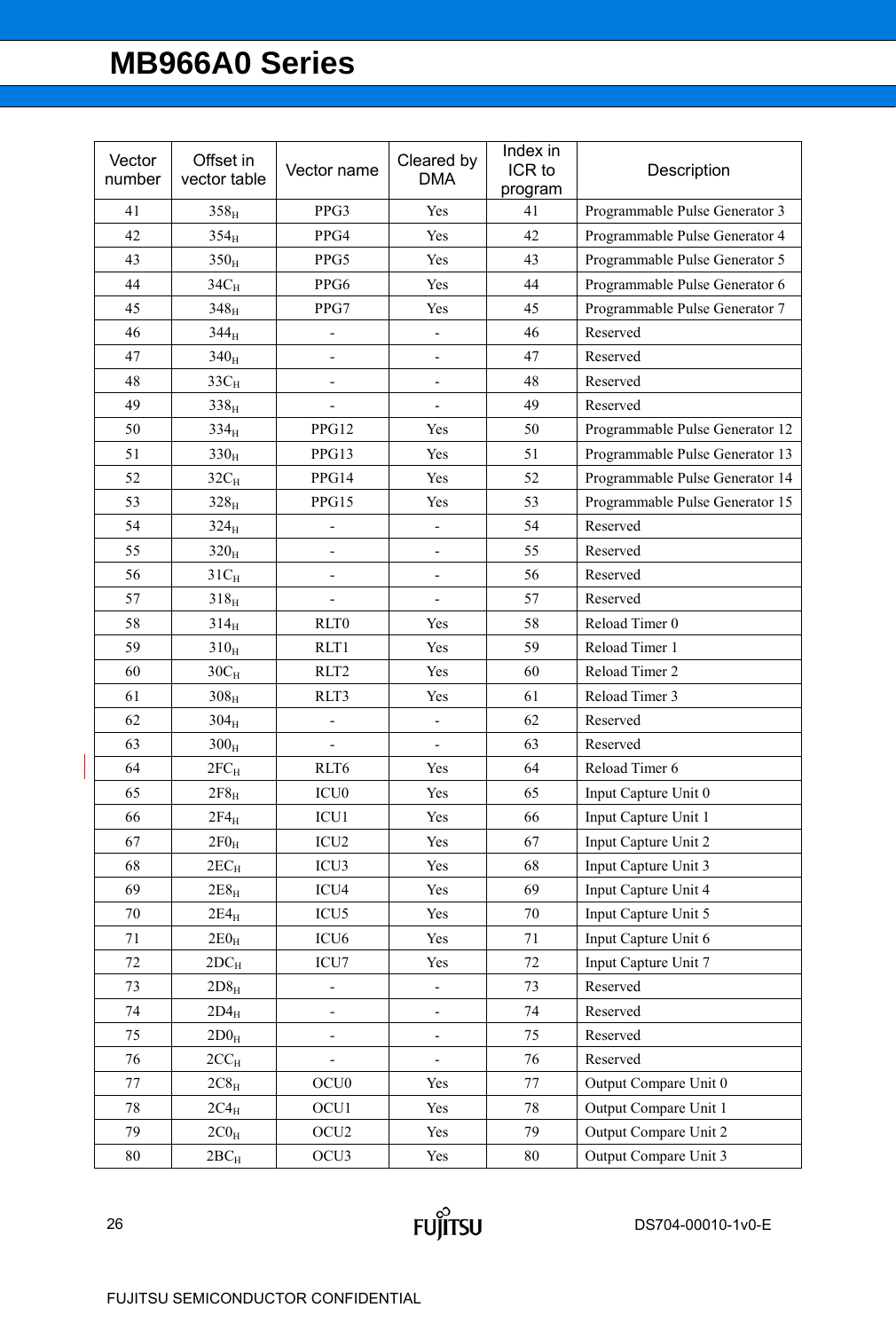| Vector<br>number | Offset in<br>vector table | Vector name                  | Cleared by<br><b>DMA</b>     | Index in<br>ICR to<br>program | Description            |  |
|------------------|---------------------------|------------------------------|------------------------------|-------------------------------|------------------------|--|
| 81               | $2B8_H$                   | $\blacksquare$               |                              | 81                            | Reserved               |  |
| 82               | $2B4_H$                   |                              | $\qquad \qquad \blacksquare$ | 82                            | Reserved               |  |
| 83               | $2\mathrm{B0_H}$          |                              | $\qquad \qquad \blacksquare$ | 83                            | Reserved               |  |
| 84               | $2AC_H$                   | $\overline{a}$               | $\overline{a}$               | 84                            | Reserved               |  |
| 85               | $2A8_H$                   | $\frac{1}{2}$                | $\qquad \qquad \blacksquare$ | 85                            | Reserved               |  |
| 86               | $2A4_H$                   |                              | $\overline{\phantom{a}}$     | 86                            | Reserved               |  |
| 87               | $2A0_H$                   | $\overline{a}$               | $\overline{\phantom{a}}$     | 87                            | Reserved               |  |
| 88               | $29C_H$                   | $\frac{1}{2}$                | $\frac{1}{2}$                | 88                            | Reserved               |  |
| 89               | $298_H$                   | FRT0                         | Yes                          | 89                            | Free-Running Timer 0   |  |
| 90               | $294_{\rm H}$             | FRT1                         | Yes                          | 90                            | Free-Running Timer 1   |  |
| 91               | $290_{\rm H}$             | $\overline{\phantom{a}}$     | $\frac{1}{2}$                | 91                            | Reserved               |  |
| 92               | $28C_H$                   |                              | $\blacksquare$               | 92                            | Reserved               |  |
| 93               | $288_H$                   | RTC0                         | No                           | 93                            | Real Time Clock        |  |
| 94               | $284_H$                   | CAL <sub>0</sub>             | No                           | 94                            | Clock Calibration Unit |  |
| 95               | $280_H$                   | $SG0$                        | No                           | 95                            | Sound Generator 0      |  |
| 96               | $27C_H$                   | IIC <sub>0</sub>             | Yes                          | 96                            | $I2C$ interface 0      |  |
| 97               | $278_H$                   |                              | $\overline{a}$               | 97                            | Reserved               |  |
| 98               | $274_H$                   | ADC0                         | Yes                          | 98                            | A/D Converter 0        |  |
| 99               | $270_H$                   | $\qquad \qquad \blacksquare$ | $\qquad \qquad \blacksquare$ | 99                            | Reserved               |  |
| 100              | $26C_H$                   |                              |                              | 100                           | Reserved               |  |
| 101              | $268_H$                   | LINR0                        | Yes                          | 101                           | LIN USART 0 RX         |  |
| 102              | $264_H$                   | LINT <sub>0</sub>            | Yes                          | 102                           | LIN USART 0 TX         |  |
| 103              | $260_H$                   | LINR1                        | Yes                          | 103                           | LIN USART 1 RX         |  |
| 104              | $25C_H$                   | LINT1                        | Yes                          | 104                           | <b>LIN USART 1 TX</b>  |  |
| 105              | $258_{\rm H}$             | LINR2                        | Yes                          | 105                           | LIN USART 2 RX         |  |
| 106              | $254_{\rm H}$             | LINT <sub>2</sub>            | Yes                          | 106                           | LIN USART 2 TX         |  |
| 107              | $250_H$                   | $\overline{\phantom{a}}$     | $\frac{1}{2}$                | 107                           | Reserved               |  |
| 108              | $24C_H$                   | $\mathbf{r}$                 | $\blacksquare$               | 108                           | Reserved               |  |
| 109              | $248_H$                   | LINR4                        | Yes                          | 109                           | LIN USART 4 RX         |  |
| 110              | $244_H$                   | LINT4                        | Yes                          | 110                           | <b>LIN USART 4 TX</b>  |  |
| 111              | $240_H$                   | LINR5                        | Yes                          | 111                           | LIN USART 5 RX         |  |
| 112              | $23C_H$                   | LINT5                        | Yes                          | 112                           | LIN USART 5 TX         |  |
| 113              | $238_H$                   | $\qquad \qquad \blacksquare$ | $\qquad \qquad \blacksquare$ | 113                           | Reserved               |  |
| 114              | $234_H$                   | $\blacksquare$               | $\blacksquare$               | 114                           | Reserved               |  |
| 115              | $230_H$                   | $\overline{\phantom{0}}$     | $\overline{\phantom{0}}$     | 115                           | Reserved               |  |
| 116              | $22C_H$                   | $\blacksquare$               | $\overline{\phantom{0}}$     | 116                           | Reserved               |  |
| 117              | $228_H$                   | $\qquad \qquad \blacksquare$ | $\qquad \qquad \blacksquare$ | 117                           | Reserved               |  |
| 118              | $224_{\rm H}$             | $\blacksquare$               | $\overline{\phantom{0}}$     | 118                           | Reserved               |  |
| 119              | $220_H$                   |                              | $\overline{\phantom{a}}$     | 119                           | Reserved               |  |
| 120              | $21C_H$                   | $\overline{\phantom{0}}$     |                              | 120                           | Reserved               |  |

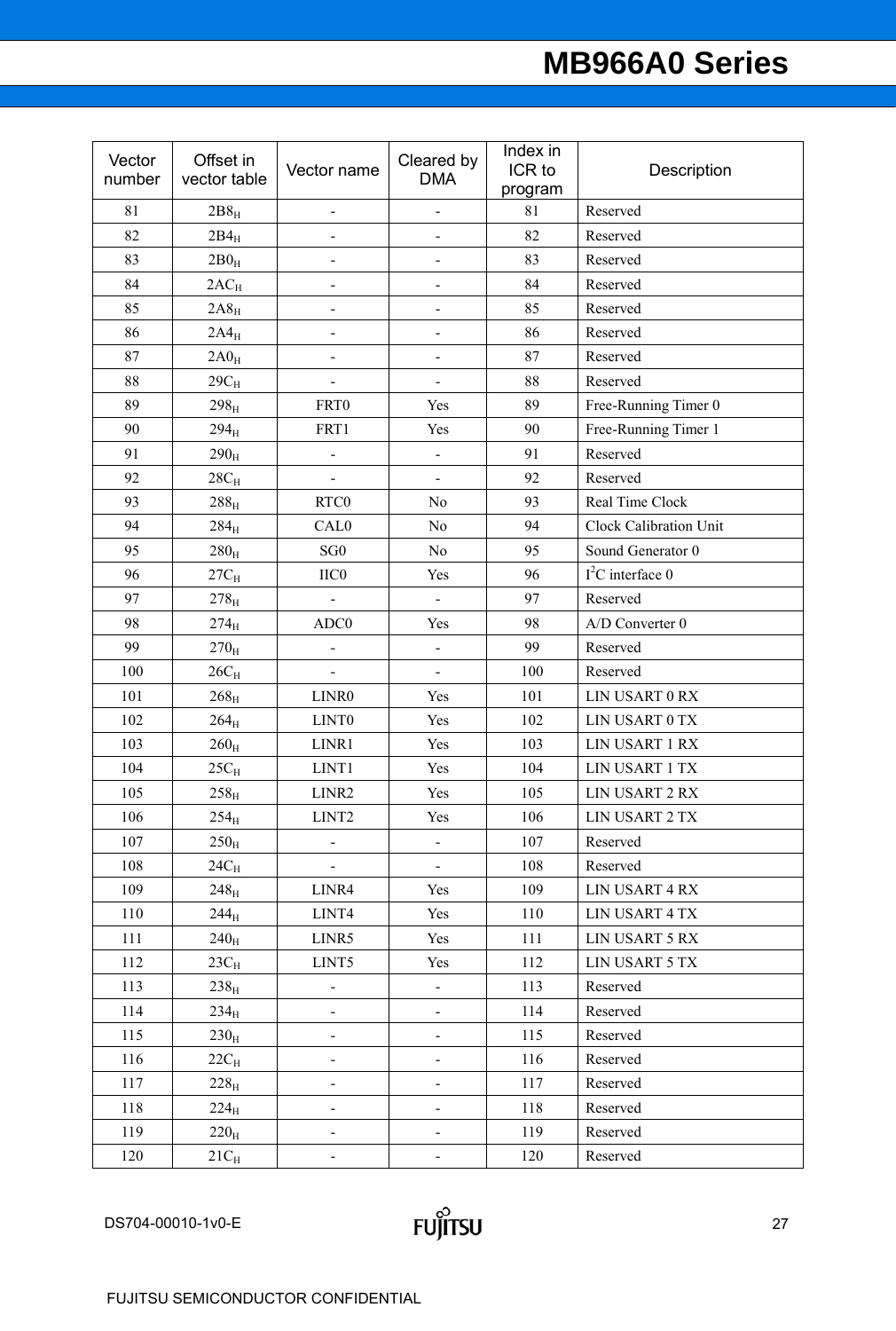| Vector<br>number | Offset in<br>vector table | Vector name              | Cleared by<br><b>DMA</b> | Index in<br>ICR to<br>program | Description                        |  |
|------------------|---------------------------|--------------------------|--------------------------|-------------------------------|------------------------------------|--|
| 121              | $218_H$                   | SG1                      | N <sub>o</sub>           | 121                           | Sound Generator 1                  |  |
| 122              | $214_H$                   | $\blacksquare$           |                          | 122                           | Reserved                           |  |
| 123              | $210_H$                   | $\blacksquare$           | $\overline{a}$           | 123                           | Reserved                           |  |
| 124              | $20C_H$                   | $\blacksquare$           |                          | 124                           | Reserved                           |  |
| 125              | $208_H$                   | $\blacksquare$           | $\overline{a}$           | 125                           | Reserved                           |  |
| 126              | $204_H$                   | $\overline{\phantom{a}}$ |                          | 126                           | Reserved                           |  |
| 127              | $200_H$                   | $\blacksquare$           | $\overline{\phantom{0}}$ | 127                           | Reserved                           |  |
| 128              | $1FC_H$                   | $\blacksquare$           |                          | 128                           | Reserved                           |  |
| 129              | 1F8 <sub>H</sub>          | $\overline{\phantom{a}}$ | $\overline{a}$           | 129                           | Reserved                           |  |
| 130              | $1F4_H$                   |                          |                          | 130                           | Reserved                           |  |
| 131              | 1F0 <sub>H</sub>          |                          |                          | 131                           | Reserved                           |  |
| 132              | $1EC_{H}$                 |                          |                          | 132                           | Reserved                           |  |
| 133              | 1E8 <sub>H</sub>          | <b>FLASHA</b>            | Yes                      | 133                           | Flash memory A interrupt           |  |
| 134              | $1E4_H$                   |                          | $\overline{a}$           | 134                           | Reserved                           |  |
| 135              | 1E0 <sub>H</sub>          | $\blacksquare$           | $\overline{\phantom{0}}$ | 135                           | Reserved                           |  |
| 136              | $1DC_H$                   | $\blacksquare$           | $\overline{\phantom{0}}$ | 136                           | Reserved                           |  |
| 137              | 1D8 <sub>H</sub>          | $\blacksquare$           | ÷,                       | 137                           | Reserved                           |  |
| 138              | $1D4_H$                   | $\blacksquare$           | $\overline{a}$           | 138                           | Reserved                           |  |
| 139              | 1D0 <sub>H</sub>          | ADCRC0                   | N <sub>0</sub>           | 139                           | A/D Converter 0 - Range Comparator |  |
| 140              | $1CC_H$                   | ADCPD0                   | N <sub>o</sub>           | 140                           | A/D Converter 0 - Pulse detection  |  |
| 141              | $1C8_H$                   |                          |                          | 141                           | Reserved                           |  |
| 142              | $1C4_H$                   | $\blacksquare$           | $\overline{a}$           | 142                           | Reserved                           |  |
| 143              | 1CO <sub>H</sub>          |                          |                          | 143                           | Reserved                           |  |

**FUJITSU**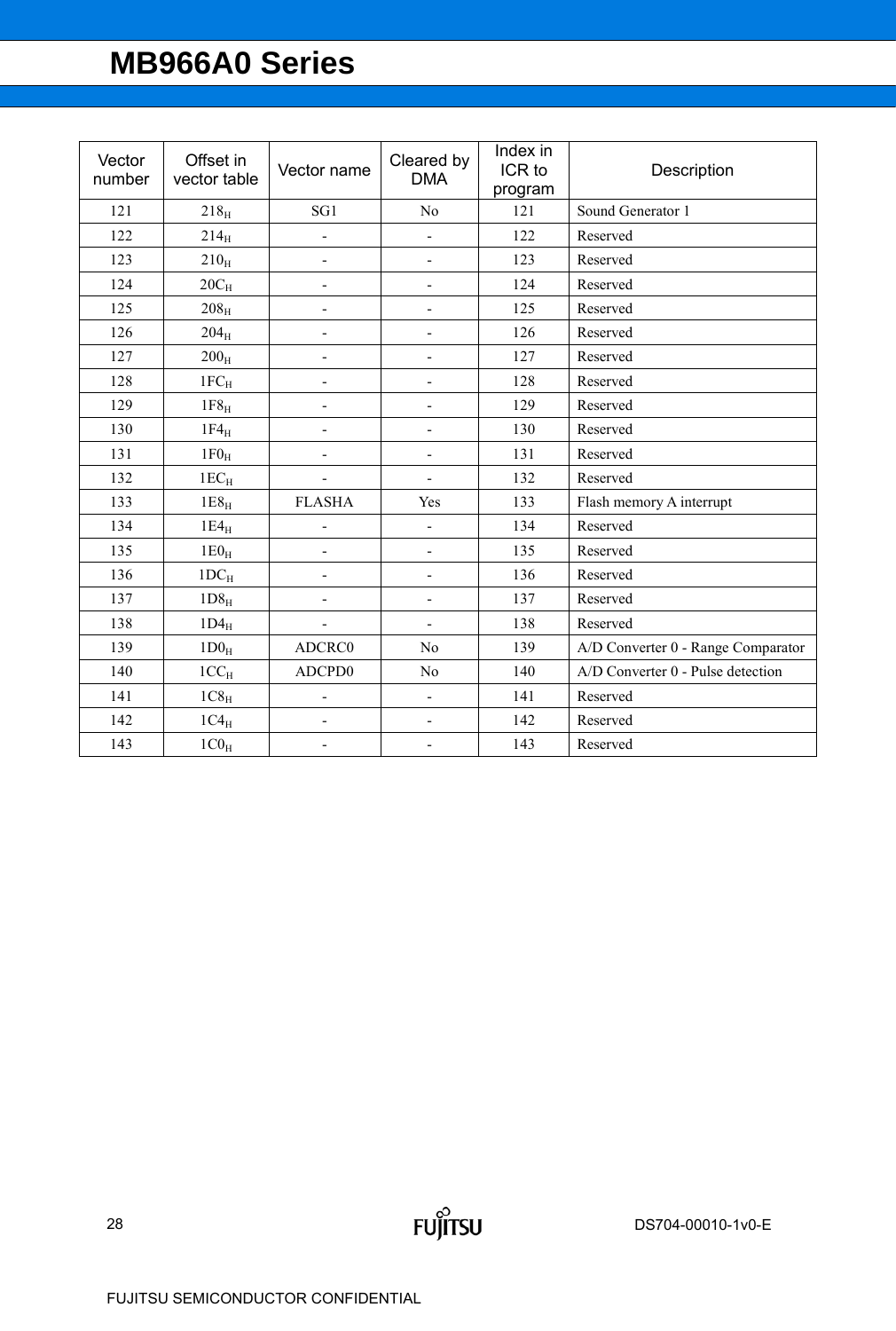### **HANDLING PRECAUTIONS**

Any semiconductor devices have inherently a certain rate of failure. The possibility of failure is greatly affected by the conditions in which they are used (circuit conditions, environmental conditions, etc.). This page describes precautions that must be observed to minimize the chance of failure and to obtain higher reliability from your FUJITSU SEMICONDUCTOR semiconductor devices.

### 1. Precautions for Product Design

This section describes precautions when designing electronic equipment using semiconductor devices.

### Absolute Maximum Ratings

Semiconductor devices can be permanently damaged by application of stress (voltage, current, temperature, etc.) in excess of certain established limits, called absolute maximum ratings. Do not exceed these ratings.

### Recommended Operating Conditions

Recommended operating conditions are normal operating ranges for the semiconductor device. All the device's electrical characteristics are warranted when operated within these ranges.

Always use semiconductor devices within the recommended operating conditions. Operation outside these ranges may adversely affect reliability and could result in device failure.

No warranty is made with respect to uses, operating conditions, or combinations not represented on the data sheet. Users considering application outside the listed conditions are advised to contact their sales representative beforehand.

### Processing and Protection of Pins

These precautions must be followed when handling the pins which connect semiconductor devices to power supply and input/output functions.

(1) Preventing Over-Voltage and Over-Current Conditions

Exposure to voltage or current levels in excess of maximum ratings at any pin is likely to cause deterioration within the device, and in extreme cases leads to permanent damage of the device. Try to prevent such overvoltage or over-current conditions at the design stage.

(2) Protection of Output Pins

Shorting of output pins to supply pins or other output pins, or connection to large capacitance can cause large current flows. Such conditions if present for extended periods of time can damage the device.

Therefore, avoid this type of connection.

(3) Handling of Unused Input Pins

Unconnected input pins with very high impedance levels can adversely affect stability of operation. Such pins should be connected through an appropriate resistance to a power supply pin or ground pin.

• Latch-up

Semiconductor devices are constructed by the formation of P-type and N-type areas on a substrate. When subjected to abnormally high voltages, internal parasitic PNPN junctions (called thyristor structures) may be formed, causing large current levels in excess of several hundred mA to flow continuously at the power supply pin. This condition is called latch-up.

CAUTION: The occurrence of latch-up not only causes loss of reliability in the semiconductor device, but can cause injury or damage from high heat, smoke or flame. To prevent this from happening, do the following:

- (1) Be sure that voltages applied to pins do not exceed the absolute maximum ratings. This should include attention to abnormal noise, surge levels, etc.
- (2) Be sure that abnormal current flows do not occur during the power-on sequence.

Code: DS00-00004-1Ea

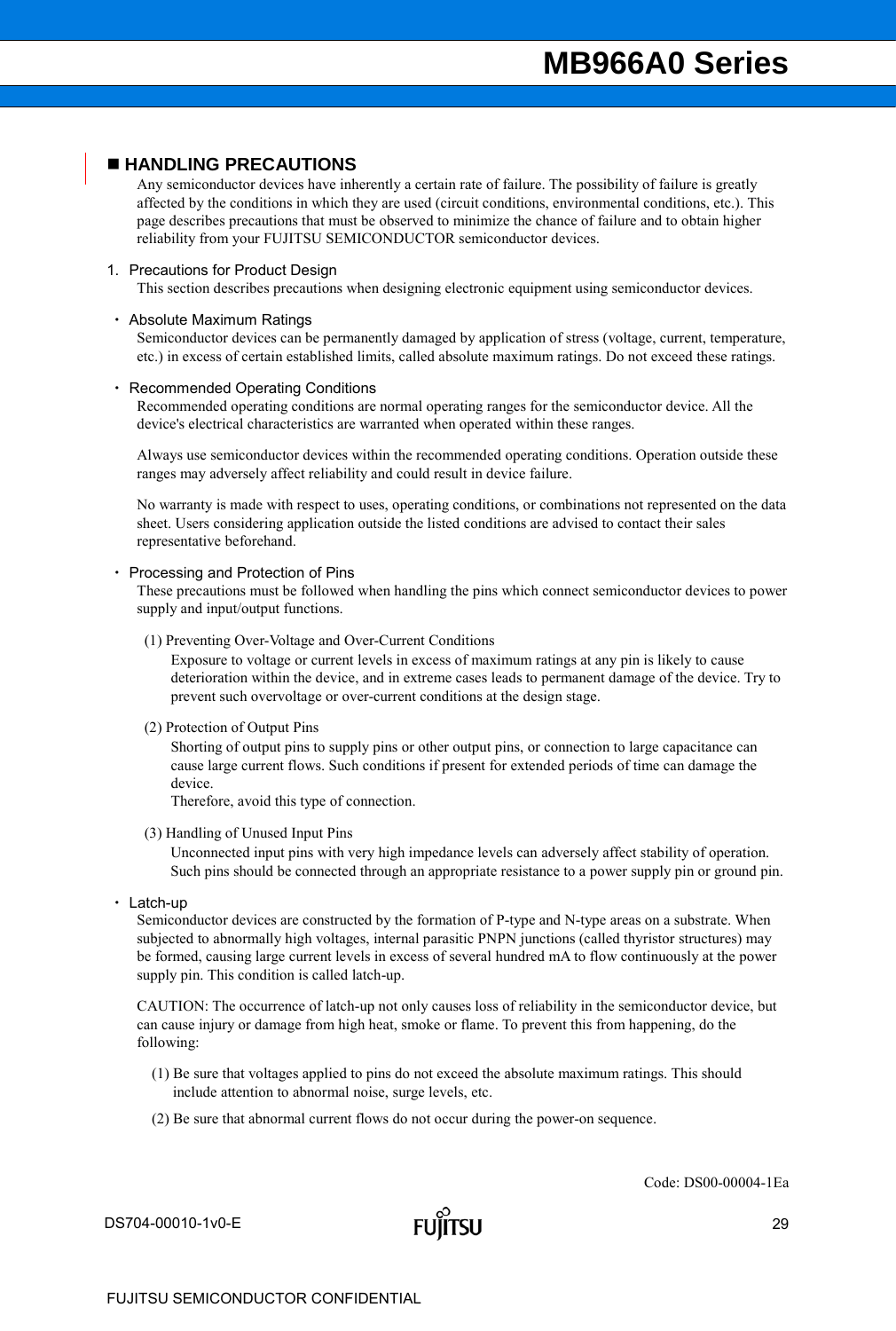### Observance of Safety Regulations and Standards

Most countries in the world have established standards and regulations regarding safety, protection from electromagnetic interference, etc. Customers are requested to observe applicable regulations and standards in the design of products.

### $\cdot$  Fail-Safe Design

Any semiconductor devices have inherently a certain rate of failure. You must protect against injury, damage or loss from such failures by incorporating safety design measures into your facility and equipment such as redundancy, fire protection, and prevention of over-current levels and other abnormal operating conditions.

### • Precautions Related to Usage of Devices

FUJITSU SEMICONDUCTOR semiconductor devices are intended for use in standard applications (computers, office automation and other office equipment, industrial, communications, and measurement equipment, personal or household devices, etc.).

CAUTION: Customers considering the use of our products in special applications where failure or abnormal operation may directly affect human lives or cause physical injury or property damage, or where extremely high levels of reliability are demanded (such as aerospace systems, atomic energy controls, sea floor repeaters, vehicle operating controls, medical devices for life support, etc.) are requested to consult with sales representatives before such use. The company will not be responsible for damages arising from such use without prior approval.

### 2. Precautions for Package Mounting

Package mounting may be either lead insertion type or surface mount type. In either case, for heat resistance during soldering, you should only mount under FUJITSU SEMICONDUCTOR's recommended conditions. For detailed information about mount conditions, contact your sales representative.

### Lead Insertion Type

Mounting of lead insertion type packages onto printed circuit boards may be done by two methods: direct soldering on the board, or mounting by using a socket.

Direct mounting onto boards normally involves processes for inserting leads into through-holes on the board and using the flow soldering (wave soldering) method of applying liquid solder. In this case, the soldering process usually causes leads to be subjected to thermal stress in excess of the absolute ratings for storage temperature. Mounting processes should conform to FUJITSU SEMICONDUCTOR recommended mounting conditions.

If socket mounting is used, differences in surface treatment of the socket contacts and IC lead surfaces can lead to contact deterioration after long periods. For this reason it is recommended that the surface treatment of socket contacts and IC leads be verified before mounting.

### • Surface Mount Type

Surface mount packaging has longer and thinner leads than lead-insertion packaging, and therefore leads are more easily deformed or bent. The use of packages with higher pin counts and narrower pin pitch results in increased susceptibility to open connections caused by deformed pins, or shorting due to solder bridges.

You must use appropriate mounting techniques. FUJITSU SEMICONDUCTOR recommends the solder reflow method, and has established a ranking of mounting conditions for each product. Users are advised to mount packages in accordance with FUJITSU SEMICONDUCTOR ranking of recommended conditions.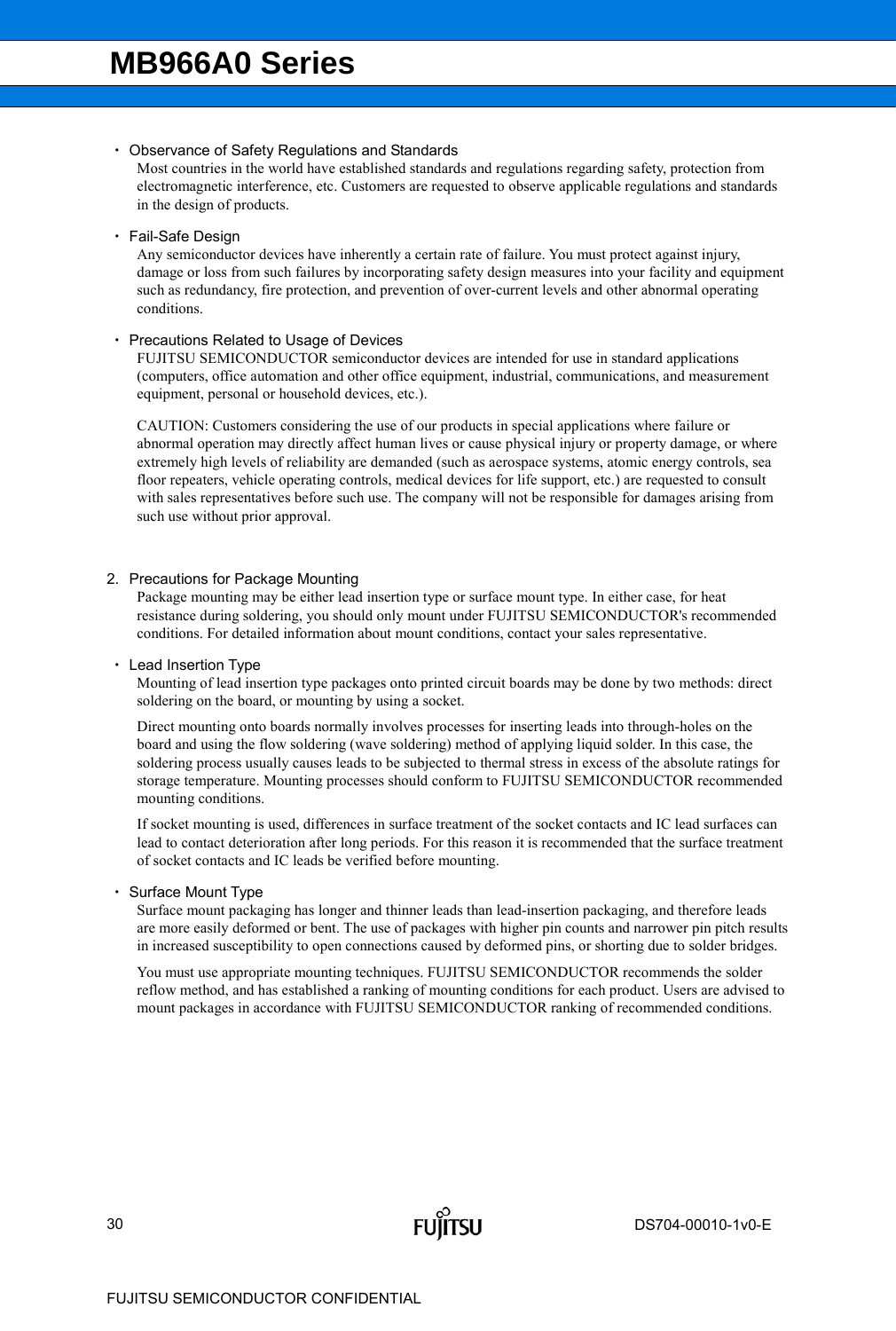### • Lead-Free Packaging

CAUTION: When ball grid array (BGA) packages with Sn-Ag-Cu balls are mounted using Sn-Pb eutectic soldering, junction strength may be reduced under some conditions of use.

### • Storage of Semiconductor Devices

Because plastic chip packages are formed from plastic resins, exposure to natural environmental conditions will cause absorption of moisture. During mounting, the application of heat to a package that has absorbed moisture can cause surfaces to peel, reducing moisture resistance and causing packages to crack. To prevent, do the following:

- (1) Avoid exposure to rapid temperature changes, which cause moisture to condense inside the product. Store products in locations where temperature changes are slight.
- (2) Use dry boxes for product storage. Products should be stored below 70% relative humidity, and at temperatures between 5°C and 30°C. When you open Dry Package that recommends humidity 40% to 70% relative humidity.
- (3) When necessary, FUJITSU SEMICONDUCTOR packages semiconductor devices in highly moisture-resistant aluminum laminate bags, with a silica gel desiccant. Devices should be sealed in their aluminum laminate bags for storage.
- (4) Avoid storing packages where they are exposed to corrosive gases or high levels of dust.

 $\cdot$  Baking

Packages that have absorbed moisture may be de-moisturized by baking (heat drying). Follow the FUJITSU SEMICONDUCTOR recommended conditions for baking.

Condition: 125°C/24 h

• Static Electricity

Because semiconductor devices are particularly susceptible to damage by static electricity, you must take the following precautions:

- (1) Maintain relative humidity in the working environment between 40% and 70%. Use of an apparatus for ion generation may be needed to remove electricity.
- (2) Electrically ground all conveyors, solder vessels, soldering irons and peripheral equipment.
- (3) Eliminate static body electricity by the use of rings or bracelets connected to ground through high resistance (on the level of 1 M $\Omega$ ). Wearing of conductive clothing and shoes, use of conductive floor mats and other measures to minimize shock loads is recommended.
- (4) Ground all fixtures and instruments, or protect with anti-static measures.
- (5) Avoid the use of styrofoam or other highly static-prone materials for storage of completed board assemblies.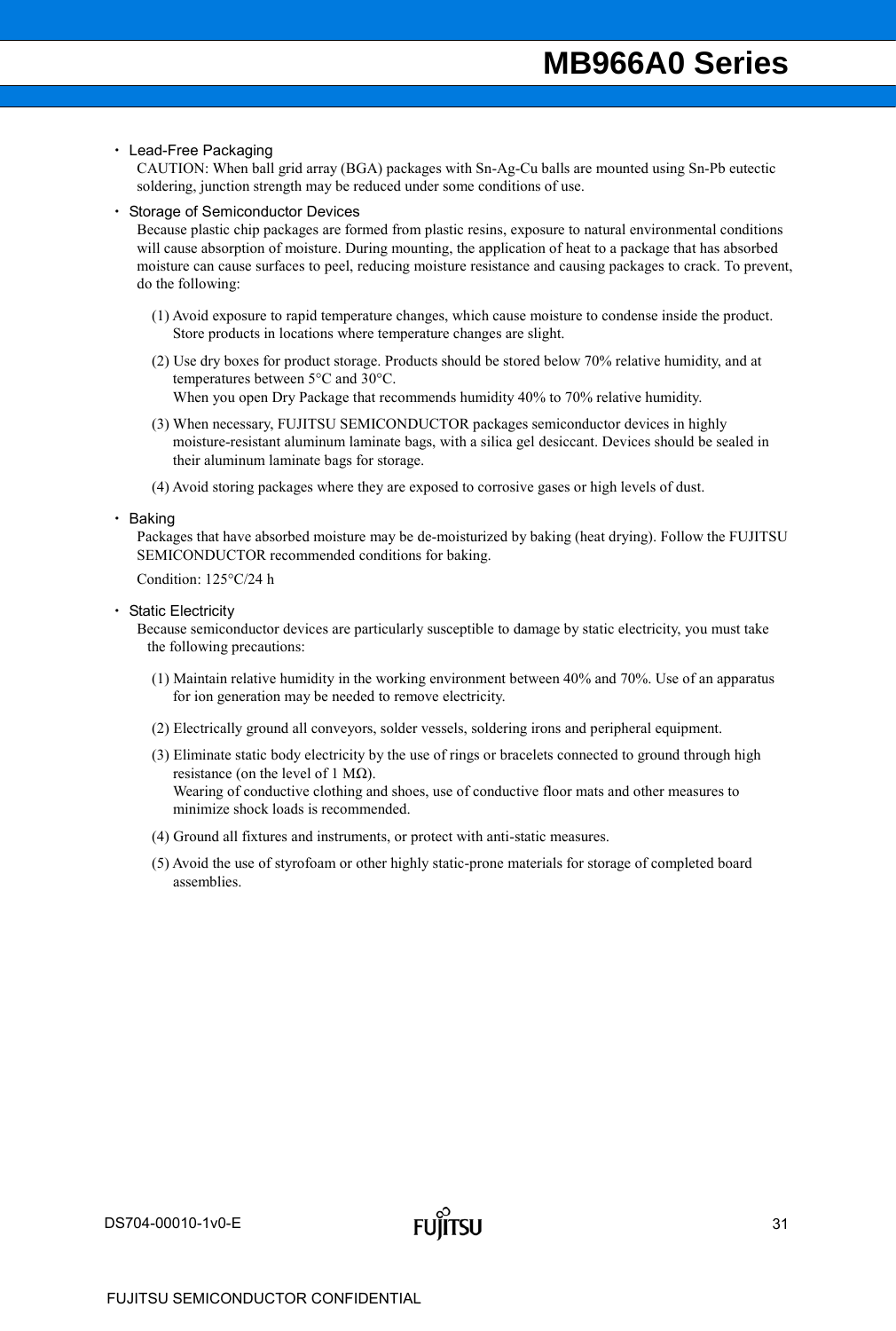### 3. Precautions for Use Environment

Reliability of semiconductor devices depends on ambient temperature and other conditions as described above.

For reliable performance, do the following:

(1) Humidity

Prolonged use in high humidity can lead to leakage in devices as well as printed circuit boards. If high humidity levels are anticipated, consider anti-humidity processing.

- (2) Discharge of Static Electricity When high-voltage charges exist close to semiconductor devices, discharges can cause abnormal operation. In such cases, use anti-static measures or processing to prevent discharges.
- (3) Corrosive Gases, Dust, or Oil

Exposure to corrosive gases or contact with dust or oil may lead to chemical reactions that will adversely affect the device. If you use devices in such conditions, consider ways to prevent such exposure or to protect the devices.

(4) Radiation, Including Cosmic Radiation

Most devices are not designed for environments involving exposure to radiation or cosmic radiation. Users should provide shielding as appropriate.

(5) Smoke, Flame

CAUTION: Plastic molded devices are flammable, and therefore should not be used near combustible substances. If devices begin to smoke or burn, there is danger of the release of toxic gases. Customers considering the use of FUJITSU SEMICONDUCTOR products in other special environmental conditions should consult with sales representatives.

**FUJITSU** 

Please check the latest handling precautions at the following URL. http://edevice.fujitsu.com/fj/handling-e.pdf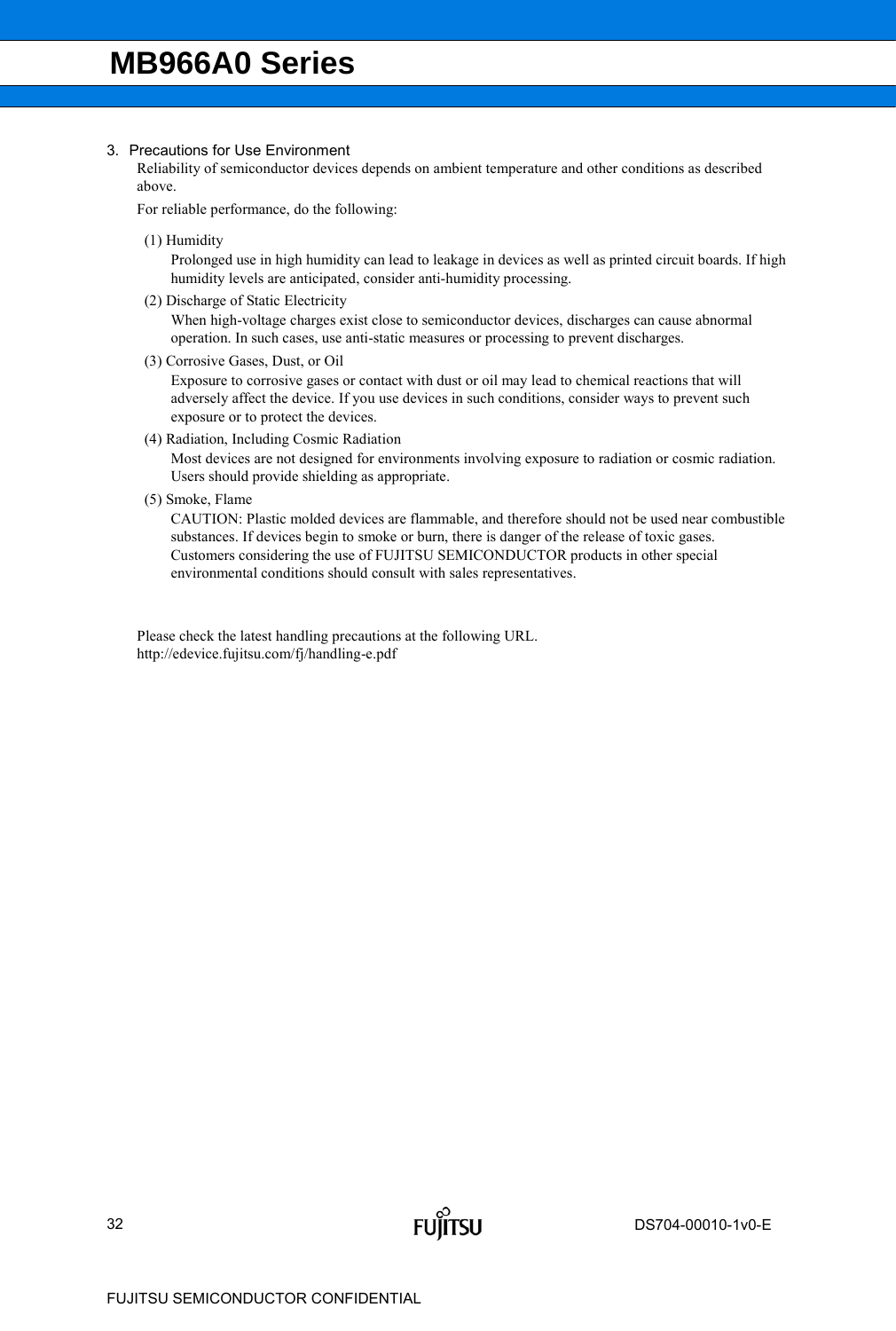### **HANDLING DEVICES**

### **Special care is required for the following when handling the device:**

- Latch-up prevention
- Unused pins handling
- External clock usage
- Notes on PLL clock mode operation
- Power supply pins (Vcc/Vss)
- Crystal oscillator and ceramic resonator circuit
- Turn on sequence of power supply to A/D converter and analog inputs
- Pin handling when not using the A/D converter
- Notes on Power-on
- Stabilization of power supply voltage
- SMC power supply pins
- Serial communication
- Mode Pin (MD)

### **1. Latch-up prevention**

CMOS IC chips may suffer latch-up under the following conditions:

- A voltage higher than  $V_{\text{CC}}$  or lower than  $V_{\text{SS}}$  is applied to an input or output pin.
- A voltage higher than the rated voltage is applied between Vcc pins and Vss pins.
- The AV<sub>CC</sub> power supply is applied before the V<sub>CC</sub> voltage.

Latch-up may increase the power supply current dramatically, causing thermal damages to the device.

For the same reason, extra care is required to not let the analog power-supply voltage  $(AV_{CC}, AVRH)$  exceed the digital power-supply voltage.

### **2. Unused pins handling**

Unused input pins can be left open when the input is disabled (corresponding bit of Port Input Enable register  $PIER = 0$ ).

Leaving unused input pins open when the input is enabled may result in misbehavior and possible permanent damage of the device. To prevent latch-up, they must therefore be pulled up or pulled down through resistors which should be more than  $2k\Omega$ .

Unused bidirectional pins can be set either to the output state and be then left open, or to the input state with either input disabled or external pull-up/pull-down resistor as described above.

### **3. External clock usage**

The permitted frequency range of an external clock depends on the oscillator type and configuration. See AC Characteristics for detailed modes and frequency limits. Single and opposite phase external clocks must be connected as follows:

### **(1) Single phase external clock for Main oscillator**

When using a single phase external clock for the Main oscillator, X0 pin must be driven and X1 pin left open. And supply 1.8V power to the external clock.

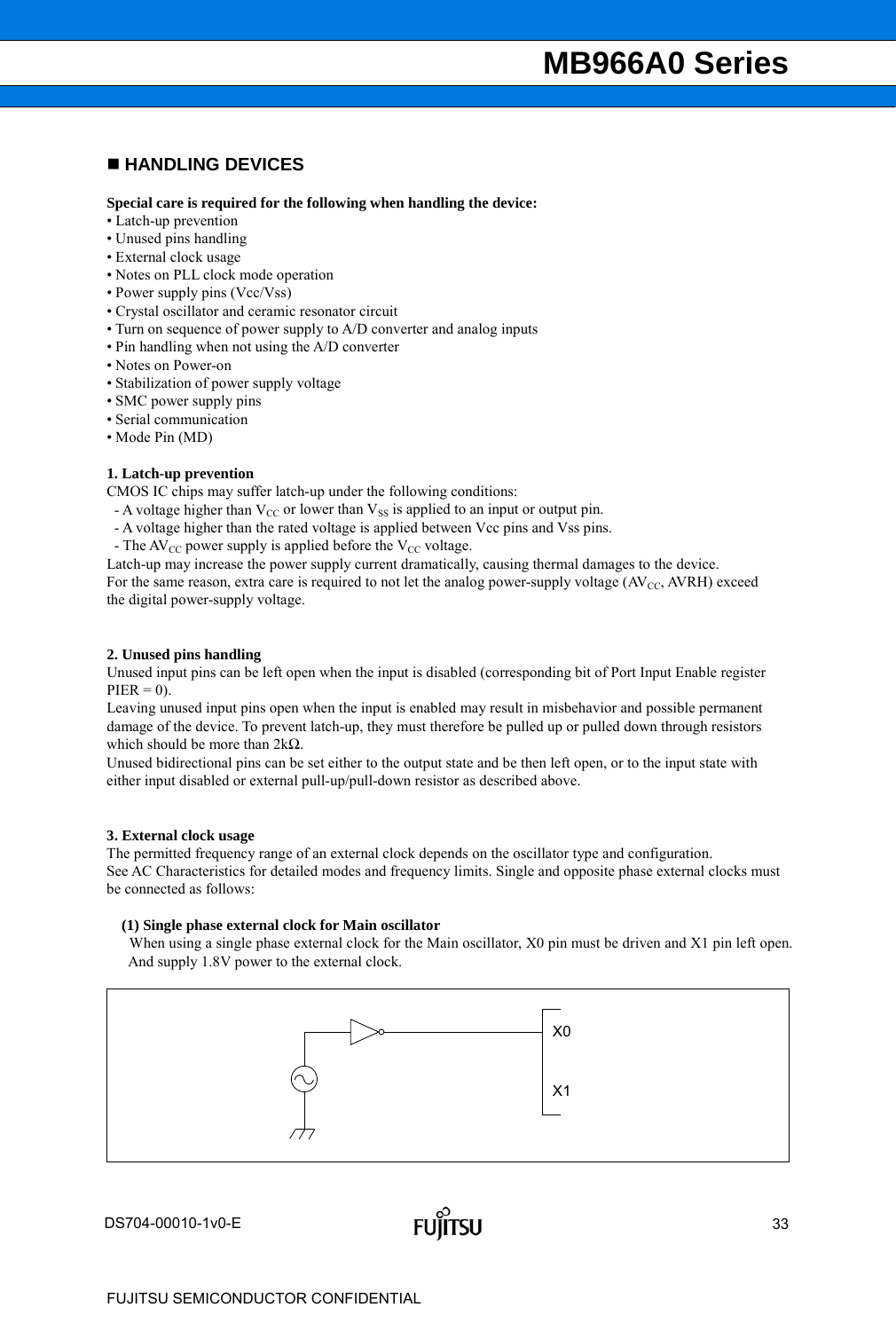### **(2) Single phase external clock for Sub oscillator**

When using a single phase external clock for the Sub oscillator, "External clock mode" must be selected and X0A/P04\_0 pin must be driven. X1A/P04\_1 pin can be configured as GPIO.

### **(3) Opposite phase external clock**

When using an opposite phase external clock, X1 (X1A) pins must be supplied with a clock signal which has the opposite phase to the X0 (X0A) pins. Supply level on X0 and X1 pins must be 1.8V.



### **4. Notes on PLL clock mode operation**

If the microcontroller is operated with PLL clock mode and no external oscillator is operating or no external clock is supplied, the microcontroller attempts to work with the free oscillating PLL. Performance of this operation, however, cannot be guaranteed.

### **5. Power supply pins (Vcc/Vss)**

It is required that all  $V_{CC}$ -level as well as all  $V_{SS}$ -level power supply pins are at the same potential. If there is more than one  $V_{CC}$  or  $V_{SS}$  level, the device may operate incorrectly or be damaged even within the guaranteed operating range.

Vcc and Vss pins must be connected to the device from the power supply with lowest possible impedance. The smoothing capacitor at Vcc pin must use the one of a capacity value that is larger than Cs.

Besides this, as a measure against power supply noise, it is required to connect a bypass capacitor of about 0.1µF between Vcc and Vss pins as close as possible to Vcc and Vss pins.

### **6. Crystal oscillator and ceramic resonator circuit**

Noise at X0, X1 pins or X0A, X1A pins might cause abnormal operation. It is required to provide bypass capacitors with shortest possible distance to X0, X1 pins and X0A, X1A pins, crystal oscillator (or ceramic resonator) and ground lines, and, to the utmost effort, that the lines of oscillation circuit do not cross the lines of other circuits.

It is highly recommended to provide a printed circuit board art work surrounding X0, X1 pins and X0A, X1A pins with a ground area for stabilizing the operation.

It is highly recommended to evaluate the quartz/MCU or resonator/MCU system at the quartz or resonator manufacturer, especially when using low-Q resonators at higher frequencies.

### **7. Turn on sequence of power supply to A/D converter and analog inputs**

It is required to turn the A/D converter power supply  $(AV_{CC}, AVRH, AVRL)$  and analog inputs  $(ANn)$  on after turning the digital power supply  $(V_{CC})$  on.

It is also required to turn the digital power off after turning the A/D converter supply and analog inputs off. In this case, AVRH must not exceed  $AV_{CC}$ . Input voltage for ports shared with analog input ports also must not exceed AV<sub>CC</sub> (turning the analog and digital power supplies simultaneously on or off is acceptable).

### **8. Pin handling when not using the A/D converter**

If the A/D converter is not used, the power supply pins for A/D converter should be connected such as  $AV_{CC}$  =  $V_{CC}$ ,  $AV_{SS} = AVRH = AVRL = V_{SS}$ .

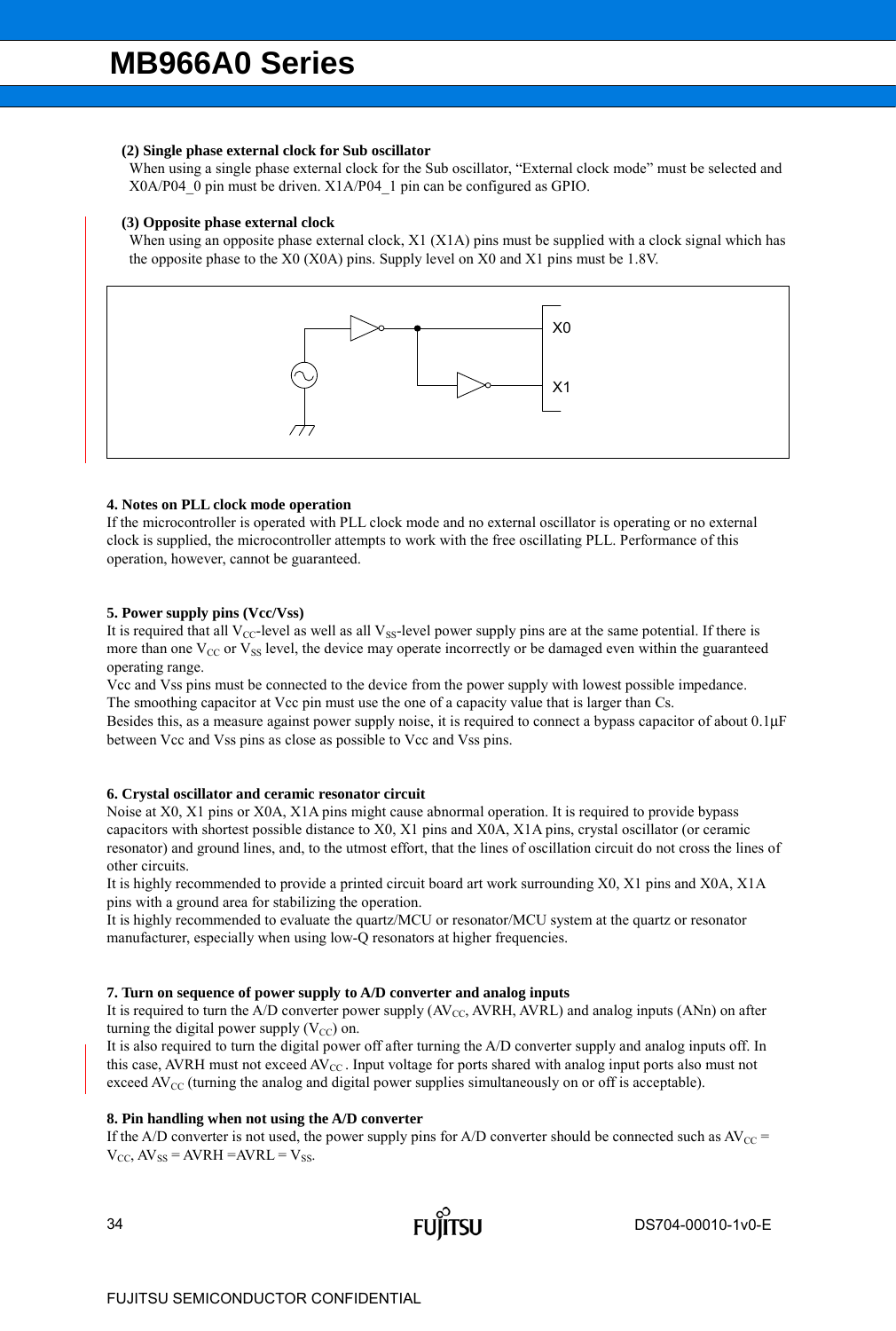### **9. Notes on Power-on**

To prevent malfunction of the internal voltage regulator, supply voltage profile while turning the power supply on should be slower than 50µs from 0.2V to 2.7V.

### **10. Stabilization of power supply voltage**

If the power supply voltage varies acutely even within the operation safety range of the  $V_{CC}$  power supply voltage, a malfunction may occur. The  $V_{CC}$  power supply voltage must therefore be stabilized. As stabilization guidelines, the power supply voltage must be stabilized in such a way that  $V_{CC}$  ripple fluctuations (peak to peak value) in the commercial frequencies (50Hz to 60Hz) fall within 10% of the standard  $V_{CC}$  power supply voltage and the transient fluctuation rate becomes  $0.1 \text{V}/\text{\mu s}$  or less in instantaneous fluctuation for power supply switching.

### **11. SMC power supply pins**

All DVcc /DVss pins must be set to the same level as the Vcc /Vss pins. Note that the SMC I/O pin state is undefined if  $DV_{CC}$  is powered on and  $V_{CC}$  is below 3V. To avoid this,  $V_{CC}$ must always be powered on before  $DV_{CC}$ .

DVcc/DVss must be applied when using SMC I/O pin as GPIO.

### **12. Serial communication**

There is a possibility to receive wrong data due to noise or other causes on the serial communication. Therefore, design a printed circuit board so as to avoid noise.

Consider receiving of wrong data when designing the system. For example apply a checksum and retransmit the data if an error occurs.

### **13. Mode Pin (MD)**

Connect the mode pin directly to Vcc or Vss pin. To prevent the device unintentionally entering test mode due to noise, lay out the printed circuit board so as to minimize the distance from the mode pin to Vcc or Vss pin and provide a low-impedance connection.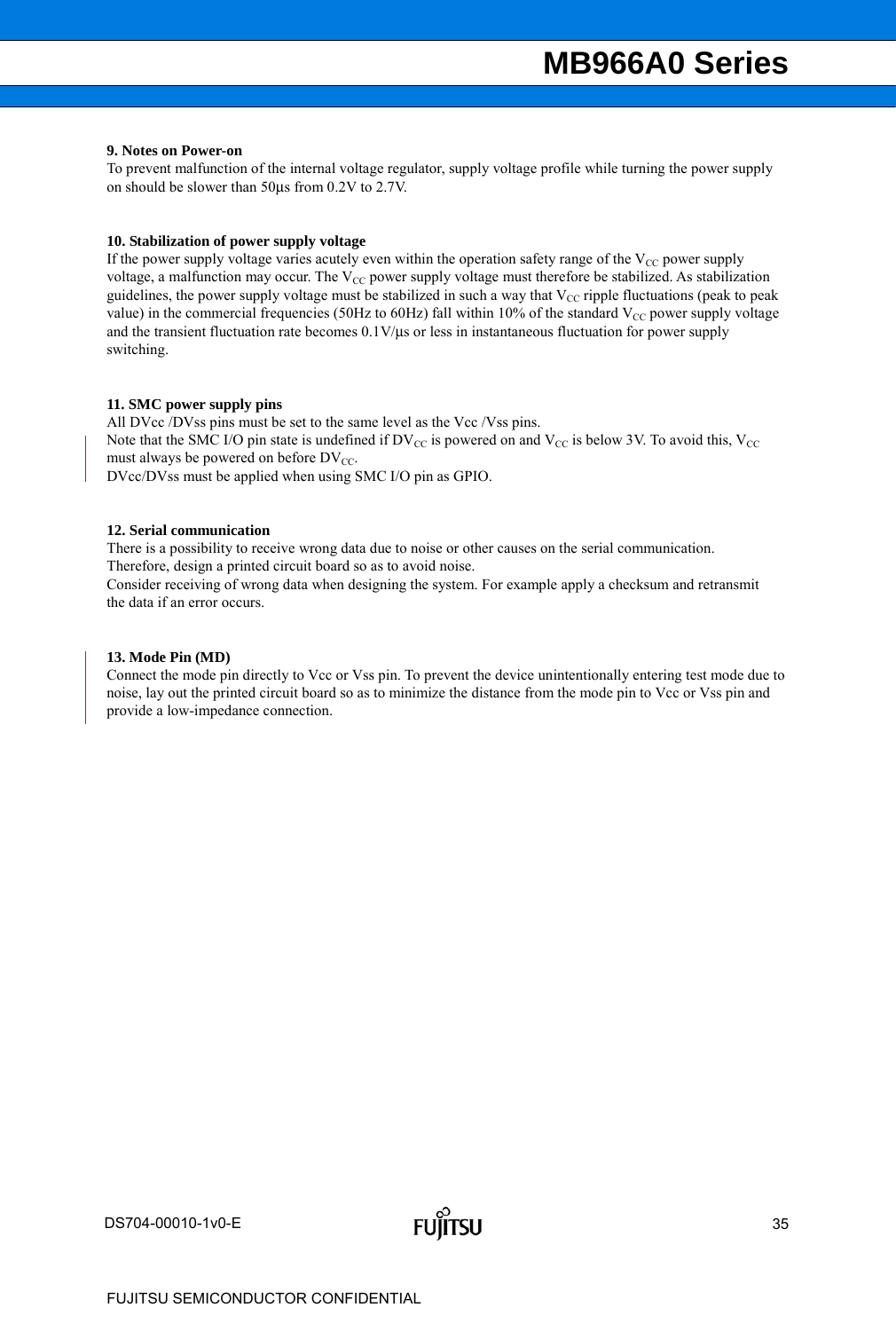### **ELECTRICAL CHARACTERISTICS**

### 1. Absolute Maximum Ratings

| Parameter                                    | Symbol                           | Condition                    | Rating                       |                | Unit         | Remarks                                                                                 |  |
|----------------------------------------------|----------------------------------|------------------------------|------------------------------|----------------|--------------|-----------------------------------------------------------------------------------------|--|
|                                              |                                  |                              | Min                          | Max            |              |                                                                                         |  |
| Power supply<br>voltage $*$ <sup>1</sup>     | $\rm V_{CC}$                     |                              | $V_{SS}$ - 0.3               | $V_{SS}$ + 6.0 | V            |                                                                                         |  |
| Analog power<br>supply voltage* <sup>1</sup> | $AV_{CC}$                        |                              | $V_{SS}$ - 0.3               | $V_{SS}$ + 6.0 | V            | $V_{CC} = AV_{CC} *^2$                                                                  |  |
| Analog reference<br>voltage* <sup>1</sup>    | AVRH,<br><b>AVRL</b>             | $\qquad \qquad \blacksquare$ | $V_{SS}$ - 0.3               | $V_{SS}$ + 6.0 | $\mathbf{V}$ | $AV_{CC} \geq AVRH$ ,<br>$AV_{CC} \geq AVRL$ ,<br>$AVRH > AVRL$ ,<br>$AVRL \ge AV_{SS}$ |  |
| <b>SMC Power</b><br>$supply*1$               | $DV_{CC}$                        | $\overline{\phantom{0}}$     | $V_{SS}$ - 0.3               | $V_{SS}$ + 6.0 | V            | $V_{CC} = AV_{CC} = DV_{CC}^{2}$                                                        |  |
| LCD power supply<br>voltage* <sup>1</sup>    | V <sub>0</sub> to V <sub>3</sub> |                              | $V_{SS}$ - 0.3               | $V_{SS}$ + 6.0 | V            | V0 to V3 must not<br>exceed $V_{CC}$                                                    |  |
| Input voltage <sup>*1</sup>                  | $V_I$                            | $\blacksquare$               | $V_{SS}$ - 0.3               | $V_{SS}$ + 6.0 | V            | $V_I \leq (D)V_{CC} + 0.3V^{*3}$                                                        |  |
| Output voltage <sup>*1</sup>                 | $V_{O}$                          | $\qquad \qquad \blacksquare$ | $V_{SS}$ - 0.3               | $V_{SS}$ + 6.0 | V            | $V_0 \le (D)V_{CC} + 0.3V^{*3}$                                                         |  |
| Maximum Clamp<br>Current                     | $I_{CLAMP}$                      |                              | $-4.0$                       | $+4.0$         | mA           | Applicable to general<br>purpose I/O pins *4                                            |  |
| <b>Total Maximum</b><br>Clamp Current        | $\Sigma  I_{CLAMP} $             |                              |                              | 32             | mA           | Applicable to general<br>purpose I/O pins *4                                            |  |
|                                              | $I_{OL}$                         |                              |                              | 15             | mA           | Normal port                                                                             |  |
| "L" level maximum                            |                                  | $T_A = -40$ °C               |                              | 52             | mA           | High current port                                                                       |  |
|                                              | $I_{OLSMC}$                      | $T_A$ = +25°C                |                              | 39             | mA           |                                                                                         |  |
| output current                               |                                  | $T_A$ = +85°C                |                              | 32             | mA           |                                                                                         |  |
|                                              |                                  | $T_A = +105$ °C              |                              | 30             | mA           |                                                                                         |  |
|                                              | $I_{OLAV}$                       |                              |                              | $\overline{4}$ | mA           | Normal port                                                                             |  |
| "L" level average                            |                                  | $T_A$ = -40°C                |                              | 40             | mA           | High current port                                                                       |  |
| output current                               | <b>I</b> OLAVSMC                 | $T_A$ = +25°C                | $\blacksquare$               | 30             | mA           |                                                                                         |  |
|                                              |                                  | $T_A$ = +85°C                | $\blacksquare$               | 25             | mA           |                                                                                         |  |
|                                              |                                  | $T_A$ = +105°C               |                              | 23             | mA           |                                                                                         |  |
| "L" level maximum                            | $\Sigma I_{OL}$                  |                              |                              | 62             | mA           | Normal port                                                                             |  |
| overall output<br>current                    | $\Sigma I_{OLSMC}$               |                              |                              | 300            | mA           | High current port                                                                       |  |
| "L" level average                            | $\Sigma I_{OLAV}$                |                              |                              | 31             | mA           | Normal port                                                                             |  |
| overall output<br>current                    | $\Sigma I_{OLAVSMC}$             |                              |                              | 210            | mA           | High current port                                                                       |  |
|                                              | $I_{OH}$                         |                              |                              | $-15$          | mA           | Normal port                                                                             |  |
| "H" level maximum                            |                                  | $T_A = -40$ °C               |                              | $-52$          | mA           |                                                                                         |  |
| output current                               | $I_{OHSMC}$                      | $T_A$ = +25°C                |                              | $-39$          | mA           | High current port                                                                       |  |
|                                              |                                  | $T_A$ = +85°C                |                              | $-32$          | mA           |                                                                                         |  |
|                                              |                                  | $T_A = +105$ °C              |                              | $-30$          | mA           |                                                                                         |  |
|                                              | $I_{OHAV}$                       |                              | -                            | $-4$           | mA           | Normal port                                                                             |  |
| "H" level average                            |                                  | $T_A = -40$ °C               | $\qquad \qquad \blacksquare$ | $-40$          | mA           |                                                                                         |  |
| output current                               | <b>I</b> OHAVSMC                 | $T_A$ = +25°C                | $\overline{\phantom{0}}$     | $-30$          | mA           | High current port                                                                       |  |
|                                              |                                  | $T_A$ = +85°C                | $\blacksquare$               | $-25$          | mA           |                                                                                         |  |
| "H" level maximum                            |                                  | $T_A = +105$ °C              | $\blacksquare$               | $-23$          | mA           |                                                                                         |  |
| overall output                               | $\Sigma I_{\rm OH}$              |                              | $\frac{1}{2}$                | $-62$          | mA           | Normal port                                                                             |  |
| current                                      | $\Sigma I_{\rm OHSMC}$           |                              |                              | $-300$         | mA           | High current port                                                                       |  |
| "H" level average                            | $\Sigma I$ <sub>OHAV</sub>       |                              |                              | $-31$          | mA           | Normal port                                                                             |  |
| overall output<br>current                    | $\Sigma I_{\text{OHAVSMC}}$      |                              |                              | $-210$         | mA           | High current port                                                                       |  |



DS704-00010-1v0-E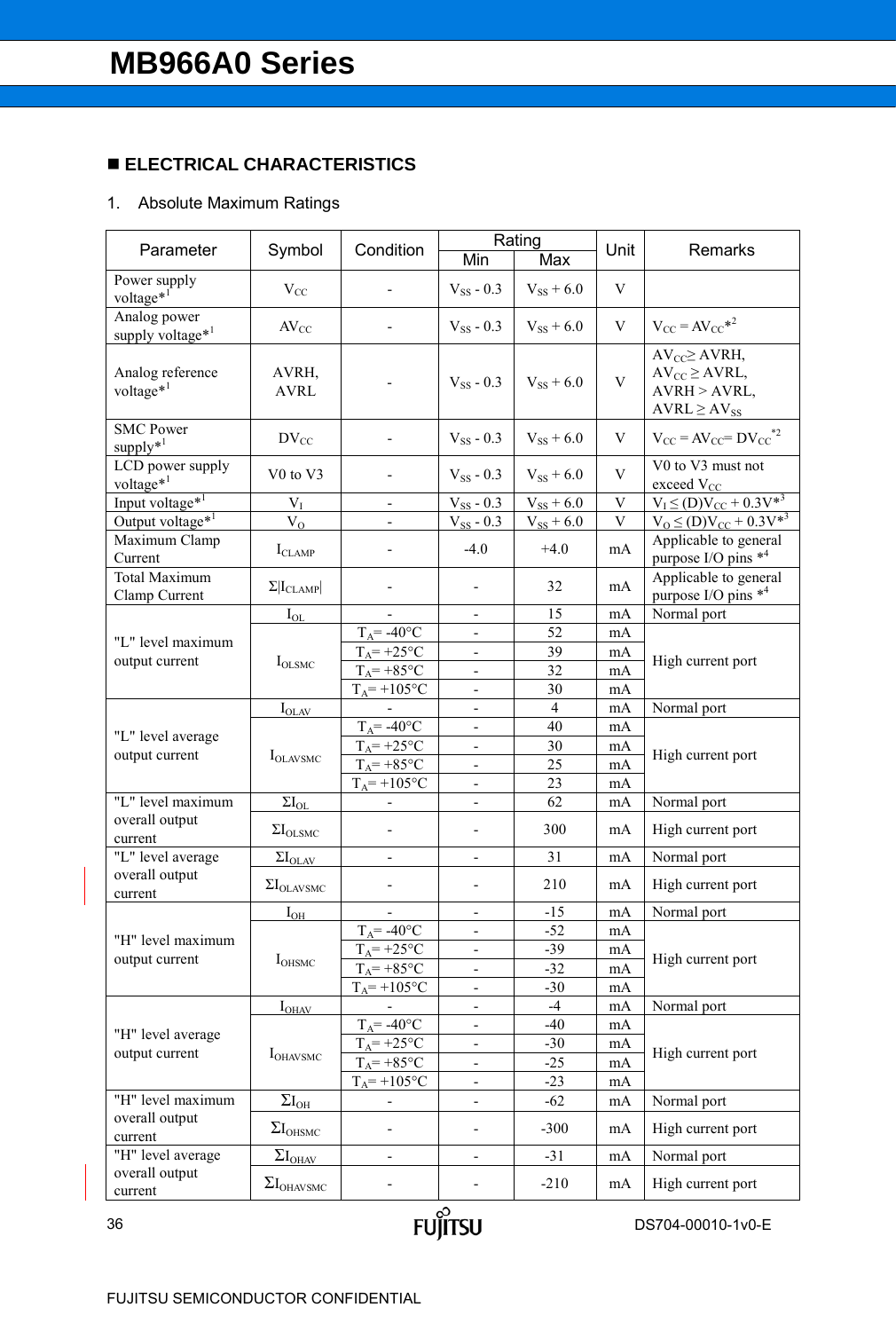| Parameter                        |                    |                          |       | Rating     | Unit            | <b>Remarks</b> |
|----------------------------------|--------------------|--------------------------|-------|------------|-----------------|----------------|
|                                  | Symbol             | Condition                | Min   | Max        |                 |                |
| Power<br>$consumption*^5$        | $P_D$              | $T_A = +105$ °C          |       | $357^{*6}$ | mW              |                |
| Operating ambient<br>temperature | $T_A$              | $\overline{\phantom{a}}$ | $-40$ | $+105$     | $\rm ^{\circ}C$ |                |
| Storage temperature              | $\mathrm{T_{STG}}$ | $\blacksquare$           | $-55$ | $+150$     | $\rm ^{\circ}C$ |                |

\*1: This parameter is based on  $V_{SS} = AV_{SS} = DV_{SS} = 0V$ .

- \*2: AV<sub>CC</sub> and V<sub>CC</sub> and DV<sub>CC</sub> must be set to the same voltage. It is required that AV<sub>CC</sub> does not exceed V<sub>CC</sub>,  $\text{DV}_{\text{CC}}$  and that the voltage at the analog inputs does not exceed  $\text{AV}_{\text{CC}}$  when the power is switched on.
- \*3:  $V_1$  and  $V_0$  should not exceed  $V_{CC}$  + 0.3V.  $V_1$  should also not exceed the specified ratings. However if the maximum current to/from an input is limited by some means with external components, the  $I_{CLAMP}$  rating supersedes the  $V_I$  rating. Input/Output voltages of high current ports depend on  $DV_{CC}$ . Input/Output voltages of standard ports depend on  $V_{CC}$ .
- \*4: Applicable to all general purpose I/O pins (Pnn\_m).
	- Use within recommended operating conditions.
	- Use at DC voltage (current).
	- The  $+B$  signal should always be applied a limiting resistance placed between the  $+B$  signal and the microcontroller.
	- The value of the limiting resistance should be set so that when the +B signal is applied the input current to the microcontroller pin does not exceed rated values, either instantaneously or for prolonged periods.
	- Note that when the microcontroller drive current is low, such as in the power saving modes, the +B input potential may pass through the protective diode and increase the potential at the  $V_{CC}$  pin, and this may affect other devices.
	- Note that if a  $+B$  signal is input when the microcontroller power supply is off (not fixed at 0V), the power supply is provided from the pins, so that incomplete operation may result.
	- Note that if the +B input is applied during power-on, the power supply is provided from the pins and the resulting supply voltage may not be sufficient to operate the Power reset.
	- The DEBUG I/F pin has only a protective diode against  $V_{SS}$ . Hence it is only permitted to input a negative clamping current (4mA). For protection against positive input voltages, use an external clamping diode which limits the input voltage to maximum 6.0V.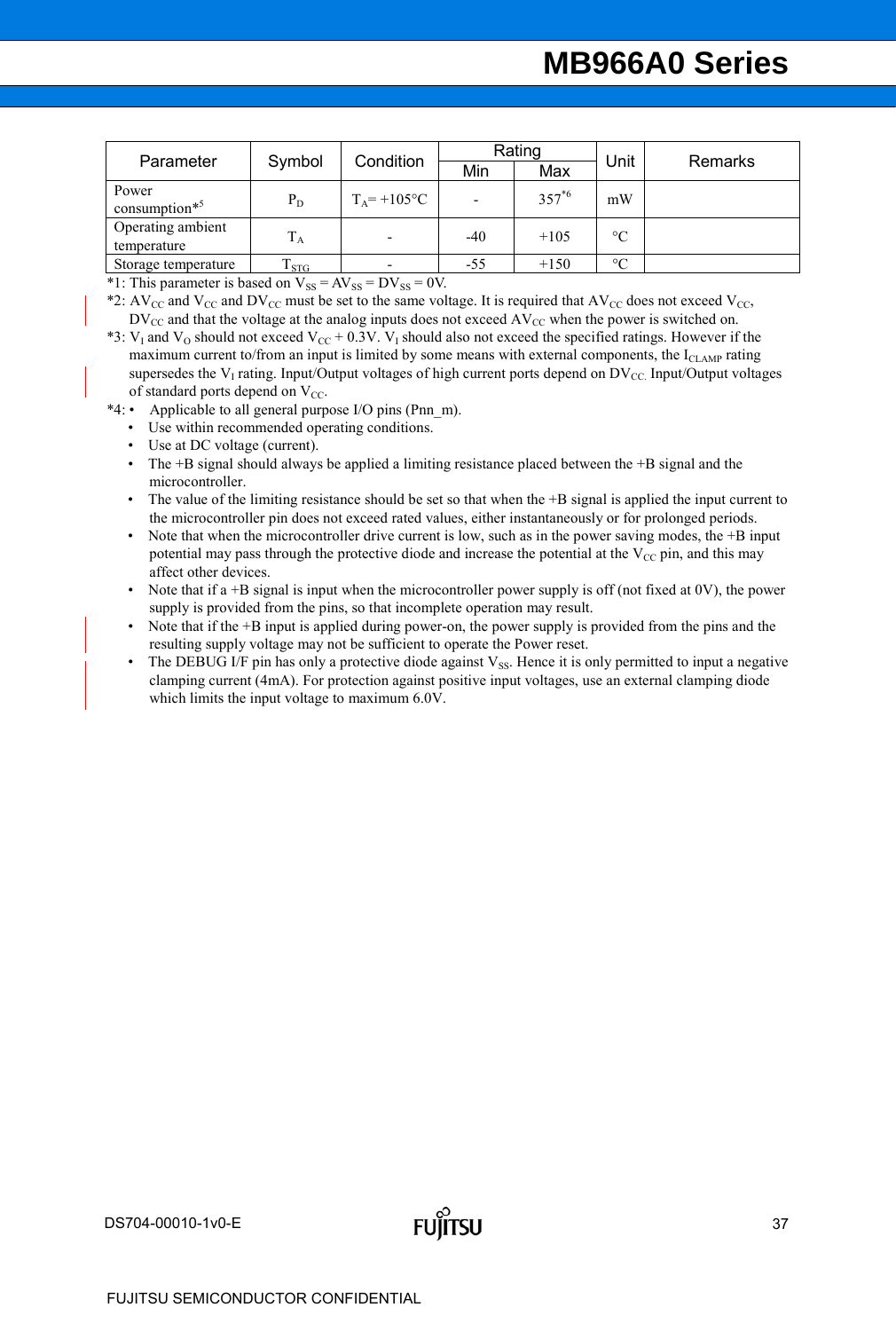• Sample recommended circuits:



\*5: The maximum permitted power dissipation depends on the ambient temperature, the air flow velocity and the thermal conductance of the package on the PCB.

The actual power dissipation depends on the customer application and can be calculated as follows:  $P_D = P_{IO} + P_{INT}$ 

 $P_{IO} = \Sigma (V_{OL} \times I_{OL} + V_{OH} \times I_{OH})$  (I/O load power dissipation, sum is performed on all I/O ports)

 $P_{INT} = V_{CC} \times (I_{CC} + I_A)$  (internal power dissipation)

 $I_{\rm CC}$  is the total core current consumption into  $V_{\rm CC}$  as described in the "DC characteristics" and depends on the selected operation mode and clock frequency and the usage of functions like Flash programming.  $I_A$  is the analog current consumption into  $AV_{CC}$ .

\*6: Worst case value for a package mounted on single layer PCB at specified  $T_A$  without air flow.

#### **<WARNING>**

Semiconductor devices can be permanently damaged by application of stress (voltage, current, temperature, etc.) in excess of absolute maximum ratings. Do not exceed these ratings.

ÍITSU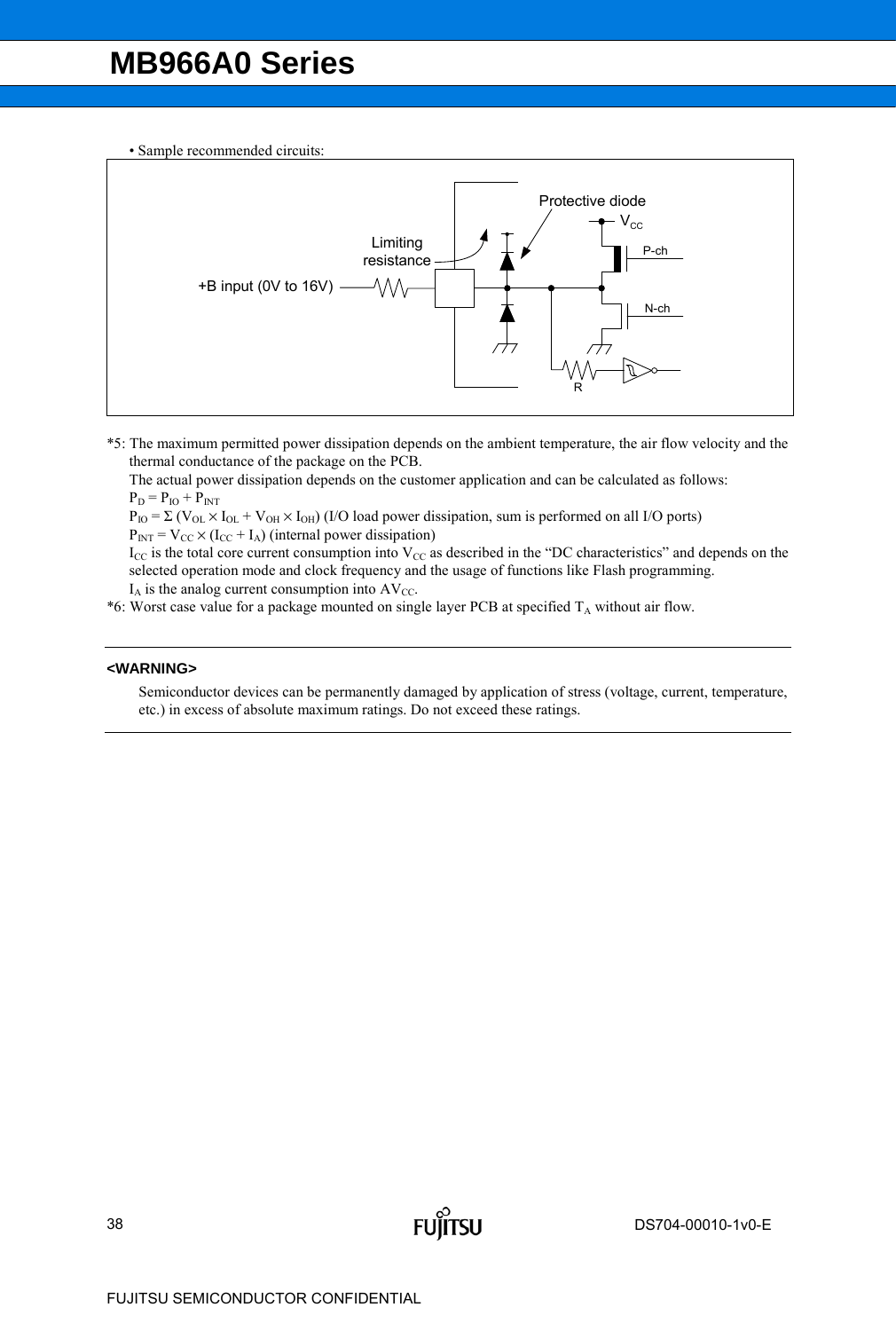|                                 |                        |       |                       |     |         | $(V_{SS} = AV_{SS} = DV_{SS} = 0V)$                                                                                                                                                                                                                                                                      |  |
|---------------------------------|------------------------|-------|-----------------------|-----|---------|----------------------------------------------------------------------------------------------------------------------------------------------------------------------------------------------------------------------------------------------------------------------------------------------------------|--|
| Parameter                       | Symbol                 | Value |                       |     | Unit    | Remarks                                                                                                                                                                                                                                                                                                  |  |
|                                 |                        | Min   | Typ                   | Max |         |                                                                                                                                                                                                                                                                                                          |  |
| Power supply                    | $V_{CC}$               | 2.7   |                       | 5.5 | V       |                                                                                                                                                                                                                                                                                                          |  |
| voltage                         | $AV_{CC}$<br>$DV_{CC}$ | 2.0   |                       | 5.5 | V       | Maintains RAM data in stop mode                                                                                                                                                                                                                                                                          |  |
| Smoothing<br>capacitor at C pin | $C_{S}$                | 0.5   | $1.0 \text{ to } 3.9$ | 4.7 | $\mu$ F | 1.0 $\mu$ F (Allowance within $\pm$ 50%)<br>$3.9 \mu$ F (Allowance within $\pm 20\%$ )<br>Please use the ceramic capacitor or the<br>capacitor of the frequency response of<br>this level.<br>The smoothing capacitor at $V_{CC}$ must<br>use the one of a capacity value that is<br>larger than $C_s$ . |  |

#### 2. Recommended Operating Conditions

#### **<WARNING>**

The recommended operating conditions are required in order to ensure the normal operation of the semiconductor device. All of the device's electrical characteristics are warranted when the device is operated within these ranges.

Always use semiconductor devices within their recommended operating condition ranges. Operation outside these ranges may adversely affect reliability and could result in device failure. No warranty is made with respect to uses, operating conditions, or combinations not represented on the data sheet. Users considering application outside the listed conditions are advised to contact their representatives beforehand.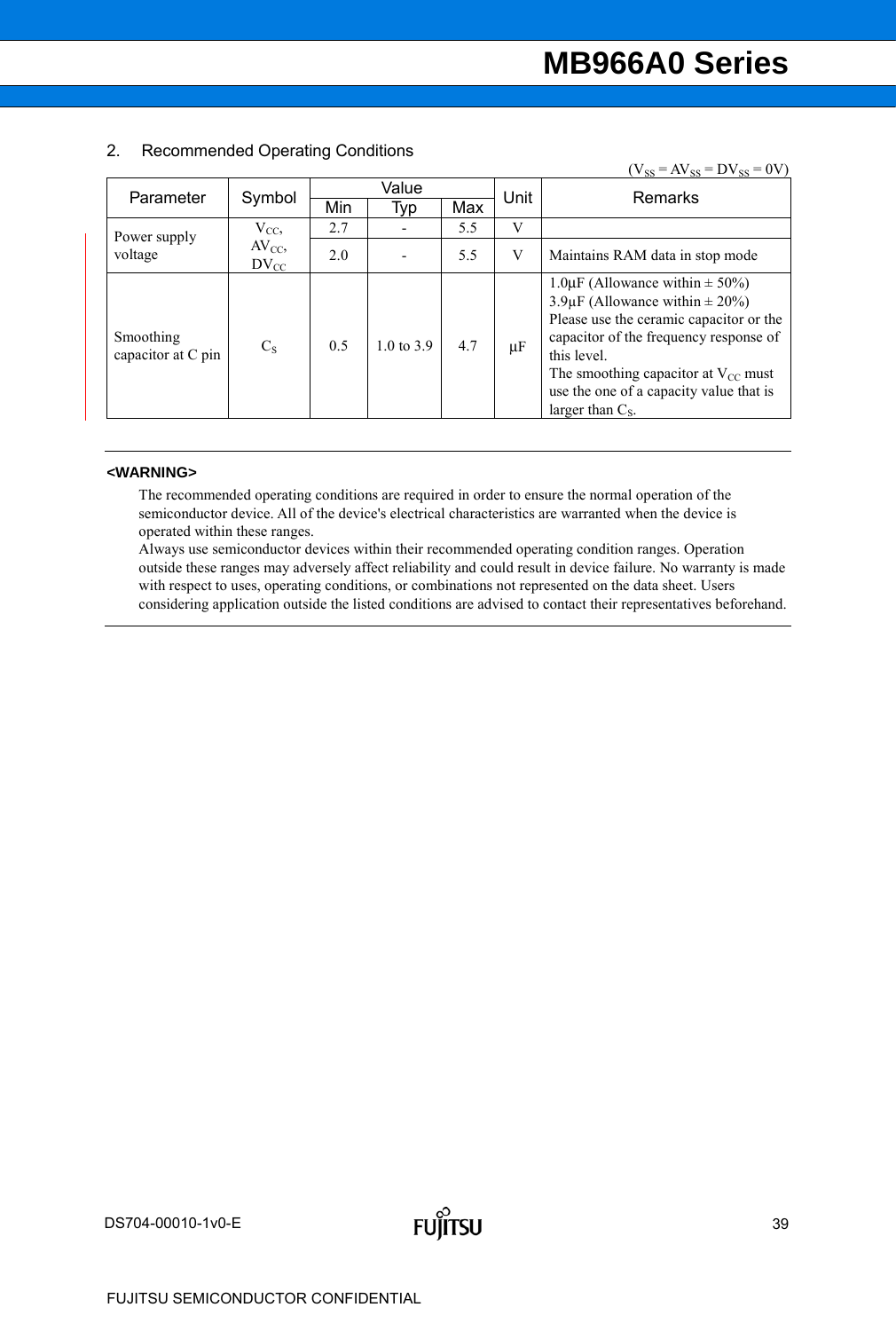#### 3. DC Characteristics

#### (1) Current Rating

|                                       |                 |      | $(V_{CC} = AV_{CC} = DV_{CC} = 2.7V$ to 5.5V, $V_{SS} = AV_{SS} = DV_{SS} = 0V$ , $T_A = -40°C$ to + 105°C) |                                                                         |       |                              |                          |                 |                 |  |  |  |  |  |  |  |  |  |  |  |                                                      |  |  |     |
|---------------------------------------|-----------------|------|-------------------------------------------------------------------------------------------------------------|-------------------------------------------------------------------------|-------|------------------------------|--------------------------|-----------------|-----------------|--|--|--|--|--|--|--|--|--|--|--|------------------------------------------------------|--|--|-----|
| Parameter                             | Symbol          | Pin  | Conditions                                                                                                  |                                                                         | Value |                              | Unit                     | Remarks         |                 |  |  |  |  |  |  |  |  |  |  |  |                                                      |  |  |     |
|                                       |                 | name |                                                                                                             | Min                                                                     | Typ   | Max                          |                          |                 |                 |  |  |  |  |  |  |  |  |  |  |  |                                                      |  |  |     |
|                                       |                 |      | PLL Run mode with<br>$CLKS1/2 = CLKB =$<br>$CLKP1/2 = 32MHz$                                                |                                                                         | 28    | $\qquad \qquad \blacksquare$ | mA                       | $T_A$ = +25°C   |                 |  |  |  |  |  |  |  |  |  |  |  |                                                      |  |  |     |
|                                       | $I_{C CPL}$     |      | Flash 0 wait<br>(CLKRC and CLKSC<br>stopped)                                                                |                                                                         |       | 38                           | mA                       | $T_A = +105$ °C |                 |  |  |  |  |  |  |  |  |  |  |  |                                                      |  |  |     |
|                                       |                 |      | Main Run mode with<br>$CLKS1/2 = CLKB =$<br>$CLKP1/2 = 4MHz$                                                |                                                                         | 3.5   |                              | mA                       | $T_A$ = +25°C   |                 |  |  |  |  |  |  |  |  |  |  |  |                                                      |  |  |     |
| Power supply                          | <b>I</b> CCMAIN |      | Flash 0 wait<br>(CLKPLL, CLKSC and<br>CLKRC stopped)                                                        |                                                                         |       | 8                            | mA                       | $T_A = +105$ °C |                 |  |  |  |  |  |  |  |  |  |  |  |                                                      |  |  |     |
|                                       | $I_{CCRCH}$     |      | RC Run mode with<br>$CLKS1/2 = CLKB =$<br>$CLKP1/2 = CLKRC =$<br>2MHz                                       |                                                                         | 1.8   | $\qquad \qquad \blacksquare$ | mA                       | $T_A$ = +25°C   |                 |  |  |  |  |  |  |  |  |  |  |  |                                                      |  |  |     |
| current in Run<br>modes <sup>*1</sup> |                 | Vcc  |                                                                                                             | Flash 0 wait<br>(CLKMC, CLKPLL and<br>CLKSC stopped)                    |       |                              | 6                        | mA              | $T_A = +105$ °C |  |  |  |  |  |  |  |  |  |  |  |                                                      |  |  |     |
|                                       | ICCRCL          |      |                                                                                                             | RC Run mode with<br>$CLKS1/2 = CLKB =$<br>$CLKP1/2 = CLKRC =$<br>100kHz |       | 0.16                         | $\overline{\phantom{a}}$ | mA              | $T_A$ = +25°C   |  |  |  |  |  |  |  |  |  |  |  |                                                      |  |  |     |
|                                       |                 |      |                                                                                                             |                                                                         |       |                              |                          |                 |                 |  |  |  |  |  |  |  |  |  |  |  | Flash 0 wait<br>(CLKMC, CLKPLL and<br>CLKSC stopped) |  |  | 3.5 |
|                                       |                 |      | Sub Run mode with<br>$CLKS1/2 = CLKB =$<br>$CLKP1/2 = 32kHz$                                                |                                                                         | 0.1   |                              | mA                       | $T_A$ = +25°C   |                 |  |  |  |  |  |  |  |  |  |  |  |                                                      |  |  |     |
|                                       | $I_{CCSUB}$     |      | Flash 0 wait<br>(CLKMC, CLKPLL and<br>CLKRC stopped)                                                        |                                                                         |       | 3.3                          | mA                       | $T_A = +105$ °C |                 |  |  |  |  |  |  |  |  |  |  |  |                                                      |  |  |     |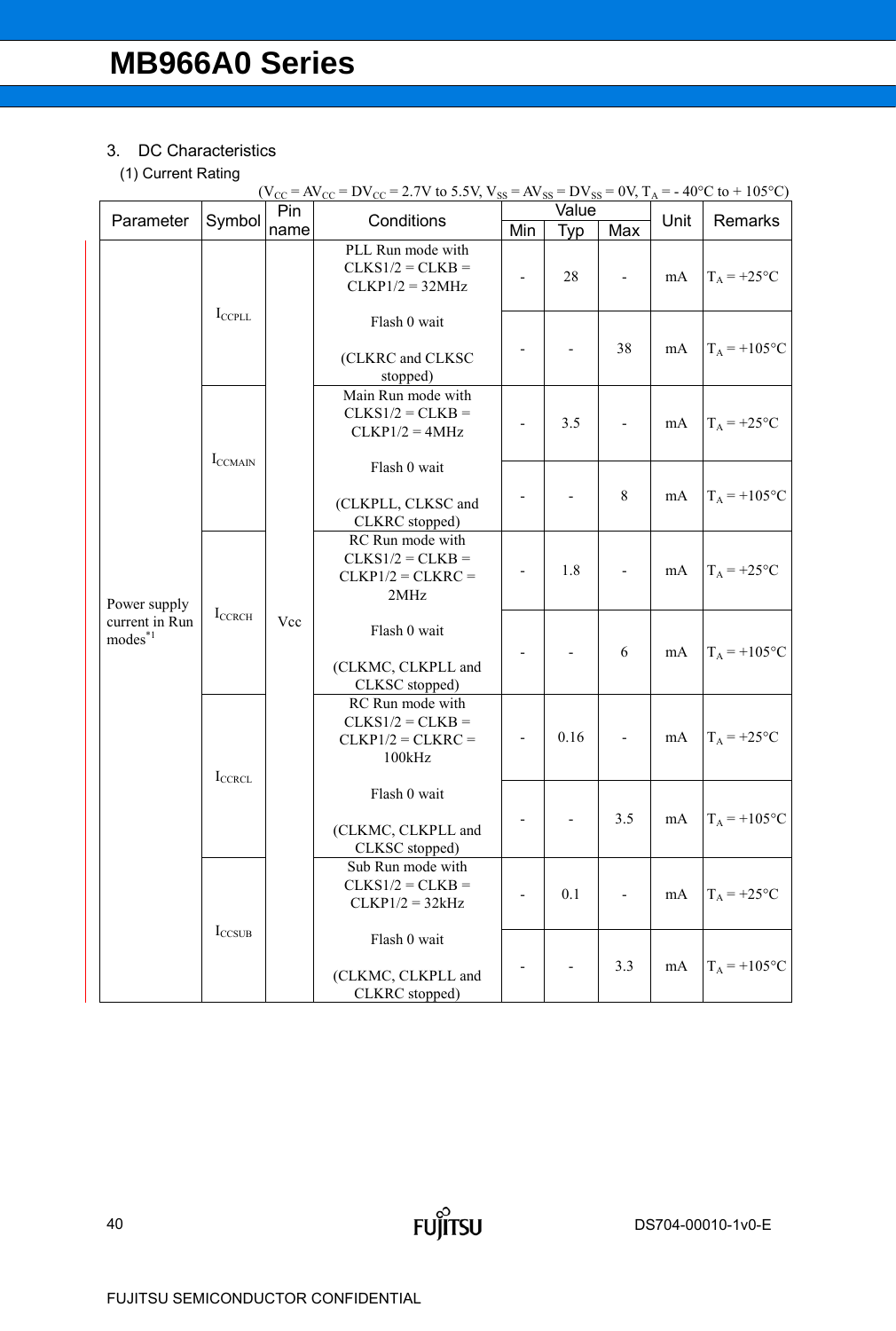| Parameter                     | Symbol              | Pin  | Conditions                                                      |                          | Value                        |                | Unit    | Remarks         |
|-------------------------------|---------------------|------|-----------------------------------------------------------------|--------------------------|------------------------------|----------------|---------|-----------------|
|                               |                     | name |                                                                 | Min                      | Typ                          | Max            |         |                 |
|                               | $I_{CCSPLL}$        |      | PLL Sleep mode with<br>$CLKS1/2 = CLKP1/2 =$<br>32MHz           |                          | 9.5                          | $\blacksquare$ | mA      | $T_A$ = +25°C   |
|                               |                     |      | (CLKRC and CLKSC<br>stopped)                                    |                          | $\blacksquare$               | 15             | mA      | $T_A = +105$ °C |
|                               |                     |      | Main Sleep mode with<br>$CLKS1/2 = CLKP1/2 =$<br>4MHz,          | $\overline{a}$           | 1.1                          |                | mA      | $T_A$ = +25°C   |
|                               | <b>I</b> CCSMAIN    |      | $SMCR$ : LPMSS = 0<br>(CLKPLL, CLKRC<br>and CLKSC stopped)      |                          | $\overline{\phantom{a}}$     | 4.7            | mA      | $T_A = +105$ °C |
| Power supply<br>current in    |                     |      | RC Sleep mode with<br>$CLKS1/2 = CLKP1/2 =$<br>$CLKRC = 2MHz$ , | $\overline{a}$           | 0.6                          |                | mA      | $T_A$ = +25°C   |
| Sleep $\mbox{modes}^{\ast_1}$ | $I_{\text{CCSRCH}}$ |      | $SMCR:LPMSS = 0$<br>(CLKMC, CLKPLL<br>and CLKSC stopped)        |                          | $\blacksquare$               | 4.1            | mA      | $T_A = +105$ °C |
|                               | ICCSRCL             |      | RC Sleep mode with<br>$CLKS1/2 = CLKP1/2 =$<br>$CLKRC = 100kHz$ | $\overline{\phantom{0}}$ | 0.07                         | $\blacksquare$ | mA      | $T_A$ = +25°C   |
|                               |                     |      | (CLKMC, CLKPLL<br>and CLKSC stopped)                            | ÷.                       | $\blacksquare$               | 2.9            | mA      | $T_A = +105$ °C |
|                               | $I_{CCSSUB}$        |      | Sub Sleep mode with<br>$CLKS1/2 = CLKP1/2 =$<br>32kHz,          | $\overline{\phantom{0}}$ | 0.04                         | $\blacksquare$ | mA      | $T_A = +25$ °C  |
|                               |                     | Vcc  | (CLKMC, CLKPLL<br>and CLKRC stopped)                            |                          | $\overline{\phantom{a}}$     | 2.7            | mA      | $T_A = +105$ °C |
|                               |                     |      | PLL Timer mode with<br>$CLKPLL = 32MHz$                         | $\overline{a}$           | 1800                         | 2250           | $\mu A$ | $T_A$ = +25°C   |
|                               | $I_{CCTPLL}$        |      | (CLKRC and CLKSC<br>stopped)                                    |                          |                              | 3220           | $\mu A$ | $T_A = +105$ °C |
|                               |                     |      | Main Timer mode with<br>$CLKMC = 4MHz,$                         | $\overline{\phantom{0}}$ | 285                          | 330            | $\mu A$ | $T_A = +25$ °C  |
|                               | <b>ICCTMAIN</b>     |      | $SMCR:LPMSS = 0$<br>(CLKPLL, CLKRC<br>and CLKSC stopped)        |                          |                              | 1200           | $\mu A$ | $T_A = +105$ °C |
| Power supply<br>current in    |                     |      | RC Timer mode with<br>$CLKRC = 2MHz,$                           | -                        | 160                          | 215            | $\mu A$ | $T_A$ = +25°C   |
| Timer<br>modes <sup>*2</sup>  | <b>I</b> CCTRCH     |      | $SMCR:LPMSS = 0$<br>(CLKPLL, CLKMC<br>and CLKSC stopped)        | $\overline{\phantom{0}}$ | $\overline{\phantom{a}}$     | 1110           | $\mu A$ | $T_A = +105$ °C |
|                               |                     |      | RC Timer mode with<br>$CLKRC = 100kHz$                          | $\overline{\phantom{0}}$ | 35                           | 75             | $\mu A$ | $T_A$ = +25°C   |
|                               | $I_{CCTRCL}$        |      | (CLKPLL, CLKMC<br>and CLKSC stopped)                            |                          | $\qquad \qquad \blacksquare$ | 910            | $\mu A$ | $T_A = +105$ °C |
|                               |                     |      | Sub Timer mode with<br>$CLKSC = 32kHz$                          | $\overline{\phantom{0}}$ | 25                           | 65             | $\mu A$ | $T_A = +25$ °C  |
|                               | I <sub>CCTSUB</sub> |      | (CLKMC, CLKPLL<br>and CLKRC stopped)                            |                          | $\qquad \qquad \blacksquare$ | 885            | $\mu A$ | $T_A = +105$ °C |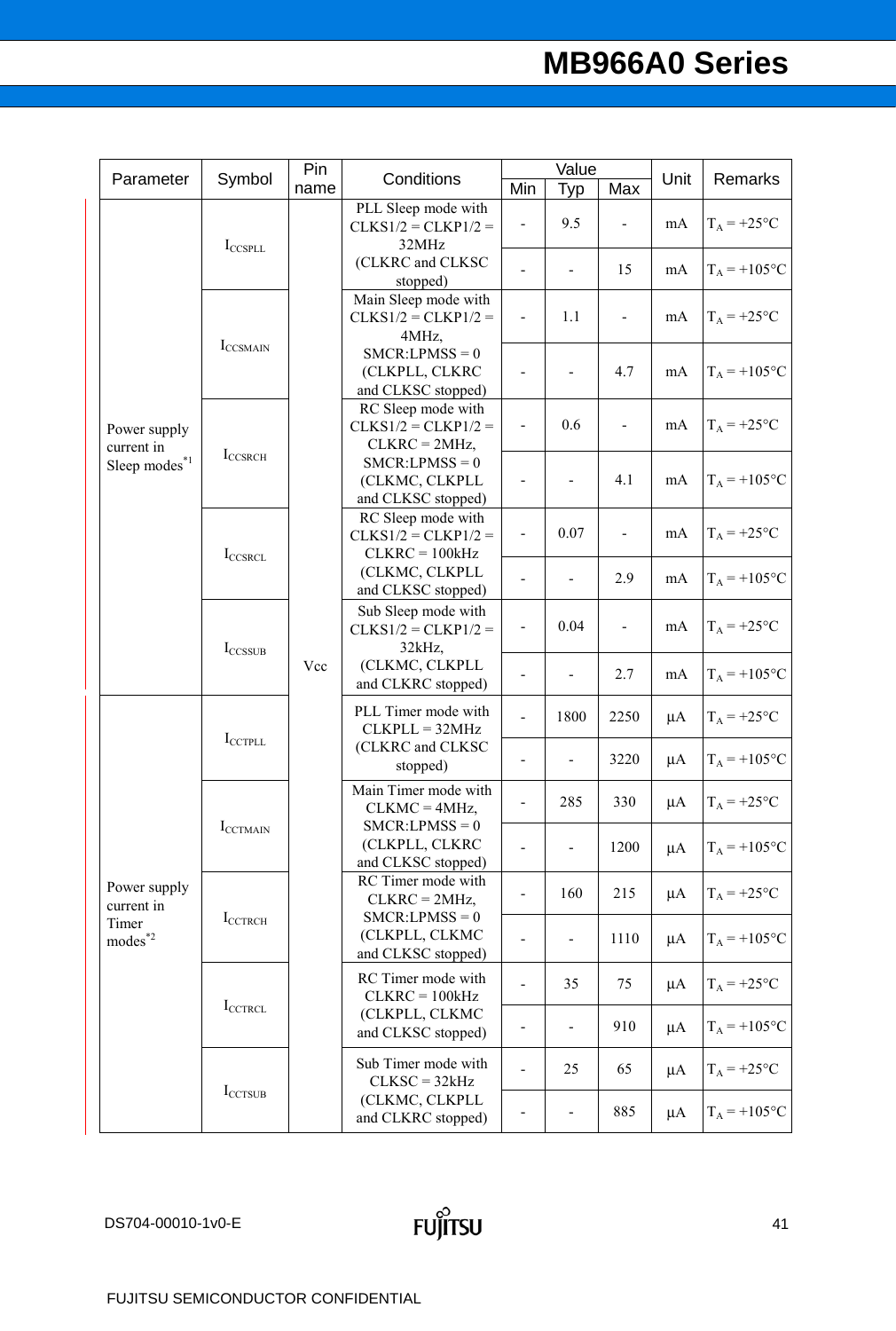|                                           |                    | Pin  | Conditions       | Value |      |                          | Unit    |                 |
|-------------------------------------------|--------------------|------|------------------|-------|------|--------------------------|---------|-----------------|
| Parameter                                 | Symbol             | name |                  | Min   | Typ  | Max                      |         | Remarks         |
| Power supply                              |                    |      |                  |       | 20   | 60                       | μA      | $T_A = +25$ °C  |
| current in Stop<br>$mode^*$ <sup>3</sup>  | $I_{\rm CCH}$      |      |                  |       |      | 880                      | μA      | $T_A = +105$ °C |
| Flash Power                               | <b>ICCFLASHPD</b>  |      |                  |       | 36   | 70                       | $\mu A$ |                 |
| Down current                              |                    |      |                  |       |      |                          |         |                 |
| Power supply<br>current                   |                    | Vcc  | Low voltage      |       | 5    |                          | μA      | $T_A = +25$ °C  |
| for active Low<br>Voltage<br>$detector*4$ | $I_{\text{CCLVD}}$ |      | detector enabled |       |      | 12.5                     | μA      | $T_A$ = +105°C  |
| Flash Write/                              | <b>I</b> CCFLASH   |      |                  |       | 12.5 | $\overline{\phantom{a}}$ | mA      | $T_A = +25$ °C  |
| Erase current <sup>*5</sup>               |                    |      |                  |       |      | 20                       | mA      | $T_A = +105$ °C |

\*1: The power supply current is measured with a 4MHz external clock connected to the Main oscillator and a 32kHz external clock connected to the Sub oscillator. See chapter "Standby mode and voltage regulator control circuit" of the Hardware Manual for further details about voltage regulator control. Current for "On Chip Debugger" part is not included. Power supply current in Run mode does not include Flash Write / Erase current.

\*2: The power supply current in Timer mode is the value when Flash is in Power-down / reset mode. When Flash is not in Power-down / reset mode, ICCFLASHPD must be added to the Power supply current. The power supply current is measured with a 4MHz external clock connected to the Main oscillator and a 32kHz external clock connected to the Sub oscillator. The current for "On Chip Debugger" part is not included.

**FUITSU** 

\*3: The power supply current in Stop mode is the value when Flash is in Power-down / reset mode. When Flash is not in Power-down / reset mode, ICCFLASHPD must be added to the Power supply current.

\*4: When low voltage detector is enabled, ICCLVD must be added to Power supply current.

\*5: When Flash Write / Erase program is executed, I<sub>CCFLASH</sub> must be added to Power supply current.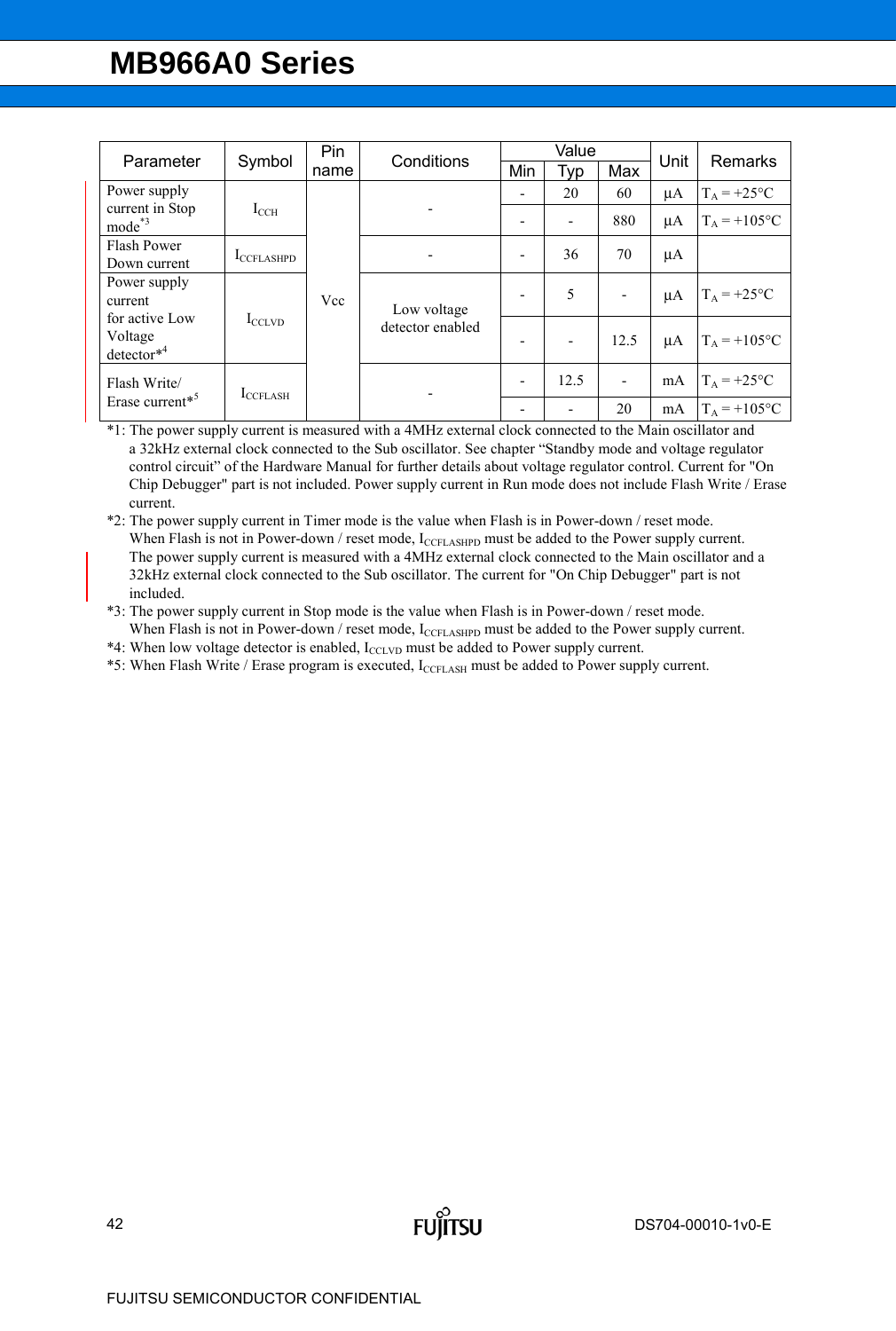| (2) Pin Characteristics |
|-------------------------|
|-------------------------|

| $(V_{CC} = AV_{CC} = DV_{CC} = 2.7V$ to 5.5V, $V_{SS} = AV_{SS} = DV_{SS} = 0V$ , $T_A = -40°C$ to + 105°C) |                     |                            |                         |               |                          |               |                         |                        |  |  |  |
|-------------------------------------------------------------------------------------------------------------|---------------------|----------------------------|-------------------------|---------------|--------------------------|---------------|-------------------------|------------------------|--|--|--|
|                                                                                                             |                     | Pin                        | Conditions              |               | Value                    |               | Unit                    | <b>Remarks</b>         |  |  |  |
| Parameter Symbol                                                                                            |                     | name                       |                         | Min           | <b>Typ</b>               | Max           |                         |                        |  |  |  |
|                                                                                                             |                     |                            |                         | $V_{CC}$      |                          | $V_{CC}$      | $\overline{\mathbf{V}}$ | <b>CMOS</b> Hysteresis |  |  |  |
|                                                                                                             |                     | Port inputs                |                         | $\times 0.7$  |                          | $+0.3$        |                         | input                  |  |  |  |
|                                                                                                             | V <sub>IH</sub>     | Pnn m                      |                         | $V_{CC}$      |                          | $V_{CC}$      |                         | <b>AUTOMOTIVE</b>      |  |  |  |
|                                                                                                             |                     |                            |                         | $\times\,0.8$ |                          | $+0.3$        | V                       | Hysteresis input       |  |  |  |
|                                                                                                             |                     |                            | External clock in       | <b>VD</b>     |                          |               |                         |                        |  |  |  |
|                                                                                                             | V <sub>IHX0S</sub>  | X <sub>0</sub>             | "Fast Clock Input mode" | $\times\,0.8$ | $\overline{\phantom{0}}$ | <b>VD</b>     | V                       | $VD=1.8V\pm0.15V$      |  |  |  |
| "H" level                                                                                                   |                     |                            | External clock in       | $V_{CC}$      |                          | $V_{CC}$      |                         |                        |  |  |  |
| input                                                                                                       | V <sub>IIX0AS</sub> | X <sub>0</sub> A           | "Oscillation mode"      | $\times 0.8$  |                          | $+0.3$        | V                       |                        |  |  |  |
| voltage                                                                                                     |                     |                            |                         | $\rm V_{CC}$  |                          | $\rm V_{CC}$  |                         | <b>CMOS</b> Hysteresis |  |  |  |
|                                                                                                             | $V_{IHR}$           | <b>RSTX</b>                |                         | $\times\,0.8$ |                          | $+0.3$        | $\overline{V}$          | input                  |  |  |  |
|                                                                                                             |                     |                            |                         | $V_{CC}$      |                          | $V_{CC}$      | $\overline{\mathbf{V}}$ | <b>CMOS</b> Hysteresis |  |  |  |
|                                                                                                             | $\rm V_{IHM}$       | MD                         |                         | $-0.3$        |                          | $+0.3$        |                         | input                  |  |  |  |
|                                                                                                             | $V_{HID}$           | <b>DEBUG</b>               |                         |               |                          | $V_{CC}$      | $\mathbf V$             |                        |  |  |  |
|                                                                                                             |                     | I/F                        |                         | 2.0           | $\overline{\phantom{0}}$ | $+0.3$        |                         | <b>TTL</b> Input       |  |  |  |
|                                                                                                             |                     | Port<br>inputs<br>$Pnn$ _m |                         | $V_{SS}$      |                          | $\rm V_{CC}$  | $\overline{V}$          | <b>CMOS</b> Hysteresis |  |  |  |
|                                                                                                             |                     |                            |                         | $-0.3$        |                          | $\times 0.3$  |                         | input                  |  |  |  |
|                                                                                                             | $V_{IL}$            |                            |                         | $V_{SS}$      |                          | $V_{CC}$      | $\overline{V}$          | <b>AUTOMOTIVE</b>      |  |  |  |
|                                                                                                             |                     |                            |                         | $-0.3$        |                          | $\times 0.5$  |                         | Hysteresis input       |  |  |  |
|                                                                                                             |                     | X <sub>0</sub>             | External clock in "Fast |               |                          | <b>VD</b>     | V                       | $VD=1.8V±0.15V$        |  |  |  |
| "L" level                                                                                                   | $\rm V_{ILX0S}$     |                            | Clock Input mode"       | $V_{SS}$      | -                        | $\times 0.2$  |                         |                        |  |  |  |
|                                                                                                             |                     | X <sub>0</sub> A           | External clock in       | $V_{SS}$      |                          | $V_{CC}$      | V                       |                        |  |  |  |
| input<br>voltage                                                                                            | $V_{ILX0AS}$        |                            | "Oscillation mode"      | $-0.3$        |                          | $\times\,0.2$ |                         |                        |  |  |  |
|                                                                                                             |                     | <b>RSTX</b>                |                         | $V_{SS}$      |                          | $\rm V_{CC}$  | $\overline{V}$          | <b>CMOS</b> Hysteresis |  |  |  |
|                                                                                                             | $V_{ILR}$           |                            |                         | $-0.3$        |                          | $\times\,0.2$ |                         | input                  |  |  |  |
|                                                                                                             |                     | MD                         |                         | $V_{SS}$      |                          | $\rm V_{SS}$  | $\mathbf{V}$            | <b>CMOS</b> Hysteresis |  |  |  |
|                                                                                                             | $V_{ILM}$           |                            |                         | $-0.3$        |                          | $+0.3$        |                         | input                  |  |  |  |
|                                                                                                             |                     | <b>DEBUG</b>               |                         | $V_{SS}$      |                          | 0.8           | V                       | <b>TTL</b> Input       |  |  |  |
|                                                                                                             | $V_{ILD}$           | I/F                        |                         | $-0.3$        |                          |               |                         |                        |  |  |  |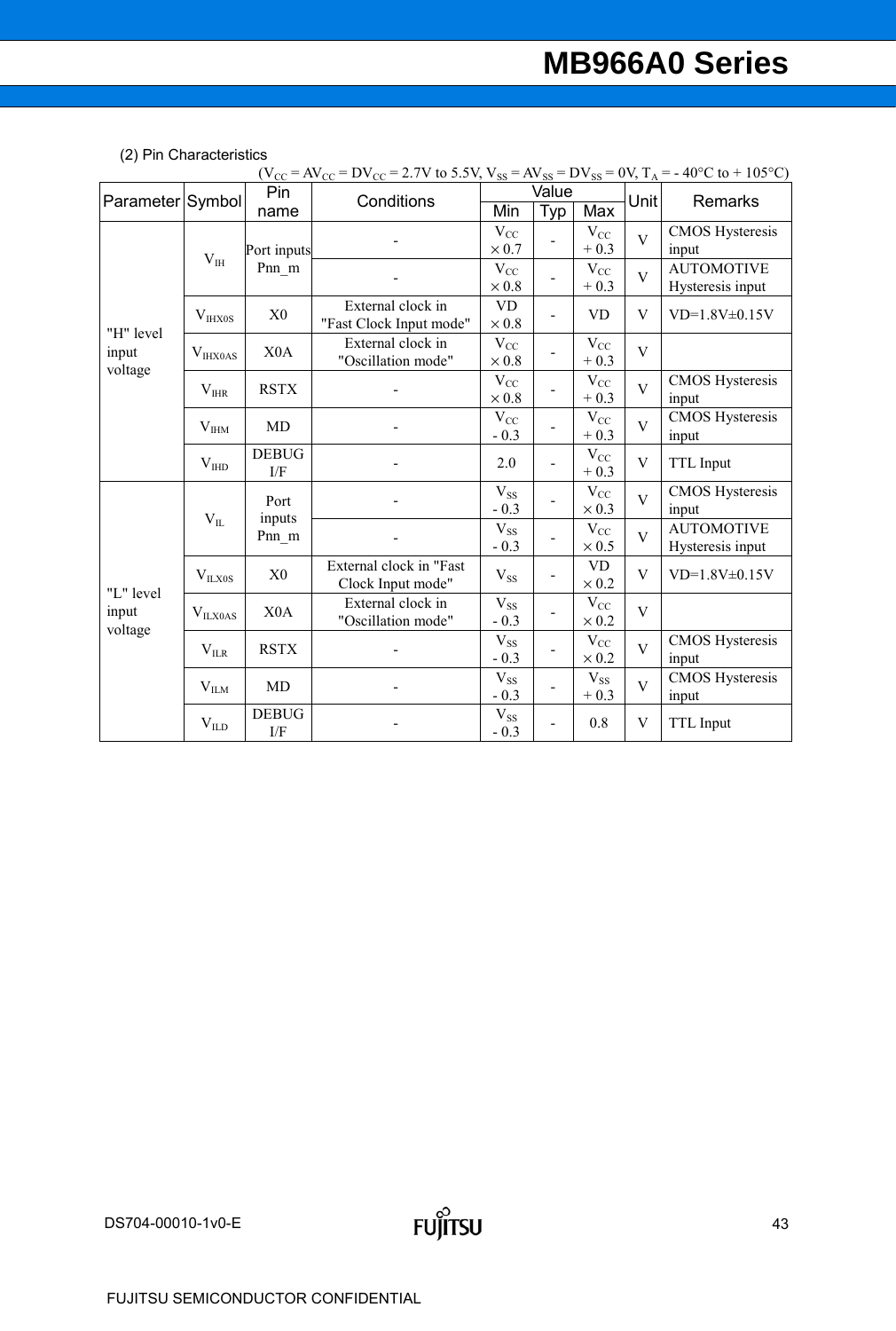|                  |                   | Pin               |                                                   |                           | Value                        |              |   | Unit<br>Remarks         |
|------------------|-------------------|-------------------|---------------------------------------------------|---------------------------|------------------------------|--------------|---|-------------------------|
| Parameter Symbol |                   | name              | Conditions                                        | Min                       | Typ                          | Max          |   |                         |
|                  |                   |                   | $4.5V \le (D)V_{CC} \le 5.5V$                     |                           |                              |              |   |                         |
|                  | $V_{OH4}$         | 4mA               | $I_{OH} = -4mA$                                   | $(D)V_{CC}$               | $\blacksquare$               | $(D)V_{CC}$  | V |                         |
|                  |                   | type              | $2.7V \leq (D)V_{CC} < 4.5V$                      | $-0.5$                    |                              |              |   |                         |
|                  |                   |                   | $I_{OH} = -1.5mA$                                 |                           |                              |              |   |                         |
|                  |                   |                   | $4.5V \leq DV_{CC} \leq 5.5V$                     |                           |                              |              |   |                         |
|                  |                   |                   | $I_{OH} = -52mA$                                  |                           |                              |              |   | $T_A = -40$ °C          |
|                  |                   |                   | $2.7V \leq DV_{CC}$ < 4.5V                        |                           |                              |              |   |                         |
|                  |                   |                   | $I_{OH} = -18mA$                                  |                           |                              |              |   |                         |
|                  |                   |                   | $4.5V \leq DV_{CC} \leq 5.5V$                     |                           |                              |              |   |                         |
|                  |                   |                   | $I_{OH} = -39mA$<br>$2.7V \leq DV_{CC}$ < 4.5V    |                           |                              |              |   | $T_A$ = +25°C           |
| "H" level        |                   | High              | $I_{OH} = -16mA$                                  | $\textsf{DV}_\textsf{CC}$ |                              | $DV_{CC}$    | V |                         |
| output           | V <sub>OH30</sub> | Drive             | $4.5V \leq DV_{CC} \leq 5.5V$                     | $-0.5$                    |                              |              |   |                         |
| voltage          |                   | type <sup>*</sup> | $I_{OH} = -32mA$                                  |                           |                              |              |   |                         |
|                  |                   |                   | $2.7V \leq DV_{CC}$ < 4.5V                        |                           |                              |              |   | $T_A$ = +85°C           |
|                  |                   |                   | $I_{OH} = -14.5mA$                                |                           |                              |              |   |                         |
|                  |                   |                   | $4.5V \leq DV_{CC} \leq 5.5V$                     |                           |                              |              |   |                         |
|                  |                   |                   | $I_{OH} = -30mA$                                  |                           |                              |              |   |                         |
|                  |                   |                   | $2.7V \leq DV_{CC}$ < 4.5V                        |                           |                              |              |   | $T_A = +105$ °C         |
|                  |                   |                   | $I_{OH} = -14mA$                                  |                           |                              |              |   |                         |
|                  |                   |                   | $4.5V \leq V_{CC} \leq 5.5V$                      |                           |                              | $\rm V_{CC}$ |   |                         |
|                  | $\rm V_{OH3}$     | 3mA               | $I_{OH} = -3mA$                                   | $V_{CC}$                  | $\qquad \qquad \blacksquare$ |              | V |                         |
|                  |                   | type              | $2.7V \leq V_{CC}$ < 4.5V                         | $-0.5$                    |                              |              |   |                         |
|                  |                   |                   | $I_{OH} = -1.5mA$                                 |                           |                              |              |   |                         |
|                  |                   | 4mA<br>type       | $4.5V \le (D)V_{CC} \le 5.5V$                     |                           |                              | 0.4          | V |                         |
|                  | $V_{OL4}$         |                   | $I_{OL}$ = +4mA                                   |                           |                              |              |   |                         |
|                  |                   |                   | $2.7V \leq (D)V_{CC} < 4.5V$<br>$I_{OL}$ = +1.7mA |                           |                              |              |   |                         |
|                  |                   |                   | $4.5V \leq DV_{CC} \leq 5.5V$                     |                           |                              |              |   |                         |
|                  |                   |                   | $I_{OL}$ = +52mA                                  |                           |                              |              |   |                         |
|                  |                   |                   | $2.7V \leq DV_{CC}$ < 4.5V                        |                           |                              |              |   | $T_A = -40$ °C          |
|                  |                   |                   | $I_{OL}$ = +22mA                                  |                           |                              |              |   |                         |
|                  |                   |                   | $4.5V \leq DV_{CC} \leq 5.5V$                     |                           |                              |              |   |                         |
|                  |                   |                   | $I_{OL}$ = +39mA                                  |                           |                              |              |   |                         |
| "L" level        |                   | High              | $2.7V \leq DV_{CC} < 4.5V$                        |                           |                              |              |   | $T_A$ = +25°C           |
| output           | $V_{OL30}$        | Drive             | $I_{OL}$ = +18mA                                  |                           |                              | 0.5          | V |                         |
| voltage          |                   | type <sup>*</sup> | $4.5V \leq DV_{CC} \leq 5.5V$                     |                           |                              |              |   |                         |
|                  |                   |                   | $I_{OL}$ = +32mA                                  |                           |                              |              |   | $T_A$ = +85 $\degree$ C |
|                  |                   |                   | $2.7V \leq DV_{CC}$ < 4.5V                        |                           |                              |              |   |                         |
|                  |                   |                   | $I_{OL}$ = +14mA                                  |                           |                              |              |   |                         |
|                  |                   |                   | $4.5V \leq DV_{CC} \leq 5.5V$                     |                           |                              |              |   |                         |
|                  |                   |                   | $I_{OL}$ = +30mA                                  |                           |                              |              |   | $T_A = +105$ °C         |
|                  |                   |                   | $2.7V \leq DV_{CC}$ < 4.5V                        |                           |                              |              |   |                         |
|                  |                   | 3mA               | $I_{OL}$ = +13.5mA<br>$2.7V \leq V_{CC}$ < 5.5V   |                           |                              |              |   |                         |
|                  | $V_{OL3}$         | type              | $I_{OL}$ = +3mA                                   |                           |                              | 0.4          | V |                         |
|                  |                   | <b>DEBUG</b>      | $\overline{V_{CC}}$ = 2.7V                        |                           |                              |              |   |                         |
|                  | $V_{OLD}$         | I/F               | $I_{OL}$ = +25mA                                  | $\boldsymbol{0}$          | $\qquad \qquad \blacksquare$ | 0.25         | V |                         |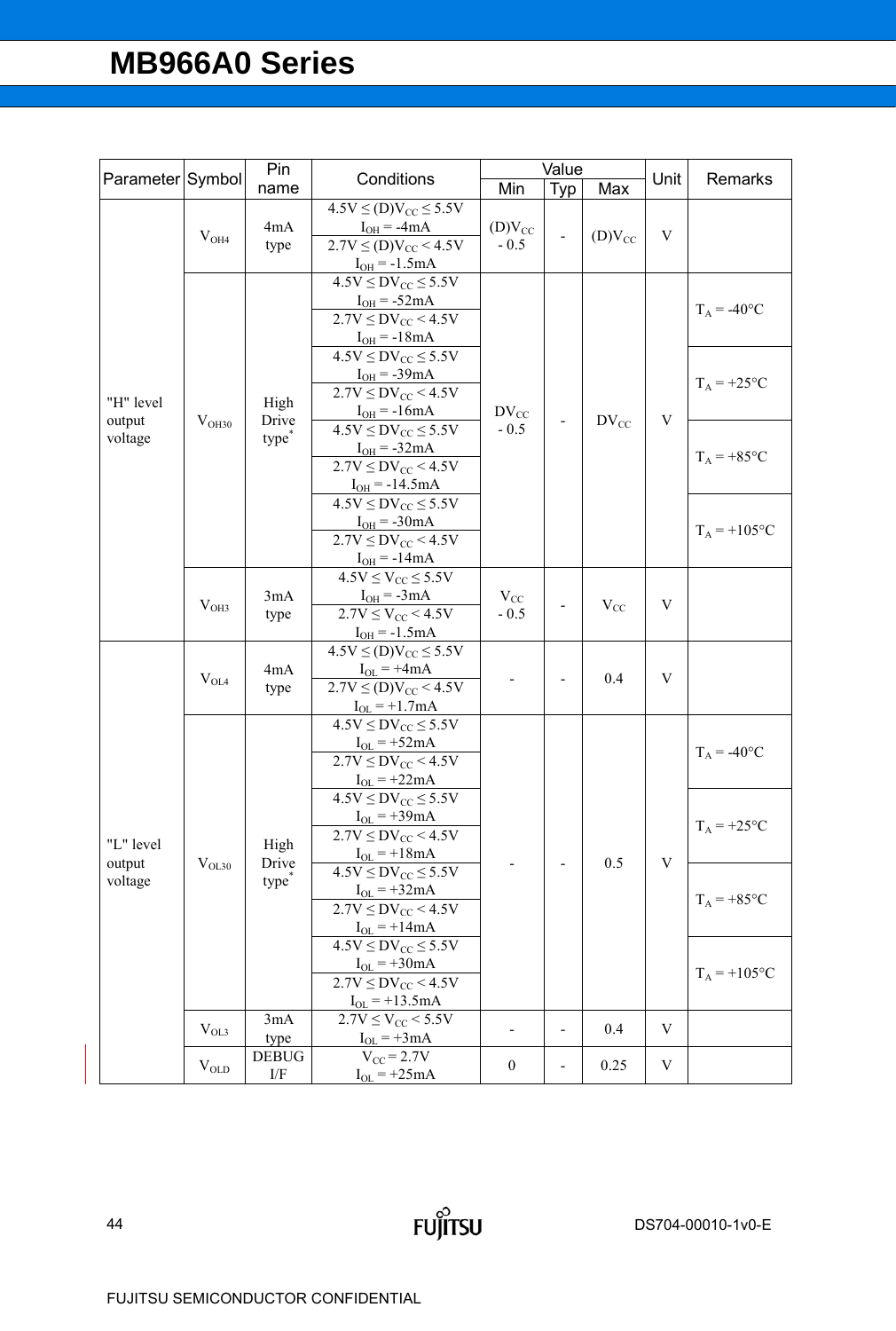| Parameter Symbol Pin name               |                        |                                                                                                                                                    | Conditions                                                                    | Min            | Value<br>Max<br>Typ |          | Unit      | Remarks                                                         |
|-----------------------------------------|------------------------|----------------------------------------------------------------------------------------------------------------------------------------------------|-------------------------------------------------------------------------------|----------------|---------------------|----------|-----------|-----------------------------------------------------------------|
| Input leak                              | $I_{IL}$               | Pnn m                                                                                                                                              | $V_{SS}$ < $V_I$ < $V_{CC}$<br>$AV_{SS}$ , $AVRL < VI$<br>$AV_{CC}$ , AVRH    | $-1$           |                     | $+1$     | $\mu A$   | Single port pin<br>except high<br>current output<br>I/O for SMC |
| current                                 |                        | P08 m,<br>P09 m,<br>$P10$ _m                                                                                                                       | $DV_{SS}$ < $V_I$ < $DV_{CC}$<br>$AV_{SS}$ AVRL < $V_I$ <<br>$AV_{CC}$ , AVRH | $-3$           |                     | $+3$     | $\mu A$   |                                                                 |
| <b>Total LCD</b><br>leak<br>current     | $\Sigma I_{\rm ILCD} $ | All SEG/<br>COM pin                                                                                                                                | $V_{CC}$ = 5.0V                                                               | $\overline{a}$ | 0.5                 | 10       | $\mu A$   | Maximum<br>leakage<br>current of all<br>LCD pins                |
| Internal<br>LCD<br>divide<br>resistance | $R_{LCD}$              | Between<br>V3 and V2,<br>$V2$ and $V1$ ,<br>V1 and V0                                                                                              | $V_{CC}$ = 5.0V                                                               | 6.25           | 12.5                | 25       | $k\Omega$ |                                                                 |
| Pull-up<br>resistance<br>value          | $R_{PU}$               | Pnn m                                                                                                                                              | $V_{CC} = 5.0V \pm 10\%$                                                      | 25             | 50                  | 100      | $k\Omega$ |                                                                 |
| Pull-down<br>resistance<br>value        | $R_{DOWN}$             | P08_m,<br>P09 m,<br>$P10$ _m                                                                                                                       | $V_{CC} = 5.0V \pm 10\%$                                                      | 25             | 50                  | 100      | $k\Omega$ |                                                                 |
| Input<br>capacitance                    | $C_{IN}$               | Other than<br>C,<br>Vcc,<br>Vss,<br>DVcc,<br>DVss,<br>AVcc,<br>AV <sub>ss</sub><br>AVRH,<br>AVRL,<br>P08_m,<br>P09 m,<br>P10 m<br>P08 m,<br>P09_m, |                                                                               |                | 5<br>15             | 15<br>30 | pF<br>pF  |                                                                 |
|                                         |                        | $P10$ _m                                                                                                                                           |                                                                               |                |                     |          |           |                                                                 |

\*: In the case of driving stepping motor directly or high current outputs, set "1" to the bit in the Port High Drive Register (PHDRnn:HDx="1").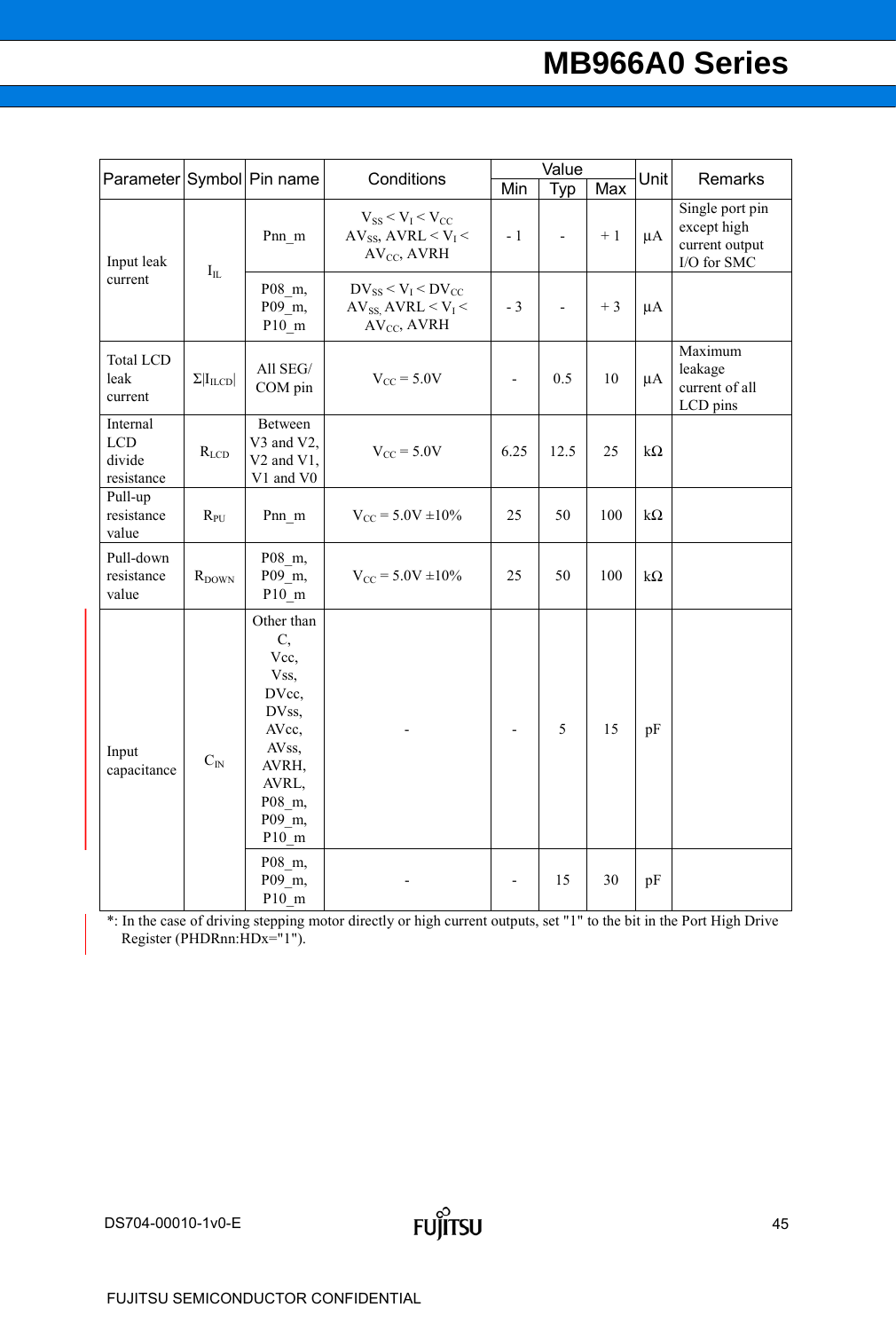#### 4. AC Characteristics

#### (1) Main Clock Input Characteristics

|                            |                      |                |                |       |     |            | (V <sub>CC</sub> = AV <sub>CC</sub> = DV <sub>CC</sub> = 2.7V to 5.5V, VD=1.8V±0.15V, V <sub>SS</sub> = AV <sub>SS</sub> = DV <sub>SS</sub> = 0V, T <sub>A</sub> = - 40°C to + 105°C) |
|----------------------------|----------------------|----------------|----------------|-------|-----|------------|---------------------------------------------------------------------------------------------------------------------------------------------------------------------------------------|
|                            |                      | Pin            |                | Value |     | Unit       | <b>Remarks</b>                                                                                                                                                                        |
| Parameter                  | Symbol               | name           | Min            | Typ   | Max |            |                                                                                                                                                                                       |
| Input frequency            |                      |                | 4              |       | 8   | <b>MHz</b> | When using a crystal<br>oscillator, PLL off                                                                                                                                           |
|                            | $\rm{f_{C}}$         | X0,<br>X1      |                |       | 8   | <b>MHz</b> | When using an opposite<br>phase external<br>clock, PLL off                                                                                                                            |
|                            |                      |                | $\overline{4}$ |       | 8   | MHz        | When using a crystal<br>oscillator or opposite<br>phase external clock,<br>PLL on                                                                                                     |
| Input frequency            | $\rm f_{FCI}$        | X <sub>0</sub> |                |       | 8   | <b>MHz</b> | When using a single<br>phase external<br>clock in "Fast Clock<br>Input mode", PLL off                                                                                                 |
|                            |                      |                | 4              |       | 8   | <b>MHz</b> | When using a single<br>phase external<br>clock in "Fast Clock<br>Input mode", PLL on                                                                                                  |
| Input clock cycle          | $t_{\text{CYLH}}$    |                | 125            |       |     | ns         |                                                                                                                                                                                       |
| Input clock pulse<br>width | $P_{WH}$<br>$P_{WL}$ |                | 55             |       |     | ns         |                                                                                                                                                                                       |





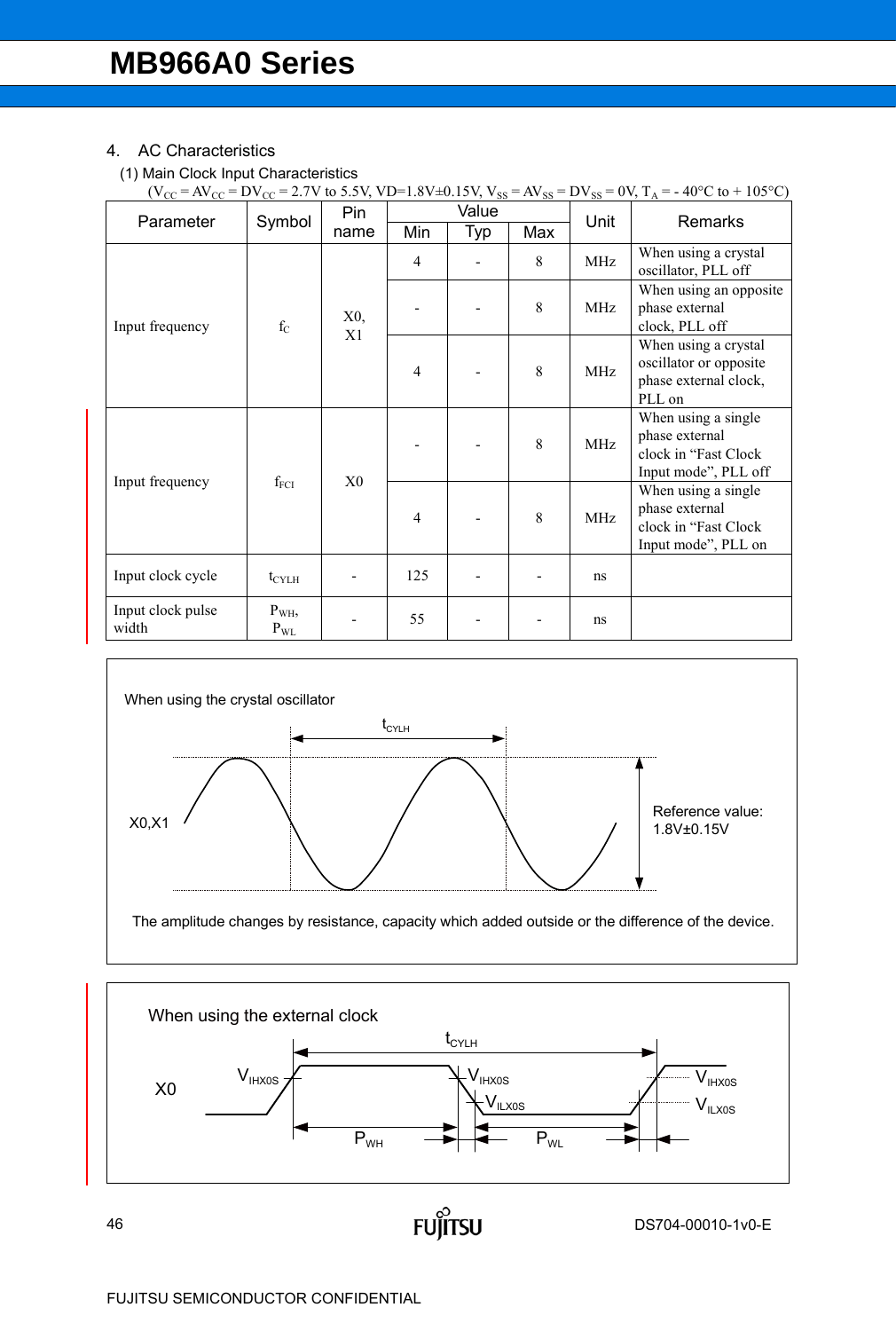| $(V_{CC} = AV_{CC} = DV_{CC} = 2.7V$ to 5.5V, $V_{SS} = AV_{SS} = DV_{SS} = 0V$ , $T_A = -40^{\circ}C$ to + 105 <sup>o</sup> C) |                   |                   |                                                      |       |        |                |               |                                                   |  |  |  |
|---------------------------------------------------------------------------------------------------------------------------------|-------------------|-------------------|------------------------------------------------------|-------|--------|----------------|---------------|---------------------------------------------------|--|--|--|
| Parameter                                                                                                                       | Symbol            | Pin               | Conditions                                           | Value |        |                | Unit          | <b>Remarks</b>                                    |  |  |  |
|                                                                                                                                 |                   | name              |                                                      | Min   | Typ    | Max            |               |                                                   |  |  |  |
| Input frequency                                                                                                                 | $f_{CL}$          | X <sub>0</sub> A, |                                                      |       | 32.768 | $\overline{a}$ | kHz           | When using an<br>oscillation circuit              |  |  |  |
|                                                                                                                                 |                   | X1A               |                                                      |       |        | 100            | kHz           | When using an<br>opposite phase<br>external clock |  |  |  |
|                                                                                                                                 |                   | X <sub>0</sub> A  |                                                      |       |        | 50             | kHz           | When using a<br>single phase<br>external clock    |  |  |  |
| Input clock cycle                                                                                                               | $t_{\text{CYLL}}$ |                   |                                                      | 10    |        |                | $\mu$ s       |                                                   |  |  |  |
| Input clock pulse<br>width                                                                                                      |                   |                   | $P_{WH}/t_{CYLL}$<br>$P_{\text{WL}}/t_{\text{CYLL}}$ | 30    | -      | 70             | $\frac{0}{0}$ |                                                   |  |  |  |

(2) Sub Clock Input Characteristics



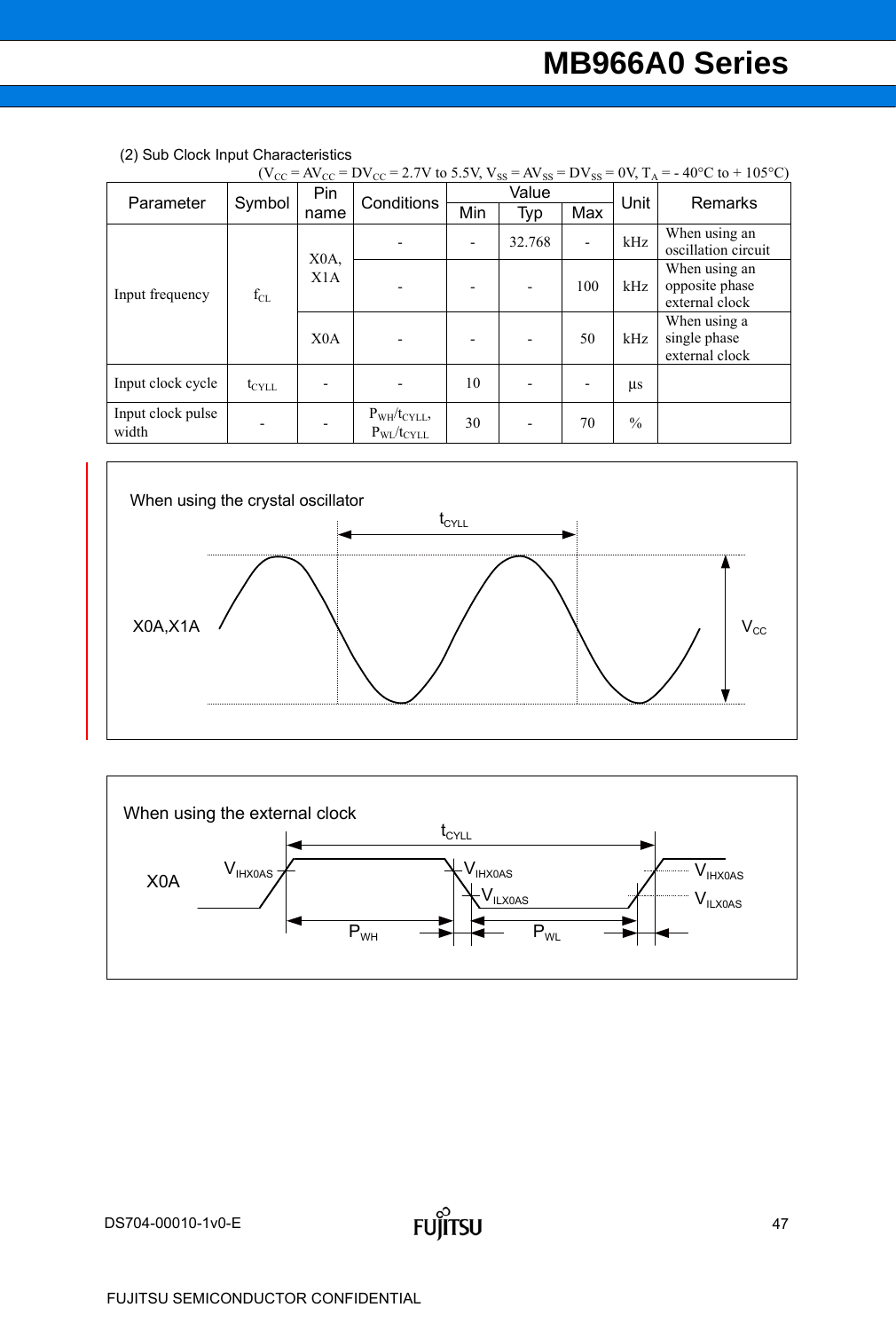|                                | $(V_{CC} = AV_{CC} = DV_{CC} = 2.7V$ to 5.5V, $V_{SS} = AV_{SS} = DV_{SS} = 0V$ , $T_A = -40°C$ to + 105°C) |     |                |                |           |                                                                        |  |  |  |  |  |  |  |
|--------------------------------|-------------------------------------------------------------------------------------------------------------|-----|----------------|----------------|-----------|------------------------------------------------------------------------|--|--|--|--|--|--|--|
| Parameter                      | Symbol                                                                                                      |     | Value          |                |           | Remarks                                                                |  |  |  |  |  |  |  |
|                                |                                                                                                             | Min | Typ            | Max            | Unit      |                                                                        |  |  |  |  |  |  |  |
| Clock frequency                | $f_{RC}$                                                                                                    | 50  | 100            | 200            | kHz       | When using slow frequency of<br>RC oscillator                          |  |  |  |  |  |  |  |
|                                |                                                                                                             | 1   | $\overline{2}$ | $\overline{4}$ | MHz       | When using fast frequency of<br>RC oscillator                          |  |  |  |  |  |  |  |
| RC clock stabilization<br>time |                                                                                                             | 80  | 160            | 320            | $\mu s$   | When using slow frequency of<br>RC oscillator<br>(16 RC clock cycles)  |  |  |  |  |  |  |  |
|                                | $t_{\text{RCSTAB}}$                                                                                         | 64  | 128            | 256            | <b>us</b> | When using fast frequency of<br>RC oscillator<br>(256 RC clock cycles) |  |  |  |  |  |  |  |

#### (3) Built-in RC Oscillation Characteristics

### (4) Internal Clock Timing

| שווווייה וווניקווופו טוטטג ווווווווע                                                |                                                                                                                                 |  |       |            |  |  |  |
|-------------------------------------------------------------------------------------|---------------------------------------------------------------------------------------------------------------------------------|--|-------|------------|--|--|--|
|                                                                                     | $(V_{CC} = AV_{CC} = DV_{CC} = 2.7V$ to 5.5V, $V_{SS} = AV_{SS} = DV_{SS} = 0V$ , $T_A = -40^{\circ}C$ to + 105 <sup>o</sup> C) |  |       |            |  |  |  |
|                                                                                     |                                                                                                                                 |  | Value | Unit       |  |  |  |
| Parameter                                                                           | Symbol<br>Min<br>Max                                                                                                            |  |       |            |  |  |  |
| Internal System clock frequency<br>(CLKS1 and CLKS2)                                | $f_{\text{CLKS1}}, f_{\text{CLKS2}}$                                                                                            |  | 54    | <b>MHz</b> |  |  |  |
| Internal CPU clock frequency (CLKB),<br>Internal peripheral clock frequency (CLKP1) | $f_{\text{CLKB}}$ , $f_{\text{CLKP1}}$                                                                                          |  | 32    | <b>MHz</b> |  |  |  |
| Internal peripheral clock frequency (CLKP2)                                         | $f_{CLKP2}$                                                                                                                     |  | 32    | <b>MHz</b> |  |  |  |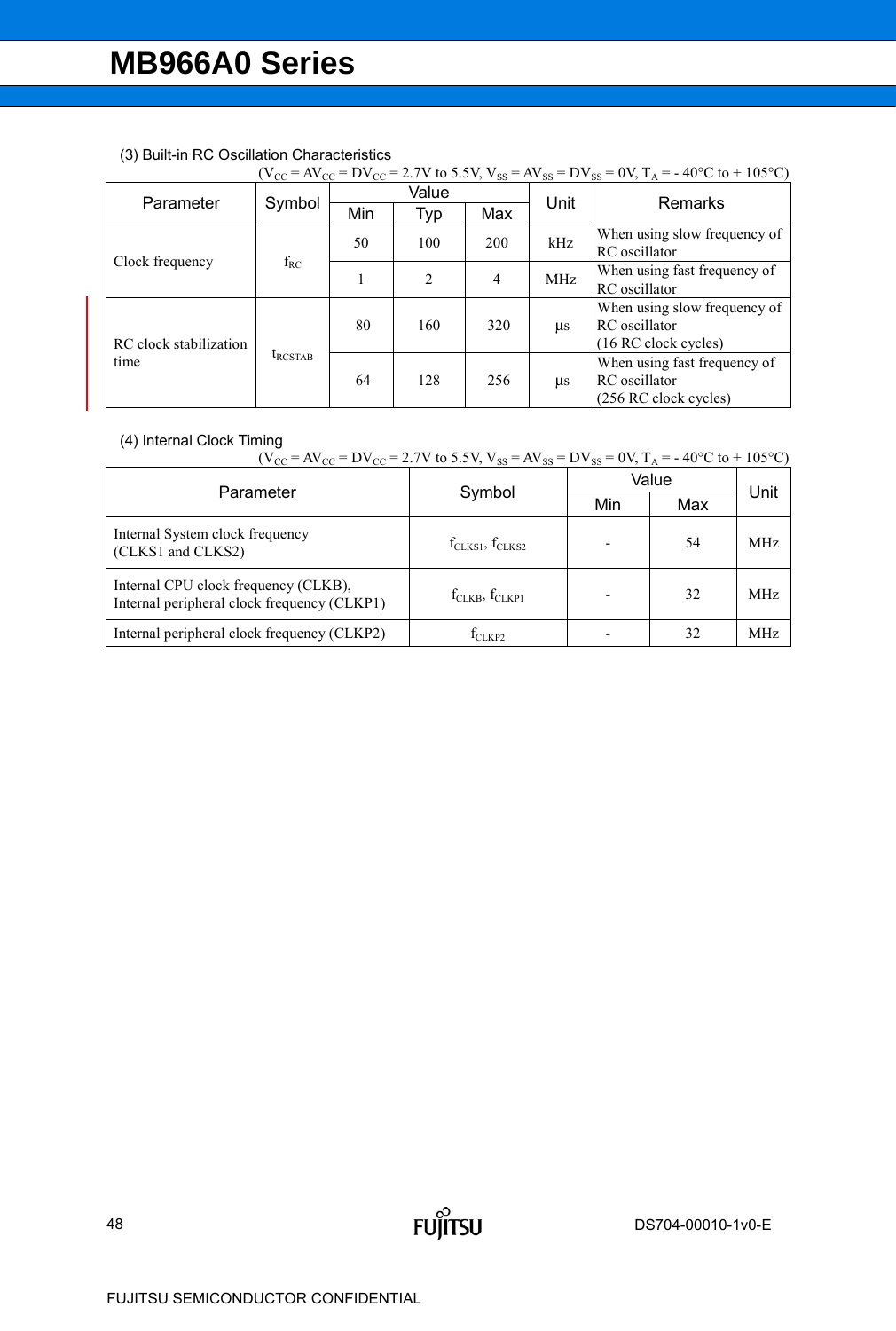#### (5) Operating Conditions of PLL

| $(V_{CC} = AV_{CC} = DV_{CC} = 2.7V$ to 5.5V, $V_{SS} = AV_{SS} = DV_{SS} = 0V$ , $T_A = -40^{\circ}C$ to + 105 <sup>o</sup> C) |                |      |       |      |      |                                                      |
|---------------------------------------------------------------------------------------------------------------------------------|----------------|------|-------|------|------|------------------------------------------------------|
| Parameter                                                                                                                       | Symbol         |      | Value |      | Unit | <b>Remarks</b>                                       |
|                                                                                                                                 |                | Min  | Typ   | Max  |      |                                                      |
| PLL oscillation stabilization wait time                                                                                         | $t_{\rm LOCK}$ | 1    |       | 4    | ms   | For $CLKMC = 4MHz$                                   |
| PLL input clock frequency                                                                                                       | $f_{\rm PLLI}$ | 4    |       | 8    | MHz  |                                                      |
| PLL oscillation clock frequency                                                                                                 | $f_{CLKVCO}$   | 56   |       | 108  | MHz  | Permitted VCO output<br>frequency of PLL<br>(CLKVCO) |
| PLL phase jitter                                                                                                                | $t_{PSKEW}$    | $-5$ |       | $+5$ | ns   | For CLKMC (PLL input<br>$clock$ ) $\geq$ 4MHz        |



(6) Reset Input

|                               | $(V_{CC} = AV_{CC} = DV_{CC} = 2.7V$ to 5.5V, $V_{SS} = AV_{SS} = DV_{SS} = 0V$ , $T_A = -40^{\circ}C$ to + 105 <sup>o</sup> C) |             |            |      |    |  |
|-------------------------------|---------------------------------------------------------------------------------------------------------------------------------|-------------|------------|------|----|--|
| Parameter                     | Symbol                                                                                                                          | Pin name    | Value      | Unit |    |  |
|                               |                                                                                                                                 |             | Min<br>Max |      |    |  |
| Reset input time              |                                                                                                                                 | <b>RSTX</b> | 10         |      | us |  |
| Rejection of reset input time | $t_{\text{RSTL}}$                                                                                                               |             |            |      | us |  |

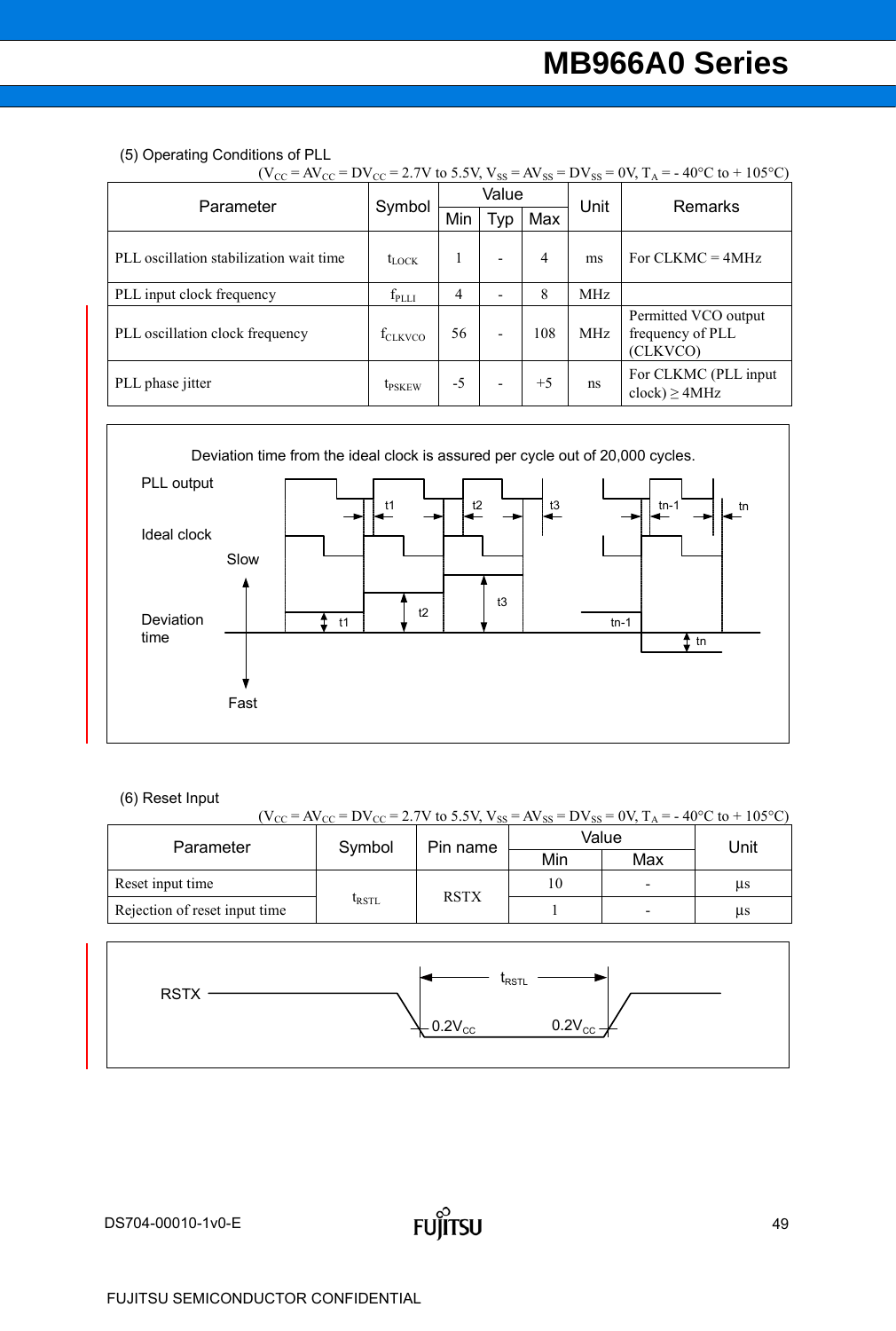

ĬĬTSU

**FU** 

#### (7) Power-on Reset Timing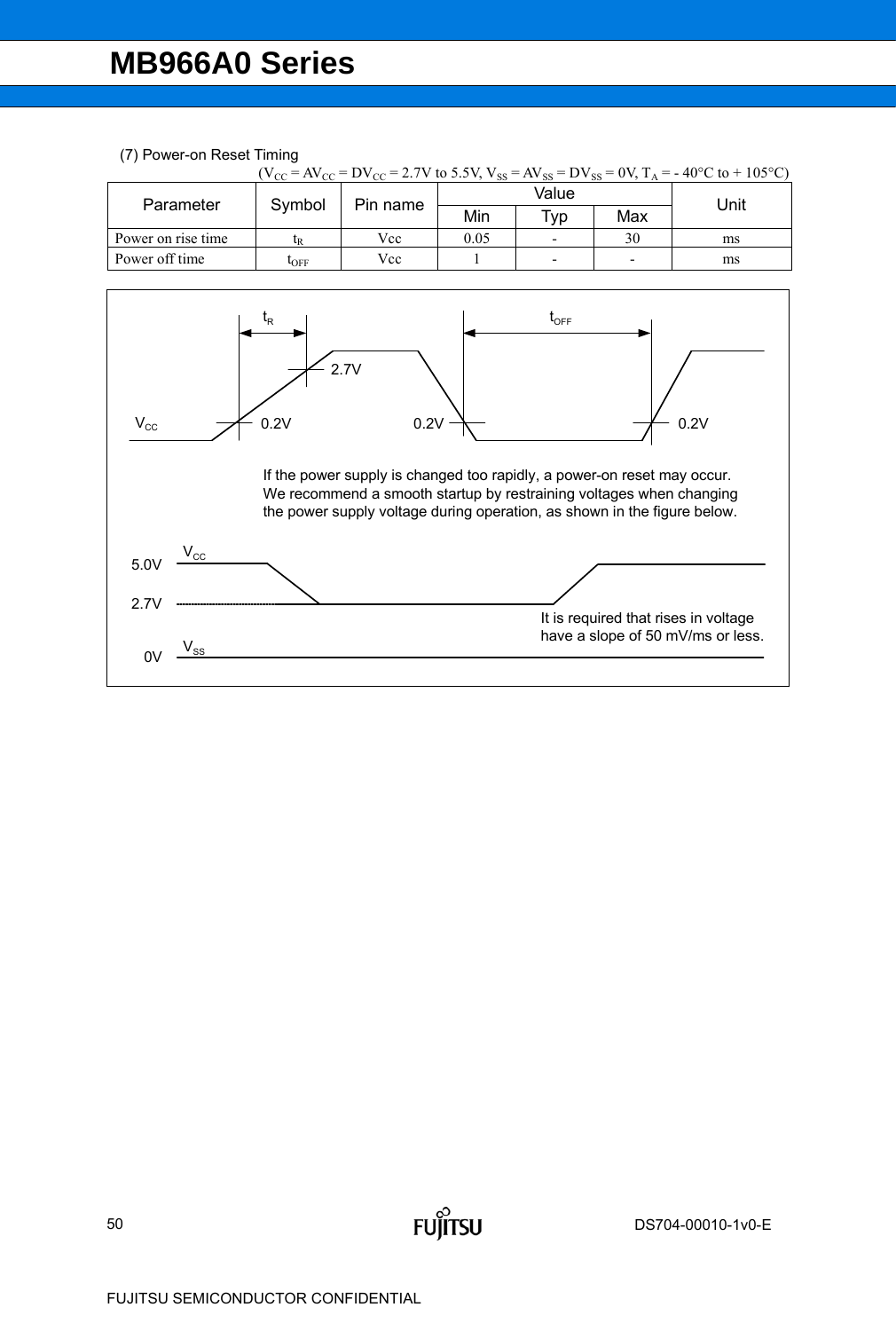#### (8) USART Timing

| $(V_{CC} = AV_{CC} = DV_{CC} = 2.7V$ to 5.5V, $V_{SS} = AV_{SS} = DV_{SS} = 0V$ , $T_A = -40^{\circ}\text{C}$ to + 105 <sup>o</sup> C, $C_L = 50pF$ ) |                 |               |                              |                                   |                                              |                                   |                          |      |
|-------------------------------------------------------------------------------------------------------------------------------------------------------|-----------------|---------------|------------------------------|-----------------------------------|----------------------------------------------|-----------------------------------|--------------------------|------|
|                                                                                                                                                       |                 | <b>Pin</b>    |                              | $4.5V \leq V_{CC} < 5.5V$         |                                              | $2.7V \leq V_{CC} < 4.5V$         |                          |      |
| Parameter                                                                                                                                             | Symbol          | name          | Conditions                   | Min                               | Max                                          | Min                               | Max                      | Unit |
| Serial clock cycle time                                                                                                                               | $t_{SCYC}$      | SCKn          |                              | $4t_{CLKP1}$                      |                                              | $4t_{CLKP1}$                      |                          | ns   |
| $SCK \downarrow \rightarrow SOT$ delay time                                                                                                           | $t_{SLOVI}$     | SCKn,<br>SOTn |                              | $-20$                             | $+20$                                        | $-30$                             | $+30$                    | ns   |
| SOT $\rightarrow$ SCK $\uparrow$ delay time                                                                                                           | $t_{\rm OVSHI}$ | SCKn,<br>SOTn | Internal shift<br>clock mode | $N \times t_{CLKP1}$<br>$-20^{*}$ |                                              | $N \times t_{CLKP1}$<br>$-30^{*}$ |                          | ns   |
| $SIN \rightarrow SCK$ $\uparrow$ setup time                                                                                                           | $t_{IVSHI}$     | SCKn,<br>SINn |                              | $t_{CLKP1}$<br>$+45$              |                                              | $t_{CLKP1}$<br>$+55$              | $\overline{\phantom{a}}$ | ns   |
| $SCK \uparrow \rightarrow SIN$ hold time                                                                                                              | $t_{\rm SHIXI}$ | SCKn,<br>SINn |                              | $\theta$                          |                                              | $\theta$                          | $\overline{\phantom{a}}$ | ns   |
| Serial clock "L" pulse width                                                                                                                          | $t_{SLSH}$      | SCKn          |                              | $t_{CLKP1}$<br>$+10$              |                                              | $t_{CLKP1}$<br>$+10$              | $\overline{\phantom{a}}$ | ns   |
| Serial clock "H" pulse width                                                                                                                          | $t_{\rm SHSL}$  | SCKn          |                              | $t_{CLKP1}$<br>$+10$              |                                              | $t_{CLKP1}$<br>$+10$              | $\overline{\phantom{0}}$ | ns   |
| $SCK \downarrow \rightarrow SOT$ delay time                                                                                                           | $t_{SLOVE}$     | SCKn,<br>SOTn | External shift               |                                   | $2t_{\scriptstyle{\mathrm{CLKP1}}}$<br>$+45$ |                                   | $2t_{CLKP1}$<br>$+55$    | ns   |
| $SIN \rightarrow SCK \uparrow$ setup time                                                                                                             | $t_{IVSHE}$     | SCKn,<br>SINn | clock mode                   | $t_{CLKP1}/2$<br>$+10$            |                                              | $t_{CLKP1}/2$<br>$+10$            |                          | ns   |
| $SCK \uparrow \rightarrow SIN$ hold time                                                                                                              | $t_{SHIXE}$     | SCKn,<br>SINn |                              | $t_{CLKP1}$<br>$+10$              |                                              | $t_{CLKP1}$<br>$+10$              |                          | ns   |
| SCK fall time                                                                                                                                         | $t_{\rm F}$     | SCKn          |                              |                                   | 20                                           |                                   | 20                       | ns   |
| SCK rise time                                                                                                                                         | $t_{R}$         | SCKn          |                              |                                   | 20                                           |                                   | 20                       | ns   |

Notes:  $\bullet$  AC characteristic in CLK synchronized mode.

 $\bullet$  C<sub>L</sub> is the load capacity value of pins when testing.

• Depending on the used machine clock frequency, the maximum possible baud rate can be limited by some parameters. These parameters are shown in "MB96600 series HARDWARE MANUAL".

 $\bullet$  t<sub>CLKP1</sub> indicates the peripheral clock 1 (CLKP1), Unit: ns

• These characteristics only guarantee the same relocate port number.

For example, the combination of SCKn and SOTn\_R is not guaranteed.

 $*$ : Parameter N depends on  $t_{SCYC}$  and can be calculated as follows:

• If  $t_{SCYC} = 2 \times k \times t_{CLKP1}$ , then N = k, where k is an integer > 2

• If  $t_{SCYC} = (2 \times k + 1) \times t_{CLKP1}$ , then  $N = k + 1$ , where k is an integer > 1

Examples:

| $t_{SCYC}$                                  | N |
|---------------------------------------------|---|
| $4 \times t_{CLKP1}$                        | 2 |
| $5 \times t_{CLKP1}$ , $6 \times t_{CLKP1}$ |   |
| $7 \times t_{CLKP1}$ , $8 \times t_{CLKP1}$ |   |
|                                             |   |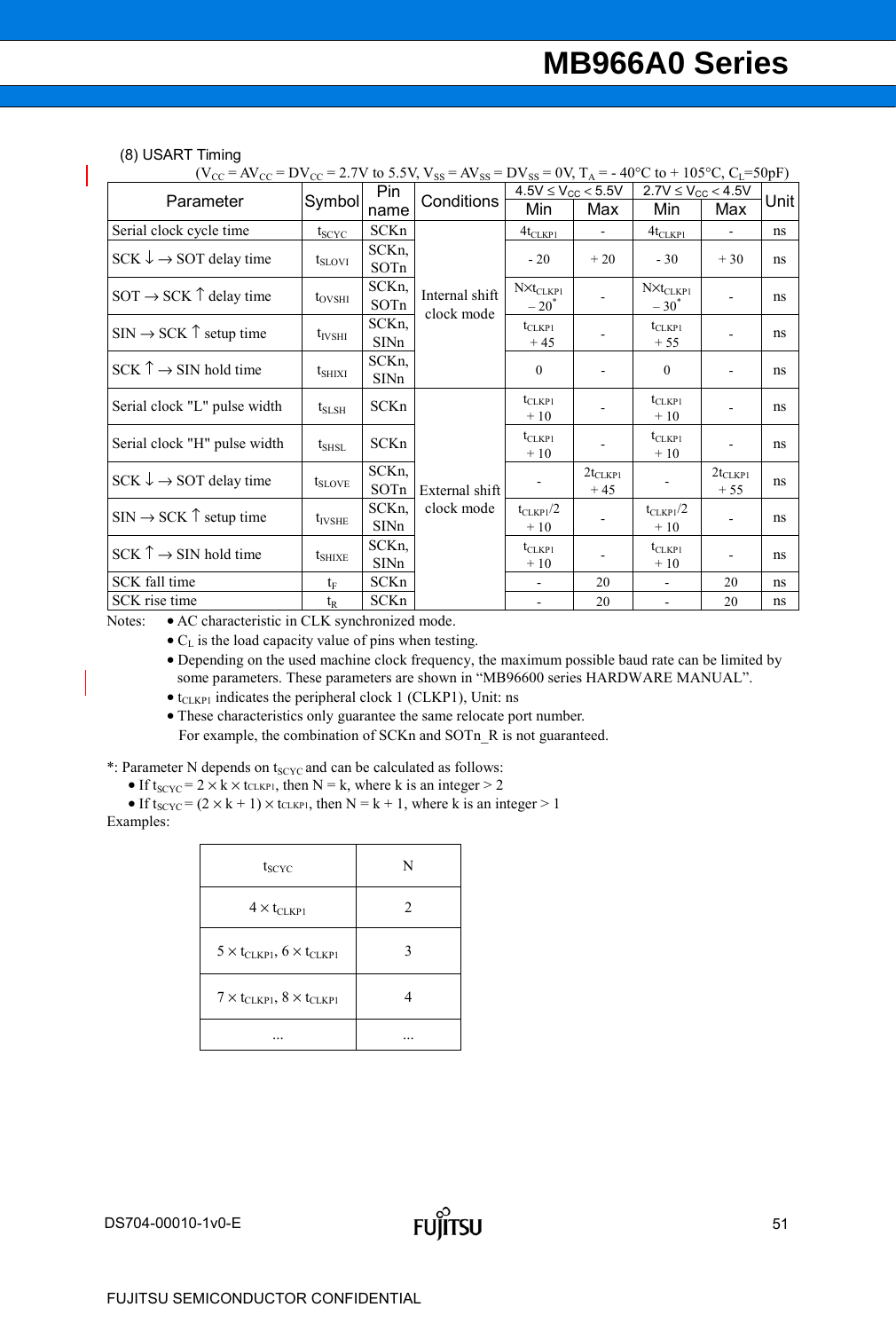

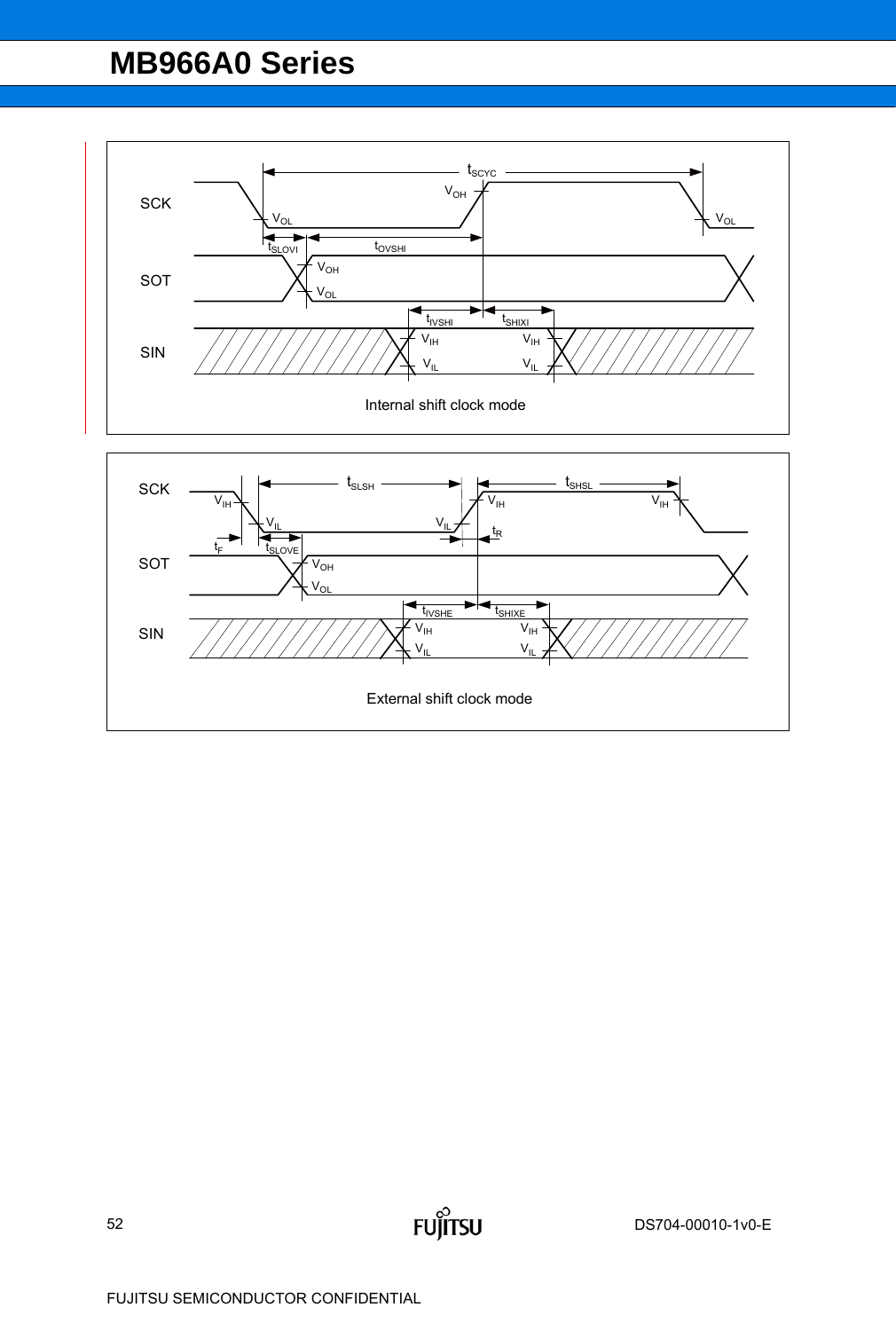(9) External Input Timing

| $(V_{CC} = AV_{CC} = DV_{CC} = 2.7V$ to 5.5V, $V_{SS} = AV_{SS} = DV_{SS} = 0V$ , $T_A = -40°C$ to + 105°C) |               |                                            |                    |     |                       |                      |  |
|-------------------------------------------------------------------------------------------------------------|---------------|--------------------------------------------|--------------------|-----|-----------------------|----------------------|--|
| Parameter                                                                                                   |               |                                            | Value              |     | Unit                  | Remarks              |  |
|                                                                                                             | Symbol        | Pin name                                   | Min                | Max |                       |                      |  |
|                                                                                                             |               | Pnn m                                      |                    |     |                       | General Purpose I/O  |  |
|                                                                                                             | <b>ADTG</b>   |                                            |                    |     | A/D Converter trigger |                      |  |
|                                                                                                             |               |                                            |                    |     |                       | input                |  |
|                                                                                                             |               | TINn, TINn R                               | $2t_{CLKP1} + 200$ |     |                       | Reload Timer         |  |
|                                                                                                             |               | $(t_{CLKP1}$ =<br>TTGn<br>$1/f_{CLKP1})^*$ |                    | ns  | PPG trigger input     |                      |  |
| Input pulse width                                                                                           | $t_{\rm INH}$ | FRCK <sub>n</sub>                          |                    |     |                       | Free-Running Timer   |  |
|                                                                                                             | $t_{\rm INL}$ | FRCKn R                                    |                    |     |                       | input clock          |  |
|                                                                                                             |               | INn, INn R                                 |                    |     |                       | <b>Input Capture</b> |  |
|                                                                                                             |               | INTn, INTn R                               |                    |     |                       | External Interrupt   |  |
|                                                                                                             |               | <b>NMI</b>                                 | <b>200</b>         |     | ns                    | Non-Maskable         |  |
|                                                                                                             |               |                                            |                    |     | Interrupt             |                      |  |

\*:  $t_{CLKP1}$  indicates the peripheral clock1 (CLKP1) cycle time except stop when in stop mode.

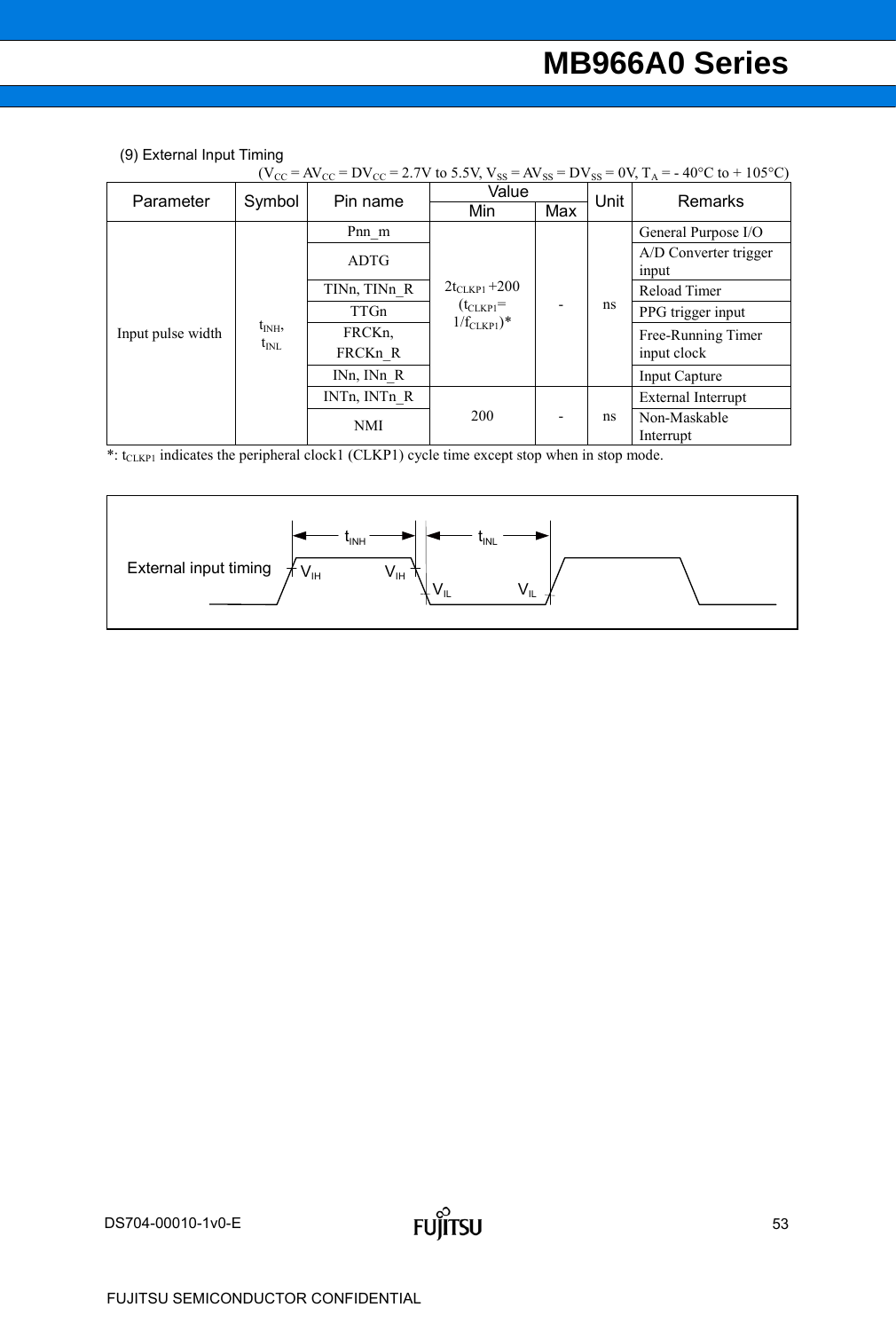#### $(10)$  I<sup>2</sup>C Timing

| Parameter                                                                  | Symbol             | $V_{\rm CC}$ – AV <sub>CC</sub> – DV <sub>CC</sub> – 2.7 V to 3.3 V, V <sub>SS</sub> – AV <sub>SS</sub> – DV <sub>SS</sub> – UV, 1 <sub>A</sub> – - 40 U to + 103 U<br>Conditions |                  | <b>Typical mode</b>                                   | High-speed<br>$mode^{*4}$ | Unit                                                  |         |
|----------------------------------------------------------------------------|--------------------|-----------------------------------------------------------------------------------------------------------------------------------------------------------------------------------|------------------|-------------------------------------------------------|---------------------------|-------------------------------------------------------|---------|
|                                                                            |                    |                                                                                                                                                                                   | Min              | Max                                                   | Min                       | Max                                                   |         |
| SCL clock frequency                                                        | $f_{\rm SCL}$      |                                                                                                                                                                                   | $\Omega$         | 100                                                   | $\Omega$                  | 400                                                   | kHz     |
| (Repeated) START condition                                                 |                    |                                                                                                                                                                                   |                  |                                                       |                           |                                                       |         |
| hold time                                                                  | $t_{\text{HDSTA}}$ |                                                                                                                                                                                   | 4.0              |                                                       | 0.6                       |                                                       | $\mu$ s |
| $SDA \downarrow \rightarrow SCL \downarrow$                                |                    |                                                                                                                                                                                   |                  |                                                       |                           |                                                       |         |
| SCL clock "L" width                                                        | $t_{LOW}$          |                                                                                                                                                                                   | 4.7              | $\overline{a}$                                        | 1.3                       | $\overline{\phantom{0}}$                              | $\mu$ s |
| SCL clock "H" width                                                        | $t_{\rm HIGH}$     |                                                                                                                                                                                   | 4.0              |                                                       | 0.6                       |                                                       | $\mu$ s |
| (Repeated) START condition                                                 |                    |                                                                                                                                                                                   |                  |                                                       | 0.6                       |                                                       |         |
| setup time                                                                 | $t_{SUSTA}$        |                                                                                                                                                                                   | 4.7              |                                                       |                           |                                                       | $\mu$ s |
| $SCL \uparrow \rightarrow SDA \downarrow$                                  |                    | $C_L$ = 50pF,                                                                                                                                                                     |                  |                                                       |                           |                                                       |         |
| Data hold time                                                             |                    | $R = (Vp/I_{OL})^{*1}$                                                                                                                                                            | $\boldsymbol{0}$ | $3.45*^2$                                             | $\mathbf{0}$              | $0.9*3$                                               | $\mu$ s |
| $SCL \downarrow \rightarrow SDA \downarrow \uparrow$                       | $t_{HDDAT}$        |                                                                                                                                                                                   |                  |                                                       |                           |                                                       |         |
| Data setup time                                                            | $t_{\text{SUDAT}}$ |                                                                                                                                                                                   | 250              |                                                       | 100                       |                                                       | ns      |
| $SDA \downarrow \uparrow \rightarrow SCL \uparrow$                         |                    |                                                                                                                                                                                   |                  |                                                       |                           |                                                       |         |
| STOP condition setup time                                                  |                    |                                                                                                                                                                                   | 4.0              |                                                       | 0.6                       |                                                       | $\mu$ s |
| $SCL \uparrow \rightarrow SDA \uparrow$                                    | $t_{SUSTO}$        |                                                                                                                                                                                   |                  |                                                       |                           |                                                       |         |
| Bus free time between                                                      |                    |                                                                                                                                                                                   |                  |                                                       |                           |                                                       |         |
| "STOP condition" and                                                       | $t_{\text{BUS}}$   |                                                                                                                                                                                   | 4.7              |                                                       | 1.3                       |                                                       | $\mu$ s |
| "START condition"                                                          |                    |                                                                                                                                                                                   |                  |                                                       |                           |                                                       |         |
| Pulse width of spikes which<br>will be suppressed by input<br>noise filter | $t_{SP}$           |                                                                                                                                                                                   | $\boldsymbol{0}$ | $(1-1.5) \times$<br>$t_{\text{CLKP1}}$ * <sup>5</sup> | $\boldsymbol{0}$          | $(1-1.5) \times$<br>$t_{\text{CLKP1}}$ * <sup>5</sup> | ns      |

\*1: R and CL represent the pull-up resistance and load capacitance of the SCL and SDA lines, respectively.

Vp indicates the power supply voltage of the pull-up resistance and I<sub>OL</sub> indicates V<sub>OL</sub> guaranteed current.

\*2: The maximum  $t_{HDDAT}$  only has to be met if the device does not extend the "L" width ( $t_{LOW}$ ) of the SCL signal. \*3: A high-speed mode  $I^2C$  bus device can be used on a standard mode  $I^2C$  bus system as long as the device satisfies the requirement of " $t_{\text{SUBAT}} \ge 250$ ns".

\*4: For use at over 100kHz, set the peripheral clock1 (CLKP1) to at least 6MHz.

 $*5:$  t<sub>CLKP1</sub> indicates the peripheral clock1 (CLKP1) cycle time.



 $(V_{CC} = AV_{CC} = DV_{CC} = 2.7V$  to 5.5V,  $V_{SS} = AV_{SS} = DV_{SS} = 0V$ ,  $T_A = -40°C$  to + 105°C)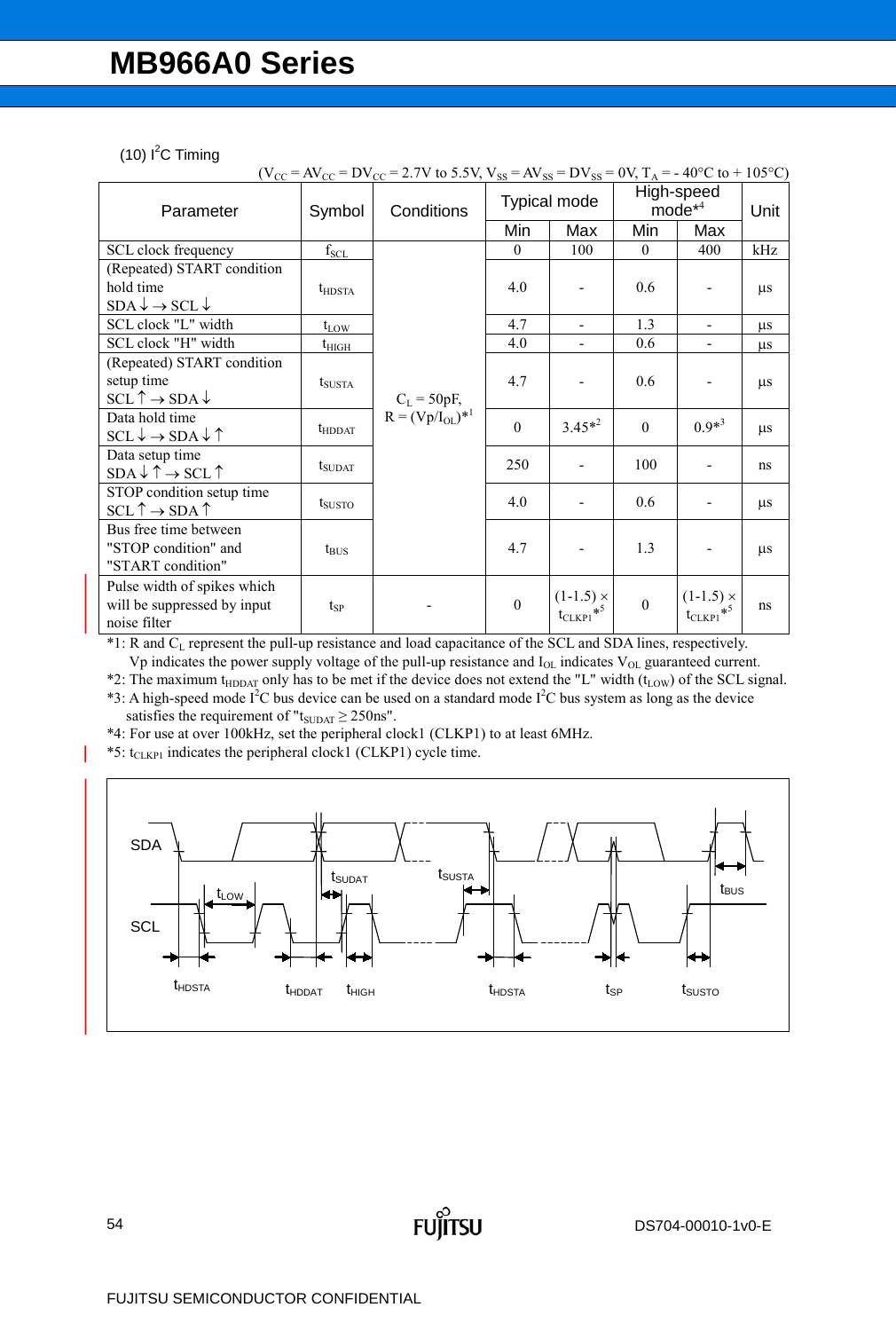#### 5. A/D Converter

(1) Electrical Characteristics for the A/D Converter

|                                    |                          |                       |                          |                          |                     |                           | $(V_{CC} = AV_{CC} = DV_{CC} = 2.7V$ to 5.5V, $V_{SS} = AV_{SS} = DV_{SS} = 0V$ , $T_A = -40°C$ to + 105°C) |
|------------------------------------|--------------------------|-----------------------|--------------------------|--------------------------|---------------------|---------------------------|-------------------------------------------------------------------------------------------------------------|
| Parameter                          | Symbol                   |                       |                          | Value                    |                     | Unit                      | <b>Remarks</b>                                                                                              |
|                                    |                          | name                  | Min                      | <b>Typ</b>               | Max                 |                           |                                                                                                             |
| Resolution                         |                          |                       |                          |                          | 10                  | bit                       |                                                                                                             |
| Total error                        | $\overline{a}$           |                       | $-3.0$                   |                          | $+3.0$              | <b>LSB</b>                |                                                                                                             |
| Nonlinearity error                 |                          |                       | $-2.5$                   |                          | $+2.5$              | <b>LSB</b>                |                                                                                                             |
| Differential<br>Nonlinearity error |                          |                       | $-1.9$                   |                          | $+1.9$              | <b>LSB</b>                |                                                                                                             |
| Zero transition<br>voltage         | $\rm V_{OT}$             | ANn                   | Typ $-20$                | <b>AVRL</b><br>$+0.5LSB$ | $Typ + 20$          | $\rm mV$                  |                                                                                                             |
| Full scale transition<br>voltage   | $V_{\rm FST}$            | ANn                   | Typ $-20$                | <b>AVRH</b><br>$-1.5LSB$ | $Typ + 20$          | mV                        |                                                                                                             |
| Compare time*                      | -                        |                       | 1.0                      | $\overline{a}$           | 5.0                 | $\mu s$                   | $4.5V \leq AV_{CC} \leq 5.5V$                                                                               |
|                                    |                          |                       | 2.2                      | $\blacksquare$           | 8.0                 | $\mu s$                   | $2.7V \leq AV_{CC} < 4.5V$                                                                                  |
| Sampling time*                     | $\overline{a}$           |                       | 0.5                      | $\overline{\phantom{a}}$ | $\blacksquare$      | $\mu s$                   | $4.5V \leq AV_{CC} \leq 5.5V$                                                                               |
|                                    |                          |                       | 1.2                      |                          |                     | $\mu s$                   | $2.7V \leq AV_{CC} < 4.5V$                                                                                  |
| Power supply                       | $I_A$                    |                       |                          | 2.0                      | 3.1                 | mA                        | A/D Converter active                                                                                        |
| current                            | $I_{AH}$                 | $\text{AV}_\text{CC}$ | $\blacksquare$           | $\blacksquare$           | 3.3                 | $\mu A$                   | A/D Converter not<br>operated                                                                               |
| Reference power<br>supply current  | $I_R$                    | <b>AVRH</b>           | $\overline{\phantom{0}}$ | 520                      | 810                 | $\mu A$                   | A/D Converter active                                                                                        |
| (between AVRH<br>and AVRL)         | $I_{RH}$                 |                       |                          |                          | 1.0                 | $\mu A$                   | A/D Converter not<br>operated                                                                               |
| Analog input                       |                          | AN0 to 15             |                          | $\blacksquare$           | 16.0                | pF                        | Normal outputs                                                                                              |
| capacity                           | $C_{VIN}$                | AN16 to 31            | $\blacksquare$           | $\blacksquare$           | 17.8                | pF                        | High current outputs                                                                                        |
| Analog impedance                   | $R_{VIN}$                | ANn                   |                          |                          | 2050                | $\Omega$                  | $4.5V \leq AV_{CC} \leq 5.5V$                                                                               |
|                                    |                          |                       |                          |                          | 3600                | $\Omega$                  | $2.7V \leq AV_{CC}$ < 4.5V                                                                                  |
| Analog port input                  |                          | AN0 to 15             | $-0.3$                   |                          | $+0.3$              | $\mu A$                   | $AV_{SS}$ , AVRL < $V_{AIN}$ <                                                                              |
| current (during<br>conversion)     | $I_{AIN}$                | AN16 to 31            | $-3.0$                   |                          | $+3.0$              | $\mu A$                   | $AV_{CC}$ , AVRH                                                                                            |
| Analog input<br>voltage            | $V_{AIN}$                | ANn                   | <b>AVRL</b>              | $\blacksquare$           | <b>AVRH</b>         | $\ensuremath{\mathbf{V}}$ |                                                                                                             |
| Reference voltage                  | $\overline{\phantom{0}}$ | <b>AVRH</b>           | $AV_{CC}$<br>$-0.1$      | $\blacksquare$           | $AV_{CC}$           | $\mathbf V$               |                                                                                                             |
| range                              |                          | <b>AVRL</b>           | $AV_{SS}$                |                          | $AV_{SS}$<br>$+0.1$ | $\mathbf V$               |                                                                                                             |
| Variation between<br>channels      |                          | $\mathbf{ANn}$        | $\blacksquare$           |                          | 4.0                 | <b>LSB</b>                |                                                                                                             |

\*: Time for each channel.

1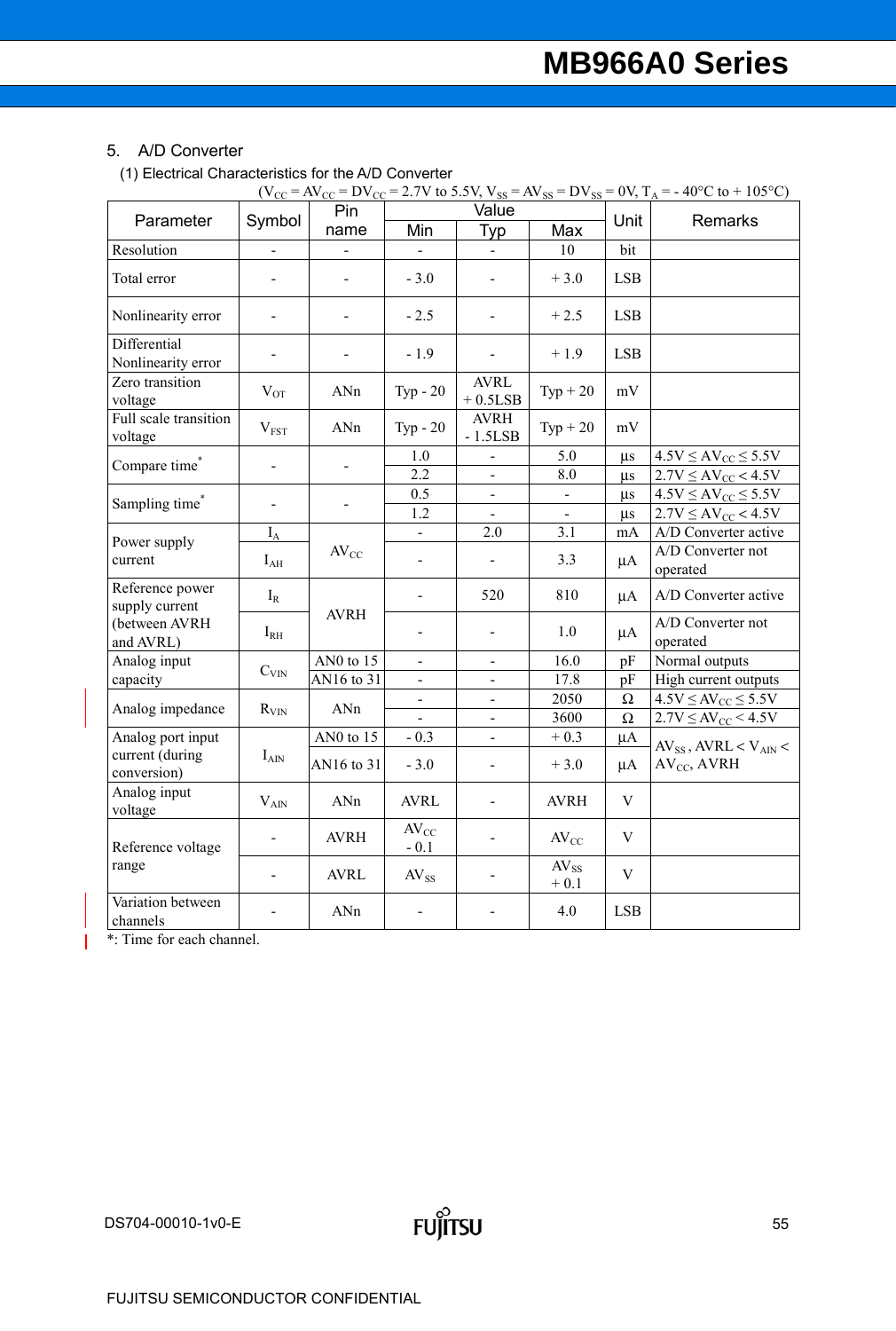#### (2) Accuracy and Setting of the A/D Converter Sampling Time

If the external impedance is too high or the sampling time too short, the analog voltage charged to the internal sample and hold capacitor is insufficient, adversely affecting the A/D conversion precision.

To satisfy the A/D conversion precision, a sufficient sampling time must be selected. The required sampling time (Tsamp) depends on the external driving impedance Rext, the board capacitance of the A/D converter input pin  $C_{ext}$  and the  $AV_{CC}$  voltage level. The following replacement model can be used for the calculation:



Rext: External driving impedance

Cext: Capacitance of PCB at A/D converter input

 $C_{VIN}$ : Analog input capacity (I/O, analog switch and ADC are contained)

 $R_{VIN}$ : Analog input impedance (I/O, analog switch and ADC are contained)

The following approximation formula for the replacement model above can be used: Tsamp =  $7.62 \times (Rest \times Cext + (Rest + R<sub>VIN</sub>) \times C<sub>VIN</sub>)$ 

- Do not select a sampling time below the absolute minimum permitted value. (0.5µs for  $4.5V$  ≤ AV<sub>CC</sub> ≤ 5.5V, 1.2µs for  $2.7V$  ≤ AV<sub>CC</sub> < 4.5V)
- If the sampling time cannot be sufficient, connect a capacitor of about 0.1µF to the analog input pin.
- A big external driving impedance also adversely affects the A/D conversion precision due to the pin input leakage current IIL (static current before the sampling switch) or the analog input leakage current IAIN (total leakage current of pin input and comparator during sampling). The effect of the pin input leakage current IIL cannot be compensated by an external capacitor.
- The accuracy gets worse as |AVRH AVRL| becomes smaller.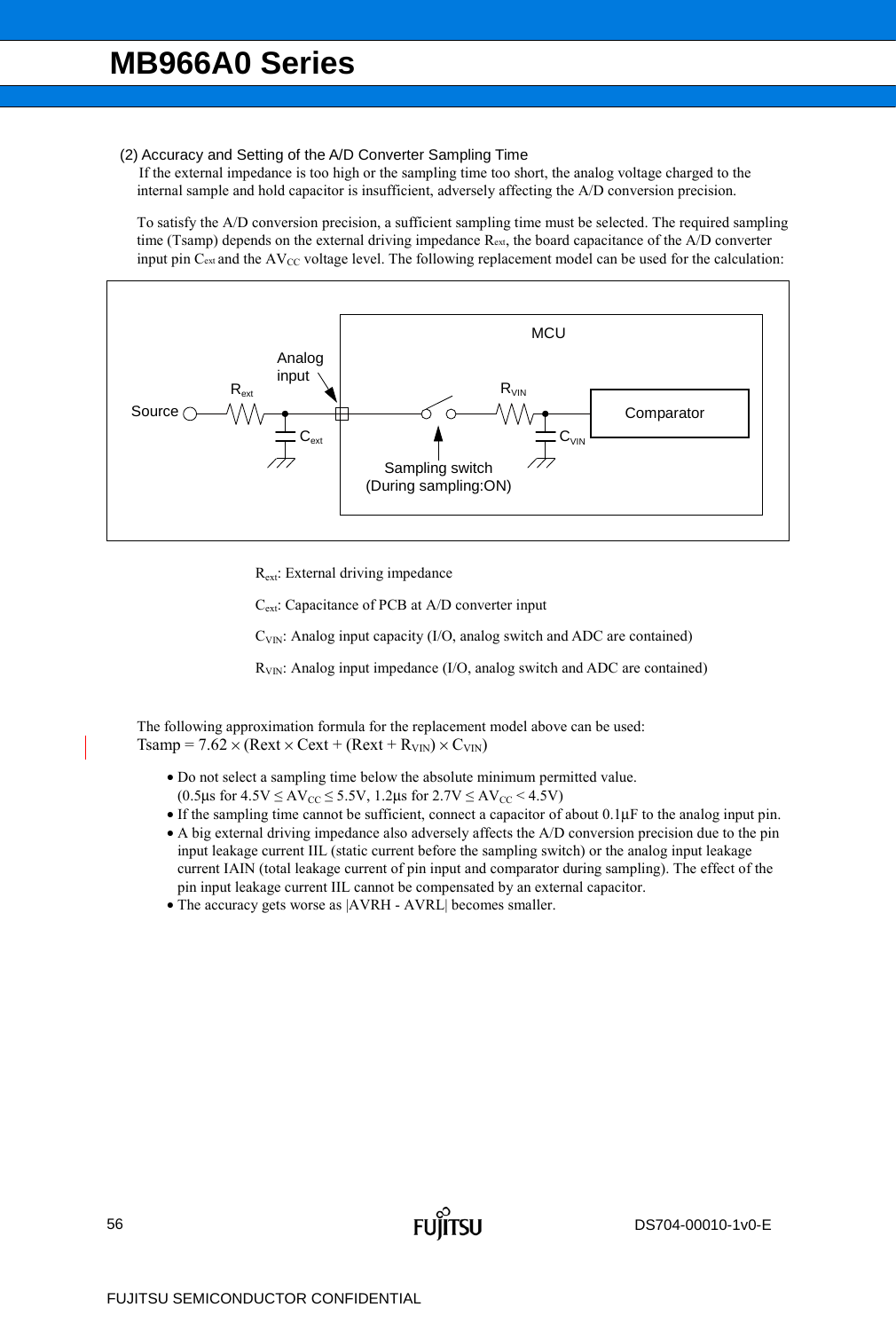#### (3) Definition of A/D Converter Terms

• Resolution : Analog variation that is recognized by an A/D converter.

- Nonlinearity error : Deviation of the actual conversion characteristics from a straight line that connects
	- the zero transition point (0b0000000000 $\longleftrightarrow$  0b00000000001) to the full-scale transition point (0b1111111110 ←→ 0b11111111111).
- Differential nonlinearity error : Deviation from the ideal value of the input voltage that is required to change the output code by 1LSB.
- •Total error : Difference between the actual value and the theoretical value. The total error includes zero transition error, full-scale transition error and nonlinearity error.
- Zero transition voltage: Input voltage which results in the minimum conversion value.
- Full scale transition voltage: Input voltage which results in the maximum conversion value.



**FUILTSU**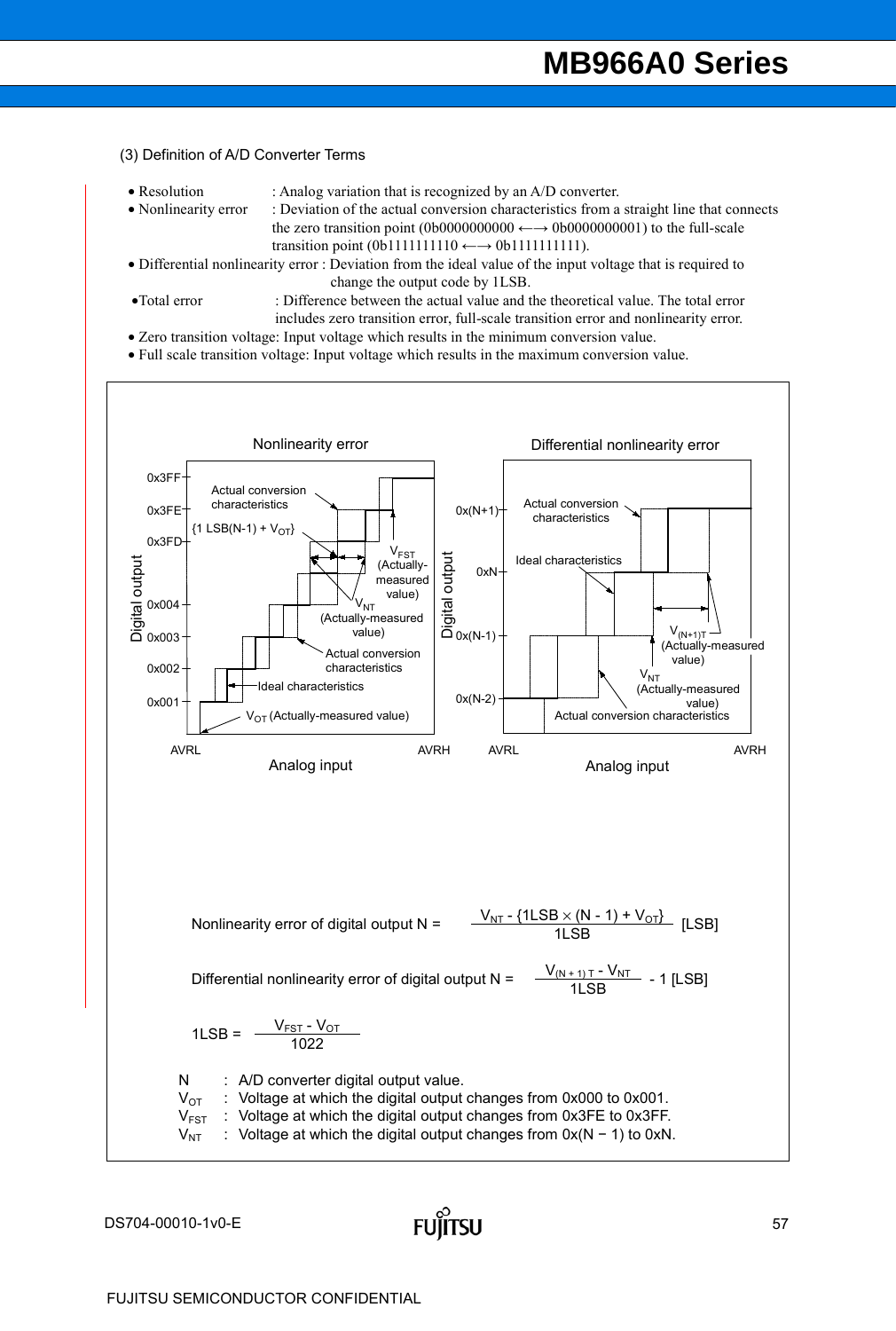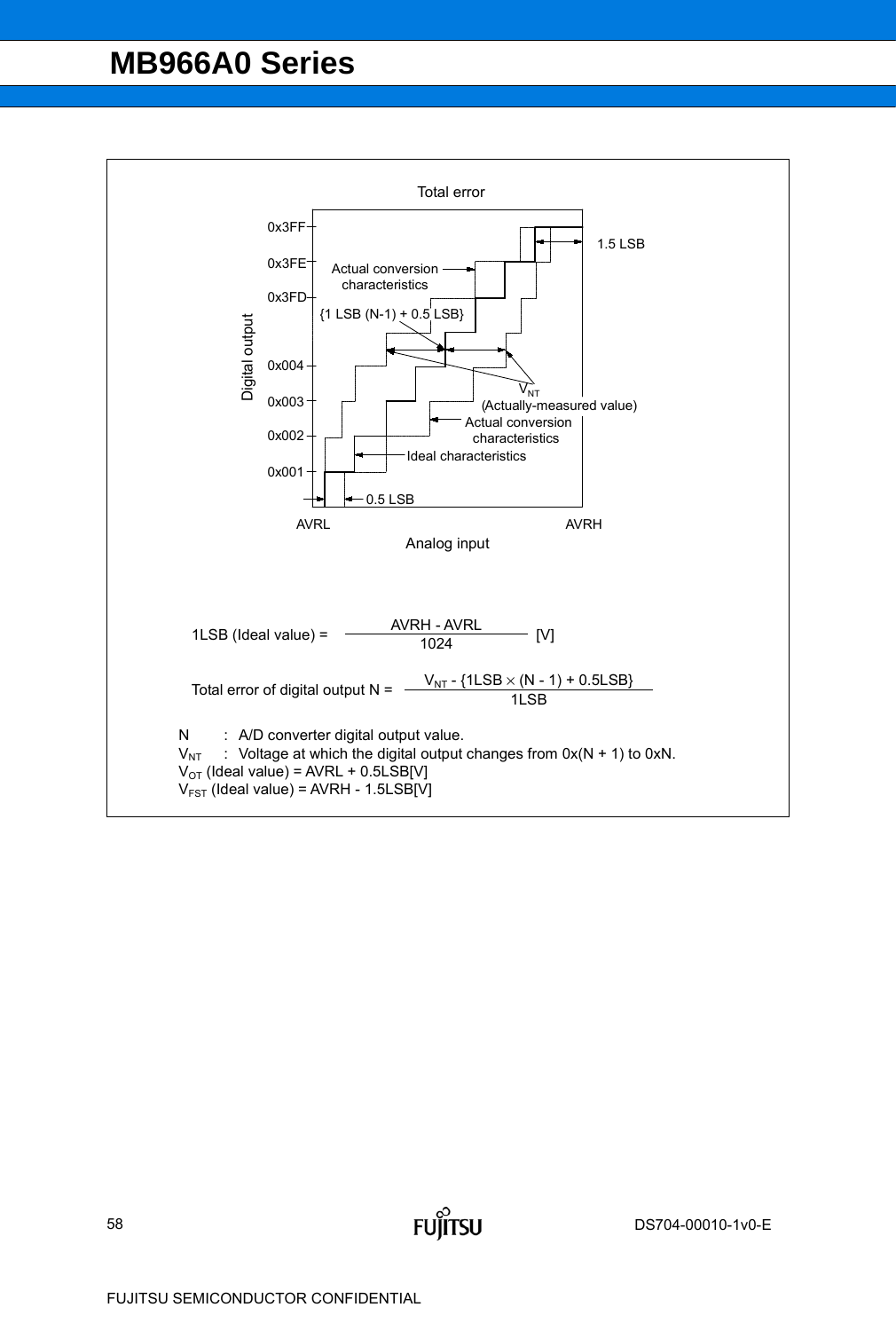#### 6. High Current Output Slew Rate

|                          |                        |                           |                                                 |       |     |     |      | $(V_{CC} = AV_{CC} = DV_{CC} = 2.7V$ to 5.5V, $V_{SS} = AV_{SS} = DV_{SS} = 0V$ , $T_A = -40^{\circ}C$ to + 105 <sup>o</sup> C) |
|--------------------------|------------------------|---------------------------|-------------------------------------------------|-------|-----|-----|------|---------------------------------------------------------------------------------------------------------------------------------|
|                          |                        | Pin                       |                                                 | Value |     |     | Unit |                                                                                                                                 |
| Parameter                | Symbol                 | name                      | Conditions                                      | Min   | Typ | Max |      | <b>Remarks</b>                                                                                                                  |
| Output rise/fall<br>time | $t_{R30}$<br>$t_{F30}$ | P08 m,<br>P09 m,<br>P10 m | Outputs<br>driving<br>strength set to<br>"30mA" | 15    |     | 75  | ns   | $C_{L} = 85pF$                                                                                                                  |

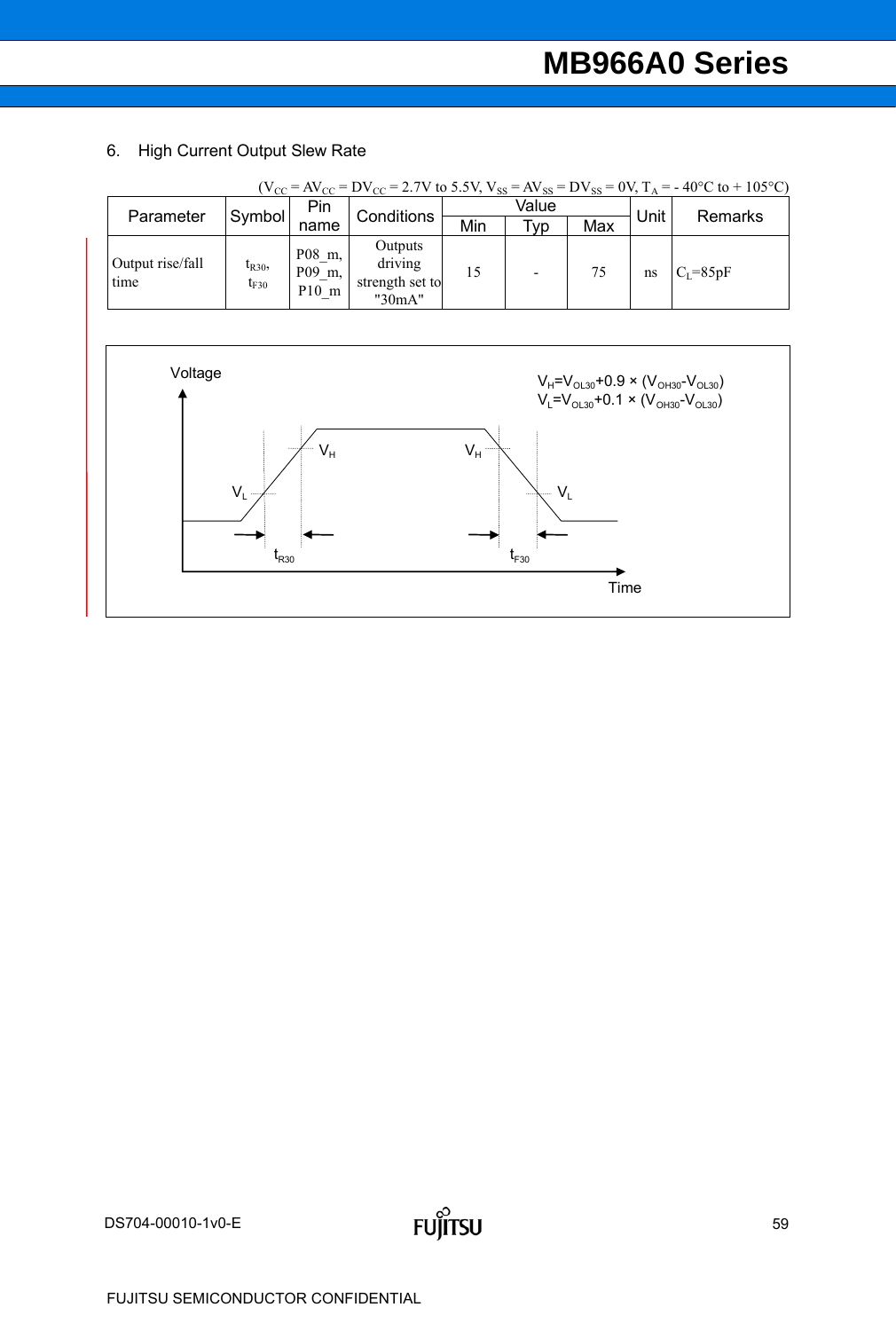|                                                                |                      | $(V_{CC} = AV_{CC} = DV_{CC} = 2.7V$ to 5.5V, $V_{SS} = AV_{SS} = DV_{SS} = 0V$ , $T_A = -40°C$ to + 105°C) |          |       |          |           |  |
|----------------------------------------------------------------|----------------------|-------------------------------------------------------------------------------------------------------------|----------|-------|----------|-----------|--|
| Parameter                                                      |                      | Conditions                                                                                                  |          | Value | Unit     |           |  |
|                                                                | Symbol               |                                                                                                             | Min      | Typ   | Max      |           |  |
|                                                                | $\rm V_{DLO}$        | $CILCR: LVL = 0000B$                                                                                        | 2.70     | 2.90  | 3.10     | V         |  |
|                                                                | $V_{DL1}$            | $CILCR: LVL = 0001_B$                                                                                       | 2.79     | 3.00  | 3.21     | V         |  |
|                                                                | $V_{DL2}$            | $CILCR: LVL = 0010_B$                                                                                       | 2.98     | 3.20  | 3.42     | V         |  |
| Detected voltage <sup>*1</sup>                                 | $V_{DL3}$            | $CILCR: LVL = 0011_B$                                                                                       | 3.26     | 3.50  | 3.74     | V         |  |
|                                                                | $V_{DL4}$            | $CILCR: LVL = 0100_B$                                                                                       | 3.45     | 3.70  | 3.95     | V         |  |
|                                                                | $V_{DL5}$            | $CILCR: LVL = 0111_B$                                                                                       | 3.73     | 4.00  | 4.27     | V         |  |
| $V_{DL6}$                                                      |                      | $CILCR: LVL = 1001_B$                                                                                       | 3.91     | 4.20  | 4.49     | V         |  |
| Power supply voltage<br>change rate <sup><math>*</math>2</sup> | dV/dt                |                                                                                                             | $-0.004$ |       | $+0.004$ | $V/\mu s$ |  |
|                                                                |                      | CILCR:LVHYS=0                                                                                               |          |       | 50       | mV        |  |
| Hysteresis width                                               | $V_{HYS}$            | CILCR:LVHYS=1                                                                                               | 80       | 100   | 120      | mV        |  |
| Stabilization time                                             | T <sub>LVDSTAB</sub> |                                                                                                             |          |       | 75       | $\mu$ s   |  |
| Detection delay time                                           | $t_d$                |                                                                                                             |          |       | 30       | μs        |  |

#### 7. Low Voltage Detection Function Characteristics

\*1: If the power supply voltage fluctuates within the time less than the detection delay time  $(t_d)$ , there is a possibility that the low voltage detection will occur or stop after the power supply voltage passes the detection range.

 $*2$ : In order to perform the low voltage detection at the detection voltage (V<sub>DLX</sub>), be sure to suppress fluctuation of the power supply voltage within the limits of the change ration of power supply voltage.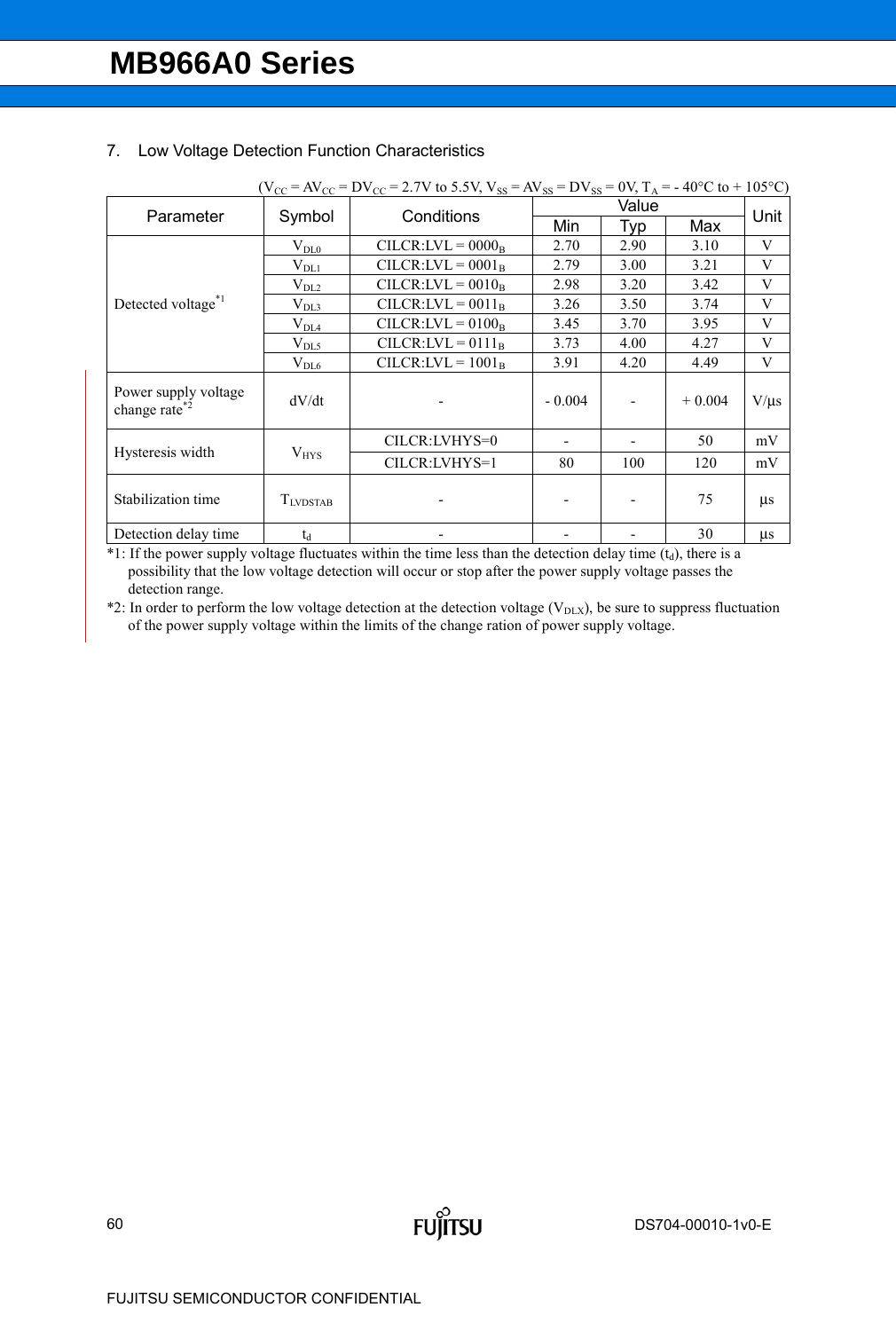



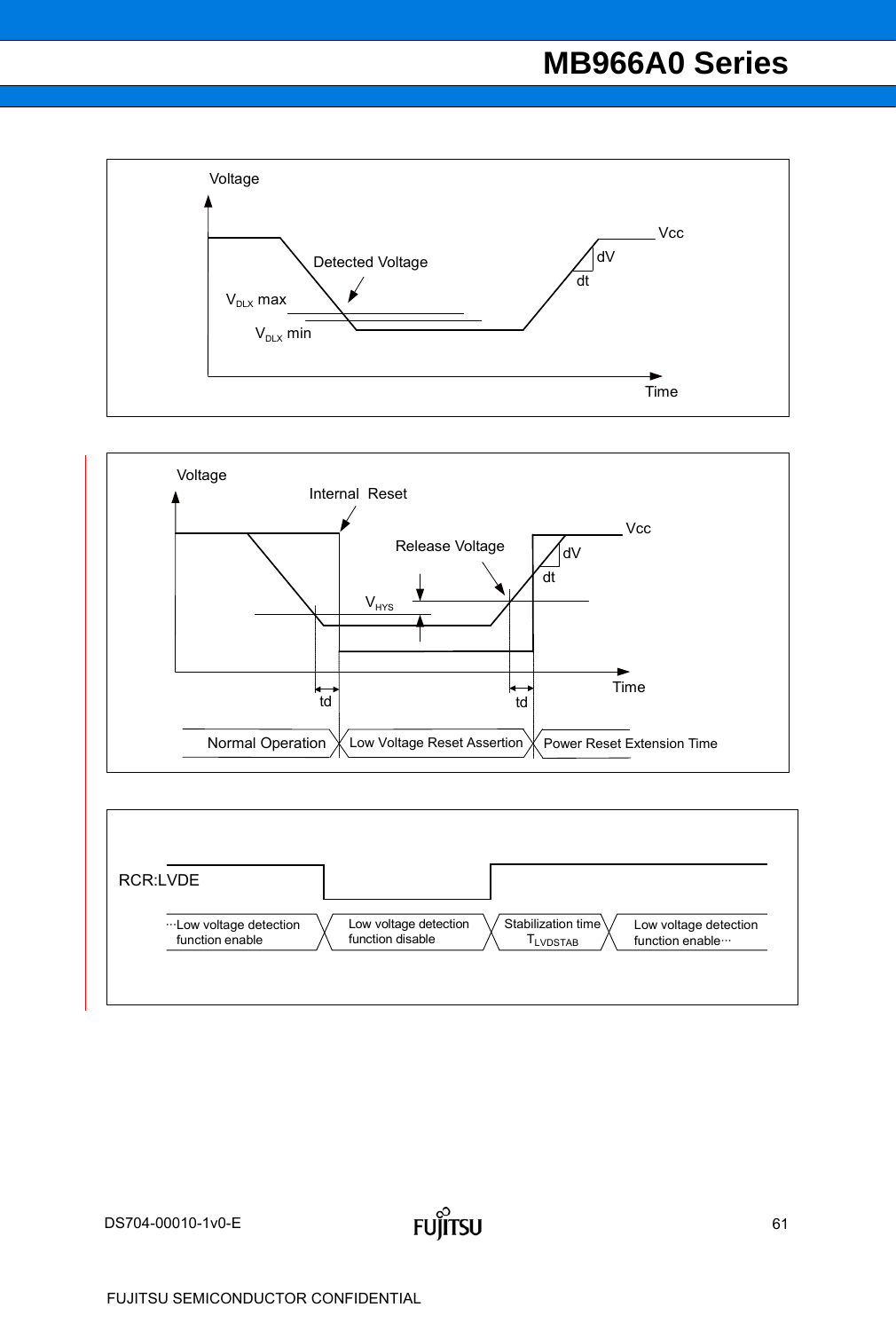#### 8. Flash Memory Write/Erase Characteristics

| $(V_{\text{CC}} = AV_{\text{CC}} = DV_{\text{CC}} = 2.7V$ to 5.5V, $V_{\text{SS}} = AV_{\text{SS}} = DV_{\text{SS}} = 0V$ , $T_A = -40^{\circ}\text{C}$ to + 105 <sup>o</sup> C) |                     |            |     |       |       |              |                                                 |  |
|----------------------------------------------------------------------------------------------------------------------------------------------------------------------------------|---------------------|------------|-----|-------|-------|--------------|-------------------------------------------------|--|
| Parameter                                                                                                                                                                        |                     | Conditions |     | Value |       | Unit         | Remarks                                         |  |
|                                                                                                                                                                                  |                     |            | Min | Typ   | Max   |              |                                                 |  |
|                                                                                                                                                                                  | Large Sector        |            |     | 1.6   | 7.5   | S            |                                                 |  |
| Sector erase time                                                                                                                                                                | <b>Small Sector</b> |            |     | 0.4   | 2.1   | S            | Includes write time<br>prior to internal erase. |  |
| <b>Security Sector</b>                                                                                                                                                           |                     |            |     | 0.31  | 1.65  | <sub>S</sub> |                                                 |  |
|                                                                                                                                                                                  |                     |            |     |       |       |              | Not including                                   |  |
| Word (16-bit) write time                                                                                                                                                         |                     |            |     | 25    | 400   | $\mu s$      | system-level overhead                           |  |
|                                                                                                                                                                                  |                     |            |     |       |       |              | time.                                           |  |
|                                                                                                                                                                                  |                     |            |     | 8.31  | 40.05 |              | Includes write time                             |  |
|                                                                                                                                                                                  | Chip erase time     |            |     |       |       | S            | prior to internal erase.                        |  |

Note: While the Flash memory is written or erased, shutdown of the external power  $(V_{CC})$  is prohibited. In the application system where the external power  $(V_{CC})$  might be shut down while writing or erasing, be sure to turn the power off by using a low voltage detection function.

To put it concrete, change the external power in the range of change ration of power supply voltage  $(-0.004 \text{V/µs}$  to  $+0.004 \text{V/µs})$  after the external power falls below the detection voltage  $(\text{V}_{\text{DLX}})^*$ .

#### Write/Erase cycles and data hold time

| Write/Erase cycles | Data hold time |
|--------------------|----------------|
| (cycle)            | (year)         |
| 1.000              | $\lambda^*$    |
| 10,000             | . *2           |
| 100,000            | $*2$           |

\*1: See "7. Low Voltage Detection Function Characteristics".

\*2: This value comes from the technology qualification (using Arrhenius equation to translate high temperature measurements into normalized value at  $+ 85^{\circ}$ C).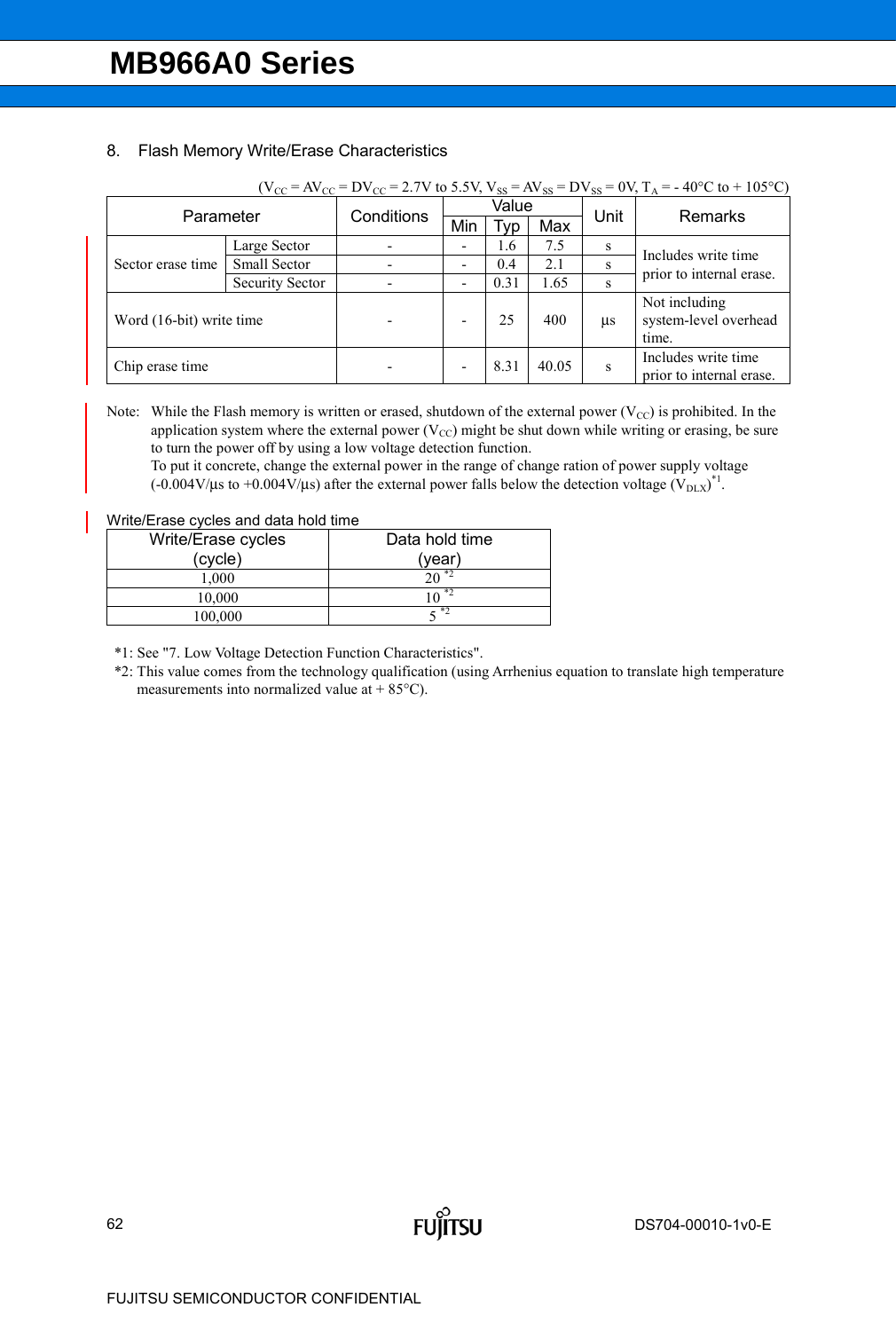#### **EXAMPLE CHARACTERISTICS**

This characteristic is an actual value of the arbitrary sample. It is not the guaranteed value.



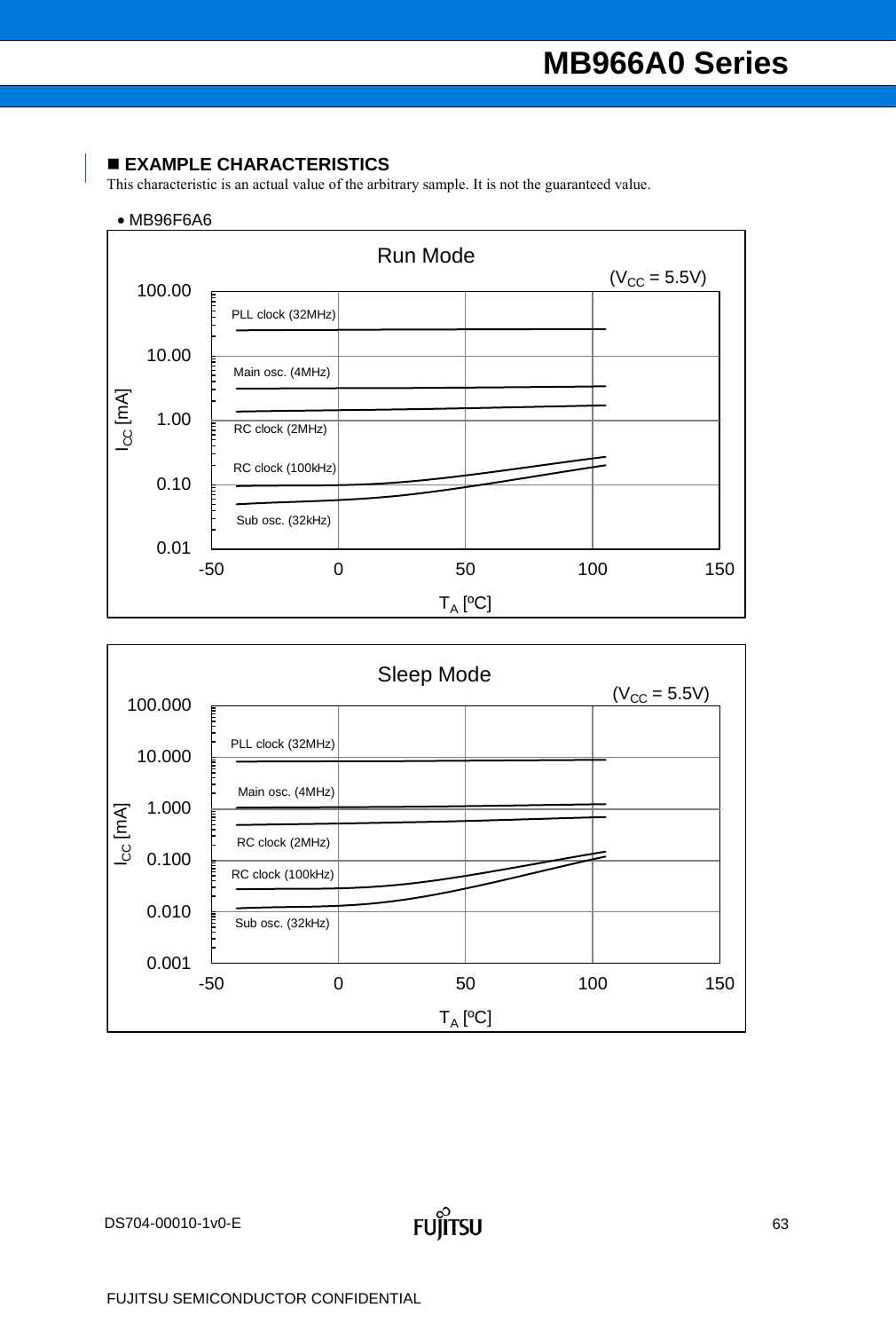• MB96F6A6



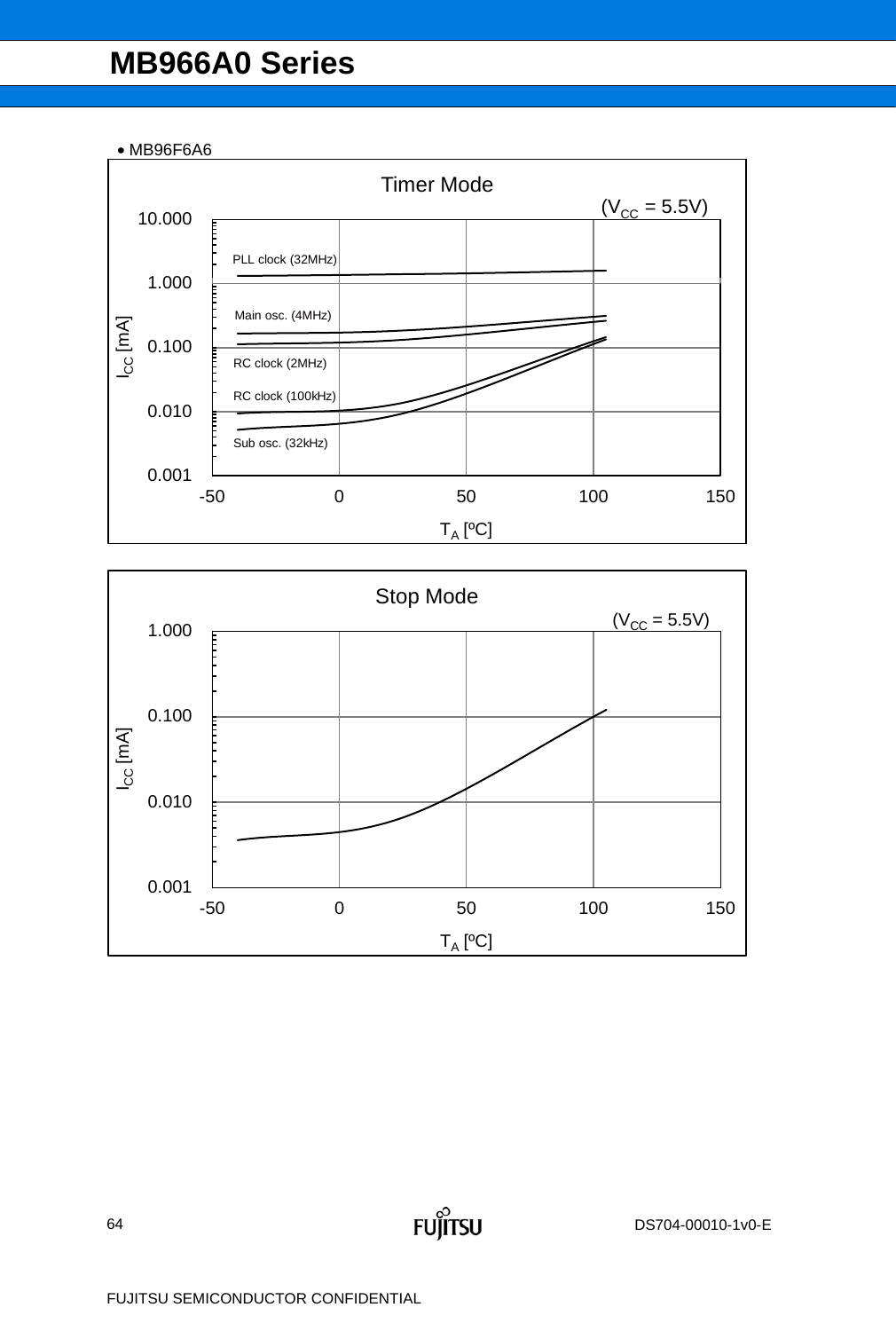#### • Used setting

| Mode       | <b>Selected Source</b><br><b>Clock</b> | Clock/Regulator and FLASH Settings                                       |
|------------|----------------------------------------|--------------------------------------------------------------------------|
| Run mode   | PLL                                    | $CLKS1 = CLKS2 = CLKB = CLKP1 = CLKP2 = 32MHz$                           |
|            | Main osc.                              | $CLKS1 = CLKS2 = CLKB = CLKP1 = CLKP2 = 4MHz$                            |
|            | RC clock fast                          | $CLKS1 = CLKS2 = CLKB = CLKP1 = CLKP2 = 2MHz$                            |
|            | RC clock slow                          | $CLKS1 = CLKS2 = CLKB = CLKP1 = CLKP2 = 100kHz$                          |
|            | Sub osc.                               | $CLKS1 = CLKS2 = CLKB = CLKP1 = CLKP2 = 32kHz$                           |
|            |                                        |                                                                          |
| Sleep mode | PLL                                    | $CLKS1 = CLKS2 = CLKP1 = CLKP2 = 32MHz$<br>Regulator in High Power Mode, |
|            |                                        | (CLKB is stopped in this mode)                                           |
|            | Main osc.                              | $CLKS1 = CLKS2 = CLKP1 = CLKP2 = 4MHz$                                   |
|            |                                        | Regulator in High Power Mode,                                            |
|            |                                        | (CLKB is stopped in this mode)                                           |
|            | RC clock fast                          | $CLKS1 = CLKS2 = CLKP1 = CLKP2 = 2MHz$                                   |
|            |                                        | Regulator in High Power Mode,                                            |
|            |                                        | (CLKB is stopped in this mode)                                           |
|            | RC clock slow                          | $CLKS1 = CLKS2 = CLKP1 = CLKP2 = 100kHz$                                 |
|            |                                        | Regulator in Low Power Mode,                                             |
|            |                                        | (CLKB is stopped in this mode)                                           |
|            | Sub osc.                               | $CLKS1 = CLKS2 = CLKP1 = CLKP2 = 32kHz$                                  |
|            |                                        | Regulator in Low Power Mode,                                             |
|            |                                        | (CLKB is stopped in this mode)                                           |
| Timer mode | <b>PLL</b>                             | $CLKMC = 4MHz$ , $CLKPLL = 32MHz$                                        |
|            |                                        | (System clocks are stopped in this mode)                                 |
|            |                                        | Regulator in High Power Mode,                                            |
|            | Main osc.                              | FLASH in Power-down / reset mode<br>$CLKMC = 4MHz$                       |
|            |                                        | (System clocks are stopped in this mode)                                 |
|            |                                        | Regulator in High Power Mode,                                            |
|            |                                        | FLASH in Power-down / reset mode                                         |
|            | RC clock fast                          | $CLKMC = 2MHz$                                                           |
|            |                                        | (System clocks are stopped in this mode)                                 |
|            |                                        | Regulator in High Power Mode,                                            |
|            |                                        | FLASH in Power-down / reset mode                                         |
|            | RC clock slow                          | $CLKMC = 100kHz$                                                         |
|            |                                        | (System clocks are stopped in this mode)                                 |
|            |                                        | Regulator in Low Power Mode,                                             |
|            |                                        | FLASH in Power-down / reset mode                                         |
|            | Sub osc.                               | $CLKMC = 32 kHz$                                                         |
|            |                                        | (System clocks are stopped in this mode)                                 |
|            |                                        | Regulator in Low Power Mode,                                             |
|            |                                        | FLASH in Power-down / reset mode                                         |
| Stop mode  | stopped                                | (All clocks are stopped in this mode)                                    |
|            |                                        | Regulator in Low Power Mode,                                             |
|            |                                        | FLASH in Power-down / reset mode                                         |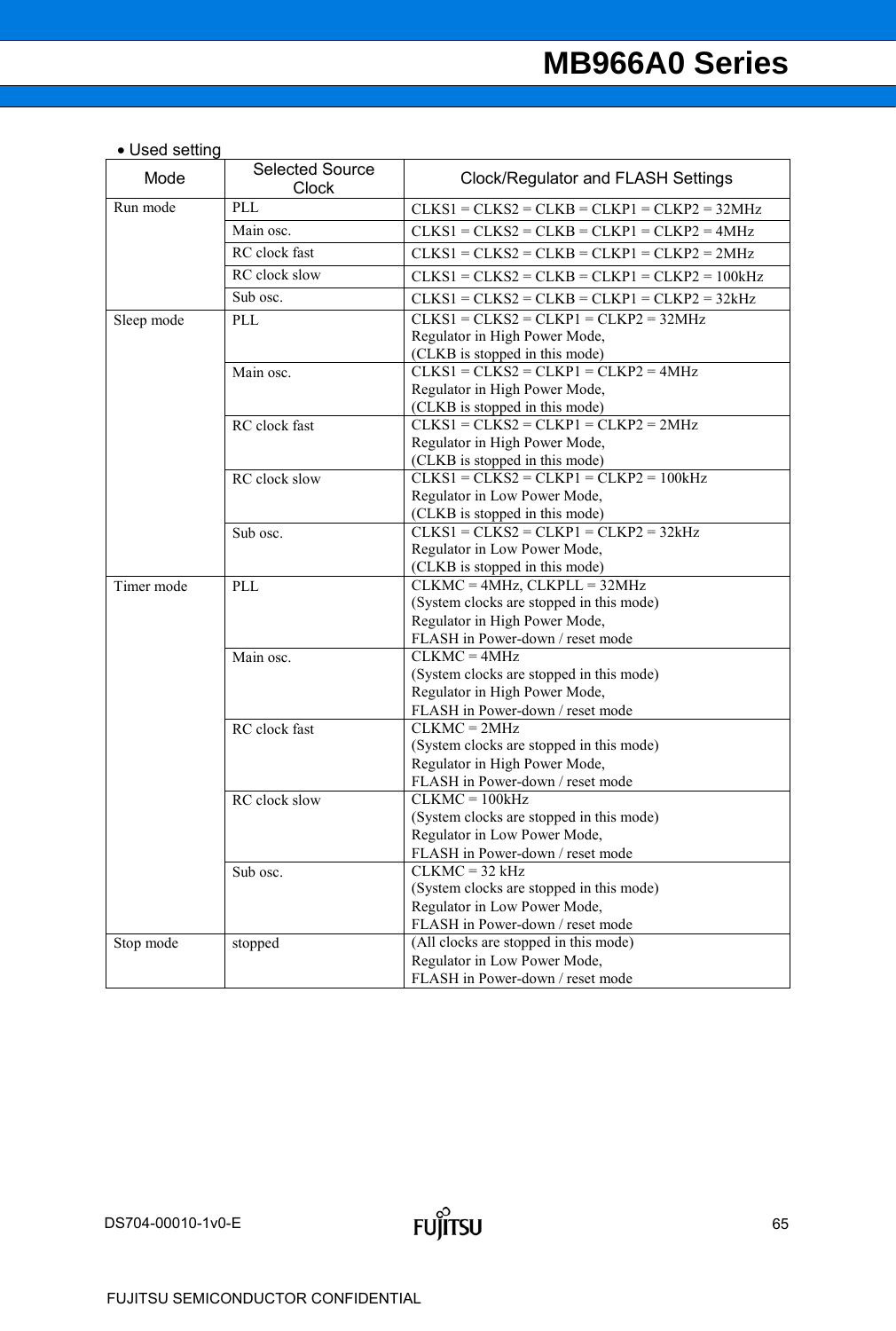#### **ORDERING INFORMATION**

#### MCU with CAN controller

| Part number        | Flash memory | Package*             |  |
|--------------------|--------------|----------------------|--|
| MB96F6A5RBPMC-GSE1 | Flash A      | 120-pin plastic LQFP |  |
| MB96F6A5RBPMC-GSE2 | (160.5KB)    | $(FPT-120P-M21)$     |  |
| MB96F6A6RBPMC-GSE1 | Flash A      | 120-pin plastic LQFP |  |
| MB96F6A6RBPMC-GSE2 | (288.5KB)    | $(FPT-120P-M21)$     |  |

\*: For details about package, see "■ PACKAGE DIMENSION".

MCU without CAN controller

| Part number        | Flash memory | Package*             |
|--------------------|--------------|----------------------|
| MB96F6A5ABPMC-GSE1 | Flash A      | 120-pin plastic LQFP |
| MB96F6A5ABPMC-GSE2 | 160.5KB)     | (FPT-120P-M21)       |

\*: For details about package, see "■ PACKAGE DIMENSION".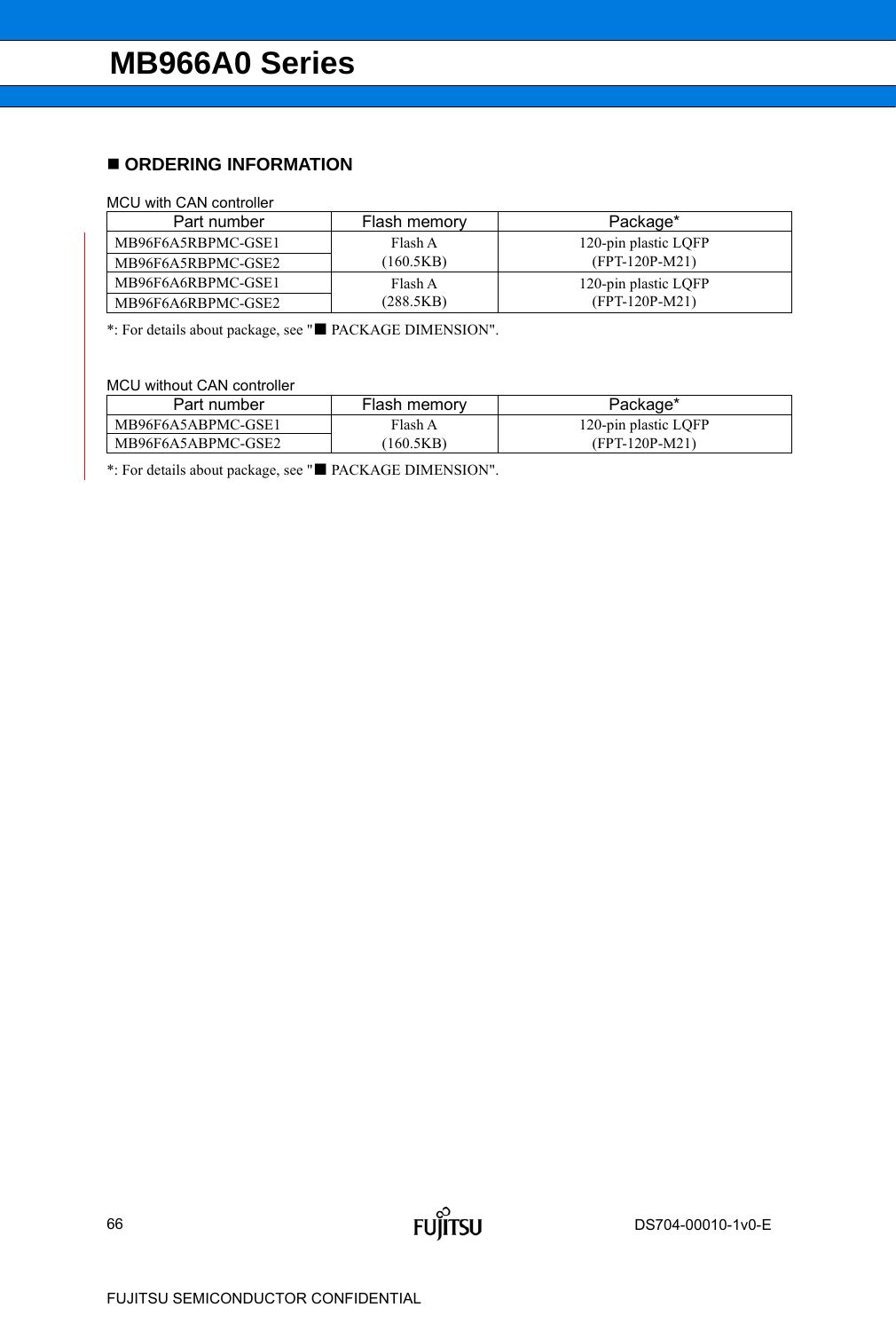#### **PACKAGE DIMENSION**





Please check the latest package dimension at the following URL. http://edevice.fujitsu.com/package/en-search/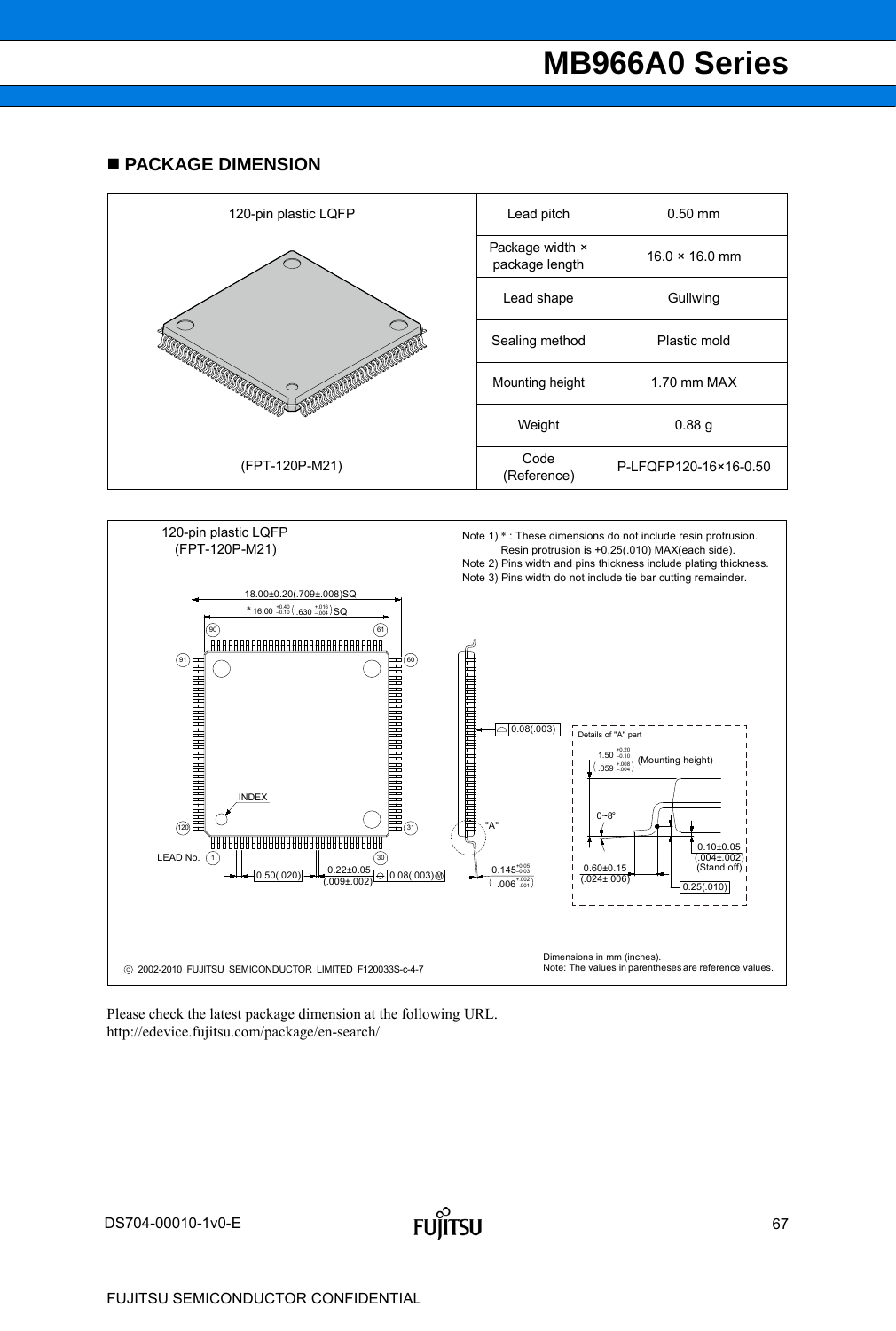#### **MAJOR CHANGES IN THIS EDITION**

|  | A change on a page is indicated by a vertical line drawn on the left side of that page. |  |  |  |
|--|-----------------------------------------------------------------------------------------|--|--|--|
|  |                                                                                         |  |  |  |

| Page | Section                | <b>Change Results</b>                                                                                                                                                                                            |  |  |
|------|------------------------|------------------------------------------------------------------------------------------------------------------------------------------------------------------------------------------------------------------|--|--|
|      |                        | $PRELIMINARY \rightarrow Data sheet$                                                                                                                                                                             |  |  |
| 2    | <b>FEATURES</b>        | Changed the description of "System clock"<br>Up to 16 MHz external clock for devices with fast clock input<br>feature<br>$\rightarrow$<br>Up to 8 MHz external clock for devices with fast clock input           |  |  |
| 3    |                        | feature<br>Changed the description of "Free-Running Timers"<br>Signals an interrupt on overflow<br>$\rightarrow$<br>Signals an interrupt on overflow, supports timer clear upon                                  |  |  |
|      |                        | match with Output Compare $(0, 4)$<br>Changed the description of "LCD Controller"                                                                                                                                |  |  |
| 4    |                        | On-chip drivers for internal divider resistors or external divider<br>resistors<br>$\rightarrow$<br>Internal divider resistors or external divider resistors<br>Changed the description of "External Interrupts" |  |  |
|      |                        | Interrupt mask and pending bit per channel<br>Interrupt mask bit per channel                                                                                                                                     |  |  |
| 5    |                        | Changed the description of "Built-in On Chip Debugger"<br>- Event sequencer: 2 levels<br>$\rightarrow$<br>- Event sequencer: 2 levels + reset                                                                    |  |  |
| 6    | <b>PRODUCT LINEUP</b>  | Added the Product<br>Changed the Remark of RLT<br>RLT 0/1/2/3/6 Only RLT6 can be used as PPG clock source<br>$\rightarrow$<br>RLT 0 to $3/6$<br>Changed number of the I/O Ports                                  |  |  |
|      |                        | 96 (Dual clock mode)<br>98 (Single clock mode)<br>$\rightarrow$<br>95 (Dual clock mode)<br>97 (Single clock mode)                                                                                                |  |  |
| 7    | <b>BLOCK DIAGRAM</b>   | Deleted the block of RLT6 from PPG block<br>Changed the RLT block<br>4ch<br>$\rightarrow$<br>$0/1/2/3/6$ 5ch                                                                                                     |  |  |
| 9    | <b>PIN DESCRIPTION</b> | Changed the Description of PPGn_B<br>Programmable Pulse Generator n output (8bit)<br>$\rightarrow$<br>Programmable Pulse Generator n output (16bit/8bit)                                                         |  |  |
| 13   | PIN CIRCUIT TYPE       | Changed the I/O circuit type of Pin no.116<br>$\mathbf{P}$<br>$\rightarrow$<br>Q                                                                                                                                 |  |  |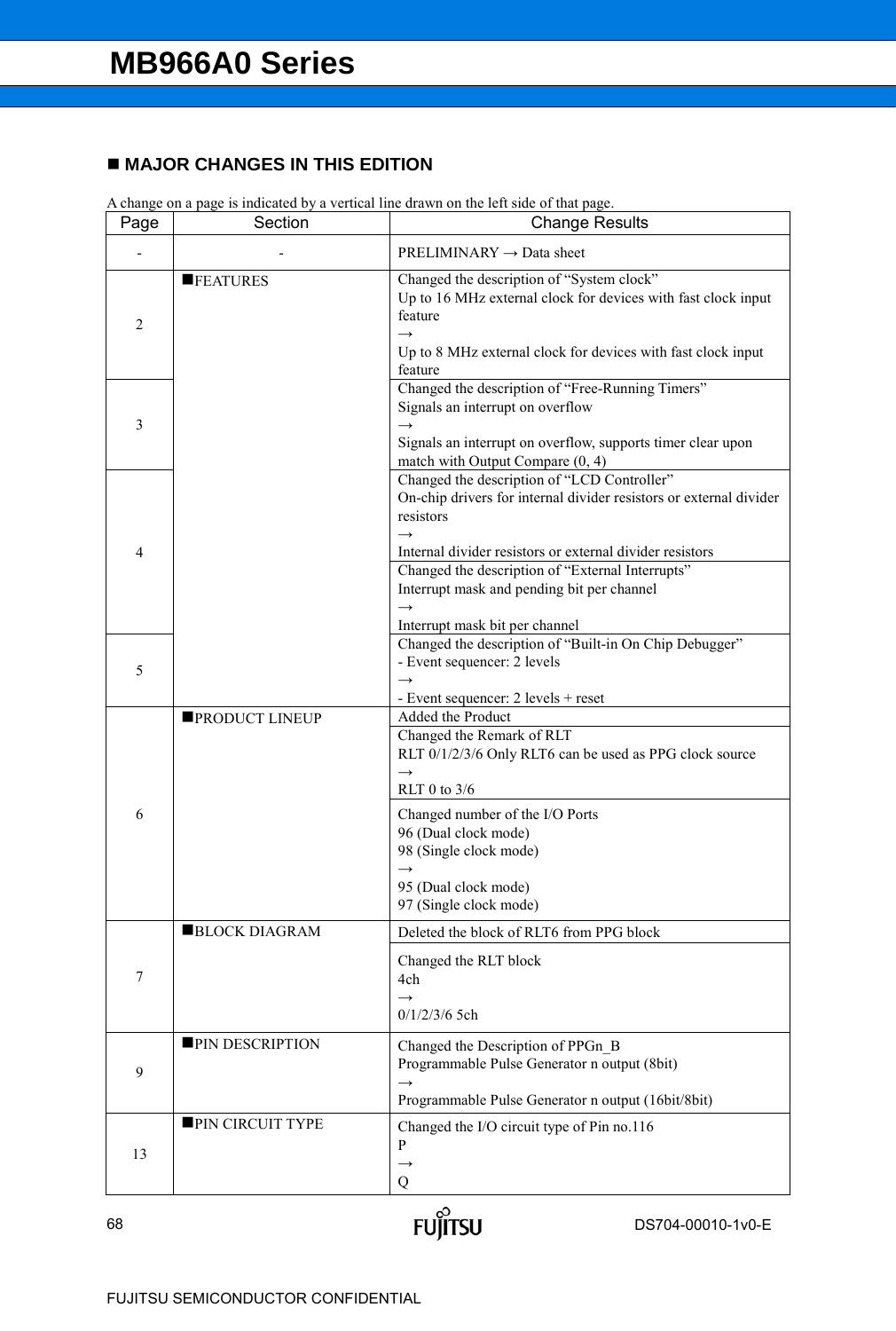| Page     | Section                                  | <b>Change Results</b>                                                                                                                                                       |
|----------|------------------------------------------|-----------------------------------------------------------------------------------------------------------------------------------------------------------------------------|
|          | ■I/O CIRCUIT TYPE                        | Changed the figure of type B                                                                                                                                                |
| 15       |                                          | Changed the Remarks of type B<br>(CMOS hysteresis input with input shutdown function,<br>$I_{OL} = 4mA$ , $I_{OH} = -4mA$ , Programmable pull-up resister)<br>$\rightarrow$ |
|          |                                          | (CMOS level output ( $I_{OL}$ = 4mA, $I_{OH}$ = -4mA), Automotive<br>input with input shutdown function and programmable pull-up<br>resistor)                               |
| 16       |                                          | Changed the figure of type G                                                                                                                                                |
| 19       |                                          | Added the Type Q                                                                                                                                                            |
| 21       | $\blacksquare$ MEMORY MAP                | Changed the START addresses of Boot-ROM<br>0F:EOO <sub>H</sub><br>$\longrightarrow$<br>0F:CO00 <sub>H</sub>                                                                 |
| 23       | USER ROM MEMORY MAP<br>FOR FLASH DEVICES | Changed the annotation<br>Others (from $DF:0200_H$ to $DF:1FFF_H$ ) are all mirror area of<br>SAS-512B.<br>$\rightarrow$                                                    |
|          |                                          | Others (from DF:0200 <sub>H</sub> to DF:1FFF <sub>H</sub> ) is mirror area of<br>SAS-512B.                                                                                  |
|          | <b>INTERRUPT VECTOR</b>                  | Changed the Description of CALLV0 to CALLV7                                                                                                                                 |
|          | <b>TABLE</b>                             | Reserved<br>$\rightarrow$                                                                                                                                                   |
|          |                                          | CALLV instruction                                                                                                                                                           |
|          |                                          | Changed the Description of RESET                                                                                                                                            |
|          |                                          | Reserved<br>$\rightarrow$                                                                                                                                                   |
| 25       |                                          | Reset vector                                                                                                                                                                |
|          |                                          | Changed the Description of INT9                                                                                                                                             |
|          |                                          | Reserved<br>$\rightarrow$                                                                                                                                                   |
|          |                                          | INT9 instruction                                                                                                                                                            |
|          |                                          | Changed the Description of EXCEPTION                                                                                                                                        |
|          |                                          | Reserved                                                                                                                                                                    |
|          |                                          | Undefined instruction execution                                                                                                                                             |
|          |                                          | Changed the Vector name of Vector number 64<br><b>PPGRLT</b>                                                                                                                |
|          |                                          | $\longrightarrow$                                                                                                                                                           |
| 26       |                                          | RLT <sub>6</sub>                                                                                                                                                            |
|          |                                          | Changed the Description of Vector number 64<br>Reload Timer 6 can be used as PPG clock source<br>$\longrightarrow$                                                          |
|          |                                          | Reload Timer 6                                                                                                                                                              |
|          | <b>HANDLING PRECAUTIONS</b>              | Added a section                                                                                                                                                             |
| 29 to 32 |                                          |                                                                                                                                                                             |
|          | <b>HANDLING DEVICES</b>                  | Added the description to "3. External clock usage"                                                                                                                          |
|          |                                          | (3) Opposite phase external clock                                                                                                                                           |
|          |                                          | Changed the description in "7. Turn on sequence of power<br>supply to A/D converter and analog inputs"                                                                      |
| 34       |                                          | In this case, the voltage must not exceed AVRH or AV <sub>CC</sub>                                                                                                          |
|          |                                          | $\rightarrow$<br>In this case, AVRH must not exceed $AV_{CC}$ . Input voltage for                                                                                           |
|          |                                          | ports shared with analog input ports also must not exceed AV <sub>CC</sub>                                                                                                  |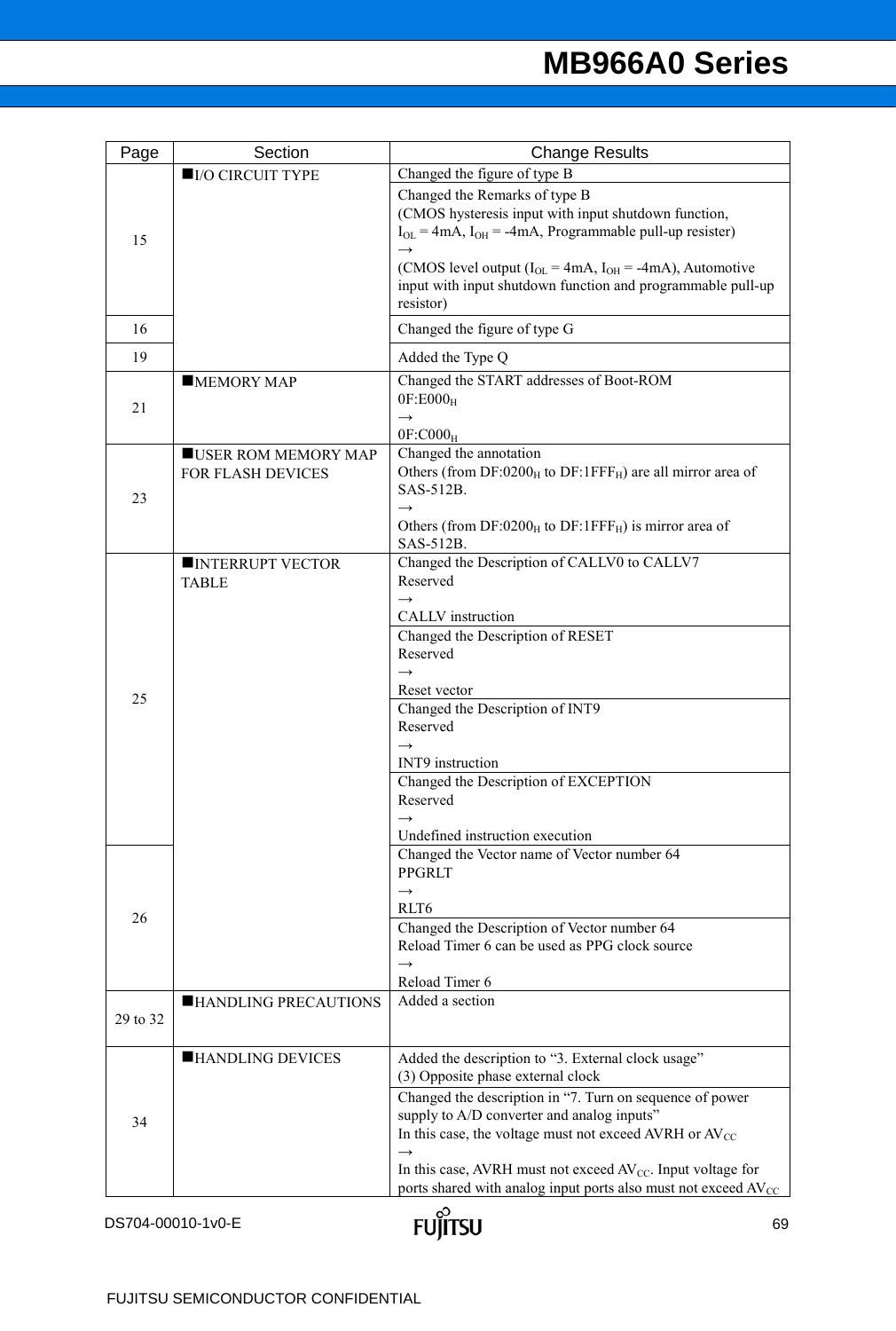| Page | Section                                                             | <b>Change Results</b>                                                                                                                                                                                                                                                                                                      |
|------|---------------------------------------------------------------------|----------------------------------------------------------------------------------------------------------------------------------------------------------------------------------------------------------------------------------------------------------------------------------------------------------------------------|
|      | <b>HANDLING DEVICES</b>                                             | Changed the description in "11. SMC power supply pins"<br>To avoid this, $V_{CC}$ must always be powered on before $DV_{CC}$ .                                                                                                                                                                                             |
| 35   |                                                                     | $\rightarrow$<br>To avoid this, $V_{CC}$ must always be powered on before $DV_{CC}$ .<br>DVcc/DVss must be applied when using SMC I/O pin as<br>GPIO.                                                                                                                                                                      |
|      |                                                                     | Added the description "13. Mode Pin (MD)"                                                                                                                                                                                                                                                                                  |
| 36   | ELECTRICAL<br><b>CHARACTERISTICS</b><br>1. Absolute Maximum Ratings | Changed the Symbol of ""L" level average overall output<br>current"<br>$\Sigma I_{OLSMCAV}$<br>$\rightarrow$<br>$\Sigma I_{OLAVSMC}$<br>Changed the Symbol of ""H" level average overall output<br>current"                                                                                                                |
|      |                                                                     | $\Sigma I_{OHSMCAV}$<br>$\rightarrow$                                                                                                                                                                                                                                                                                      |
|      |                                                                     | $\Sigma I_{OHAVSMC}$<br>Changed the annotation *2<br>It is required that $AV_{CC}$ does not exceed $V_{CC}$ and that the<br>voltage at the analog inputs does not exceed AV <sub>CC</sub> when the<br>power is switched on.<br>It is required that $AV_{CC}$ does not exceed $V_{CC}$ , DV <sub>CC</sub> and that          |
|      |                                                                     | the voltage at the analog inputs does not exceed AV <sub>CC</sub> when<br>the power is switched on.<br>Changed the annotation *3                                                                                                                                                                                           |
|      |                                                                     | Input/Output voltages of standard ports depend on V <sub>CC</sub> .<br>$\rightarrow$                                                                                                                                                                                                                                       |
|      |                                                                     | Input/Output voltages of high current ports depend on DV <sub>CC</sub> .<br>Input/Output voltages of standard ports depend on V <sub>CC</sub> .                                                                                                                                                                            |
| 37   |                                                                     | Changed the annotation *4<br>Note that if the $+B$ input is applied during power-on, the power<br>supply is provided from the pins and the resulting supply<br>voltage may not be sufficient to operate the Power reset (except<br>devices with persistent low voltage reset in internal vector<br>mode).<br>$\rightarrow$ |
|      |                                                                     | Note that if the +B input is applied during power-on, the power<br>supply is provided from the pins and the resulting supply<br>voltage may not be sufficient to operate the Power reset.                                                                                                                                  |
|      |                                                                     | Added the annotation *4<br>The DEBUG I/F pin has only a protective diode against $V_{SS}$ .<br>Hence it is only permitted to input a negative clamping current<br>(4mA). For protection against positive input voltages, use an<br>external clamping diode which limits the input voltage to<br>maximum 6.0V.              |
| 39   | 2. Recommended Operating<br>Conditions                              | Added the Value and Remarks to "Power supply voltage"<br>Min: 2.0V<br>Typ: $-$<br>Max: 5.5V<br>Remarks: Maintains RAM data in stop mode                                                                                                                                                                                    |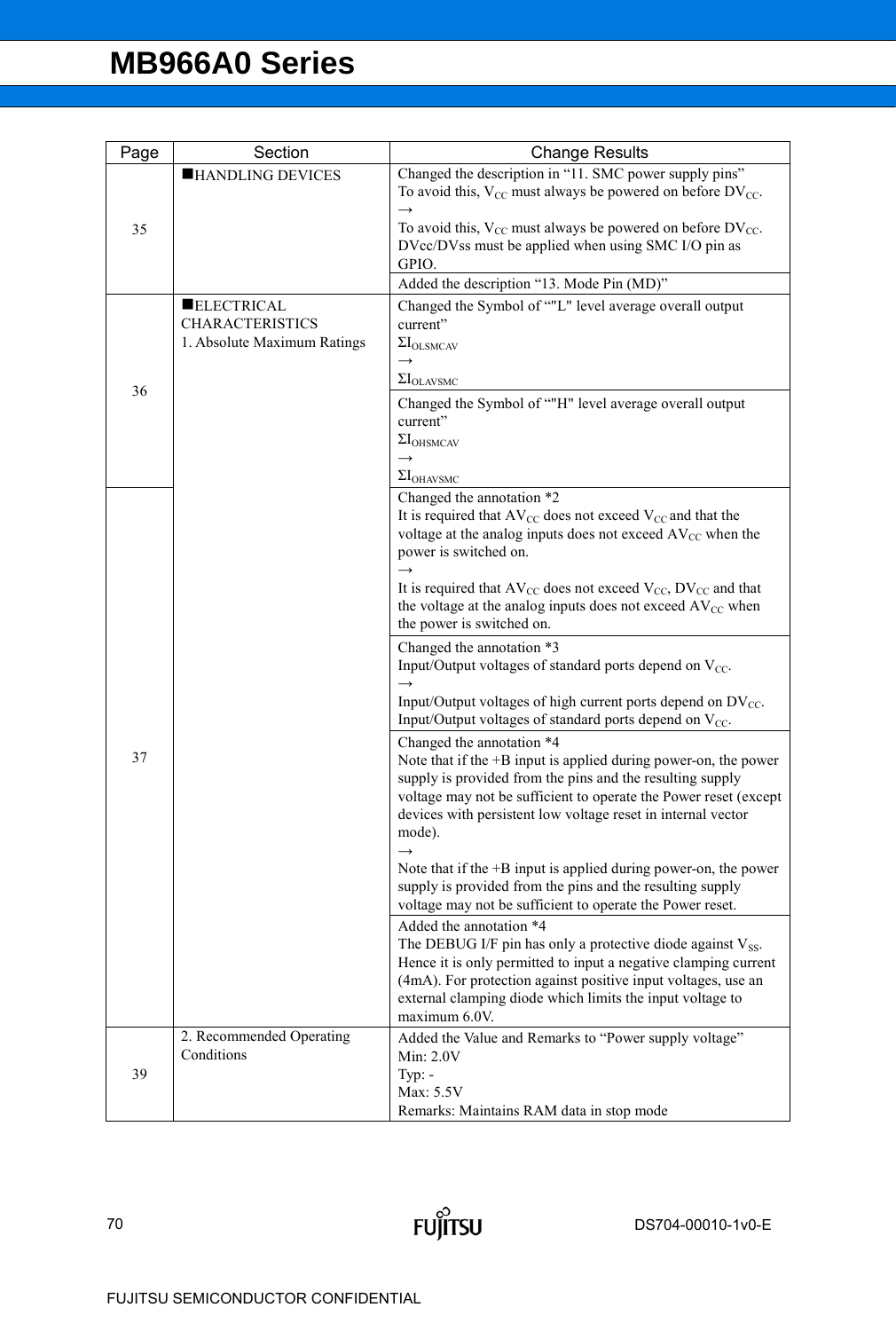| Page | Section                                | <b>Change Results</b>                                                                                                                                        |
|------|----------------------------------------|--------------------------------------------------------------------------------------------------------------------------------------------------------------|
|      | 2. Recommended Operating<br>Conditions | Changed the Value of "Smoothing capacitor at C pin"<br>Typ: $1.0 \mu$ F $\rightarrow$ $1.0 \mu$ F to $3.9 \mu$ F<br>Max: $1.5 \mu F \rightarrow 4.7 \mu F$   |
| 39   |                                        | Changed the Remarks of "Smoothing capacitor at C pin"<br>Deleted "(Target value)"<br>Added "3.9µF (Allowance within $\pm$ 20%)"                              |
|      | 3. DC Characteristics                  | Deleted "(Target value)"                                                                                                                                     |
|      | (1) Current Rating                     | Added the Symbol to "Power supply current in Run modes"<br>I <sub>CCRCH</sub> , I <sub>CCRCL</sub>                                                           |
|      |                                        | Changed the Conditions of I <sub>CCPLL</sub> , I <sub>CCMAIN</sub> , I <sub>CCSUB</sub> in "Power<br>supply current in Run modes"<br>"Flash 0 wait" is added |
| 40   |                                        | Changed the Value of "Power supply current in Run modes"<br>$I_{C\text{CPLL}}$<br>Typ: 28.5mA $\rightarrow$ 28mA (T <sub>A</sub> = +25°C)                    |
|      |                                        | $I_{CCMAN}$<br>Typ:5mA $\rightarrow$ 3.5mA (T <sub>A</sub> = +25°C)<br>Max: $10mA \rightarrow 8mA (T_A = +105°C)$                                            |
|      |                                        | $I_{CCSUB}$<br>Typ:0.5mA $\rightarrow$ 0.1mA (T <sub>A</sub> = +25°C)<br>Max: 6mA $\rightarrow$ 3.3mA (T <sub>A</sub> = +105°C)                              |
|      |                                        | Added the Symbol to "Power supply current in Sleep modes"<br>ICCSRCH, ICCSRCL                                                                                |
| 41   |                                        | Changed the Conditions of $I_{\text{CCSMAIN}}$ in "Power supply current"<br>in Sleep modes"<br>"SMCR:LPMSS=0" is added                                       |
|      |                                        | Changed the Value of "Power supply current in Sleep modes"<br>$I_{CCSPLL}$<br>Typ:10mA $\rightarrow$ 9.5m A (T <sub>A</sub> = +25°C)                         |
|      |                                        | <b>I</b> CCSMAIN<br>Typ: $3mA \rightarrow 1.1mA$ $(T_A = +25°C)$<br>Max: $8mA \rightarrow 4.7mA$ $(T_A = +105°C)$                                            |
|      |                                        | $I_{CCSSUB}$<br>Typ: 0.3mA $\rightarrow$ 0.04m A (T <sub>A</sub> = +25°C)<br>Max: $4.5mA \rightarrow 2.7mA (T_A = +105°C)$                                   |
|      |                                        | Added the Symbol to "Power supply current in Timer modes"<br>ICCTPLL                                                                                         |
|      |                                        | Changed the Conditions of I <sub>CCTMAIN</sub> , I <sub>CCTRCH</sub> in "Power supply<br>current in Timer modes"<br>"SMCR:LPMSS=0" is added                  |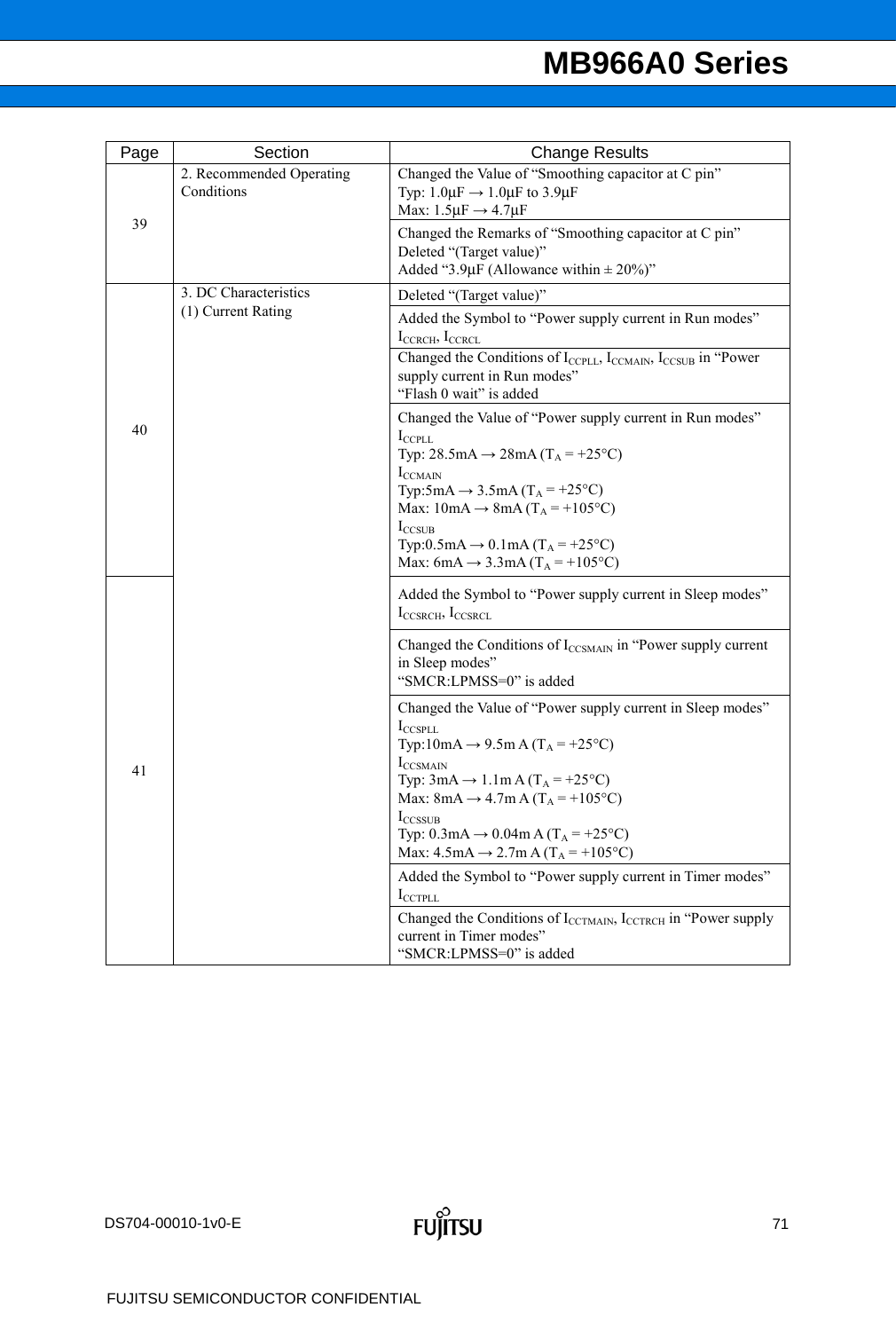| Page | Section                                          | <b>Change Results</b>                                                                                                                                                                                                                                                                                                                                                                                                                                                                                                                                                                                                                                                                                                                                                                                                                                                                                                                                                                                                                                                                                                                                                                                                                                     |
|------|--------------------------------------------------|-----------------------------------------------------------------------------------------------------------------------------------------------------------------------------------------------------------------------------------------------------------------------------------------------------------------------------------------------------------------------------------------------------------------------------------------------------------------------------------------------------------------------------------------------------------------------------------------------------------------------------------------------------------------------------------------------------------------------------------------------------------------------------------------------------------------------------------------------------------------------------------------------------------------------------------------------------------------------------------------------------------------------------------------------------------------------------------------------------------------------------------------------------------------------------------------------------------------------------------------------------------|
| 41   | 3. DC Characteristics<br>(1) Current Rating      | Changed the Value of "Power supply current in Timer modes"<br>ICCTMAIN<br>Max: $355\mu A \rightarrow 330\mu A (T_A = +25\textdegree C)$<br>Max: 1320 $\mu$ A $\rightarrow$ 1200 $\mu$ A (T <sub>A</sub> = +105°C)<br><b>ICCTRCH</b><br>Max: $245\mu A \rightarrow 215\mu A (T_A = +25\textdegree C)$<br>Max: $1230\mu A \rightarrow 1110\mu A (T_A = +105^{\circ}C)$<br><b>I</b> CCTRCL<br>Max: $105\mu A \rightarrow 75\mu A (T_A = +25\textdegree C)$<br>Max: $1030\mu A \rightarrow 910\mu A (T_A = +105^{\circ}C)$<br>I <sub>CCTSUB</sub><br>Typ: $90\mu A \rightarrow 65\mu A (T_A = +25\degree C)$                                                                                                                                                                                                                                                                                                                                                                                                                                                                                                                                                                                                                                                  |
| 42   |                                                  | Max: $1000\mu A \rightarrow 885\mu A (T_A = +105\textdegree C)$<br>Changed the Value of "Power supply current in Stop modes"<br>$I_{\rm CCH}$<br>Max: $90\mu A \rightarrow 60\mu A (T_A = +25\degree C)$<br>Max: $1000\mu A \rightarrow 880\mu A (T_A = +105^{\circ}C)$<br>Added the Symbol<br><b>ICCFLASHPD</b><br>Changed the Value and condition of "Power supply current for<br>active Low Voltage detector"<br>$I_{\text{CCLVD}}$<br>Typ: 5µA, Max: 15µA, Remarks: nothing<br>$\rightarrow$<br>Typ: 5µA, Max: -, Remarks: $T_A = +25$ °C<br>Typ: -, Max: 12.5µA, Remarks: $T_A = +105$ °C<br>Changed the condition of "Flash Write/Erase current"<br><b>I</b> CCFLASH<br>Typ: 12.5mA, Max: 20mA, Remarks: nothing<br>$\rightarrow$<br>Typ: 12.5mA, Max: -, Remarks: $T_A = +25$ °C<br>Typ: -, Max: 20mA, Remarks: $T_A = +105$ °C<br>Changed the annotation *2<br>The power supply current is measured with a 4MHz external<br>clock connected to the Main oscillator and a 32kHz external<br>clock connected to the Sub oscillator.<br>$\rightarrow$<br>The power supply current is measured with a 4MHz external<br>clock connected to the Main oscillator and a 32kHz external<br>clock connected to the Sub oscillator. The current for "On Chip |
| 44   | 3. DC Characteristics<br>(2) Pin Characteristics | Debugger" part is not included.<br>Added the Symbol for DEBUG I/F pin<br>$V_{OLD}$                                                                                                                                                                                                                                                                                                                                                                                                                                                                                                                                                                                                                                                                                                                                                                                                                                                                                                                                                                                                                                                                                                                                                                        |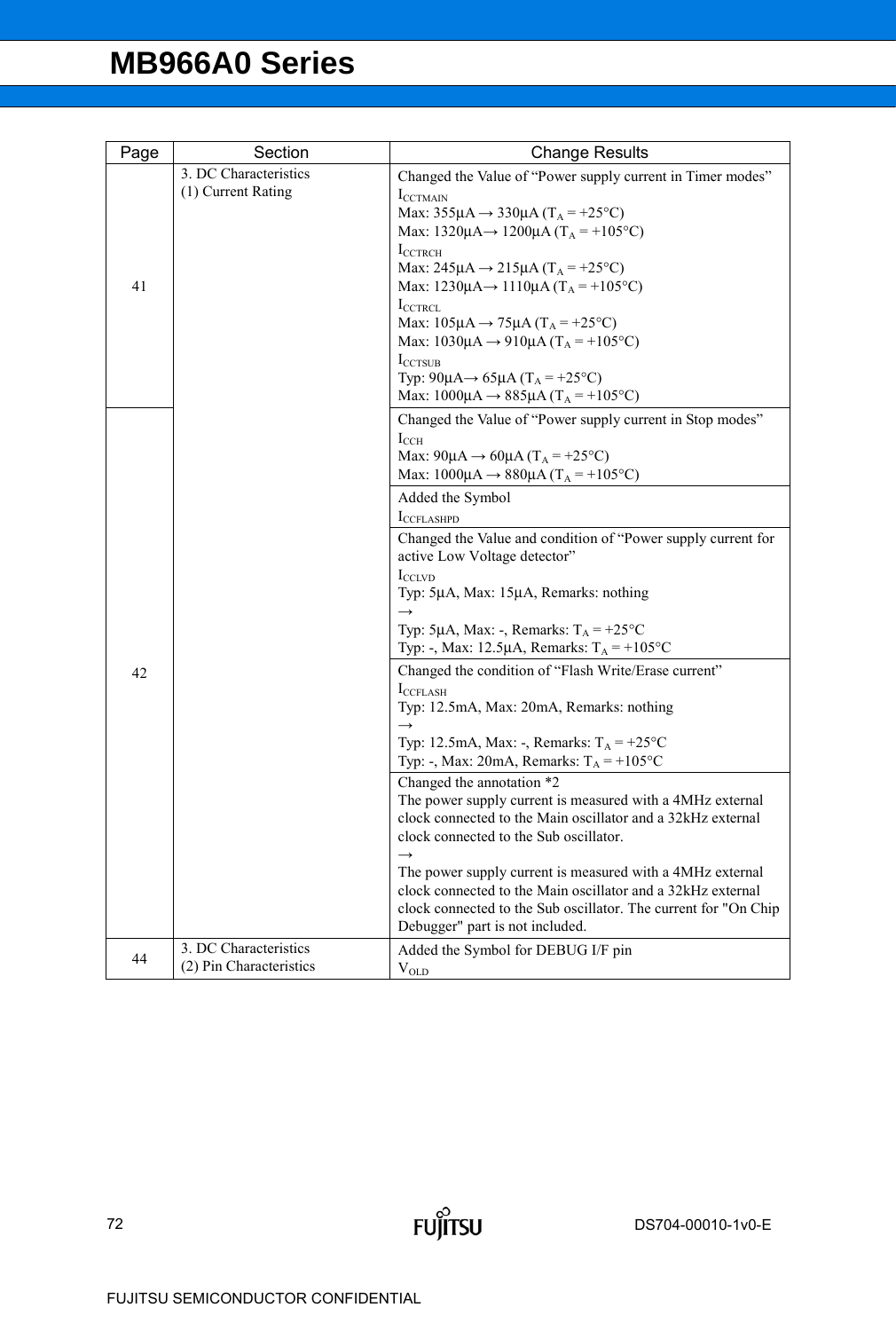| Page | Section                                  | <b>Change Results</b>                                                             |
|------|------------------------------------------|-----------------------------------------------------------------------------------|
|      | 3. DC Characteristics                    | Changed the Pin name of "Input capacitance"                                       |
|      | (2) Pin Characteristics                  | Other than                                                                        |
|      |                                          | Vcc,                                                                              |
|      |                                          | Vss,                                                                              |
|      |                                          | AVcc,                                                                             |
|      |                                          | AV <sub>ss</sub> ,                                                                |
|      |                                          | AVRH,                                                                             |
|      |                                          | AVRL,                                                                             |
|      |                                          | P08 m,                                                                            |
|      |                                          | P09 m,                                                                            |
|      |                                          | P10 m                                                                             |
|      |                                          | $\rightarrow$                                                                     |
|      |                                          | Other than                                                                        |
|      |                                          | C,                                                                                |
|      |                                          | Vcc,                                                                              |
| 45   |                                          | Vss,<br>DVcc,                                                                     |
|      |                                          | DVss,                                                                             |
|      |                                          | AVcc,                                                                             |
|      |                                          | AV <sub>ss</sub>                                                                  |
|      |                                          | AVRH,                                                                             |
|      |                                          | AVRL,                                                                             |
|      |                                          | P08 m,                                                                            |
|      |                                          | P09 m,                                                                            |
|      |                                          | P10 m                                                                             |
|      |                                          | Deleted the annotation                                                            |
|      |                                          | "I <sub>OH</sub> and I <sub>OL</sub> are target value."                           |
|      |                                          | Added the annotation                                                              |
|      |                                          | "In the case of driving stepping motor directly or high current                   |
|      |                                          | outputs, set "1" to the bit in the Port High Drive Register                       |
|      |                                          | $(PHDRnn:HDx="1")$ ."                                                             |
|      | 4. AC Characteristics                    | Changed MAX frequency for f <sub>FCI</sub> in all conditions                      |
|      | (1) Main Clock Input                     | $16 \rightarrow 8$                                                                |
|      | Characteristics                          | Changed MIN frequency for t <sub>CYLH</sub>                                       |
|      |                                          | $62.5 \rightarrow 125$                                                            |
| 46   |                                          | Changed MIN, MAX and Unit for P <sub>WH</sub> , P <sub>WL</sub>                   |
|      |                                          | MIN: $30 \rightarrow 55$                                                          |
|      |                                          | MAX: $70 \rightarrow -$                                                           |
|      |                                          | Unit: $\% \rightarrow$ ns                                                         |
|      |                                          | Added the figure $(t_{\text{CYLH}})$ when using the external clock                |
|      | 4. AC Characteristics                    |                                                                                   |
| 47   | (2) Sub Clock Input                      | Added the figure $(t_{\text{CYLL}})$ when using the crystal oscillator clock      |
|      | Characteristics                          |                                                                                   |
|      | 4. AC Characteristics                    |                                                                                   |
| 48   | (3) Built-in RC Oscillation              | Added "RC clock stabilization time"                                               |
|      | Characteristics<br>4. AC Characteristics |                                                                                   |
|      | (5) Operating Conditions of PLL          | Changed the Value of "PLL input clock frequency"<br>Max: $16MHz \rightarrow 8MHz$ |
|      |                                          |                                                                                   |
|      |                                          | Changed the Symbol of "PLL oscillation clock frequency"                           |
|      |                                          | $\rm f_{\rm PLLO} \rightarrow \rm f_{\rm CLKVCO}$                                 |
| 49   |                                          |                                                                                   |
|      |                                          | Added Remarks to "PLL oscillation clock frequency"                                |
|      |                                          | Added "PLL phase jitter" and the figure                                           |
|      | 4. AC Characteristics                    |                                                                                   |
|      | (6) Reset Input                          | Added the figure for reset input time $(t_{\text{RSTL}})$                         |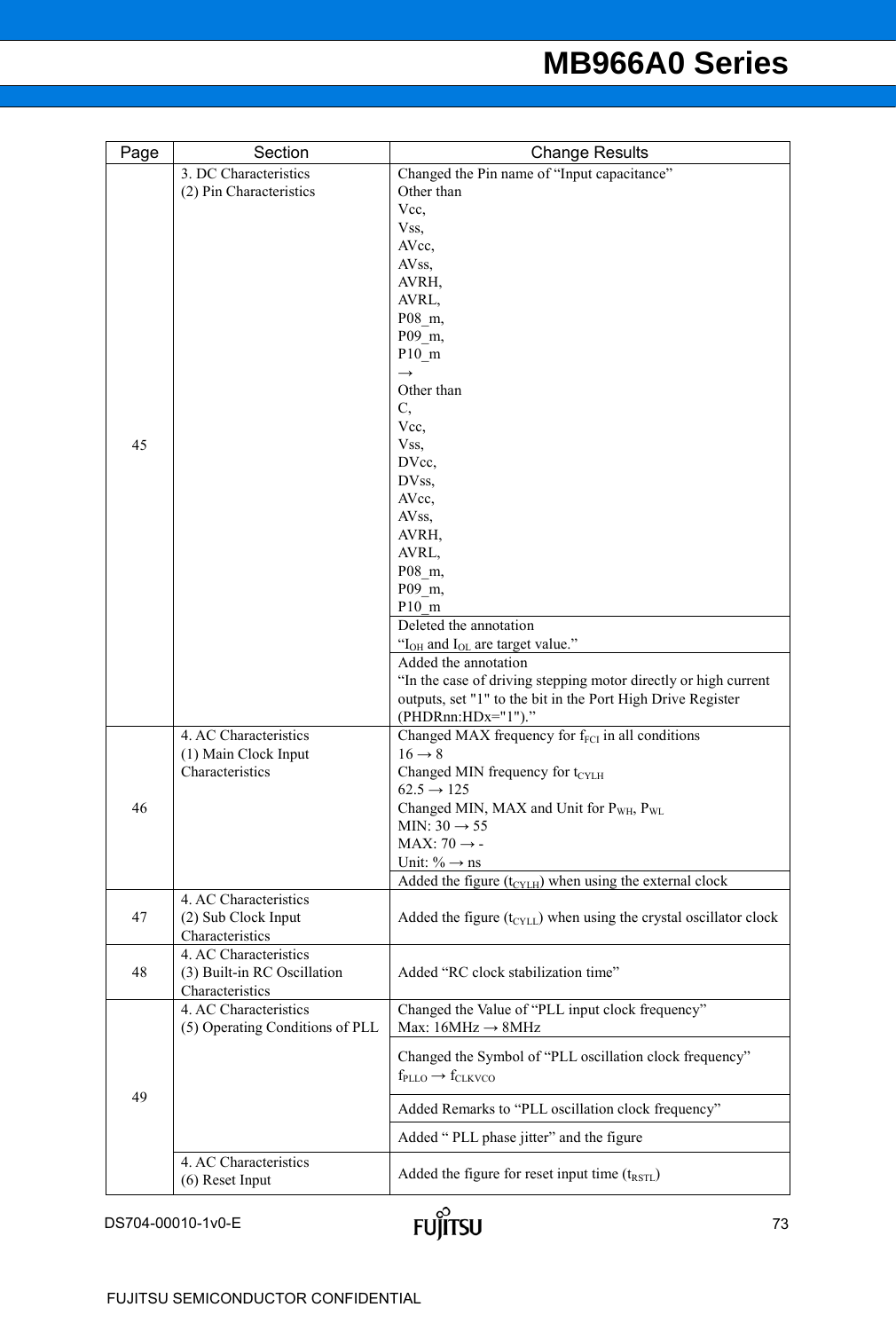# **MB966A0 Series**

| Page | Section                                         | <b>Change Results</b>                                                                 |
|------|-------------------------------------------------|---------------------------------------------------------------------------------------|
|      | 4. AC Characteristics                           | Changed the condition                                                                 |
|      | (8) USART Timing                                | $(V_{CC} = AV_{CC} = DV_{CC} = 2.7V$ to 5.5V, $V_{SS} = AV_{SS} = DV_{SS} = 0V$ ,     |
|      |                                                 | $T_A = -40$ °C to + 105°C)                                                            |
|      |                                                 | $\rightarrow$                                                                         |
|      |                                                 | $(V_{CC} = AV_{CC} = DV_{CC} = 2.7V$ to 5.5V, $V_{SS} = AV_{SS} = DV_{SS} = 0V$ ,     |
| 51   |                                                 | $T_A$ = -40°C to +105°C, C <sub>L</sub> = 50pF)                                       |
|      |                                                 | Changed the HARDWARE MANUAL                                                           |
|      |                                                 | "MB966A0 series HARDWARE MANUAL"                                                      |
|      |                                                 | $\rightarrow$                                                                         |
|      |                                                 | "MB96600 series HARDWARE MANUAL"                                                      |
| 52   |                                                 | Changed the figure for "Internal shift clock mode"                                    |
| 54   | 4. AC Characteristics                           | Added parameter, "Noise filter" and an annotation *5 for it                           |
|      | $(10)$ I <sup>2</sup> C timing                  | Added $t_{SP}$ to the figure                                                          |
| 55   | 5. A/D Converter                                | Added "Analog impedance"                                                              |
|      | (1) Electrical Characteristics for              | Added "Variation between channels"                                                    |
|      | the A/D Converter                               | Added the annotation                                                                  |
|      | 5. A/D Converter                                | Deleted the unit "[Min]" from approximation formula of                                |
| 56   | (2) Accuracy and Setting of the                 | Sampling time                                                                         |
|      | A/D Converter Sampling Time<br>5. A/D Converter | Changed the Description and the figure                                                |
|      | (3) Definition of A/D Converter                 | "Linearity" $\rightarrow$ "Nonlinearity"                                              |
|      | Terms                                           | "Differential linearity error"                                                        |
|      |                                                 | $\rightarrow$                                                                         |
|      |                                                 | "Differential nonlinearity error"                                                     |
|      |                                                 | Changed the Description                                                               |
|      |                                                 | Linearity error:                                                                      |
|      |                                                 | Deviation of the line between the zero-transition point                               |
|      |                                                 | $(0b0000000000 \leftarrow \rightarrow 0b0000000001)$ and the full-scale               |
| 57   |                                                 | transition point (0b1111111110 $\leftarrow \rightarrow$ 0b111111111111) from the      |
|      |                                                 | actual conversion characteristics.                                                    |
|      |                                                 | $\rightarrow$                                                                         |
|      |                                                 | Nonlinearity error:<br>Deviation of the actual conversion characteristics from a      |
|      |                                                 | straight line that connects the zero transition point                                 |
|      |                                                 | $(0b0000000000 \leftarrow \rightarrow 0b0000000001)$ to the full-scale                |
|      |                                                 | transition point (0b1111111110 $\leftarrow \rightarrow 0$ b11111111111).              |
|      |                                                 | Added the Description                                                                 |
|      |                                                 | "Zero transition voltage"                                                             |
|      |                                                 | "Full scale transition voltage"                                                       |
| 59   | 6. High Current Output Slew                     | Changed the Symbol and figure                                                         |
|      | Rate                                            | $t_{R2}$ , $t_{F2}$ , $V_{OL2}$                                                       |
|      |                                                 | $\rightarrow$                                                                         |
|      |                                                 | $t_{R30}$ , $t_{F30}$ , $V_{OL30}$                                                    |
| 60   | 7. Low Voltage Detection                        | Added the Value of "Power supply voltage change rate"                                 |
|      | <b>Function Characteristics</b>                 | Max: $+0.004$ V/ $\mu$ s                                                              |
|      |                                                 | Added "Hysteresis width" (V <sub>HYS</sub> )<br>Added "Stabilization time" (TLVDSTAB) |
|      |                                                 | Added "Detection delay time" $(t_d)$                                                  |
|      |                                                 | Deleted the Remarks                                                                   |
|      |                                                 | Added the annotation *1, *2                                                           |
|      |                                                 | Added the figure for "Hysteresis width"                                               |
| 61   |                                                 | Added the figure for "Stabilization time"                                             |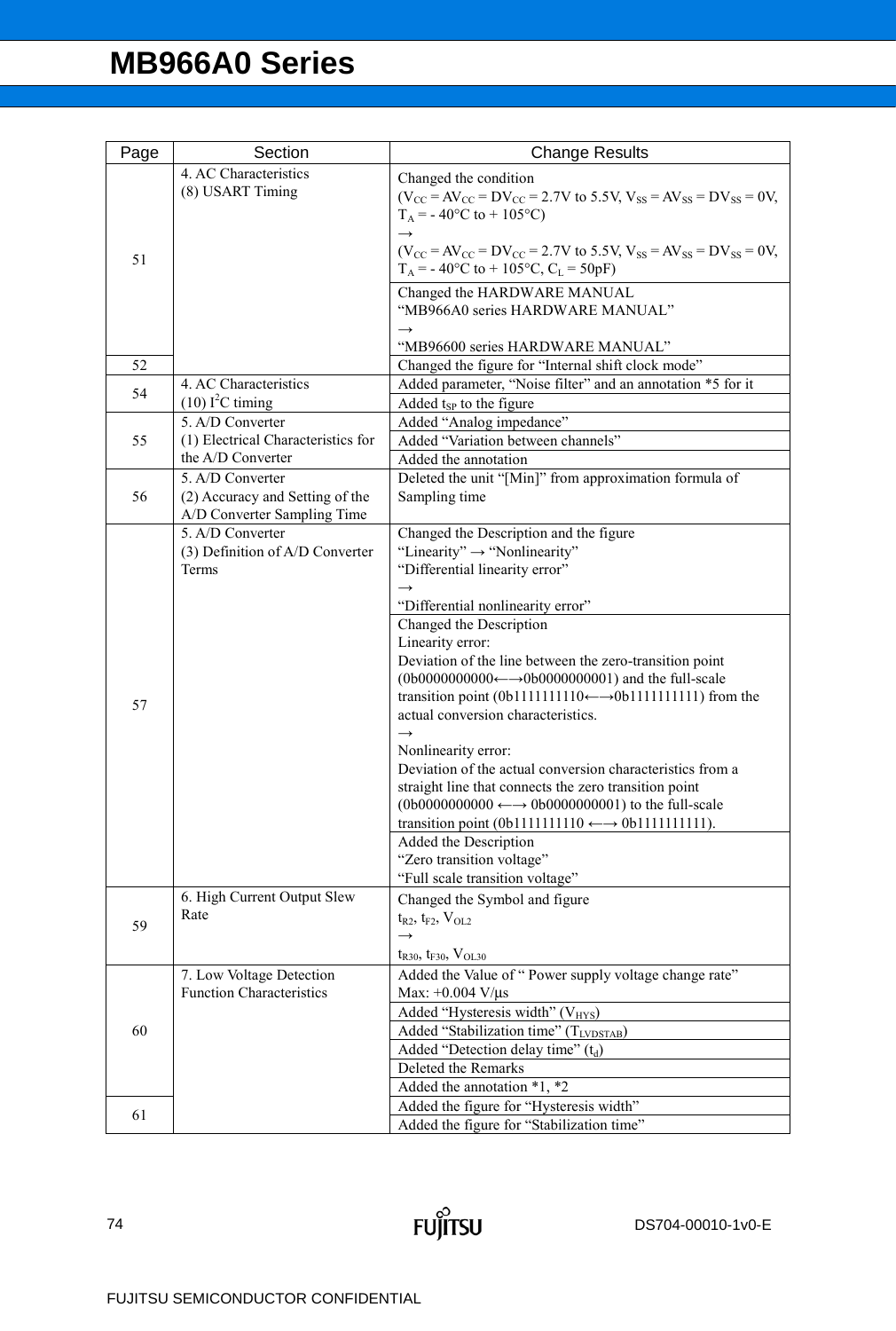# **MB966A0 Series**

| Page     | Section                                        | <b>Change Results</b>                                          |
|----------|------------------------------------------------|----------------------------------------------------------------|
| 62       | 8. Flash Memory Write/Erase<br>Characteristics | Changed the Value of "Sector erase time"                       |
|          |                                                | Added "Security Sector" to "Sector erase time"                 |
|          |                                                | Changed the Parameter                                          |
|          |                                                | "Half word (16 bit) write time"                                |
|          |                                                | $\rightarrow$                                                  |
|          |                                                | "Word (16-bit) write time"                                     |
|          |                                                | Changed the Value of "Chip erase time"                         |
|          |                                                | Changed the Remarks of "Sector erase time"                     |
|          |                                                | Excludes write time prior to internal erase                    |
|          |                                                | $\rightarrow$                                                  |
|          |                                                | Includes write time prior to internal erase                    |
|          |                                                | Added the Note and annotation *1                               |
|          |                                                | Deleted "(targeted value)" from title " Write/Erase cycles and |
|          |                                                | data hold time"                                                |
| 63 to 65 | $\blacksquare$ EXAMPLE                         | Added a section                                                |
|          | <b>CHARACTERISTICS</b>                         |                                                                |
| 66       | ORDERING NFORMATION                            | Changed part number                                            |
|          |                                                | • MCU with CAN controller                                      |
|          |                                                | MB96F6A6RAPMC-GSE1 <sup>*</sup> → MB96F6A6RBPMC-GSE1           |
|          |                                                | MB96F6A6RAPMC-GSE2 <sup>*</sup> → MB96F6A6RBPMC-GSE2           |
|          |                                                | Added part number                                              |
|          |                                                | • MCU with CAN controller                                      |
|          |                                                | MB96F6A5RBPMC-GSE1                                             |
|          |                                                | MB96F6A5RBPMC-GSE2                                             |
|          |                                                | • MCU without CAN controller                                   |
|          |                                                | MB96F6A5ABPMC-GSE1                                             |
|          |                                                | MB96F6A5ABPMC-GSE2                                             |